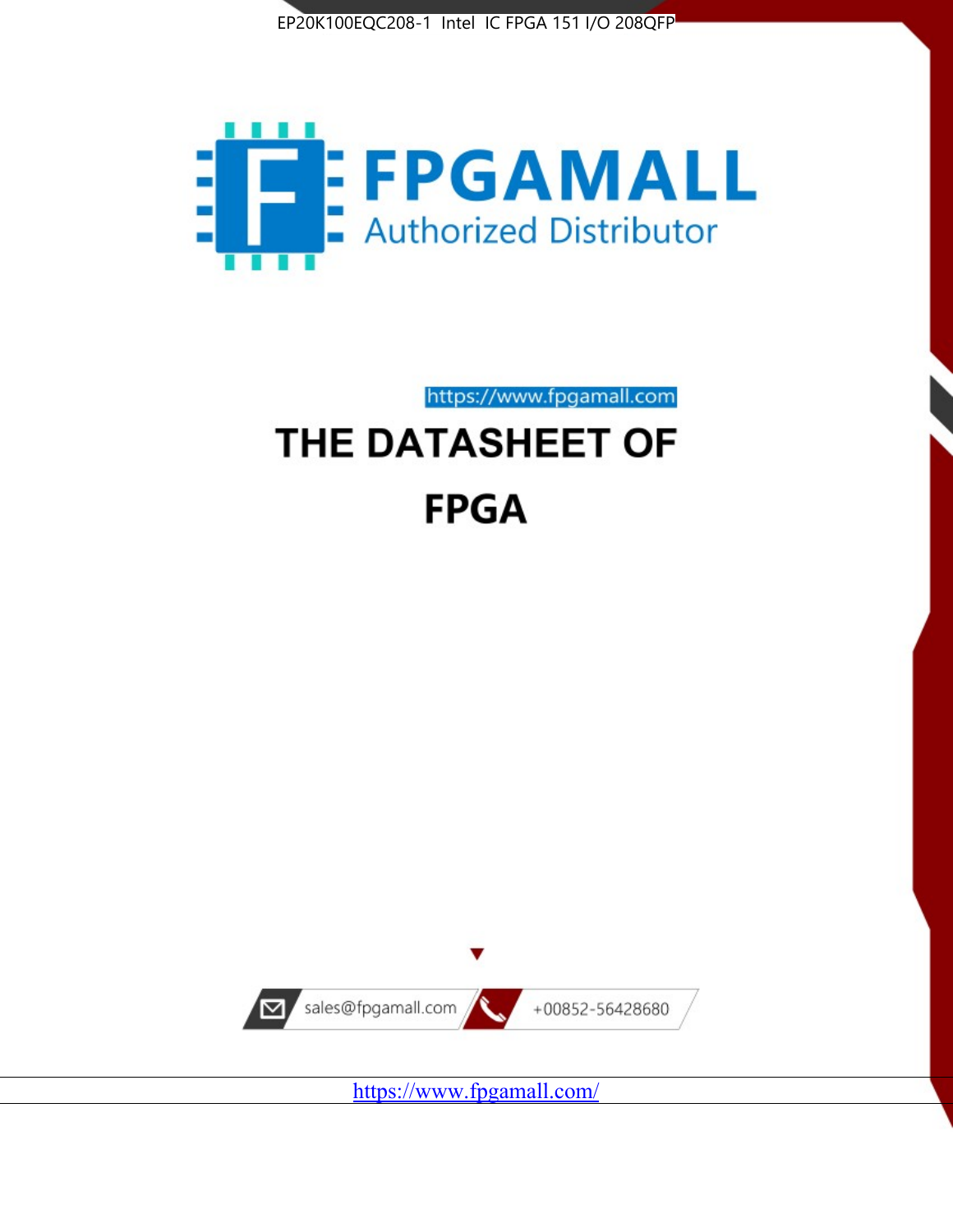

# **APEX 20K**

**Programmable Logic Device Family**

# **March 2004, ver. 5.1 Data Sheet**

- **Features ■** Industry's first programmable logic device (PLD) incorporating system-on-a-programmable-chip (SOPC) integration
	- MultiCore™ architecture integrating look-up table (LUT) logic, product-term logic, and embedded memory
	- LUT logic used for register-intensive functions
	- Embedded system block (ESB) used to implement memory functions, including first-in first-out (FIFO) buffers, dual-port RAM, and content-addressable memory (CAM)
	- ESB implementation of product-term logic used for combinatorial-intensive functions
	- High density
		- 30,000 to 1.5 million typical gates (see Tables 1 and 2)
		- Up to 51,840 logic elements (LEs)
		- Up to 442,368 RAM bits that can be used without reducing available logic
		- Up to 3,456 product-term-based macrocells

|                             | Table 1. APEX 20K Device Features<br>Note $(1)$ |                 |                 |                  |                  |                 |                  |  |  |  |
|-----------------------------|-------------------------------------------------|-----------------|-----------------|------------------|------------------|-----------------|------------------|--|--|--|
| <b>Feature</b>              | <b>EP20K30E</b>                                 | <b>EP20K60E</b> | <b>EP20K100</b> | <b>EP20K100E</b> | <b>EP20K160E</b> | <b>EP20K200</b> | <b>EP20K200E</b> |  |  |  |
| Maximum<br>system<br>gates  | 113,000                                         | 162,000         | 263.000         | 263,000          | 404.000          | 526,000         | 526,000          |  |  |  |
| Typical<br>gates            | 30,000                                          | 60,000          | 100,000         | 100,000          | 160,000          | 200,000         | 200,000          |  |  |  |
| <b>LEs</b>                  | 1,200                                           | 2,560           | 4,160           | 4,160            | 6.400            | 8,320           | 8,320            |  |  |  |
| <b>ESBs</b>                 | $12 \overline{ }$                               | 16              | 26              | 26               | 40               | 52              | 52               |  |  |  |
| Maximum<br><b>RAM</b> bits  | 24,576                                          | 32,768          | 53,248          | 53,248           | 81,920           | 106,496         | 106,496          |  |  |  |
| Maximum<br>macrocells       | 192                                             | 256             | 416             | 416              | 640              | 832             | 832              |  |  |  |
| Maximum<br>user I/O<br>pins | 128                                             | 196             | 252             | 246              | 316              | 382             | 376              |  |  |  |

# **Altera Corporation 1**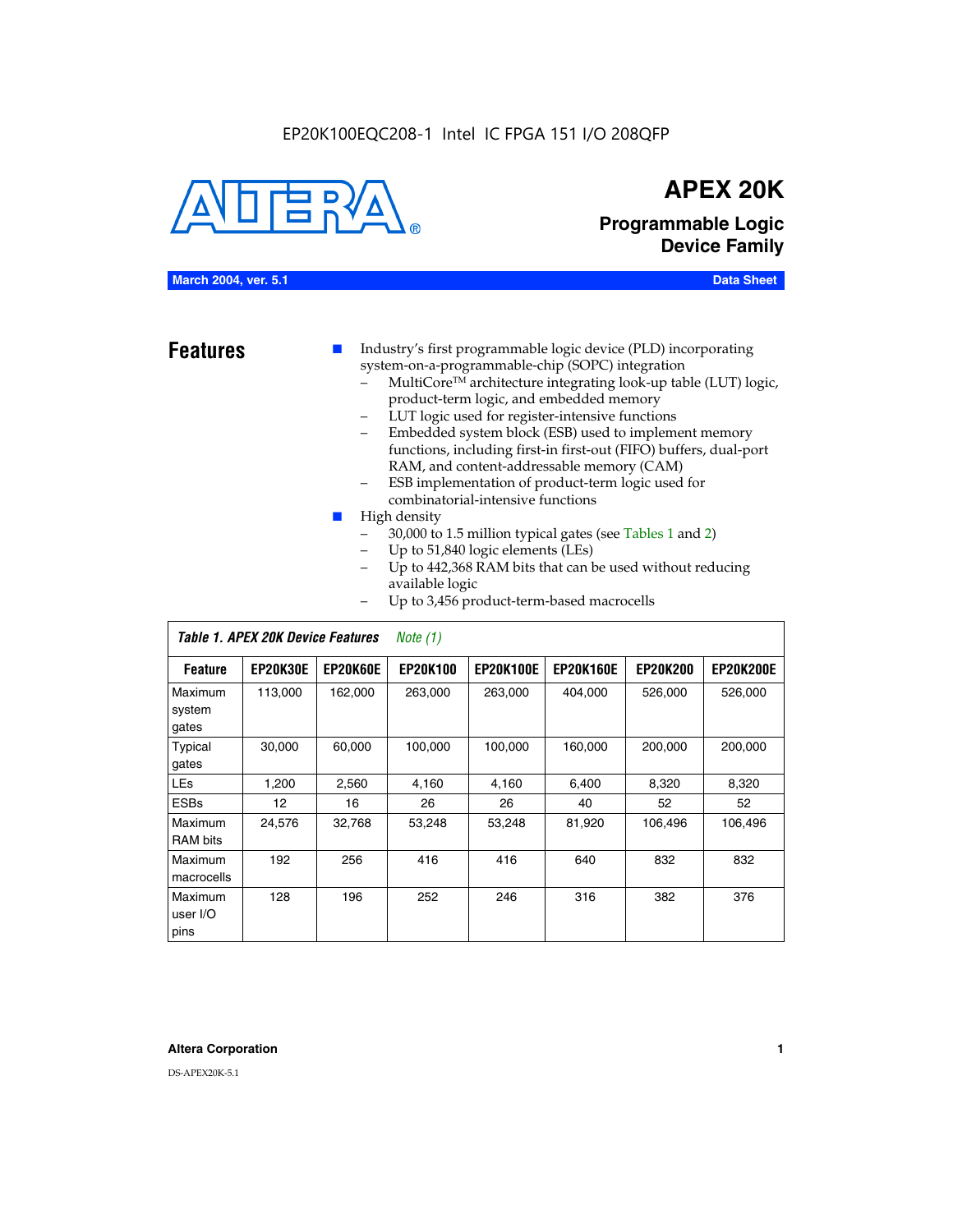| Table 2. Additional APEX 20K Device Features |                  |                 | Note $(1)$       |                  |                   |                   |
|----------------------------------------------|------------------|-----------------|------------------|------------------|-------------------|-------------------|
| <b>Feature</b>                               | <b>EP20K300E</b> | <b>EP20K400</b> | <b>EP20K400E</b> | <b>EP20K600E</b> | <b>EP20K1000E</b> | <b>EP20K1500E</b> |
| Maximum system<br>gates                      | 728,000          | 1,052,000       | 1,052,000        | 1,537,000        | 1,772,000         | 2,392,000         |
| <b>Typical gates</b>                         | 300,000          | 400,000         | 400,000          | 600,000          | 1,000,000         | 1,500,000         |
| <b>LEs</b>                                   | 11,520           | 16.640          | 16.640           | 24,320           | 38,400            | 51,840            |
| <b>ESBs</b>                                  | 72               | 104             | 104              | 152              | 160               | 216               |
| Maximum<br><b>RAM bits</b>                   | 147,456          | 212,992         | 212,992          | 311,296          | 327,680           | 442.368           |
| Maximum<br>macrocells                        | 1,152            | 1,664           | 1,664            | 2.432            | 2,560             | 3,456             |
| Maximum user I/O<br>pins                     | 408              | 502             | 488              | 588              | 708               | 808               |

# *Note to Tables 1 and 2:*

*Table 3. APEX 20K Supply Voltages*

(1) The embedded IEEE Std. 1149.1 Joint Test Action Group (JTAG) boundary-scan circuitry contributes up to 57,000 additional gates.

**Additional Features**

 $\mathbf{I}$ 

- Designed for low-power operation
	- 1.8-V and 2.5-V supply voltage (see Table 3)
	- $-$  MultiVolt<sup>TM</sup> I/O interface support to interface with 1.8-V, 2.5-V, 3.3-V, and 5.0-V devices (see Table 3)
	- ESB offering programmable power-saving mode

| Tadie 3. Apex zuk Supply voltages                                               |                                                       |                                                                                                                                                                                 |  |  |  |  |  |  |
|---------------------------------------------------------------------------------|-------------------------------------------------------|---------------------------------------------------------------------------------------------------------------------------------------------------------------------------------|--|--|--|--|--|--|
| <b>Feature</b>                                                                  | <b>Device</b>                                         |                                                                                                                                                                                 |  |  |  |  |  |  |
|                                                                                 | <b>EP20K100</b><br><b>EP20K200</b><br><b>EP20K400</b> | EP20K30E<br>EP20K60E<br><b>EP20K100E</b><br><b>EP20K160E</b><br><b>EP20K200E</b><br><b>EP20K300E</b><br><b>EP20K400E</b><br>EP20K600E<br><b>EP20K1000E</b><br><b>EP20K1500E</b> |  |  |  |  |  |  |
| Internal supply voltage (V <sub>CCINT</sub> )                                   | 2.5V                                                  | 1.8V                                                                                                                                                                            |  |  |  |  |  |  |
| MultiVolt I/O interface voltage levels (V <sub>CCIO</sub> ) 2.5 V, 3.3 V, 5.0 V |                                                       | 1.8 V, 2.5 V, 3.3 V, 5.0 V (1)                                                                                                                                                  |  |  |  |  |  |  |

# *Note to Table 3:*

(1) APEX 20KE devices can be 5.0-V tolerant by using an external resistor.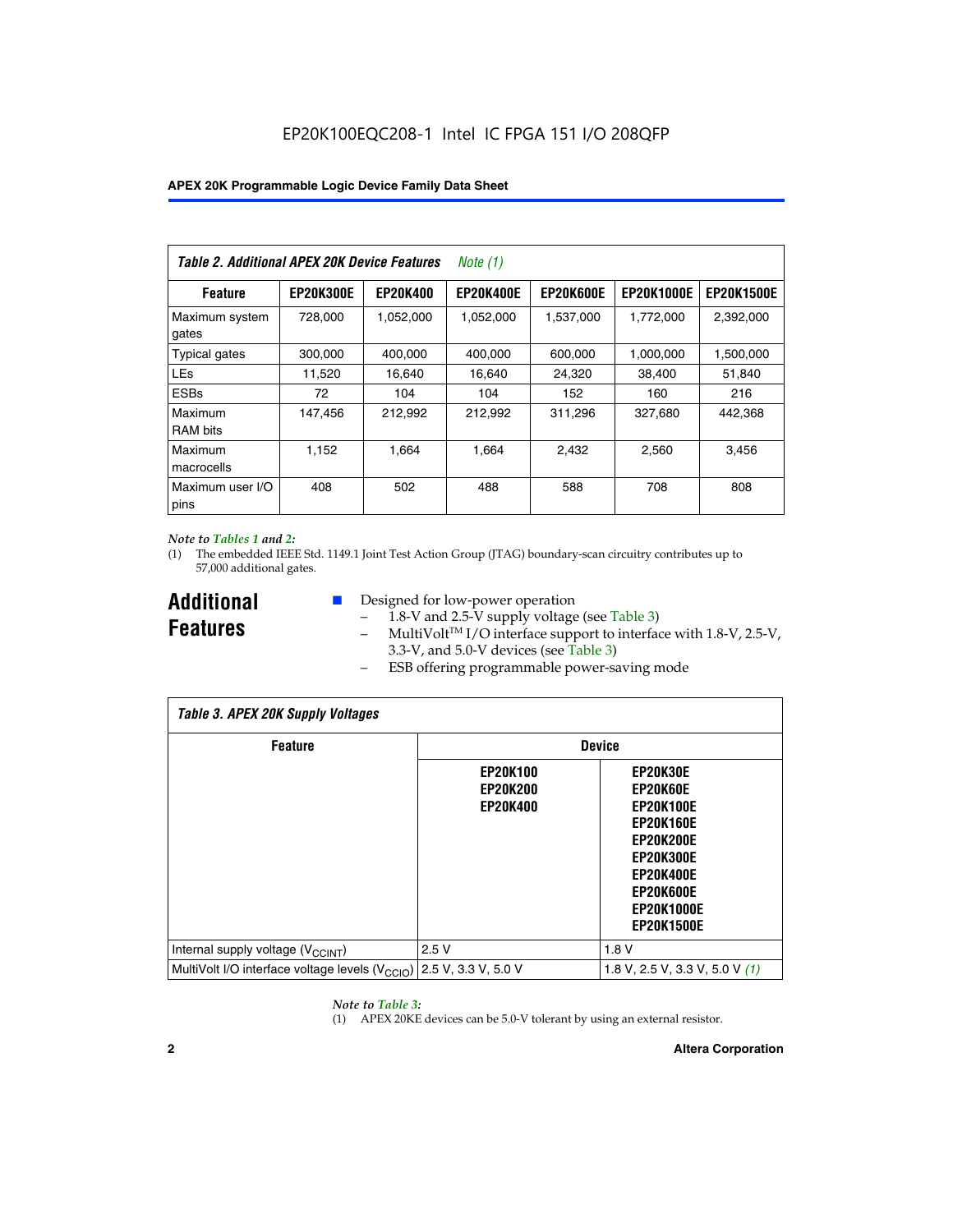- Flexible clock management circuitry with up to four phase-locked loops (PLLs)
	- Built-in low-skew clock tree
	- Up to eight global clock signals
	- $ClockLock^{\circledR}$  feature reducing clock delay and skew
	- $ClockBoost^{\circledR}$  feature providing clock multiplication and division
	- ClockShiftTM programmable clock phase and delay shifting
- Powerful I/O features
	- Compliant with peripheral component interconnect Special Interest Group (PCI SIG) *PCI Local Bus Specification, Revision 2.2* for 3.3-V operation at 33 or 66 MHz and 32 or 64 bits
	- Support for high-speed external memories, including DDR SDRAM and ZBT SRAM (ZBT is a trademark of Integrated Device Technology, Inc.)
	- Bidirectional I/O performance  $(t_{CO} + t_{SU})$  up to 250 MHz
	- LVDS performance up to 840 Mbits per channel
	- Direct connection from I/O pins to local interconnect providing fast  $t_{CO}$  and  $t_{SU}$  times for complex logic
	- MultiVolt I/O interface support to interface with 1.8-V, 2.5-V, 3.3-V, and 5.0-V devices (see Table 3)
	- Programmable clamp to  $V_{\text{C}CD}$
	- Individual tri-state output enable control for each pin
	- Programmable output slew-rate control to reduce switching noise
	- Support for advanced I/O standards, including low-voltage differential signaling (LVDS), LVPECL, PCI-X, AGP, CTT, stubseries terminated logic (SSTL-3 and SSTL-2), Gunning transceiver logic plus (GTL+), and high-speed terminated logic (HSTL Class I)
	- Pull-up on I/O pins before and during configuration
- Advanced interconnect structure
	- Four-level hierarchical FastTrack® Interconnect structure providing fast, predictable interconnect delays
	- Dedicated carry chain that implements arithmetic functions such as fast adders, counters, and comparators (automatically used by software tools and megafunctions)
	- Dedicated cascade chain that implements high-speed, high-fan-in logic functions (automatically used by software tools and megafunctions)
	- Interleaved local interconnect allows one LE to drive 29 other LEs through the fast local interconnect
- Advanced packaging options
	- Available in a variety of packages with 144 to 1,020 pins (see Tables 4 through 7)
	- FineLine BGA® packages maximize board space efficiency
- Advanced software support
	- Software design support and automatic place-and-route provided by the Altera® Quartus® II development system for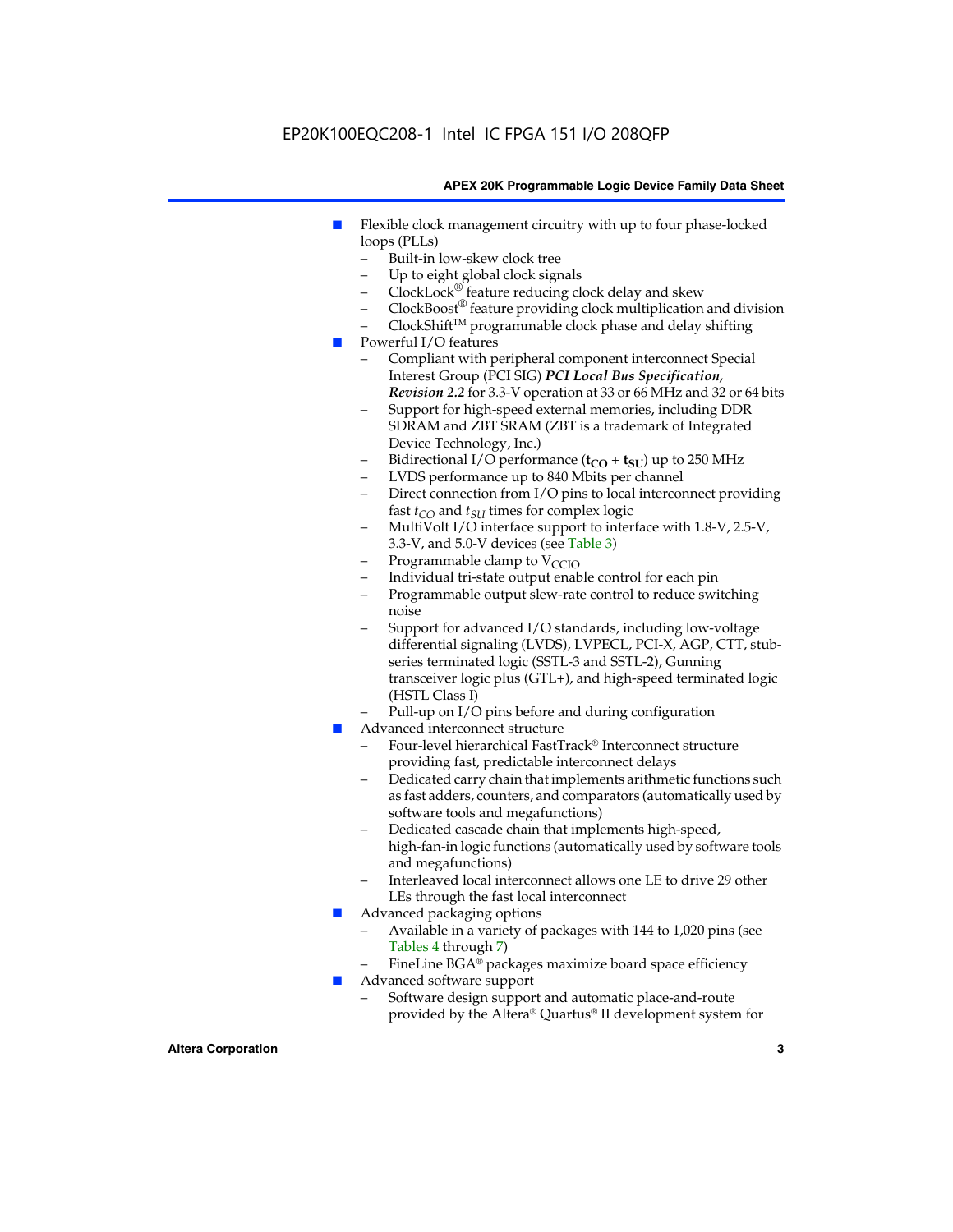Windows-based PCs, Sun SPARCstations, and HP 9000 Series 700/800 workstations

- Altera MegaCore® functions and Altera Megafunction Partners Program (AMPP<sup>SM</sup>) megafunctions
- NativeLink™ integration with popular synthesis, simulation, and timing analysis tools
- Quartus II SignalTap® embedded logic analyzer simplifies in-system design evaluation by giving access to internal nodes during device operation
- Supports popular revision-control software packages including PVCS, Revision Control System (RCS), and Source Code Control System (SCCS )

# *Table 4. APEX 20K QFP, BGA & PGA Package Options & I/O Count Notes (1), (2)*

| <b>Device</b>   | 144-Pin<br><b>TQFP</b> | 208-Pin<br><b>PQFP</b><br><b>ROFP</b> | 240-Pin<br><b>PQFP</b><br><b>ROFP</b> |     | 356-Pin BGA   652-Pin BGA | 655-Pin PGA |
|-----------------|------------------------|---------------------------------------|---------------------------------------|-----|---------------------------|-------------|
| EP20K30E        | 92                     | 125                                   |                                       |     |                           |             |
| <b>EP20K60E</b> | 92                     | 148                                   | 151                                   | 196 |                           |             |
| EP20K100        | 101                    | 159                                   | 189                                   | 252 |                           |             |
| EP20K100E       | 92                     | 151                                   | 183                                   | 246 |                           |             |
| EP20K160E       | 88                     | 143                                   | 175                                   | 271 |                           |             |
| EP20K200        |                        | 144                                   | 174                                   | 277 |                           |             |
| EP20K200E       |                        | 136                                   | 168                                   | 271 | 376                       |             |
| EP20K300E       |                        |                                       | 152                                   |     | 408                       |             |
| EP20K400        |                        |                                       |                                       |     | 502                       | 502         |
| EP20K400E       |                        |                                       |                                       |     | 488                       |             |
| EP20K600E       |                        |                                       |                                       |     | 488                       |             |
| EP20K1000E      |                        |                                       |                                       |     | 488                       |             |
| EP20K1500E      |                        |                                       |                                       |     | 488                       |             |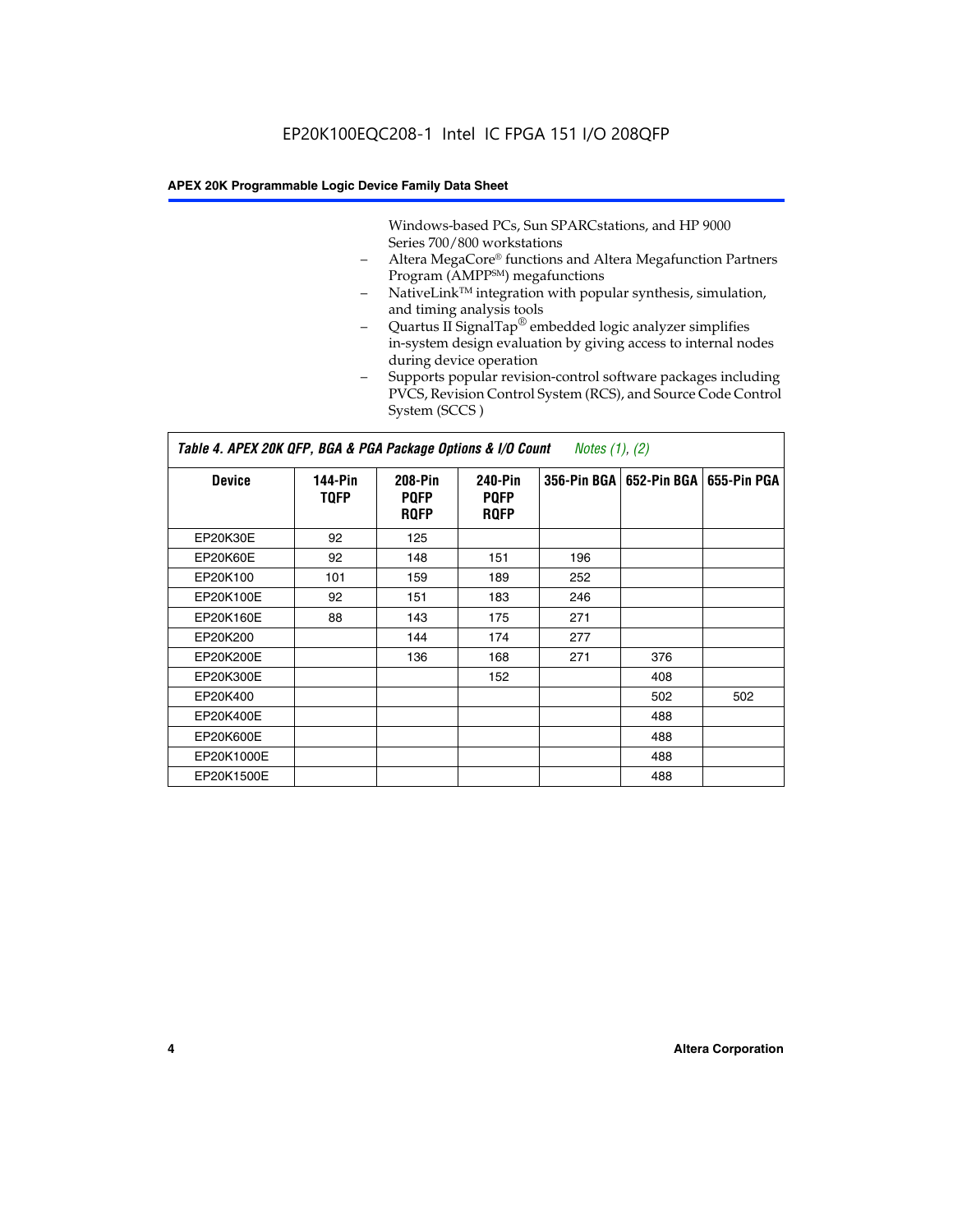| Table 5. APEX 20K FineLine BGA Package Options & I/O Count<br>Notes $(1)$ , $(2)$ |                |                |                |           |           |  |  |  |
|-----------------------------------------------------------------------------------|----------------|----------------|----------------|-----------|-----------|--|--|--|
| <b>Device</b>                                                                     | <b>144 Pin</b> | <b>324 Pin</b> | <b>484 Pin</b> | 672 Pin   | 1,020 Pin |  |  |  |
| EP20K30E                                                                          | 93             | 128            |                |           |           |  |  |  |
| <b>EP20K60E</b>                                                                   | 93             | 196            |                |           |           |  |  |  |
| EP20K100                                                                          |                | 252            |                |           |           |  |  |  |
| EP20K100E                                                                         | 93             | 246            |                |           |           |  |  |  |
| EP20K160E                                                                         |                |                | 316            |           |           |  |  |  |
| EP20K200                                                                          |                |                | 382            |           |           |  |  |  |
| EP20K200E                                                                         |                |                | 376            | 376       |           |  |  |  |
| EP20K300E                                                                         |                |                |                | 408       |           |  |  |  |
| EP20K400                                                                          |                |                |                | 502 $(3)$ |           |  |  |  |
| EP20K400E                                                                         |                |                |                | 488 $(3)$ |           |  |  |  |
| EP20K600E                                                                         |                |                |                | 508 $(3)$ | 588       |  |  |  |
| EP20K1000E                                                                        |                |                |                | 508 $(3)$ | 708       |  |  |  |
| EP20K1500E                                                                        |                |                |                |           | 808       |  |  |  |

# *Notes to Tables 4 and 5:*

 $\Gamma$ 

(1) I/O counts include dedicated input and clock pins.

(2) APEX 20K device package types include thin quad flat pack (TQFP), plastic quad flat pack (PQFP), power quad flat pack (RQFP), 1.27-mm pitch ball-grid array (BGA), 1.00-mm pitch FineLine BGA, and pin-grid array (PGA) packages.

(3) This device uses a thermally enhanced package, which is taller than the regular package. Consult the *Altera Device Package Information Data Sheet* for detailed package size information.

| Table 6. APEX 20K QFP, BGA & PGA Package Sizes |                |                    |                    |                |                           |                    |  |  |  |
|------------------------------------------------|----------------|--------------------|--------------------|----------------|---------------------------|--------------------|--|--|--|
| <b>Feature</b>                                 | 144-Pin TQFP   | 208-Pin QFP        | 240-Pin QFP        |                | 356-Pin BGA   652-Pin BGA | 655-Pin PGA        |  |  |  |
| Pitch (mm)                                     | 0.50           | 0.50               | 0.50               | 1.27           | 1.27                      |                    |  |  |  |
| Area ( $mm2$ )                                 | 484            | 924                | 1.218              | 1,225          | 2,025                     | 3,906              |  |  |  |
| Length $\times$ Width<br>$(mm \times mm)$      | $22 \times 22$ | $30.4 \times 30.4$ | $34.9 \times 34.9$ | $35 \times 35$ | $45 \times 45$            | $62.5 \times 62.5$ |  |  |  |

| Table 7. APEX 20K FineLine BGA Package Sizes                                          |                |                |                |                |                |  |  |  |
|---------------------------------------------------------------------------------------|----------------|----------------|----------------|----------------|----------------|--|--|--|
| <b>324 Pin</b><br><b>1,020 Pin</b><br>144 Pin<br>672 Pin<br>484 Pin<br><b>Feature</b> |                |                |                |                |                |  |  |  |
| Pitch (mm)                                                                            | 1.00           | 1.00           | 1.00           | 1.00           | 1.00           |  |  |  |
| Area ( $mm2$ )                                                                        | 169            | 361            | 529            | 729            | 1,089          |  |  |  |
| Length $\times$ Width (mm $\times$ mm)                                                | $13 \times 13$ | $19 \times 19$ | $23 \times 23$ | $27 \times 27$ | $33 \times 33$ |  |  |  |

٦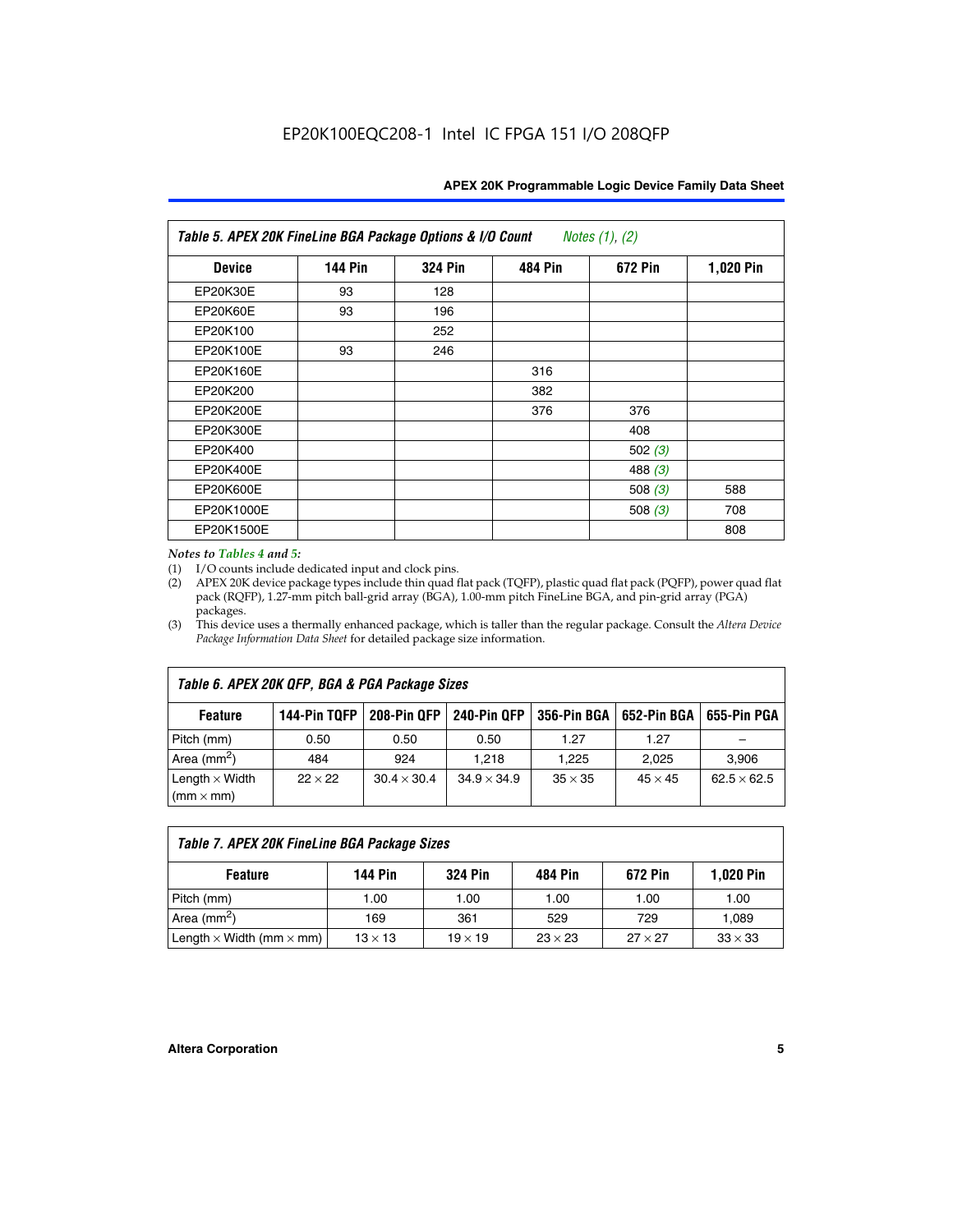# **General Description**

APEXTM 20K devices are the first PLDs designed with the MultiCore architecture, which combines the strengths of LUT-based and productterm-based devices with an enhanced memory structure. LUT-based logic provides optimized performance and efficiency for data-path, registerintensive, mathematical, or digital signal processing (DSP) designs. Product-term-based logic is optimized for complex combinatorial paths, such as complex state machines. LUT- and product-term-based logic combined with memory functions and a wide variety of MegaCore and AMPP functions make the APEX 20K device architecture uniquely suited for system-on-a-programmable-chip designs. Applications historically requiring a combination of LUT-, product-term-, and memory-based devices can now be integrated into one APEX 20K device.

APEX 20KE devices are a superset of APEX 20K devices and include additional features such as advanced I/O standard support, CAM, additional global clocks, and enhanced ClockLock clock circuitry. In addition, APEX 20KE devices extend the APEX 20K family to 1.5 million gates. APEX 20KE devices are denoted with an "E" suffix in the device name (e.g., the EP20K1000E device is an APEX 20KE device). Table 8 compares the features included in APEX 20K and APEX 20KE devices.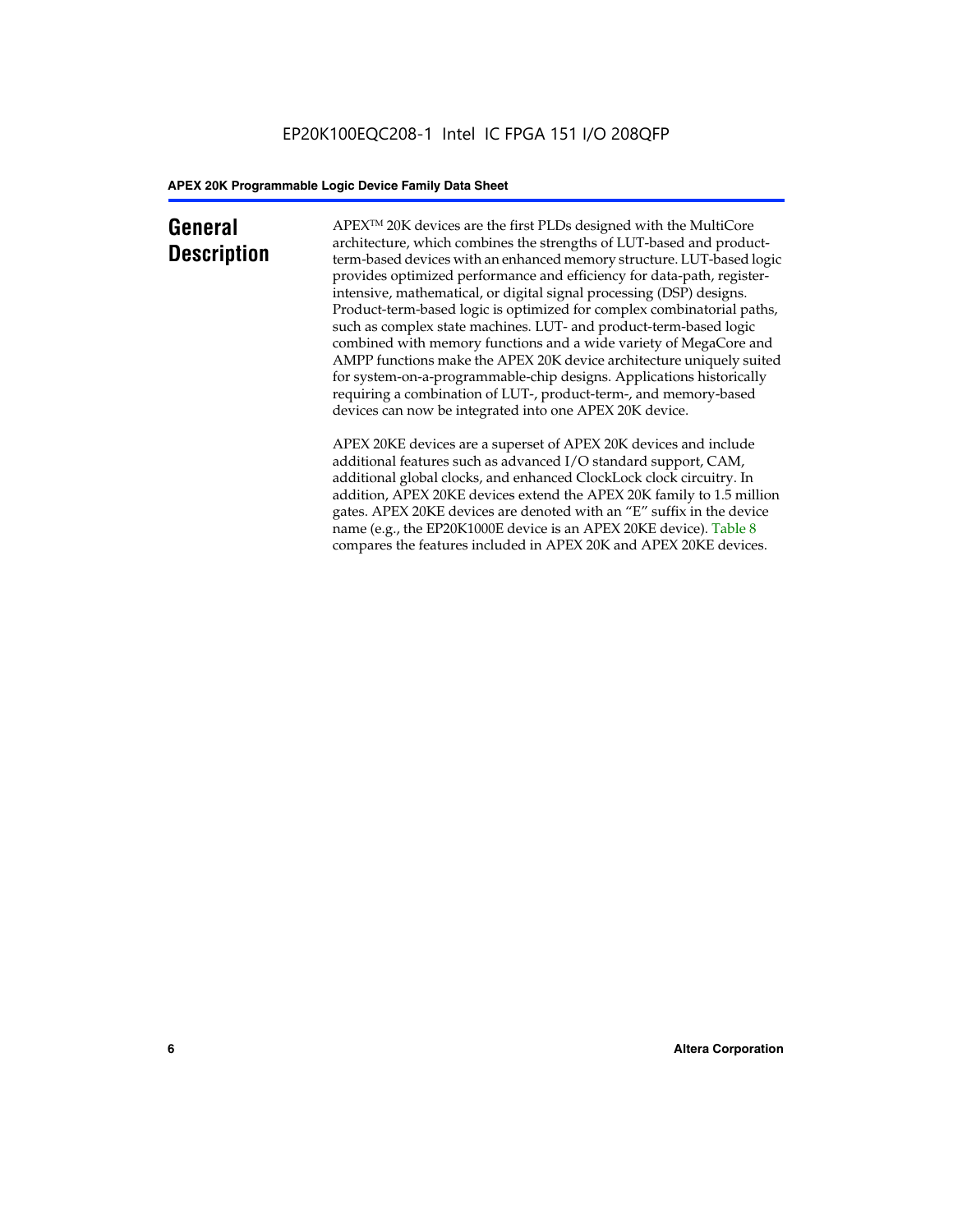| Table 8. Comparison of APEX 20K & APEX 20KE Features |                                                                                                                                                                     |                                                                                                                                                                                                                                                                                                                                                                                                                                                                                       |  |  |  |  |  |
|------------------------------------------------------|---------------------------------------------------------------------------------------------------------------------------------------------------------------------|---------------------------------------------------------------------------------------------------------------------------------------------------------------------------------------------------------------------------------------------------------------------------------------------------------------------------------------------------------------------------------------------------------------------------------------------------------------------------------------|--|--|--|--|--|
| <b>Feature</b>                                       | <b>APEX 20K Devices</b>                                                                                                                                             | <b>APEX 20KE Devices</b>                                                                                                                                                                                                                                                                                                                                                                                                                                                              |  |  |  |  |  |
| MultiCore system integration                         | Full support                                                                                                                                                        | Full support                                                                                                                                                                                                                                                                                                                                                                                                                                                                          |  |  |  |  |  |
| SignalTap logic analysis                             | Full support                                                                                                                                                        | Full support                                                                                                                                                                                                                                                                                                                                                                                                                                                                          |  |  |  |  |  |
| 32/64-Bit, 33-MHz PCI                                | Full compliance in -1, -2 speed<br>grades                                                                                                                           | Full compliance in -1, -2 speed grades                                                                                                                                                                                                                                                                                                                                                                                                                                                |  |  |  |  |  |
| 32/64-Bit, 66-MHz PCI                                |                                                                                                                                                                     | Full compliance in -1 speed grade                                                                                                                                                                                                                                                                                                                                                                                                                                                     |  |  |  |  |  |
| MultiVolt I/O                                        | 2.5-V or 3.3-V V <sub>CCIO</sub><br>V <sub>CCIO</sub> selected for device<br>Certain devices are 5.0-V tolerant                                                     | 1.8-V, 2.5-V, or 3.3-V V <sub>CCIO</sub><br>V <sub>CCIO</sub> selected block-by-block<br>5.0-V tolerant with use of external resistor                                                                                                                                                                                                                                                                                                                                                 |  |  |  |  |  |
| ClockLock support                                    | Clock delay reduction<br>$2\times$ and $4\times$ clock multiplication                                                                                               | Clock delay reduction<br>$m/(n \times v)$ or $m/(n \times k)$ clock multiplication<br>Drive ClockLock output off-chip<br>External clock feedback<br><b>ClockShift</b><br>LVDS support<br>Up to four PLLs<br>ClockShift, clock phase adjustment                                                                                                                                                                                                                                        |  |  |  |  |  |
| Dedicated clock and input pins                       | <b>Six</b>                                                                                                                                                          | Eight                                                                                                                                                                                                                                                                                                                                                                                                                                                                                 |  |  |  |  |  |
| I/O standard support                                 | 2.5-V, 3.3-V, 5.0-V I/O<br>3.3-V PCI<br>Low-voltage complementary<br>metal-oxide semiconductor<br>(LVCMOS)<br>Low-voltage transistor-to-transistor<br>logic (LVTTL) | 1.8-V, 2.5-V, 3.3-V, 5.0-V I/O<br>2.5-V I/O<br>3.3-V PCI and PCI-X<br>3.3-V Advanced Graphics Port (AGP)<br>Center tap terminated (CTT)<br>$GTL+$<br><b>LVCMOS</b><br>LVTTL<br>True-LVDS and LVPECL data pins<br>(in EP20K300E and larger devices)<br>LVDS and LVPECL signaling (in all BGA<br>and FineLine BGA devices)<br>LVDS and LVPECL data pins up to<br>156 Mbps (in -1 speed grade devices)<br><b>HSTL Class I</b><br>PCI-X<br>SSTL-2 Class I and II<br>SSTL-3 Class I and II |  |  |  |  |  |
| Memory support                                       | Dual-port RAM<br><b>FIFO</b><br><b>RAM</b><br><b>ROM</b>                                                                                                            | CAM<br>Dual-port RAM<br><b>FIFO</b><br>RAM<br><b>ROM</b>                                                                                                                                                                                                                                                                                                                                                                                                                              |  |  |  |  |  |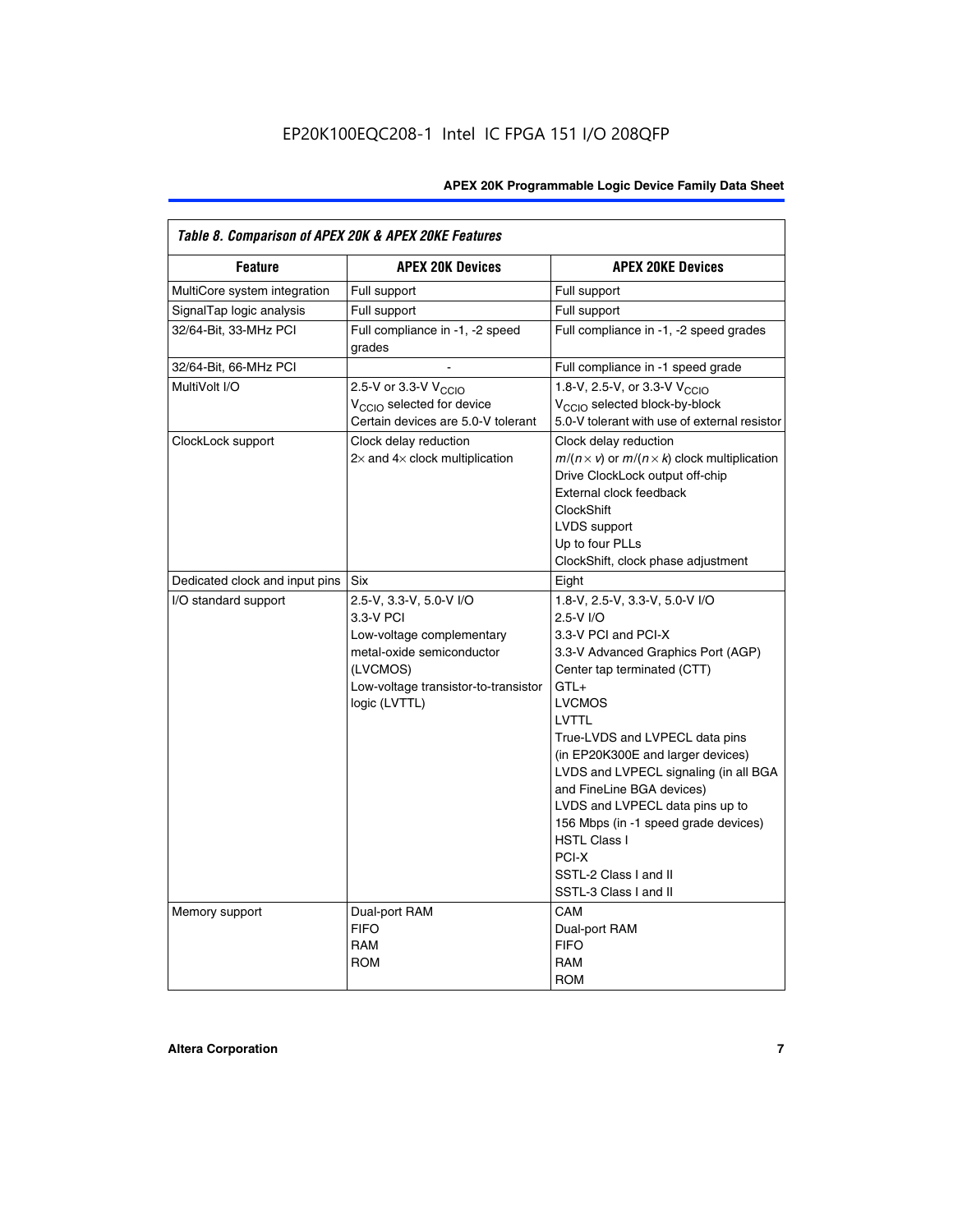All APEX 20K devices are reconfigurable and are 100% tested prior to shipment. As a result, test vectors do not have to be generated for fault coverage purposes. Instead, the designer can focus on simulation and design verification. In addition, the designer does not need to manage inventories of different application-specific integrated circuit (ASIC) designs; APEX 20K devices can be configured on the board for the specific functionality required.

APEX 20K devices are configured at system power-up with data stored in an Altera serial configuration device or provided by a system controller. Altera offers in-system programmability (ISP)-capable EPC1, EPC2, and EPC16 configuration devices, which configure APEX 20K devices via a serial data stream. Moreover, APEX 20K devices contain an optimized interface that permits microprocessors to configure APEX 20K devices serially or in parallel, and synchronously or asynchronously. The interface also enables microprocessors to treat APEX 20K devices as memory and configure the device by writing to a virtual memory location, making reconfiguration easy.

After an APEX 20K device has been configured, it can be reconfigured in-circuit by resetting the device and loading new data. Real-time changes can be made during system operation, enabling innovative reconfigurable computing applications.

APEX 20K devices are supported by the Altera Quartus II development system, a single, integrated package that offers HDL and schematic design entry, compilation and logic synthesis, full simulation and worst-case timing analysis, SignalTap logic analysis, and device configuration. The Quartus II software runs on Windows-based PCs, Sun SPARCstations, and HP 9000 Series 700/800 workstations.

The Quartus II software provides NativeLink interfaces to other industrystandard PC- and UNIX workstation-based EDA tools. For example, designers can invoke the Quartus II software from within third-party design tools. Further, the Quartus II software contains built-in optimized synthesis libraries; synthesis tools can use these libraries to optimize designs for APEX 20K devices. For example, the Synopsys Design Compiler library, supplied with the Quartus II development system, includes DesignWare functions optimized for the APEX 20K architecture.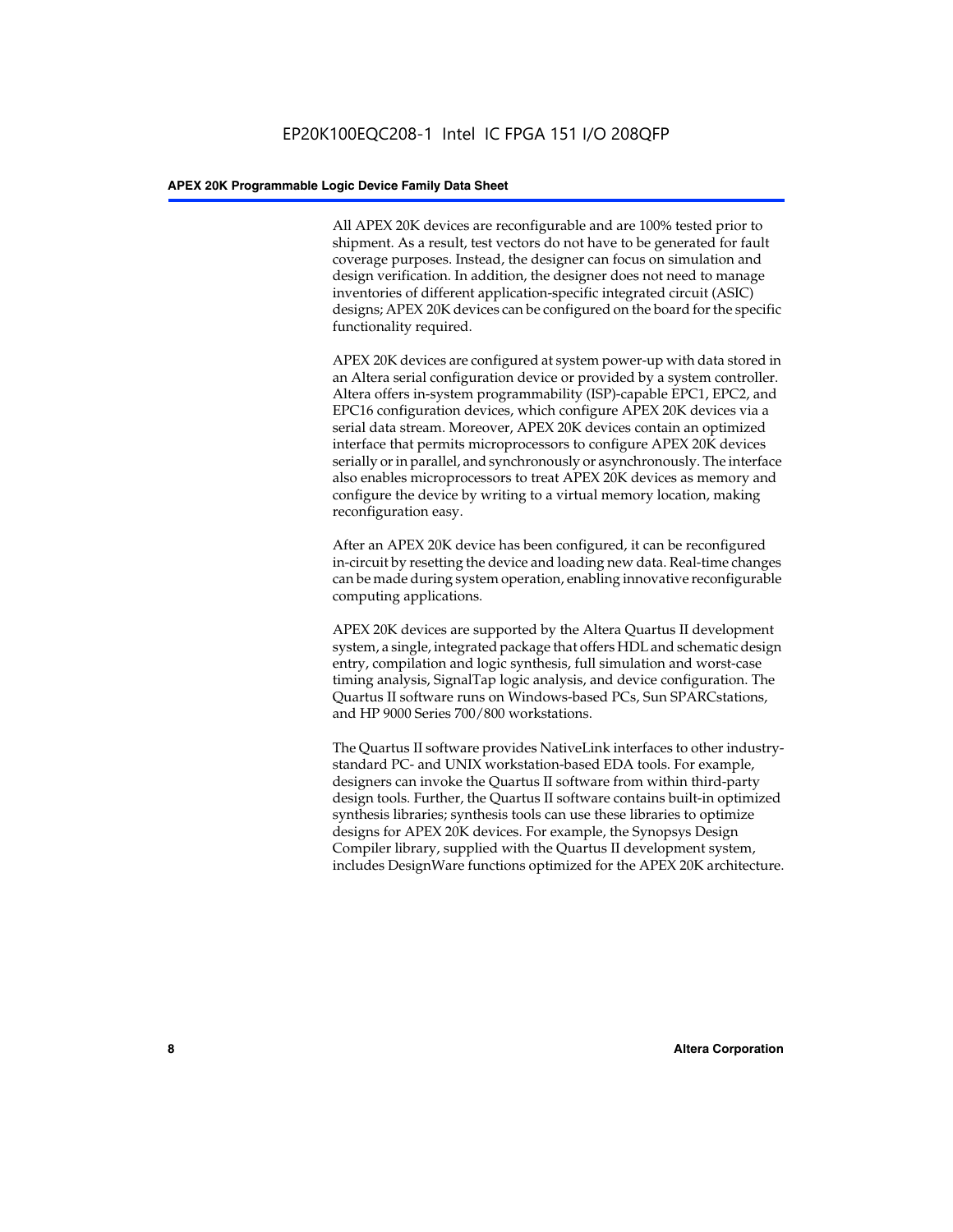| <b>Functional</b><br><b>Description</b> | APEX 20K devices incorporate LUT-based logic, product-term-based<br>logic, and memory into one device. Signal interconnections within<br>APEX 20K devices (as well as to and from device pins) are provided by the<br>FastTrack <sup>®</sup> Interconnect—a series of fast, continuous row and column<br>channels that run the entire length and width of the device.                                                                                                                                                                                                                                                                                                                                                                                              |
|-----------------------------------------|--------------------------------------------------------------------------------------------------------------------------------------------------------------------------------------------------------------------------------------------------------------------------------------------------------------------------------------------------------------------------------------------------------------------------------------------------------------------------------------------------------------------------------------------------------------------------------------------------------------------------------------------------------------------------------------------------------------------------------------------------------------------|
|                                         | Each I/O pin is fed by an I/O element (IOE) located at the end of each row<br>and column of the FastTrack Interconnect. Each IOE contains a<br>bidirectional I/O buffer and a register that can be used as either an input<br>or output register to feed input, output, or bidirectional signals. When<br>used with a dedicated clock pin, these registers provide exceptional<br>performance. IOEs provide a variety of features, such as 3.3-V, 64-bit,<br>66-MHz PCI compliance; JTAG BST support; slew-rate control; and<br>tri-state buffers. APEX 20KE devices offer enhanced I/O support,<br>including support for 1.8-V I/O, 2.5-V I/O, LVCMOS, LVTTL, LVPECL,<br>3.3-V PCI, PCI-X, LVDS, GTL+, SSTL-2, SSTL-3, HSTL, CTT, and 3.3-V<br>AGP I/O standards. |
|                                         | The ESB can implement a variety of memory functions, including CAM,<br>RAM, dual-port RAM, ROM, and FIFO functions. Embedding the<br>memory directly into the die improves performance and reduces die area<br>compared to distributed-RAM implementations. Moreover, the<br>abundance of cascadable ESBs ensures that the APEX 20K device can<br>implement multiple wide memory blocks for high-density designs. The<br>ESB's high speed ensures it can implement small memory blocks without<br>any speed penalty. The abundance of ESBs ensures that designers can                                                                                                                                                                                              |



create as many different-sized memory blocks as the system requires.

Figure 1 shows an overview of the APEX 20K device.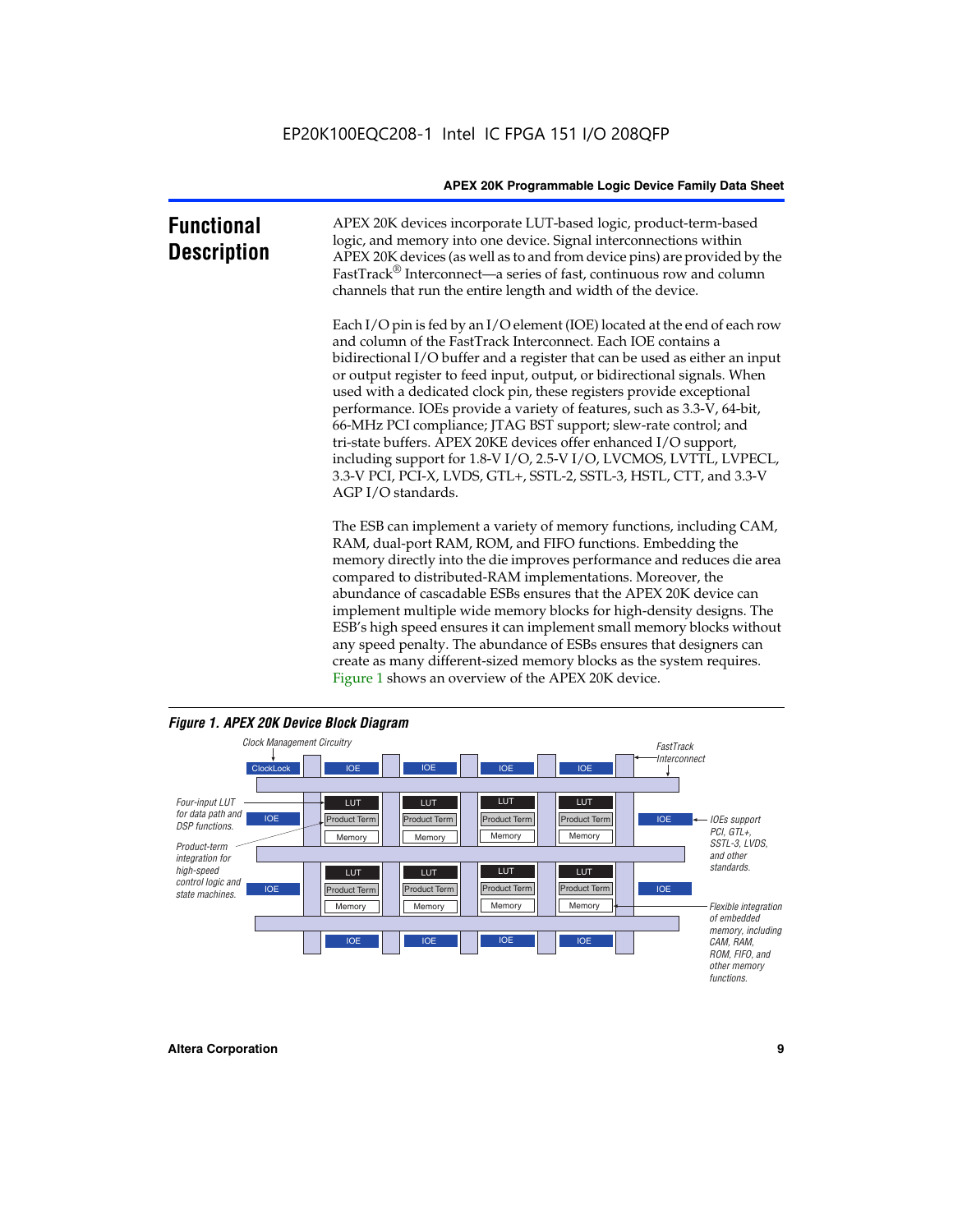APEX 20K devices provide two dedicated clock pins and four dedicated input pins that drive register control inputs. These signals ensure efficient distribution of high-speed, low-skew control signals. These signals use dedicated routing channels to provide short delays and low skews. Four of the dedicated inputs drive four global signals. These four global signals can also be driven by internal logic, providing an ideal solution for a clock divider or internally generated asynchronous clear signals with high fan-out. The dedicated clock pins featured on the APEX 20K devices can also feed logic. The devices also feature ClockLock and ClockBoost clock management circuitry. APEX 20KE devices provide two additional dedicated clock pins, for a total of four dedicated clock pins.

# **MegaLAB Structure**

APEX 20K devices are constructed from a series of MegaLAB<sup>™</sup> structures. Each MegaLAB structure contains a group of logic array blocks (LABs), one ESB, and a MegaLAB interconnect, which routes signals within the MegaLAB structure. The EP20K30E device has 10 LABs, EP20K60E through EP20K600E devices have 16 LABs, and the EP20K1000E and EP20K1500E devices have 24 LABs. Signals are routed between MegaLAB structures and I/O pins via the FastTrack Interconnect. In addition, edge LABs can be driven by I/O pins through the local interconnect. Figure 2 shows the MegaLAB structure.



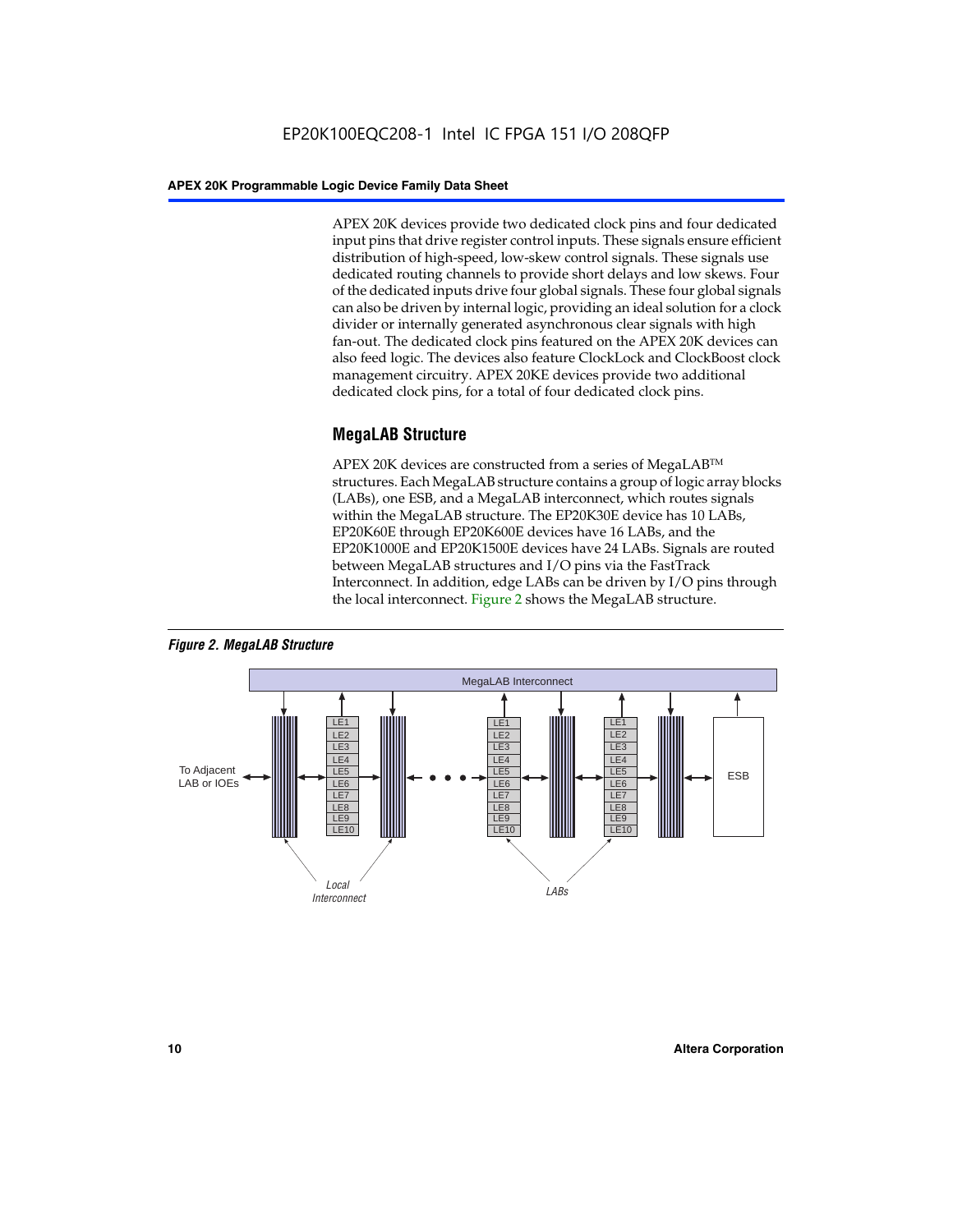# **Logic Array Block**

Each LAB consists of 10 LEs, the LEs' associated carry and cascade chains, LAB control signals, and the local interconnect. The local interconnect transfers signals between LEs in the same or adjacent LABs, IOEs, or ESBs. The Quartus II Compiler places associated logic within an LAB or adjacent LABs, allowing the use of a fast local interconnect for high performance. Figure 3 shows the APEX 20K LAB.

APEX 20K devices use an interleaved LAB structure. This structure allows each LE to drive two local interconnect areas. This feature minimizes use of the MegaLAB and FastTrack interconnect, providing higher performance and flexibility. Each LE can drive 29 other LEs through the fast local interconnect.

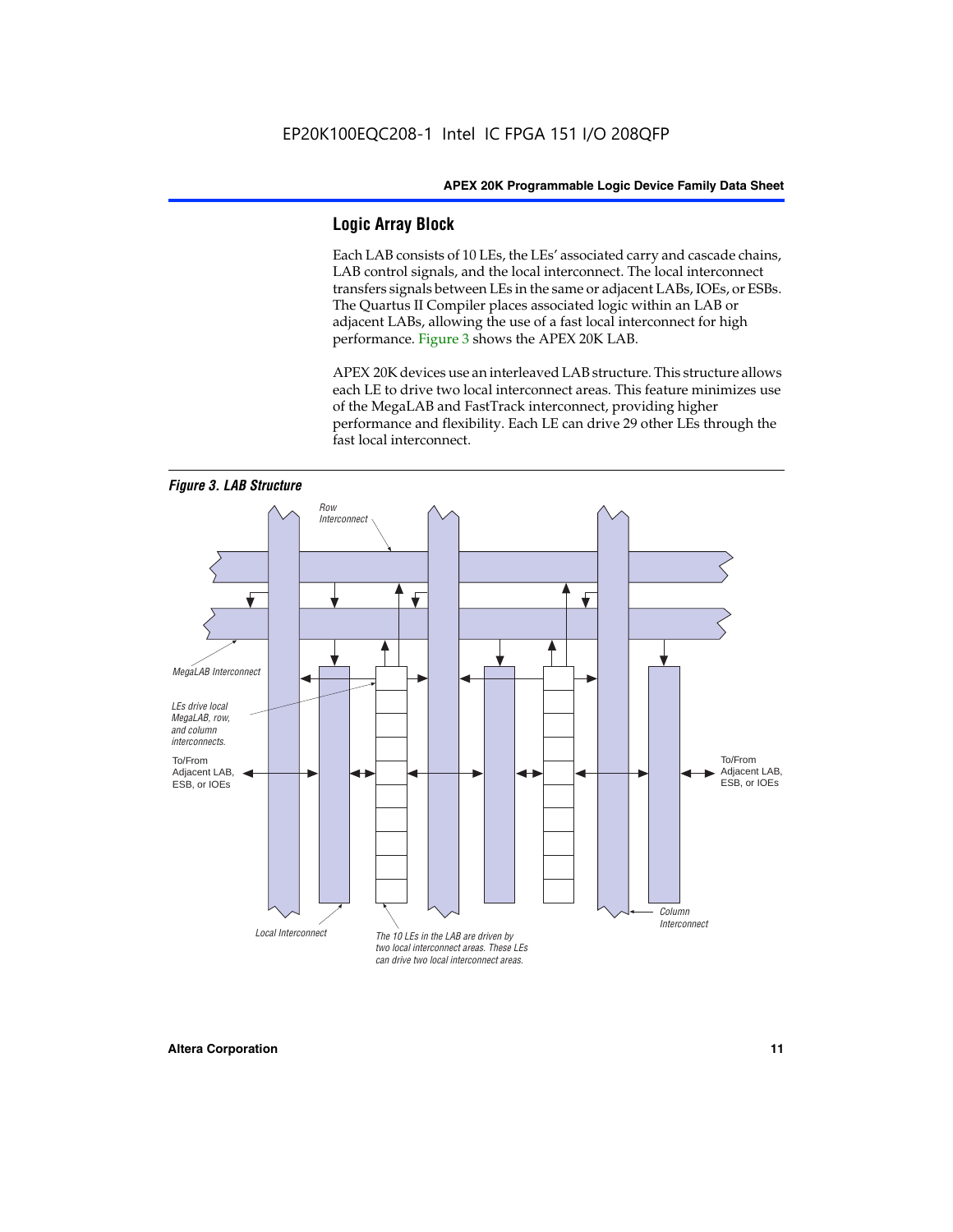Each LAB contains dedicated logic for driving control signals to its LEs and ESBs. The control signals include clock, clock enable, asynchronous clear, asynchronous preset, asynchronous load, synchronous clear, and synchronous load signals. A maximum of six control signals can be used at a time. Although synchronous load and clear signals are generally used when implementing counters, they can also be used with other functions.

Each LAB can use two clocks and two clock enable signals. Each LAB's clock and clock enable signals are linked (e.g., any LE in a particular LAB using CLK1 will also use CLKENA1). LEs with the same clock but different clock enable signals either use both clock signals in one LAB or are placed into separate LABs.

If both the rising and falling edges of a clock are used in a LAB, both LABwide clock signals are used.

The LAB-wide control signals can be generated from the LAB local interconnect, global signals, and dedicated clock pins. The inherent low skew of the FastTrack Interconnect enables it to be used for clock distribution. Figure 4 shows the LAB control signal generation circuit.



# *Figure 4. LAB Control Signal Generation*

# *Notes to Figure 4:*

- (1) APEX 20KE devices have four dedicated clocks.
- (2) The LABCLR1 and LABCLR2 signals also control asynchronous load and asynchronous preset for LEs within the LAB.
- (3) The SYNCCLR signal can be generated by the local interconnect or global signals.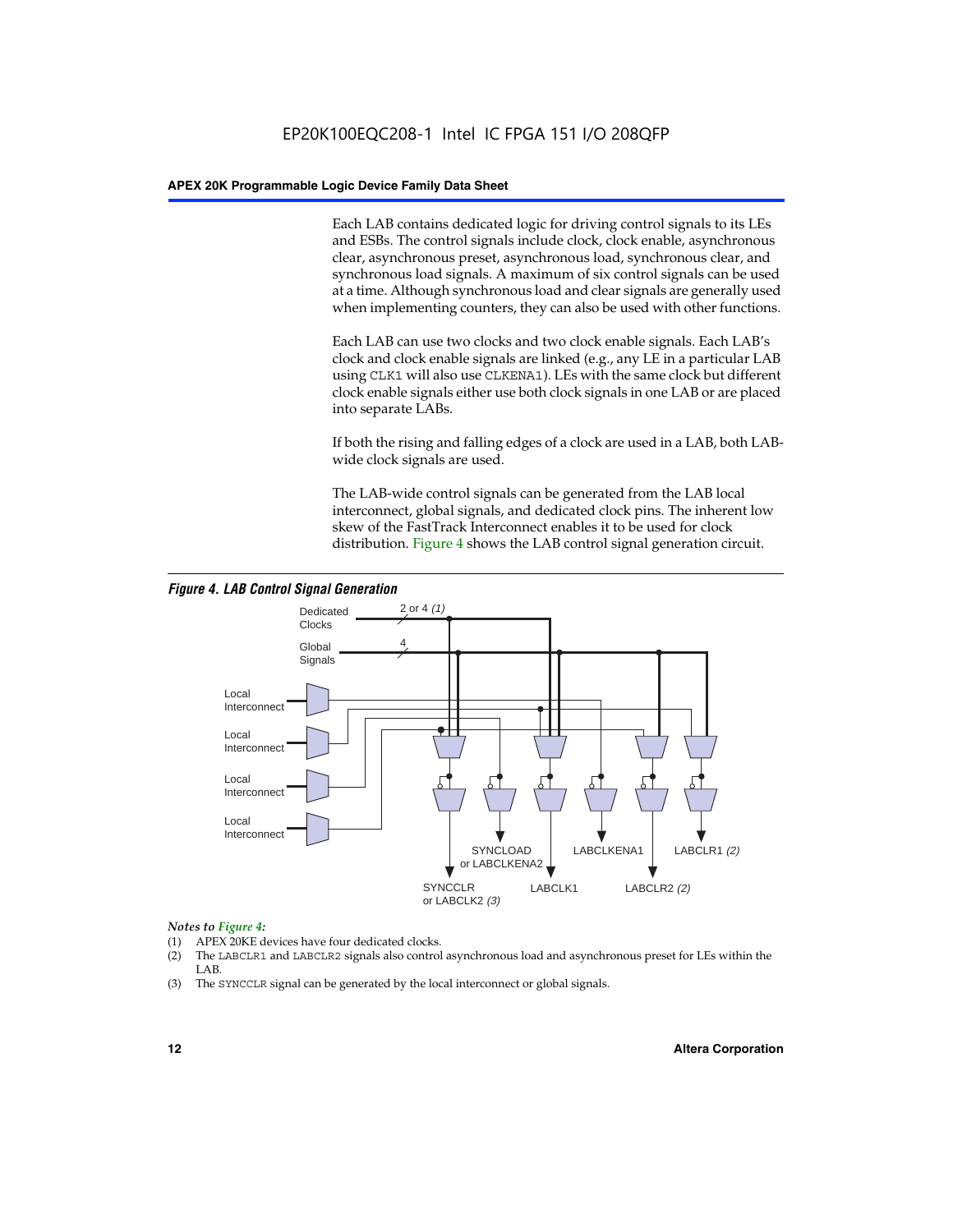# **Logic Element**

The LE, the smallest unit of logic in the APEX 20K architecture, is compact and provides efficient logic usage. Each LE contains a four-input LUT, which is a function generator that can quickly implement any function of four variables. In addition, each LE contains a programmable register and carry and cascade chains. Each LE drives the local interconnect, MegaLAB interconnect, and FastTrack Interconnect routing structures. See Figure 5.



Each LE's programmable register can be configured for D, T, JK, or SR operation. The register's clock and clear control signals can be driven by global signals, general-purpose I/O pins, or any internal logic. For combinatorial functions, the register is bypassed and the output of the LUT drives the outputs of the LE.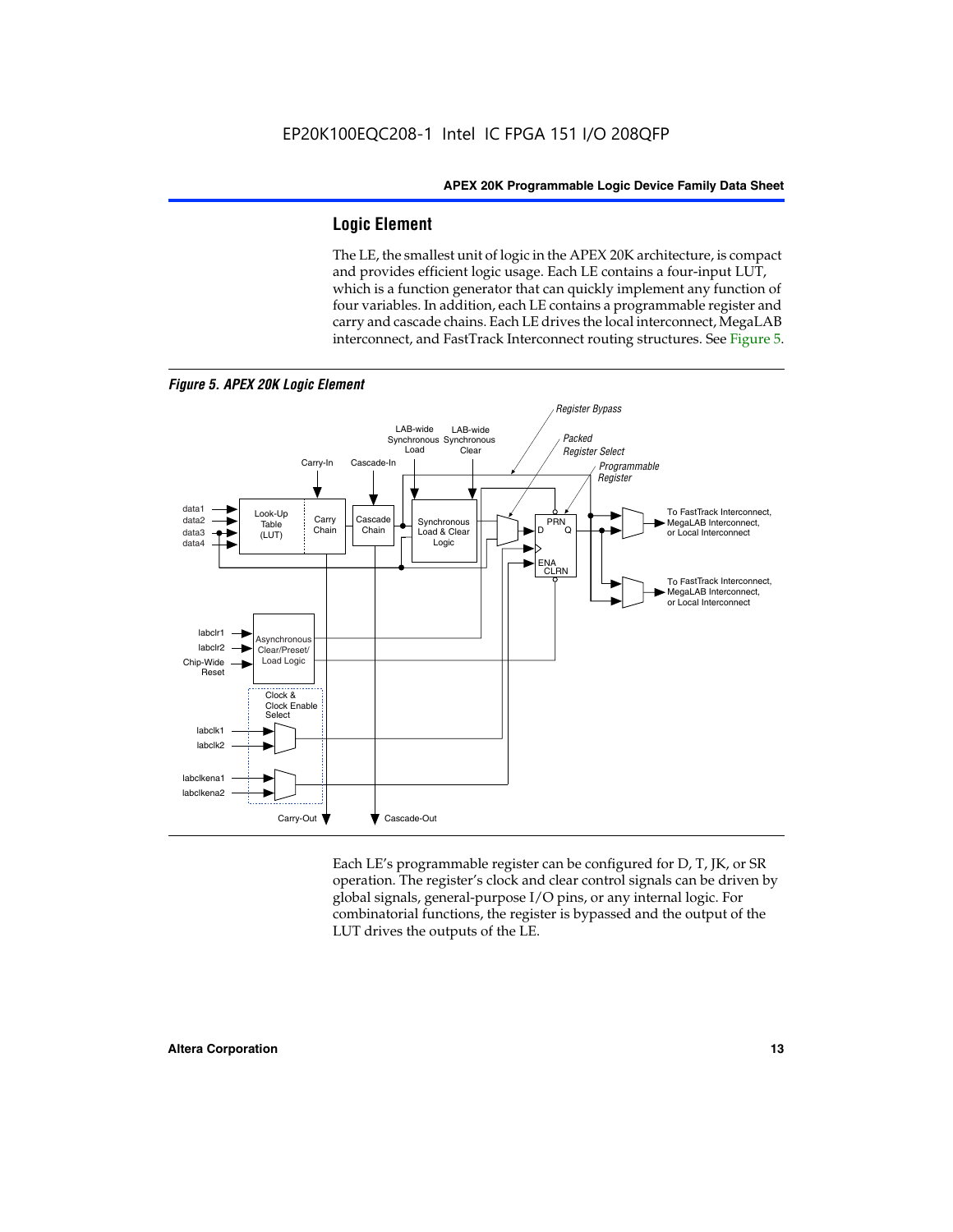Each LE has two outputs that drive the local, MegaLAB, or FastTrack Interconnect routing structure. Each output can be driven independently by the LUT's or register's output. For example, the LUT can drive one output while the register drives the other output. This feature, called register packing, improves device utilization because the register and the LUT can be used for unrelated functions. The LE can also drive out registered and unregistered versions of the LUT output.

The APEX 20K architecture provides two types of dedicated high-speed data paths that connect adjacent LEs without using local interconnect paths: carry chains and cascade chains. A carry chain supports high-speed arithmetic functions such as counters and adders, while a cascade chain implements wide-input functions such as equality comparators with minimum delay. Carry and cascade chains connect LEs 1 through 10 in an LAB and all LABs in the same MegaLAB structure.

# *Carry Chain*

The carry chain provides a very fast carry-forward function between LEs. The carry-in signal from a lower-order bit drives forward into the higherorder bit via the carry chain, and feeds into both the LUT and the next portion of the carry chain. This feature allows the APEX 20K architecture to implement high-speed counters, adders, and comparators of arbitrary width. Carry chain logic can be created automatically by the Quartus II software Compiler during design processing, or manually by the designer during design entry. Parameterized functions such as library of parameterized modules (LPM) and DesignWare functions automatically take advantage of carry chains for the appropriate functions.

The Quartus II software Compiler creates carry chains longer than ten LEs by linking LABs together automatically. For enhanced fitting, a long carry chain skips alternate LABs in a MegaLAB<sup>™</sup> structure. A carry chain longer than one LAB skips either from an even-numbered LAB to the next evennumbered LAB, or from an odd-numbered LAB to the next oddnumbered LAB. For example, the last LE of the first LAB in the upper-left MegaLAB structure carries to the first LE of the third LAB in the MegaLAB structure.

Figure 6 shows how an *n*-bit full adder can be implemented in *n* + 1 LEs with the carry chain. One portion of the LUT generates the sum of two bits using the input signals and the carry-in signal; the sum is routed to the output of the LE. The register can be bypassed for simple adders or used for accumulator functions. Another portion of the LUT and the carry chain logic generates the carry-out signal, which is routed directly to the carryin signal of the next-higher-order bit. The final carry-out signal is routed to an LE, where it is driven onto the local, MegaLAB, or FastTrack Interconnect routing structures.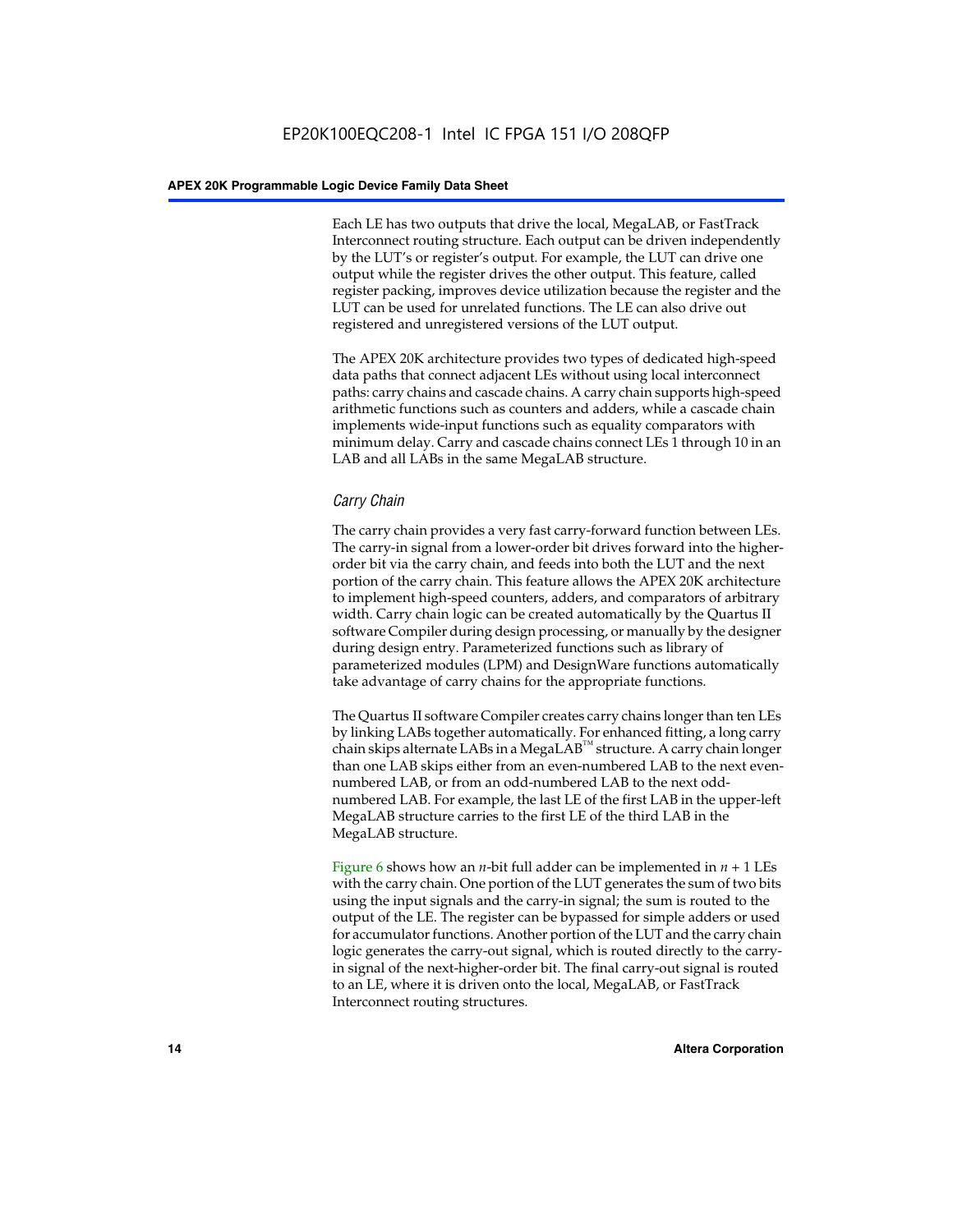

*Figure 6. APEX 20K Carry Chain*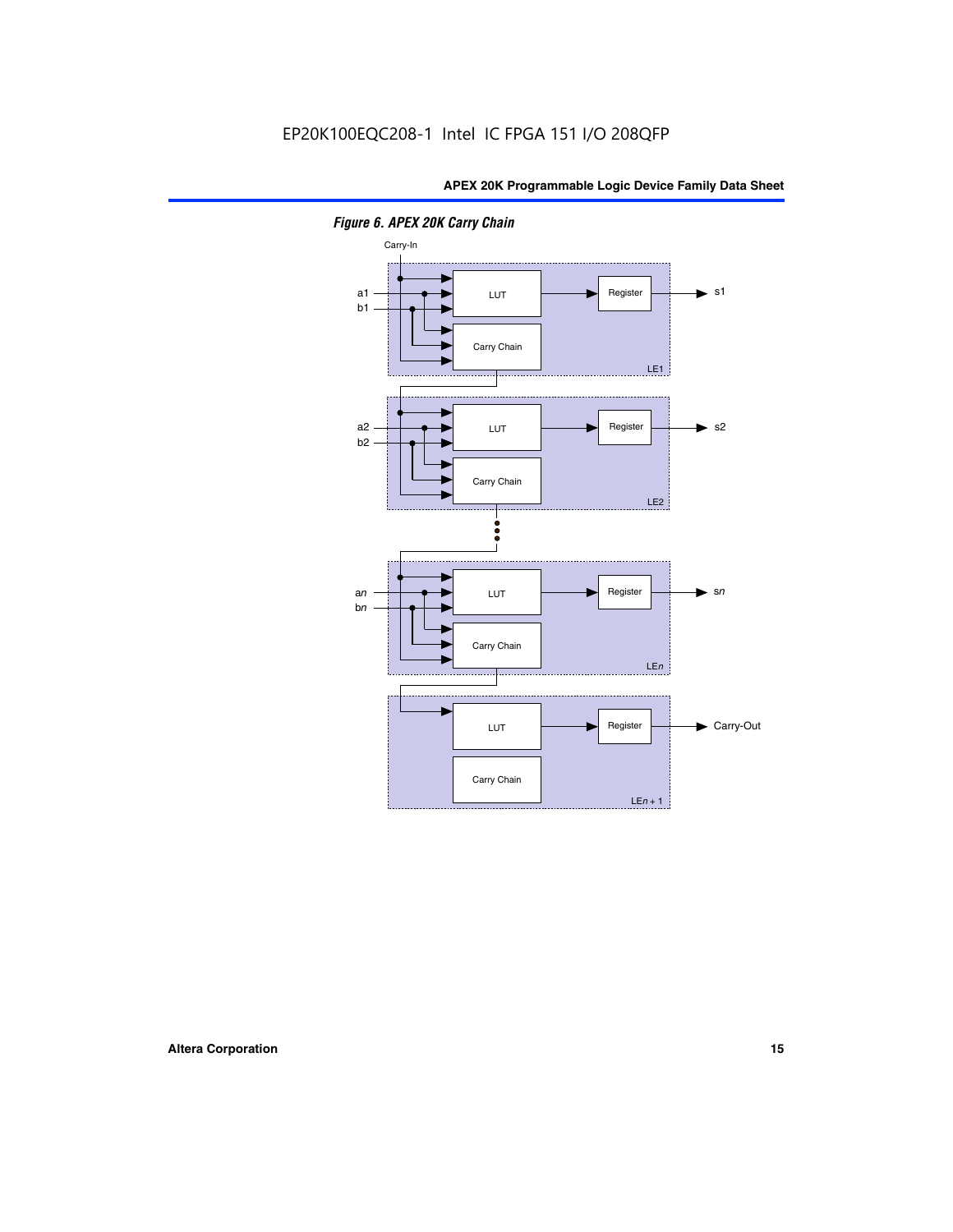# *Cascade Chain*

With the cascade chain, the APEX 20K architecture can implement functions with a very wide fan-in. Adjacent LUTs can compute portions of a function in parallel; the cascade chain serially connects the intermediate values. The cascade chain can use a logical AND or logical OR (via De Morgan's inversion) to connect the outputs of adjacent LEs. Each additional LE provides four more inputs to the effective width of a function, with a short cascade delay. Cascade chain logic can be created automatically by the Quartus II software Compiler during design processing, or manually by the designer during design entry.

Cascade chains longer than ten LEs are implemented automatically by linking LABs together. For enhanced fitting, a long cascade chain skips alternate LABs in a MegaLAB structure. A cascade chain longer than one LAB skips either from an even-numbered LAB to the next even-numbered LAB, or from an odd-numbered LAB to the next odd-numbered LAB. For example, the last LE of the first LAB in the upper-left MegaLAB structure carries to the first LE of the third LAB in the MegaLAB structure. Figure 7 shows how the cascade function can connect adjacent LEs to form functions with a wide fan-in.



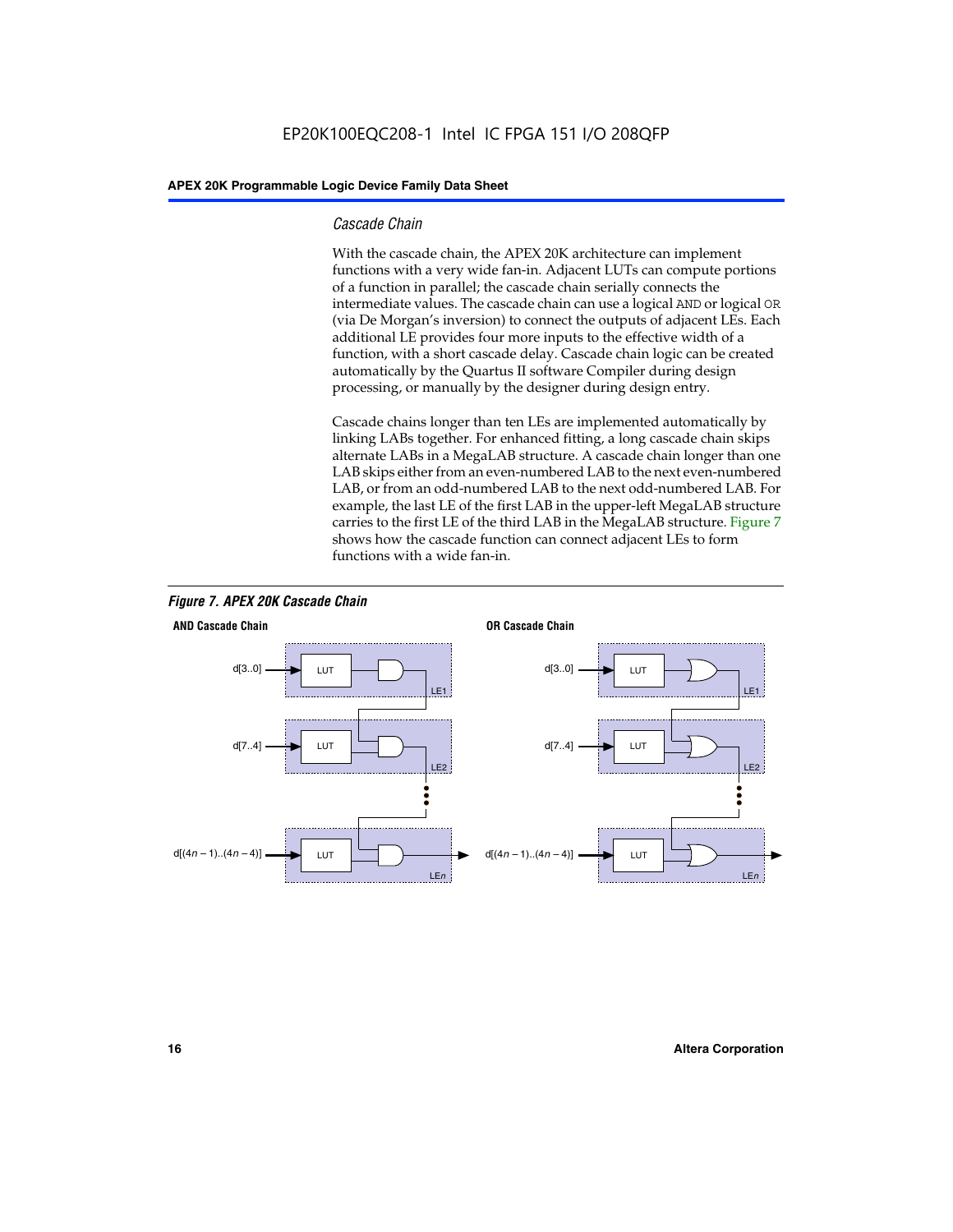# *LE Operating Modes*

The APEX 20K LE can operate in one of the following three modes:

- Normal mode
- Arithmetic mode
- Counter mode

Each mode uses LE resources differently. In each mode, seven available inputs to the LE—the four data inputs from the LAB local interconnect, the feedback from the programmable register, and the carry-in and cascade-in from the previous LE—are directed to different destinations to implement the desired logic function. LAB-wide signals provide clock, asynchronous clear, asynchronous preset, asynchronous load, synchronous clear, synchronous load, and clock enable control for the register. These LAB-wide signals are available in all LE modes.

The Quartus II software, in conjunction with parameterized functions such as LPM and DesignWare functions, automatically chooses the appropriate mode for common functions such as counters, adders, and multipliers. If required, the designer can also create special-purpose functions that specify which LE operating mode to use for optimal performance. Figure 8 shows the LE operating modes.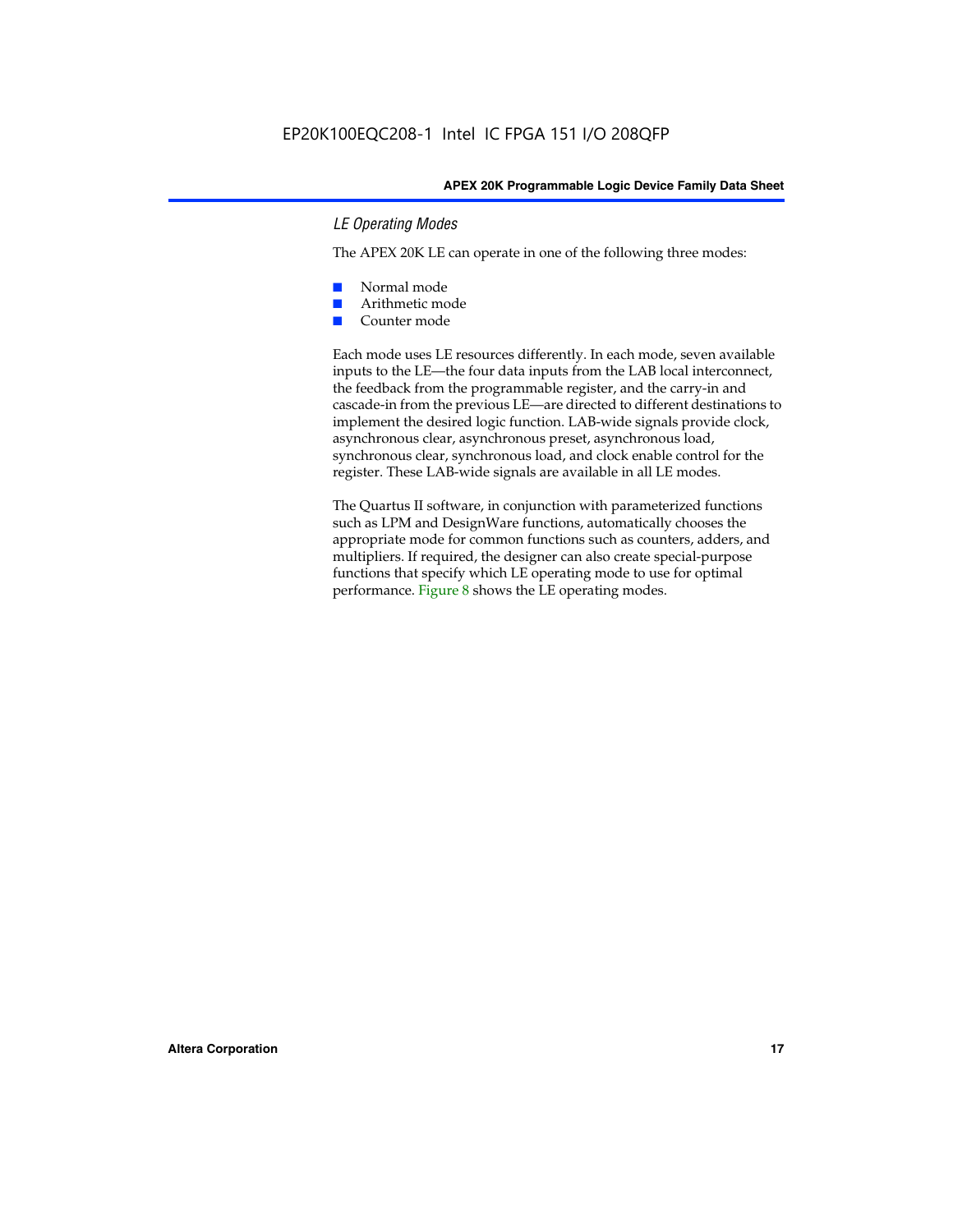# *Figure 8. APEX 20K LE Operating Modes*



# *Notes to Figure 8:*

- (1) LEs in normal mode support register packing.
- (2) There are two LAB-wide clock enables per LAB.
- (3) When using the carry-in in normal mode, the packed register feature is unavailable.
- (4) A register feedback multiplexer is available on LE1 of each LAB.
- (5) The DATA1 and DATA2 input signals can supply counter enable, up or down control, or register feedback signals for LEs other than the second LE in an LAB.
- (6) The LAB-wide synchronous clear and LAB wide synchronous load affect all registers in an LAB.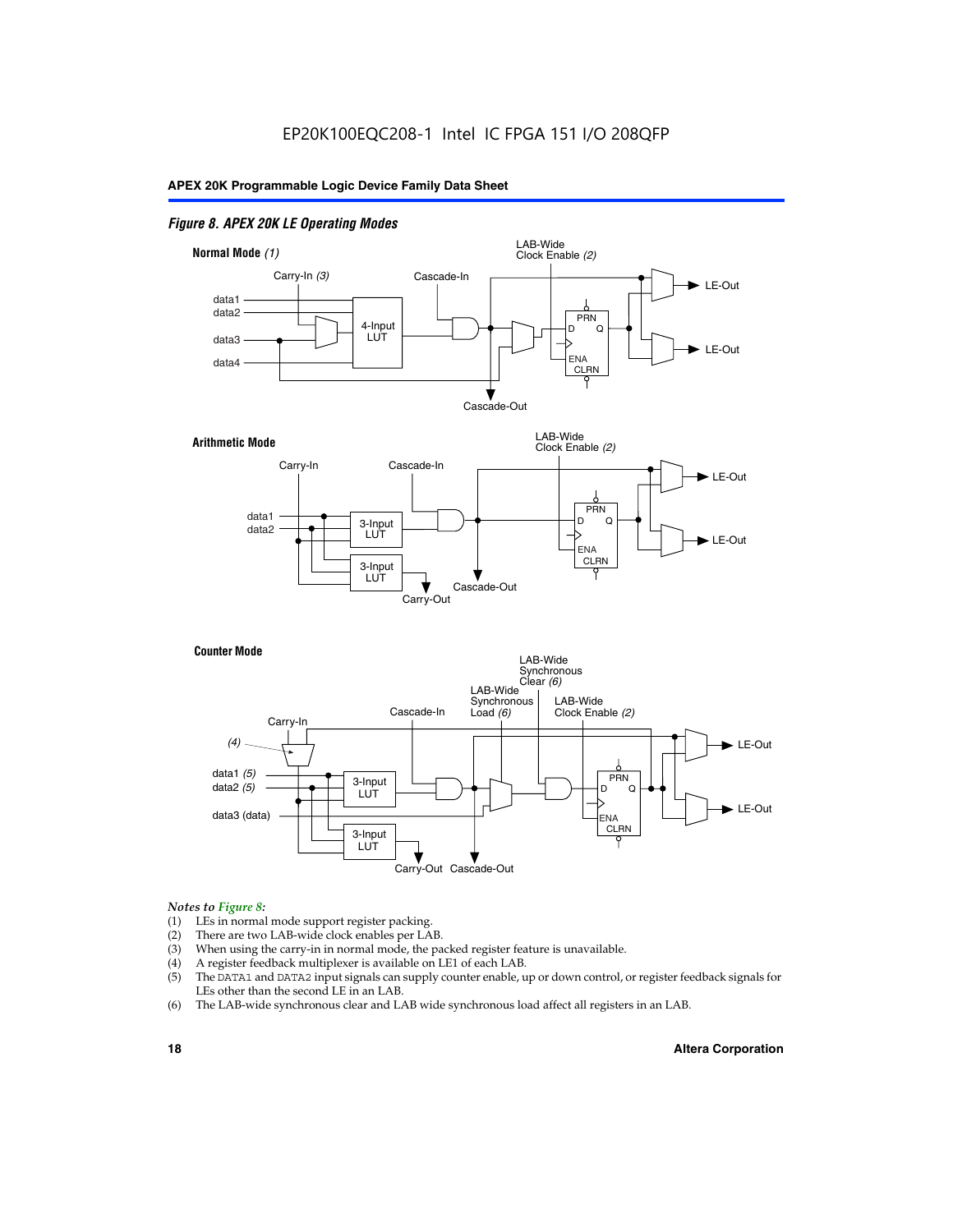# **Normal Mode**

The normal mode is suitable for general logic applications, combinatorial functions, or wide decoding functions that can take advantage of a cascade chain. In normal mode, four data inputs from the LAB local interconnect and the carry-in are inputs to a four-input LUT. The Quartus II software Compiler automatically selects the carry-in or the DATA3 signal as one of the inputs to the LUT. The LUT output can be combined with the cascade-in signal to form a cascade chain through the cascade-out signal. LEs in normal mode support packed registers.

# **Arithmetic Mode**

The arithmetic mode is ideal for implementing adders, accumulators, and comparators. An LE in arithmetic mode uses two 3-input LUTs. One LUT computes a three-input function; the other generates a carry output. As shown in Figure 8, the first LUT uses the carry-in signal and two data inputs from the LAB local interconnect to generate a combinatorial or registered output. For example, when implementing an adder, this output is the sum of three signals: DATA1, DATA2, and carry-in. The second LUT uses the same three signals to generate a carry-out signal, thereby creating a carry chain. The arithmetic mode also supports simultaneous use of the cascade chain. LEs in arithmetic mode can drive out registered and unregistered versions of the LUT output.

The Quartus II software implements parameterized functions that use the arithmetic mode automatically where appropriate; the designer does not need to specify how the carry chain will be used.

# **Counter Mode**

The counter mode offers clock enable, counter enable, synchronous up/down control, synchronous clear, and synchronous load options. The counter enable and synchronous up/down control signals are generated from the data inputs of the LAB local interconnect. The synchronous clear and synchronous load options are LAB-wide signals that affect all registers in the LAB. Consequently, if any of the LEs in an LAB use the counter mode, other LEs in that LAB must be used as part of the same counter or be used for a combinatorial function. The Quartus II software automatically places any registers that are not used by the counter into other LABs.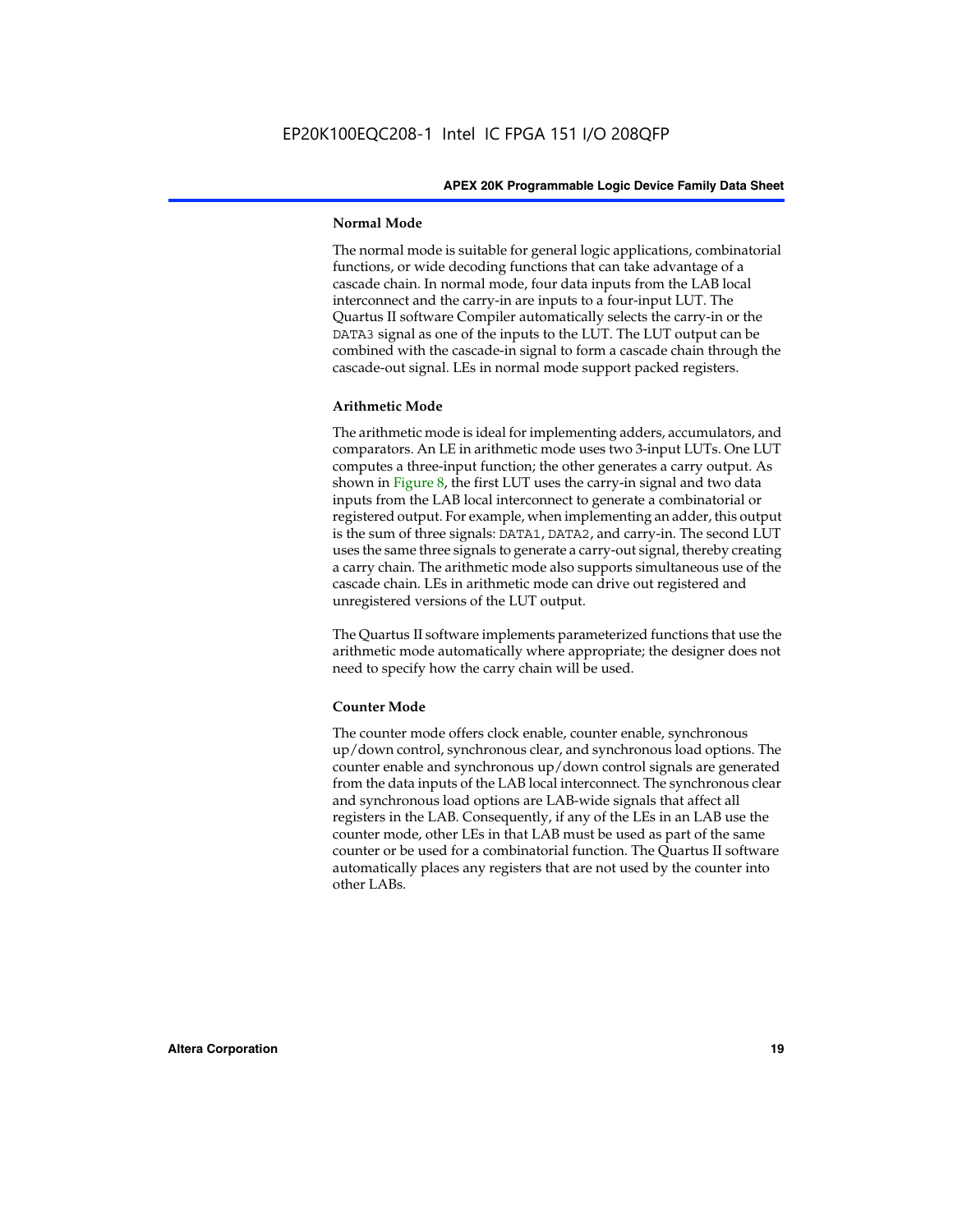The counter mode uses two three-input LUTs: one generates the counter data, and the other generates the fast carry bit. A 2-to-1 multiplexer provides synchronous loading, and another AND gate provides synchronous clearing. If the cascade function is used by an LE in counter mode, the synchronous clear or load overrides any signal carried on the cascade chain. The synchronous clear overrides the synchronous load. LEs in arithmetic mode can drive out registered and unregistered versions of the LUT output.

# *Clear & Preset Logic Control*

Logic for the register's clear and preset signals is controlled by LAB-wide signals. The LE directly supports an asynchronous clear function. The Quartus II software Compiler can use a NOT-gate push-back technique to emulate an asynchronous preset. Moreover, the Quartus II software Compiler can use a programmable NOT-gate push-back technique to emulate simultaneous preset and clear or asynchronous load. However, this technique uses three additional LEs per register. All emulation is performed automatically when the design is compiled. Registers that emulate simultaneous preset and load will enter an unknown state upon power-up or when the chip-wide reset is asserted.

In addition to the two clear and preset modes, APEX 20K devices provide a chip-wide reset pin (DEV\_CLRn) that resets all registers in the device. Use of this pin is controlled through an option in the Quartus II software that is set before compilation. The chip-wide reset overrides all other control signals. Registers using an asynchronous preset are preset when the chip-wide reset is asserted; this effect results from the inversion technique used to implement the asynchronous preset.

# **FastTrack Interconnect**

In the APEX 20K architecture, connections between LEs, ESBs, and I/O pins are provided by the FastTrack Interconnect. The FastTrack Interconnect is a series of continuous horizontal and vertical routing channels that traverse the device. This global routing structure provides predictable performance, even in complex designs. In contrast, the segmented routing in FPGAs requires switch matrices to connect a variable number of routing paths, increasing the delays between logic resources and reducing performance.

The FastTrack Interconnect consists of row and column interconnect channels that span the entire device. The row interconnect routes signals throughout a row of MegaLAB structures; the column interconnect routes signals throughout a column of MegaLAB structures. When using the row and column interconnect, an LE, IOE, or ESB can drive any other LE, IOE, or ESB in a device. See Figure 9.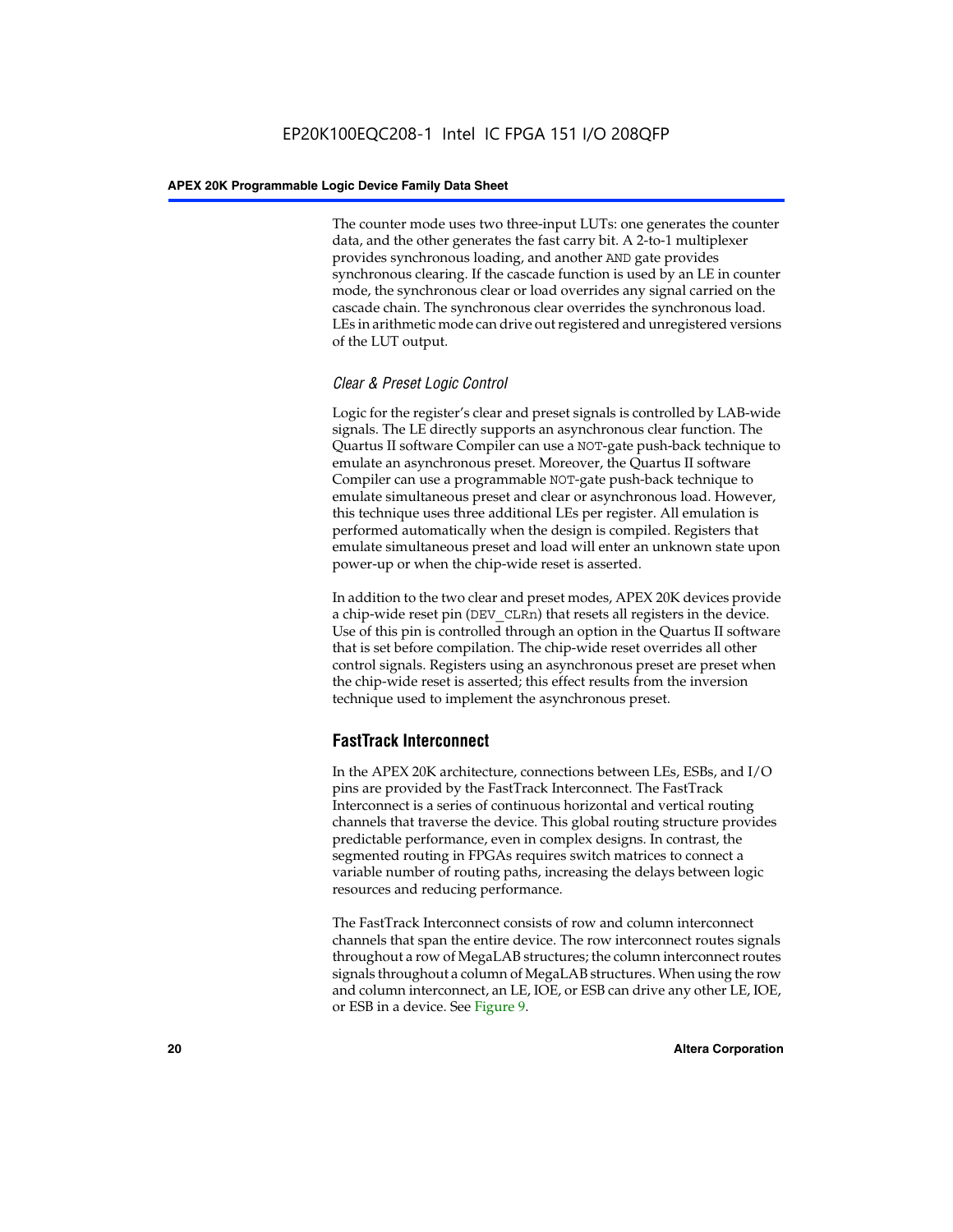

# *Figure 9. APEX 20K Interconnect Structure*

A row line can be driven directly by LEs, IOEs, or ESBs in that row. Further, a column line can drive a row line, allowing an LE, IOE, or ESB to drive elements in a different row via the column and row interconnect. The row interconnect drives the MegaLAB interconnect to drive LEs, IOEs, or ESBs in a particular MegaLAB structure.

A column line can be directly driven by LEs, IOEs, or ESBs in that column. A column line on a device's left or right edge can also be driven by row IOEs. The column line is used to route signals from one row to another. A column line can drive a row line; it can also drive the MegaLAB interconnect directly, allowing faster connections between rows.

Figure 10 shows how the FastTrack Interconnect uses the local interconnect to drive LEs within MegaLAB structures.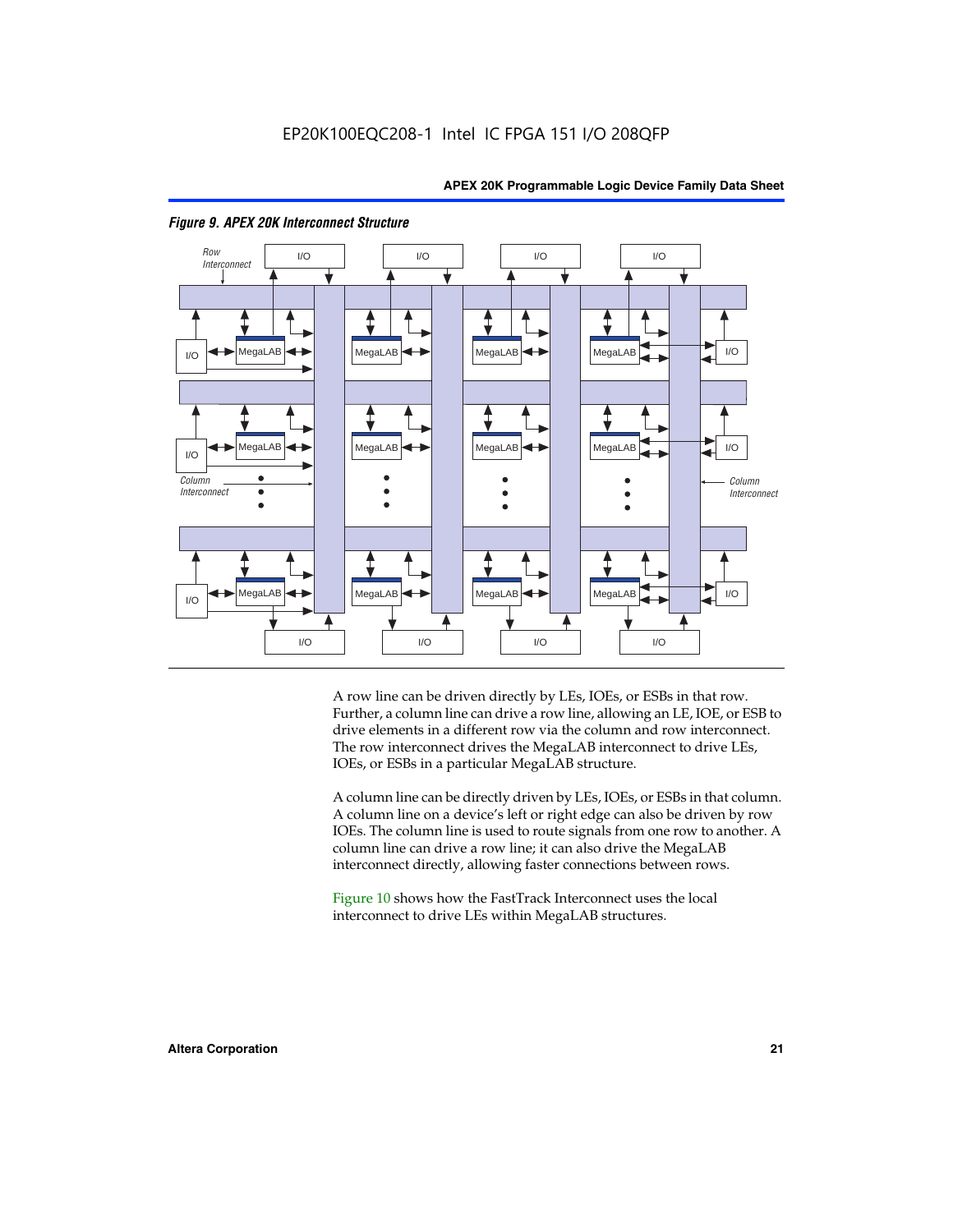

*Figure 10. FastTrack Connection to Local Interconnect*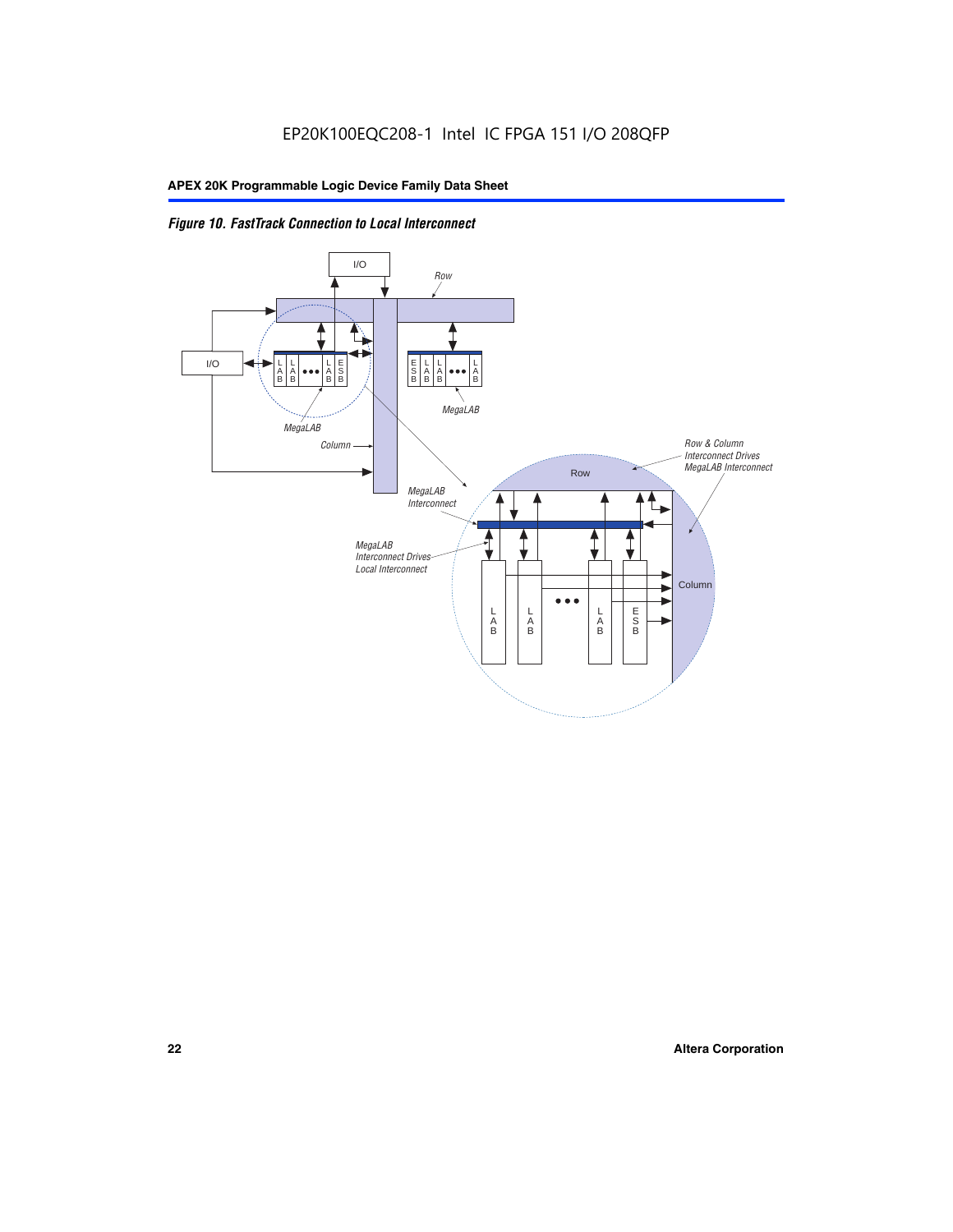Figure 11 shows the intersection of a row and column interconnect, and how these forms of interconnects and LEs drive each other.



*Figure 11. Driving the FastTrack Interconnect*

APEX 20KE devices include an enhanced interconnect structure for faster routing of input signals with high fan-out. Column I/O pins can drive the FastRow<sup>™</sup> interconnect, which routes signals directly into the local interconnect without having to drive through the MegaLAB interconnect. FastRow lines traverse two MegaLAB structures. Also, these pins can drive the local interconnect directly for fast setup times. On EP20K300E and larger devices, the FastRow interconnect drives the two MegaLABs in the top left corner, the two MegaLABs in the top right corner, the two MegaLABS in the bottom left corner, and the two MegaLABs in the bottom right corner. On EP20K200E and smaller devices, FastRow interconnect drives the two MegaLABs on the top and the two MegaLABs on the bottom of the device. On all devices, the FastRow interconnect drives all local interconnect in the appropriate MegaLABs except the local interconnect on the side of the MegaLAB opposite the ESB. Pins using the FastRow interconnect achieve a faster set-up time, as the signal does not need to use a MegaLAB interconnect line to reach the destination LE. Figure 12 shows the FastRow interconnect.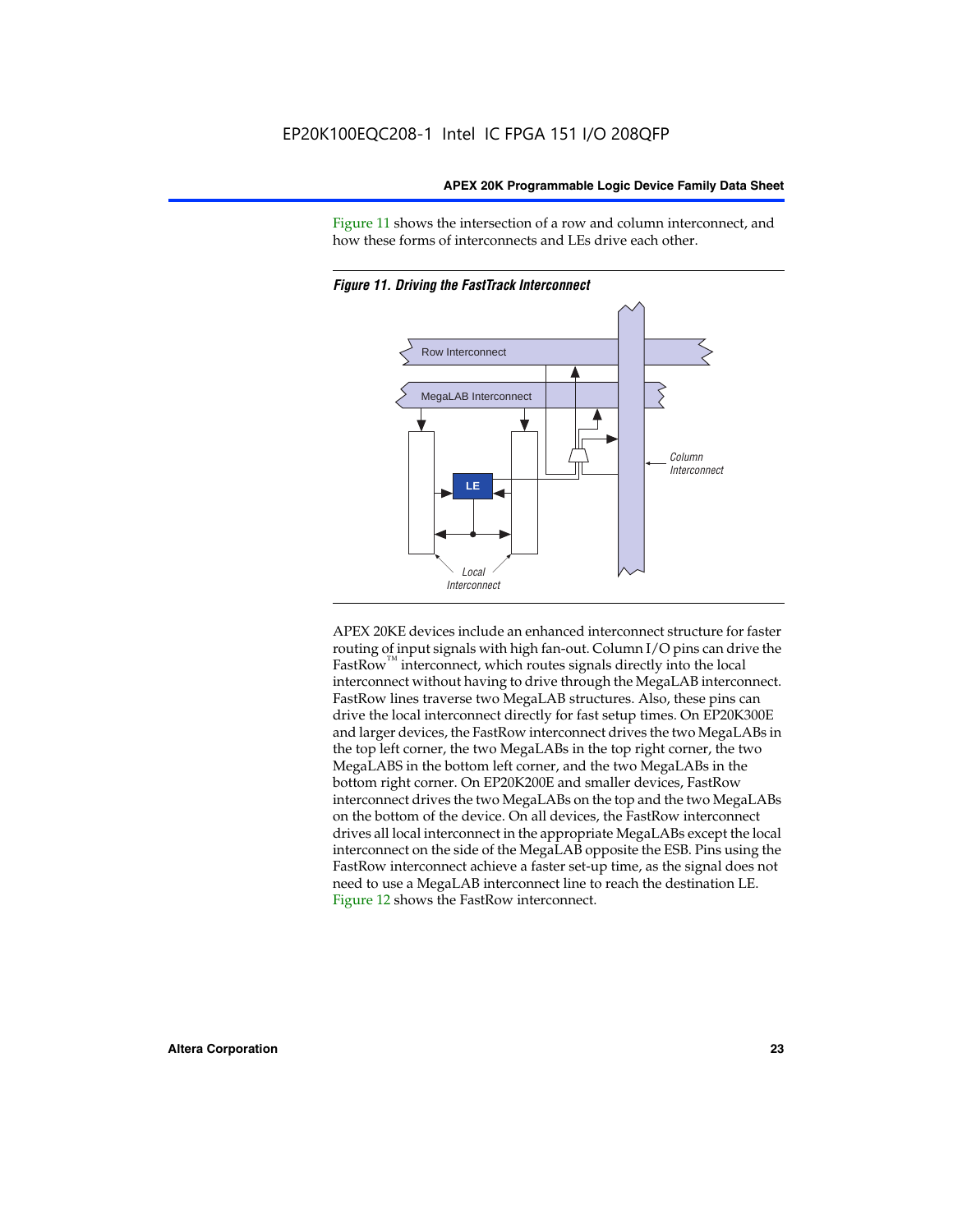

*Figure 12. APEX 20KE FastRow Interconnect*

Table 9 summarizes how various elements of the APEX 20K architecture drive each other.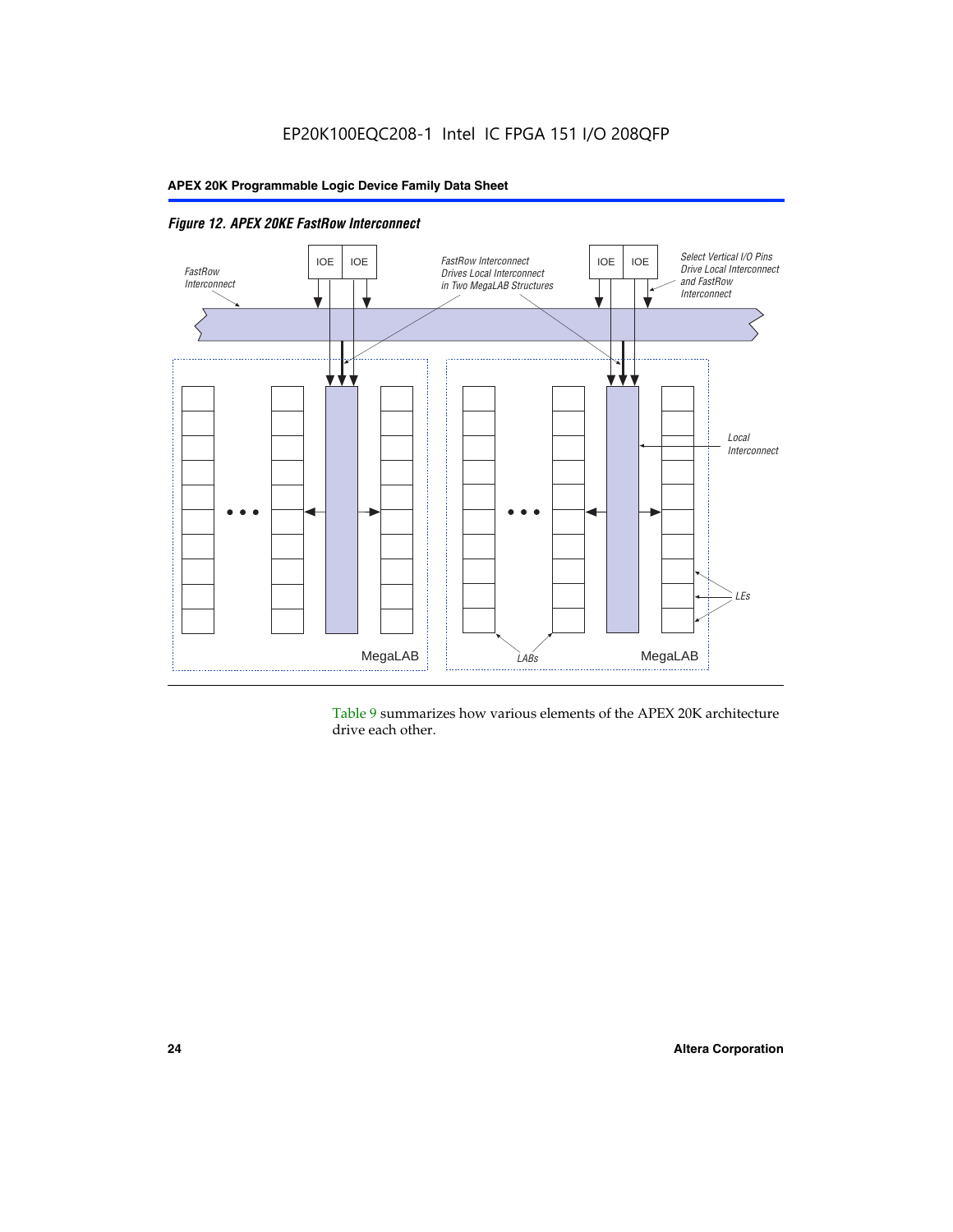| <b>Table 9. APEX 20K Routing Scheme</b> |                  |                      |              |              |                              |                                |                                                |                                            |                                       |
|-----------------------------------------|------------------|----------------------|--------------|--------------|------------------------------|--------------------------------|------------------------------------------------|--------------------------------------------|---------------------------------------|
| <b>Destination</b><br><b>Source</b>     |                  |                      |              |              |                              |                                |                                                |                                            |                                       |
|                                         | Row<br>$1/0$ Pin | Column<br>$I/O P$ in | LE           | <b>ESB</b>   | Local<br><b>Interconnect</b> | <b>MegaLAB</b><br>Interconnect | Row<br><b>FastTrack</b><br><b>Interconnect</b> | Column<br><b>FastTrack</b><br>Interconnect | <b>FastRow</b><br><b>Interconnect</b> |
| Row I/O Pin                             |                  |                      |              |              | $\checkmark$                 | $\checkmark$                   | $\checkmark$                                   | $\checkmark$                               |                                       |
| Column I/O<br>Pin                       |                  |                      |              |              |                              |                                |                                                | $\checkmark$                               | $\checkmark$<br>(1)                   |
| LE                                      |                  |                      |              |              | $\checkmark$                 | $\checkmark$                   | $\checkmark$                                   | $\checkmark$                               |                                       |
| <b>ESB</b>                              |                  |                      |              |              | $\checkmark$                 | $\checkmark$                   | $\checkmark$                                   | $\checkmark$                               |                                       |
| Local<br>Interconnect                   | $\checkmark$     | $\checkmark$         | $\checkmark$ | $\checkmark$ |                              |                                |                                                |                                            |                                       |
| MegaLAB<br>Interconnect                 |                  |                      |              |              | $\checkmark$                 |                                |                                                |                                            |                                       |
| Row<br>FastTrack<br>Interconnect        |                  |                      |              |              |                              | $\checkmark$                   |                                                | $\checkmark$                               |                                       |
| Column<br>FastTrack<br>Interconnect     |                  |                      |              |              |                              | $\checkmark$                   | $\checkmark$                                   |                                            |                                       |
| FastRow<br>Interconnect                 |                  |                      |              |              | $\checkmark$<br>(1)          |                                |                                                |                                            |                                       |

# *Note to Table 9:*

(1) This connection is supported in APEX 20KE devices only.

# **Product-Term Logic**

The product-term portion of the MultiCore architecture is implemented with the ESB. The ESB can be configured to act as a block of macrocells on an ESB-by-ESB basis. Each ESB is fed by 32 inputs from the adjacent local interconnect; therefore, it can be driven by the MegaLAB interconnect or the adjacent LAB. Also, nine ESB macrocells feed back into the ESB through the local interconnect for higher performance. Dedicated clock pins, global signals, and additional inputs from the local interconnect drive the ESB control signals.

In product-term mode, each ESB contains 16 macrocells. Each macrocell consists of two product terms and a programmable register. Figure 13 shows the ESB in product-term mode.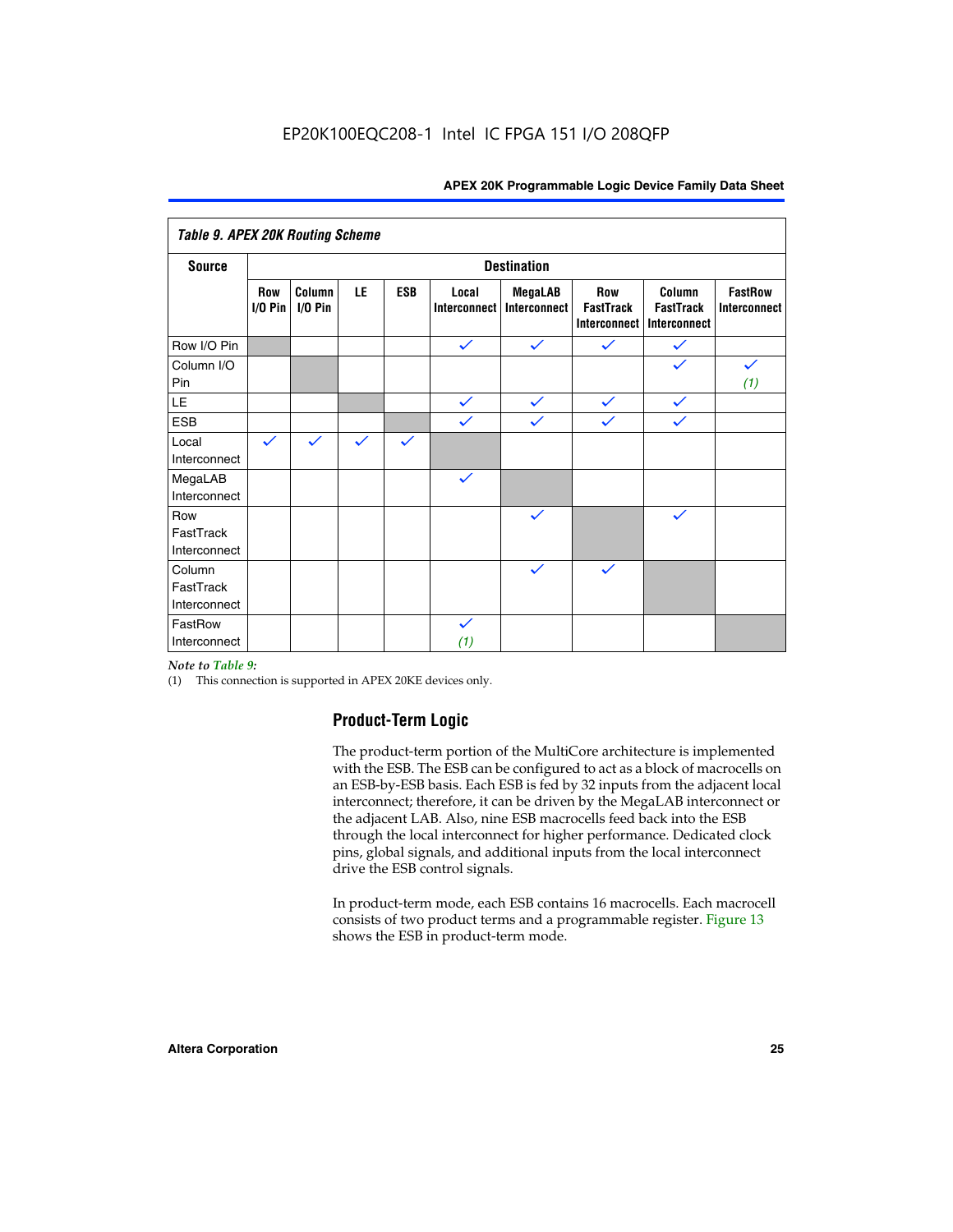# *Figure 13. Product-Term Logic in ESB*



(1) APEX 20KE devices have four dedicated clocks.

# *Macrocells*

APEX 20K macrocells can be configured individually for either sequential or combinatorial logic operation. The macrocell consists of three functional blocks: the logic array, the product-term select matrix, and the programmable register.

Combinatorial logic is implemented in the product terms. The productterm select matrix allocates these product terms for use as either primary logic inputs (to the OR and XOR gates) to implement combinatorial functions, or as parallel expanders to be used to increase the logic available to another macrocell. One product term can be inverted; the Quartus II software uses this feature to perform DeMorgan's inversion for more efficient implementation of wide OR functions. The Quartus II software Compiler can use a NOT-gate push-back technique to emulate an asynchronous preset. Figure 14 shows the APEX 20K macrocell.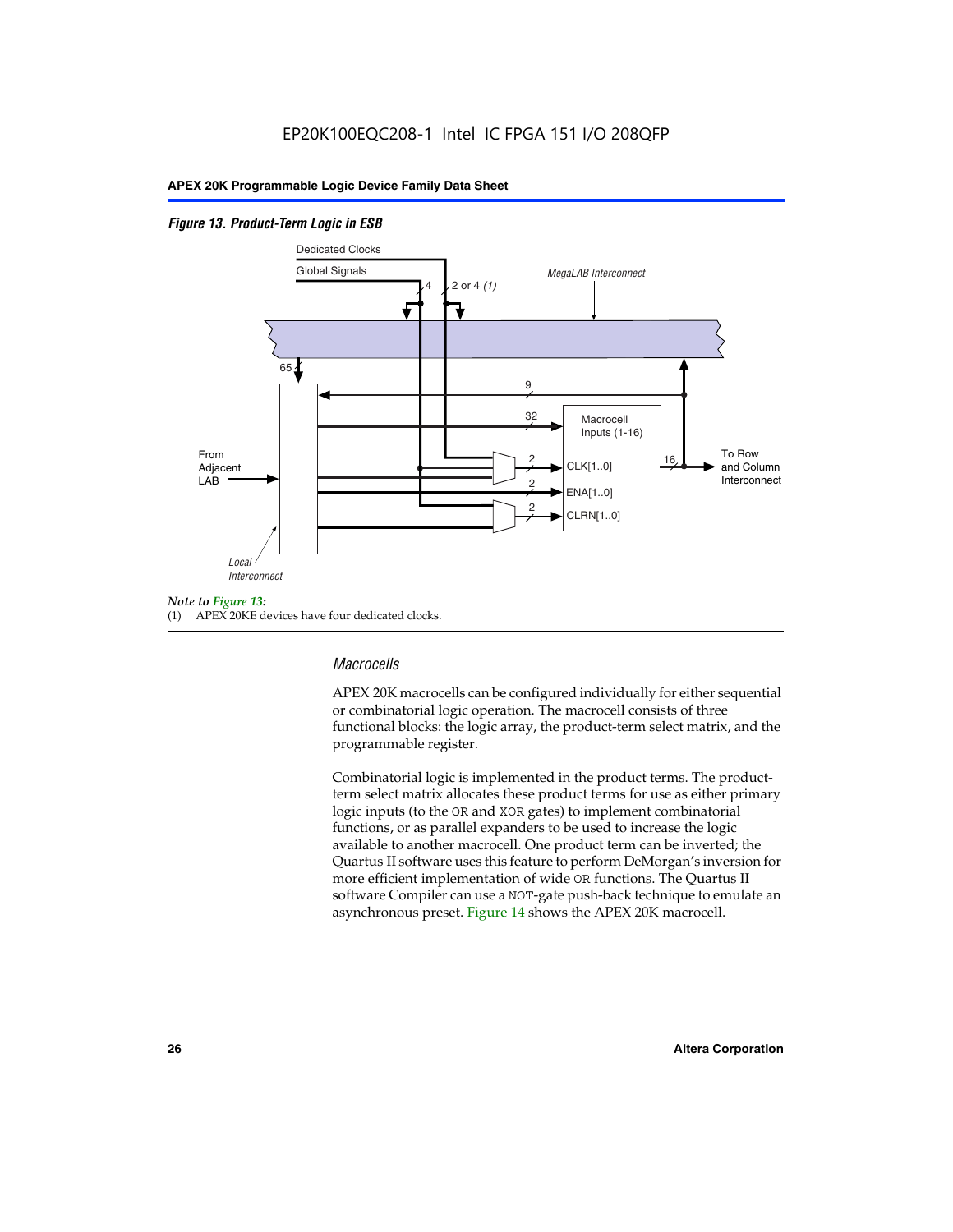

# *Figure 14. APEX 20K Macrocell*

For registered functions, each macrocell register can be programmed individually to implement D, T, JK, or SR operation with programmable clock control. The register can be bypassed for combinatorial operation. During design entry, the designer specifies the desired register type; the Quartus II software then selects the most efficient register operation for each registered function to optimize resource utilization. The Quartus II software or other synthesis tools can also select the most efficient register operation automatically when synthesizing HDL designs.

Each programmable register can be clocked by one of two ESB-wide clocks. The ESB-wide clocks can be generated from device dedicated clock pins, global signals, or local interconnect. Each clock also has an associated clock enable, generated from the local interconnect. The clock and clock enable signals are related for a particular ESB; any macrocell using a clock also uses the associated clock enable.

If both the rising and falling edges of a clock are used in an ESB, both ESB-wide clock signals are used.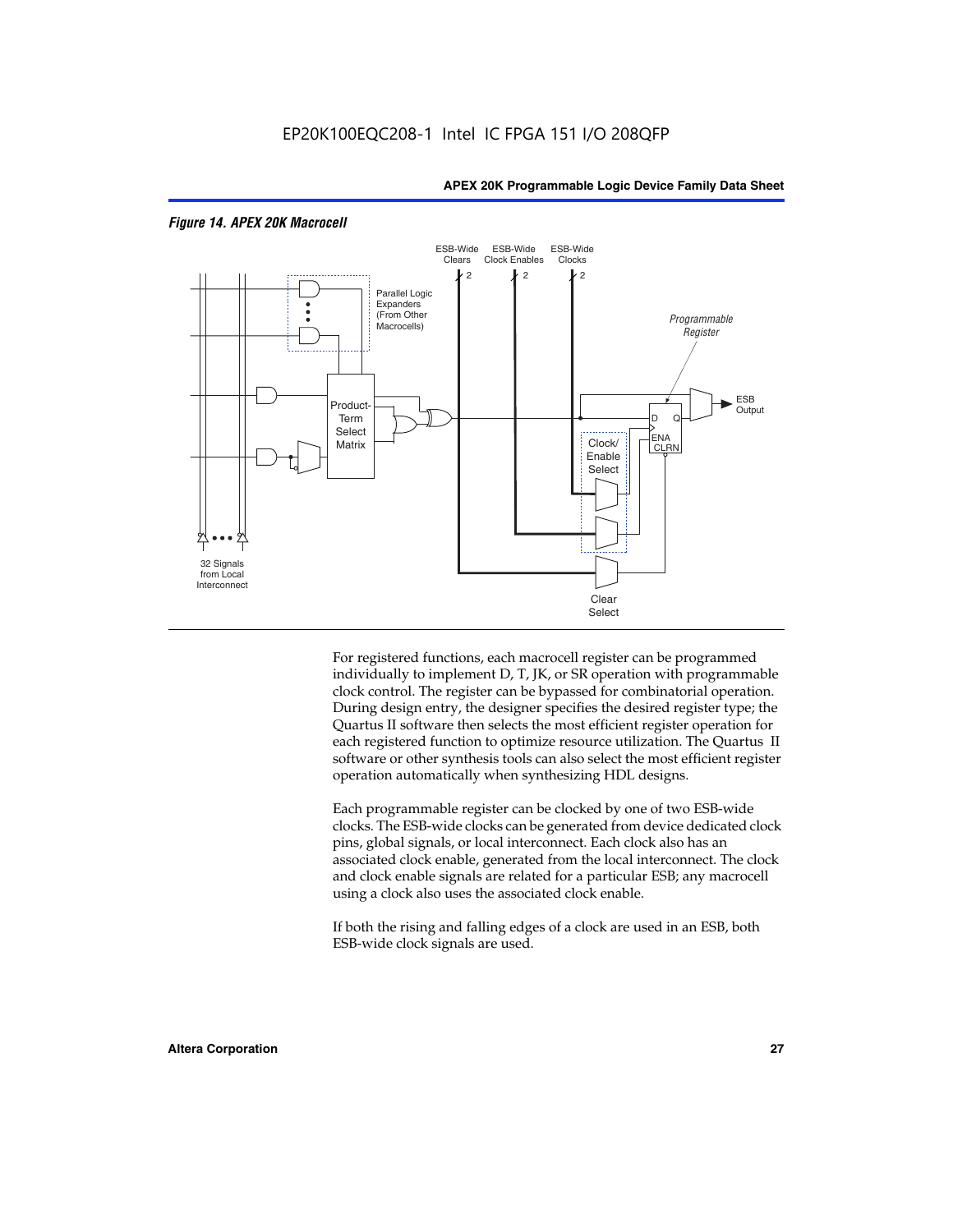The programmable register also supports an asynchronous clear function. Within the ESB, two asynchronous clears are generated from global signals and the local interconnect. Each macrocell can either choose between the two asynchronous clear signals or choose to not be cleared. Either of the two clear signals can be inverted within the ESB. Figure 15 shows the ESB control logic when implementing product-terms.





(1) APEX 20KE devices have four dedicated clocks.

# *Parallel Expanders*

Parallel expanders are unused product terms that can be allocated to a neighboring macrocell to implement fast, complex logic functions. Parallel expanders allow up to 32 product terms to feed the macrocell OR logic directly, with two product terms provided by the macrocell and 30 parallel expanders provided by the neighboring macrocells in the ESB.

The Quartus II software Compiler can allocate up to 15 sets of up to two parallel expanders per set to the macrocells automatically. Each set of two parallel expanders incurs a small, incremental timing delay. Figure 16 shows the APEX 20K parallel expanders.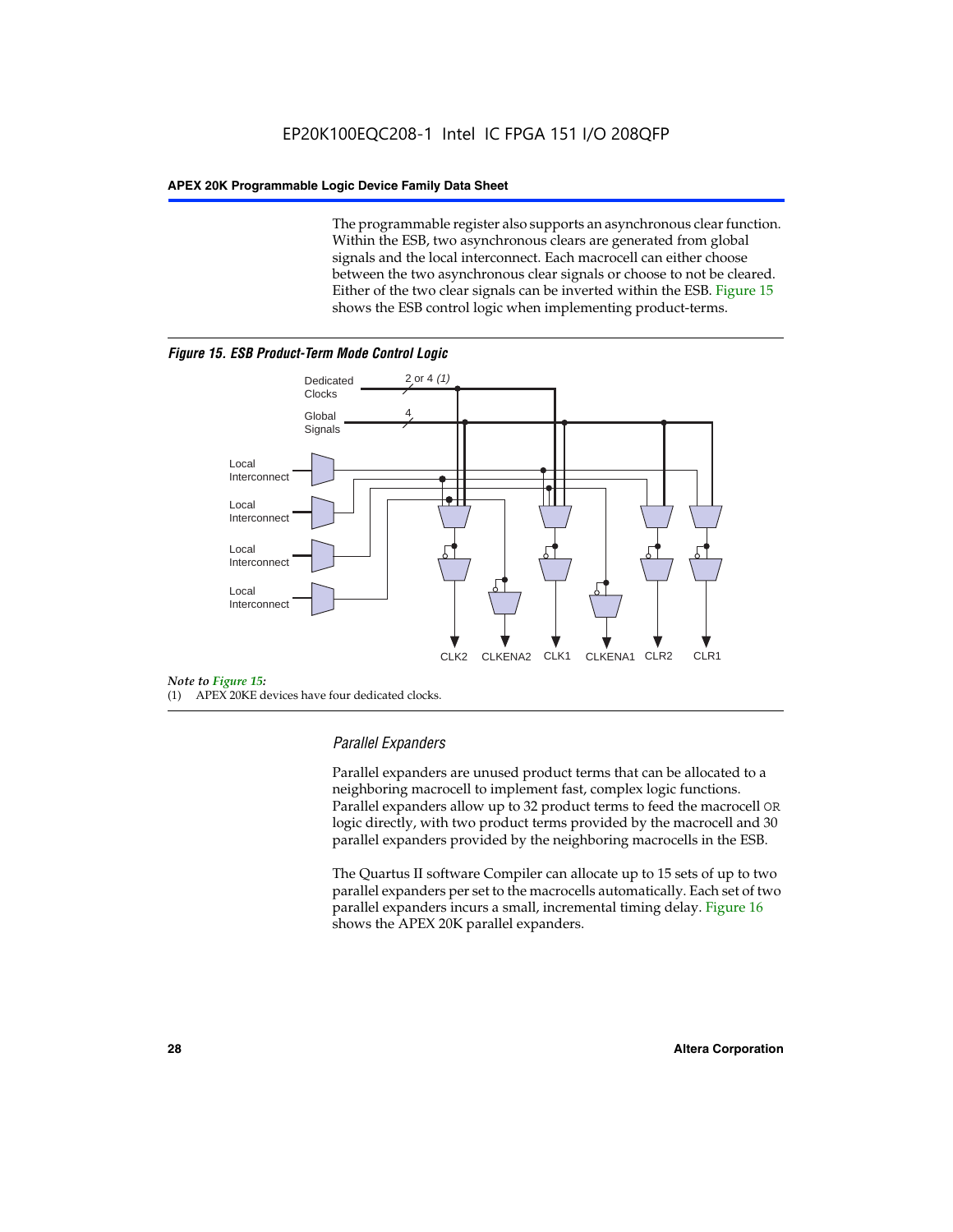



# **Embedded System Block**

The ESB can implement various types of memory blocks, including dual-port RAM, ROM, FIFO, and CAM blocks. The ESB includes input and output registers; the input registers synchronize writes, and the output registers can pipeline designs to improve system performance. The ESB offers a dual-port mode, which supports simultaneous reads and writes at two different clock frequencies. Figure 17 shows the ESB block diagram.



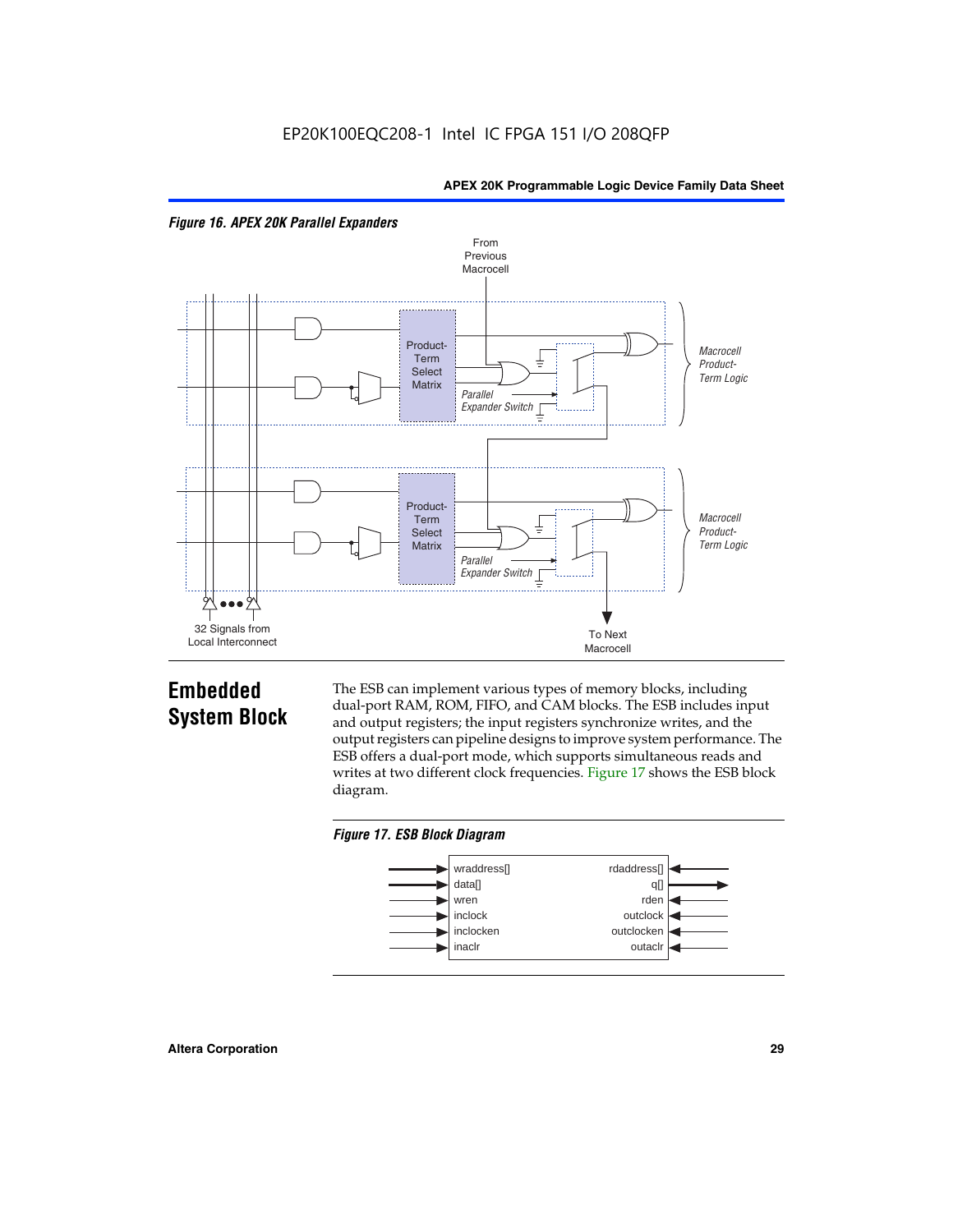ESBs can implement synchronous RAM, which is easier to use than asynchronous RAM. A circuit using asynchronous RAM must generate the RAM write enable (WE) signal, while ensuring that its data and address signals meet setup and hold time specifications relative to the WE signal. In contrast, the ESB's synchronous RAM generates its own WE signal and is self-timed with respect to the global clock. Circuits using the ESB's selftimed RAM must only meet the setup and hold time specifications of the global clock.

ESB inputs are driven by the adjacent local interconnect, which in turn can be driven by the MegaLAB or FastTrack Interconnect. Because the ESB can be driven by the local interconnect, an adjacent LE can drive it directly for fast memory access. ESB outputs drive the MegaLAB and FastTrack Interconnect. In addition, ten ESB outputs, nine of which are unique output lines, drive the local interconnect for fast connection to adjacent LEs or for fast feedback product-term logic.

When implementing memory, each ESB can be configured in any of the following sizes:  $128 \times 16$ ,  $256 \times 8$ ,  $512 \times 4$ ,  $1,024 \times 2$ , or  $2,048 \times 1$ . By combining multiple ESBs, the Quartus II software implements larger memory blocks automatically. For example, two  $128 \times 16$  RAM blocks can be combined to form a  $128 \times 32$  RAM block, and two  $512 \times 4$  RAM blocks can be combined to form a  $512 \times 8$  RAM block. Memory performance does not degrade for memory blocks up to 2,048 words deep. Each ESB can implement a 2,048-word-deep memory; the ESBs are used in parallel, eliminating the need for any external control logic and its associated delays.

To create a high-speed memory block that is more than 2,048 words deep, ESBs drive tri-state lines. Each tri-state line connects all ESBs in a column of MegaLAB structures, and drives the MegaLAB interconnect and row and column FastTrack Interconnect throughout the column. Each ESB incorporates a programmable decoder to activate the tri-state driver appropriately. For instance, to implement 8,192-word-deep memory, four ESBs are used. Eleven address lines drive the ESB memory, and two more drive the tri-state decoder. Depending on which 2,048-word memory page is selected, the appropriate ESB driver is turned on, driving the output to the tri-state line. The Quartus II software automatically combines ESBs with tri-state lines to form deeper memory blocks. The internal tri-state control logic is designed to avoid internal contention and floating lines. See Figure 18.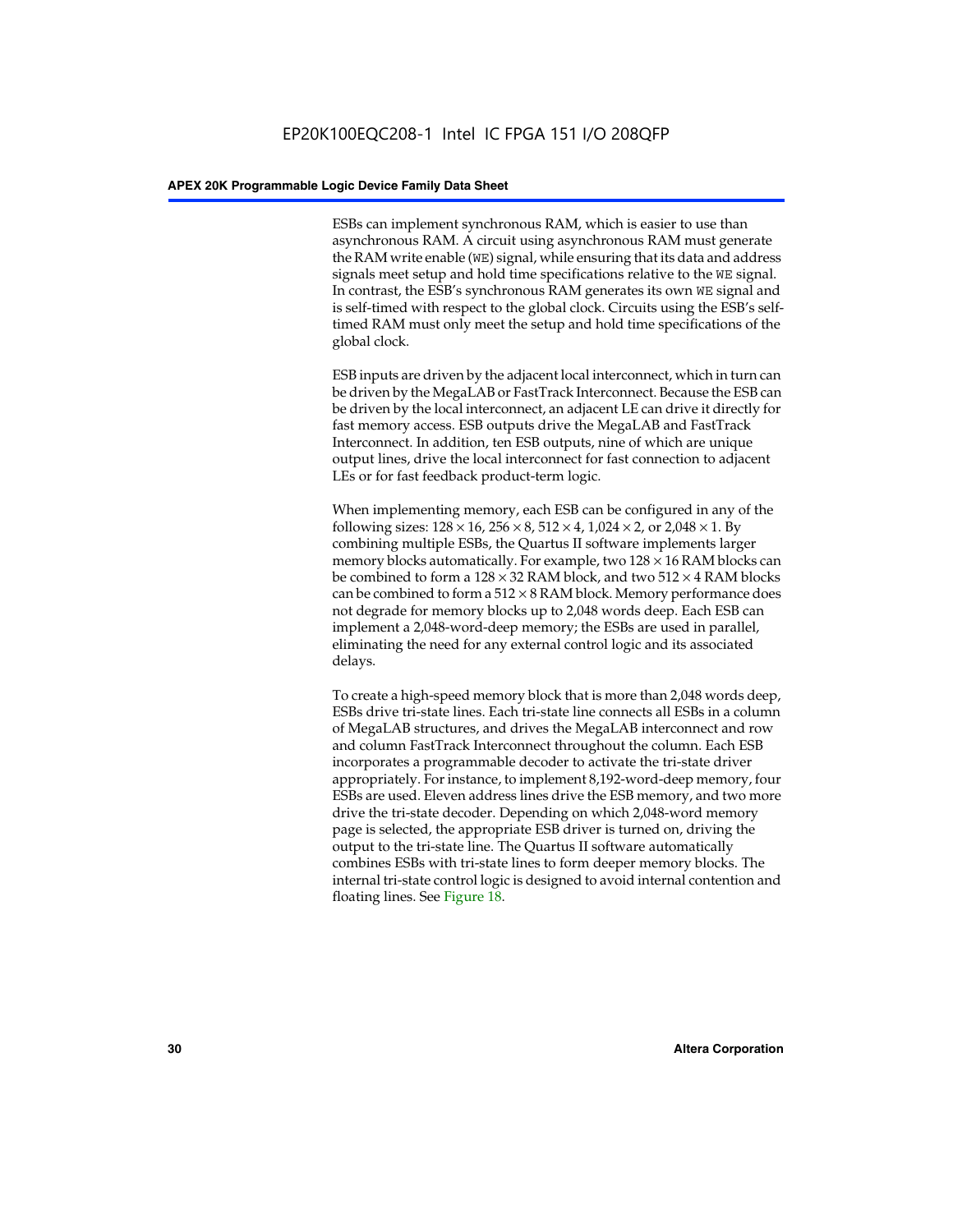

*Figure 18. Deep Memory Block Implemented with Multiple ESBs*

The ESB implements two forms of dual-port memory: read/write clock mode and input/output clock mode. The ESB can also be used for bidirectional, dual-port memory applications in which two ports read or write simultaneously. To implement this type of dual-port memory, two or four ESBs are used to support two simultaneous reads or writes. This functionality is shown in Figure 19.

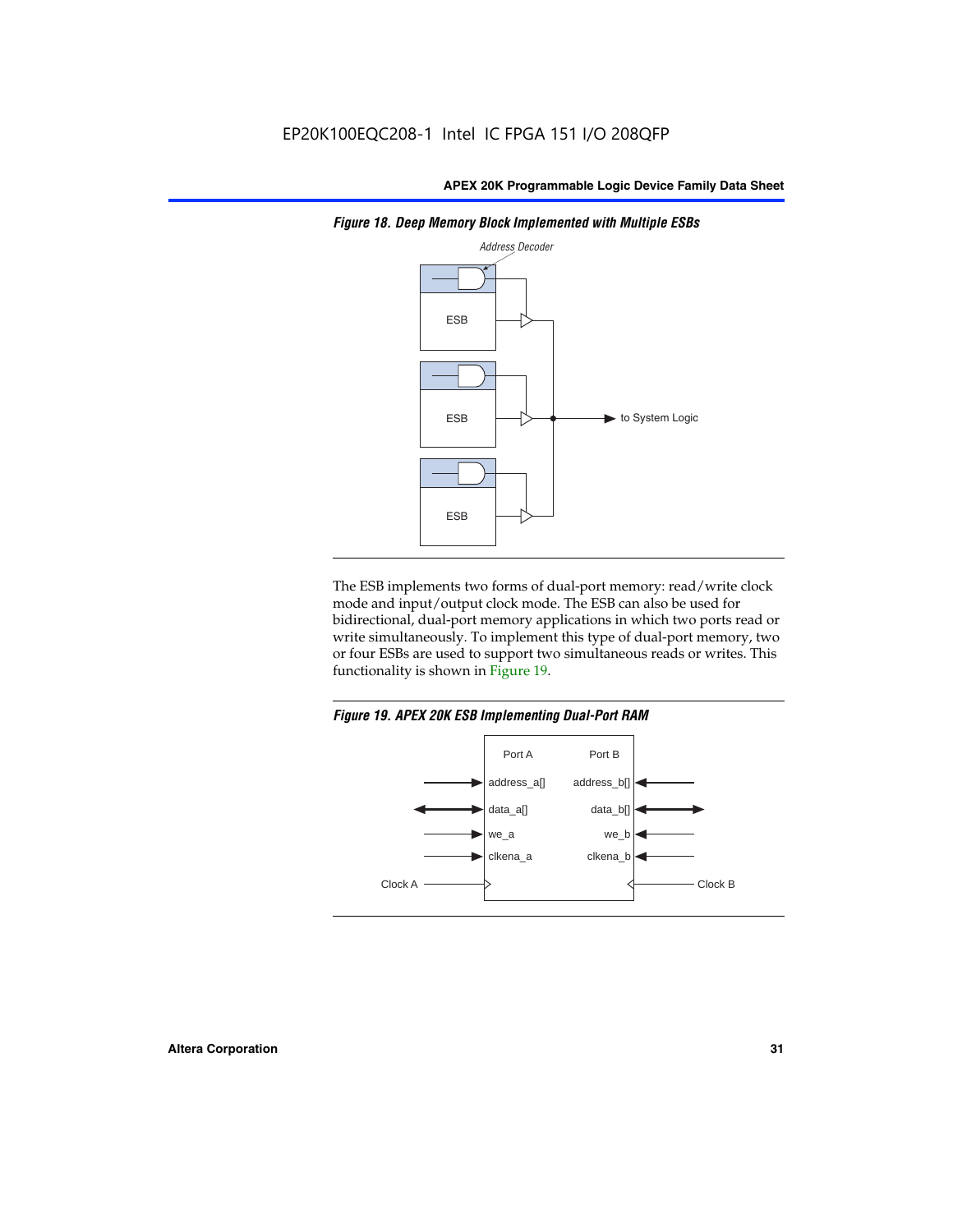# **Read/Write Clock Mode**

The read/write clock mode contains two clocks. One clock controls all registers associated with writing: data input, WE, and write address. The other clock controls all registers associated with reading: read enable (RE), read address, and data output. The ESB also supports clock enable and asynchronous clear signals; these signals also control the read and write registers independently. Read/write clock mode is commonly used for applications where reads and writes occur at different system frequencies. Figure 20 shows the ESB in read/write clock mode.



# *Notes to Figure 20:*

- (1) All registers can be cleared asynchronously by ESB local interconnect signals, global signals, or the chip-wide reset.
- (2) APEX 20KE devices have four dedicated clocks.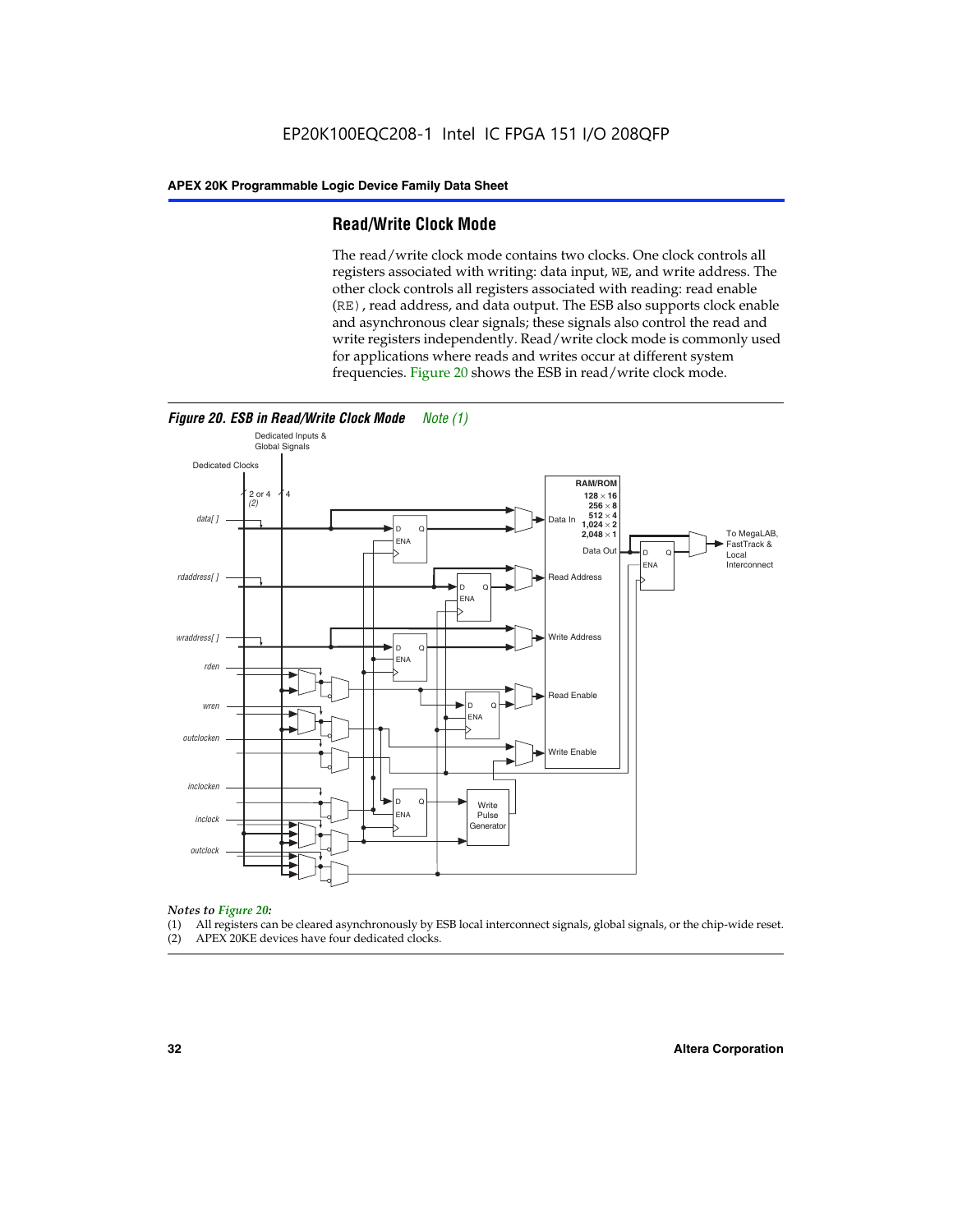# **Input/Output Clock Mode**

The input/output clock mode contains two clocks. One clock controls all registers for inputs into the ESB: data input, WE, RE, read address, and write address. The other clock controls the ESB data output registers. The ESB also supports clock enable and asynchronous clear signals; these signals also control the reading and writing of registers independently. Input/output clock mode is commonly used for applications where the reads and writes occur at the same system frequency, but require different clock enable signals for the input and output registers. Figure 21 shows the ESB in input/output clock mode.



# *Figure 21. ESB in Input/Output Clock Mode Note (1)*

#### *Notes to Figure 21:*

(1) All registers can be cleared asynchronously by ESB local interconnect signals, global signals, or the chip-wide reset.

(2) APEX 20KE devices have four dedicated clocks.

# **Single-Port Mode**

The APEX 20K ESB also supports a single-port mode, which is used when simultaneous reads and writes are not required. See Figure 22.

### **Altera Corporation 33**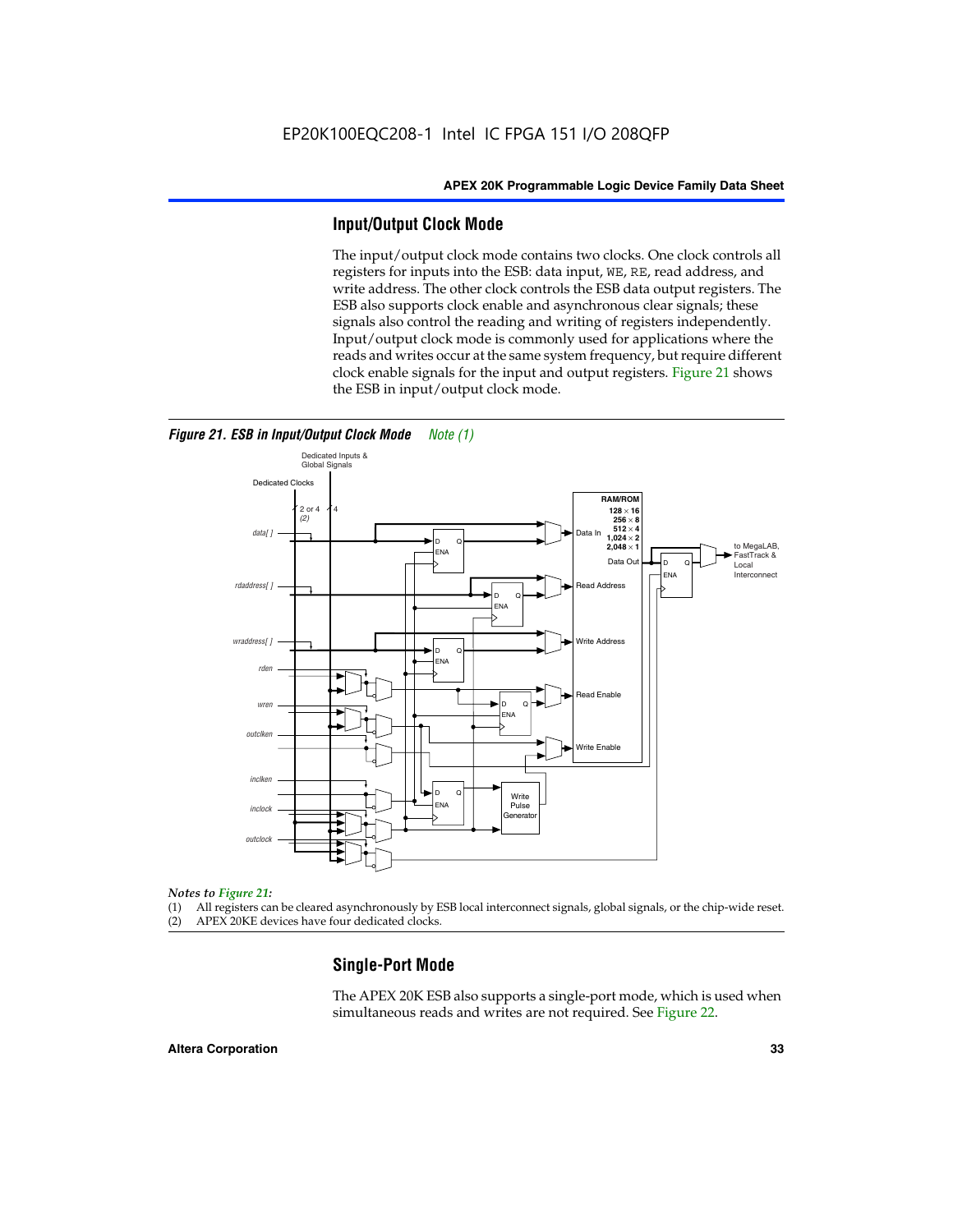# *Figure 22. ESB in Single-Port Mode Note (1)*



#### *Notes to Figure 22:*

(1) All registers can be asynchronously cleared by ESB local interconnect signals, global signals, or the chip-wide reset.

(2) APEX 20KE devices have four dedicated clocks.

# **Content-Addressable Memory**

In APEX 20KE devices, the ESB can implement CAM. CAM can be thought of as the inverse of RAM. When read, RAM outputs the data for a given address. Conversely, CAM outputs an address for a given data word. For example, if the data FA12 is stored in address 14, the CAM outputs 14 when FA12 is driven into it.

CAM is used for high-speed search operations. When searching for data within a RAM block, the search is performed serially. Thus, finding a particular data word can take many cycles. CAM searches all addresses in parallel and outputs the address storing a particular word. When a match is found, a match flag is set high. Figure 23 shows the CAM block diagram.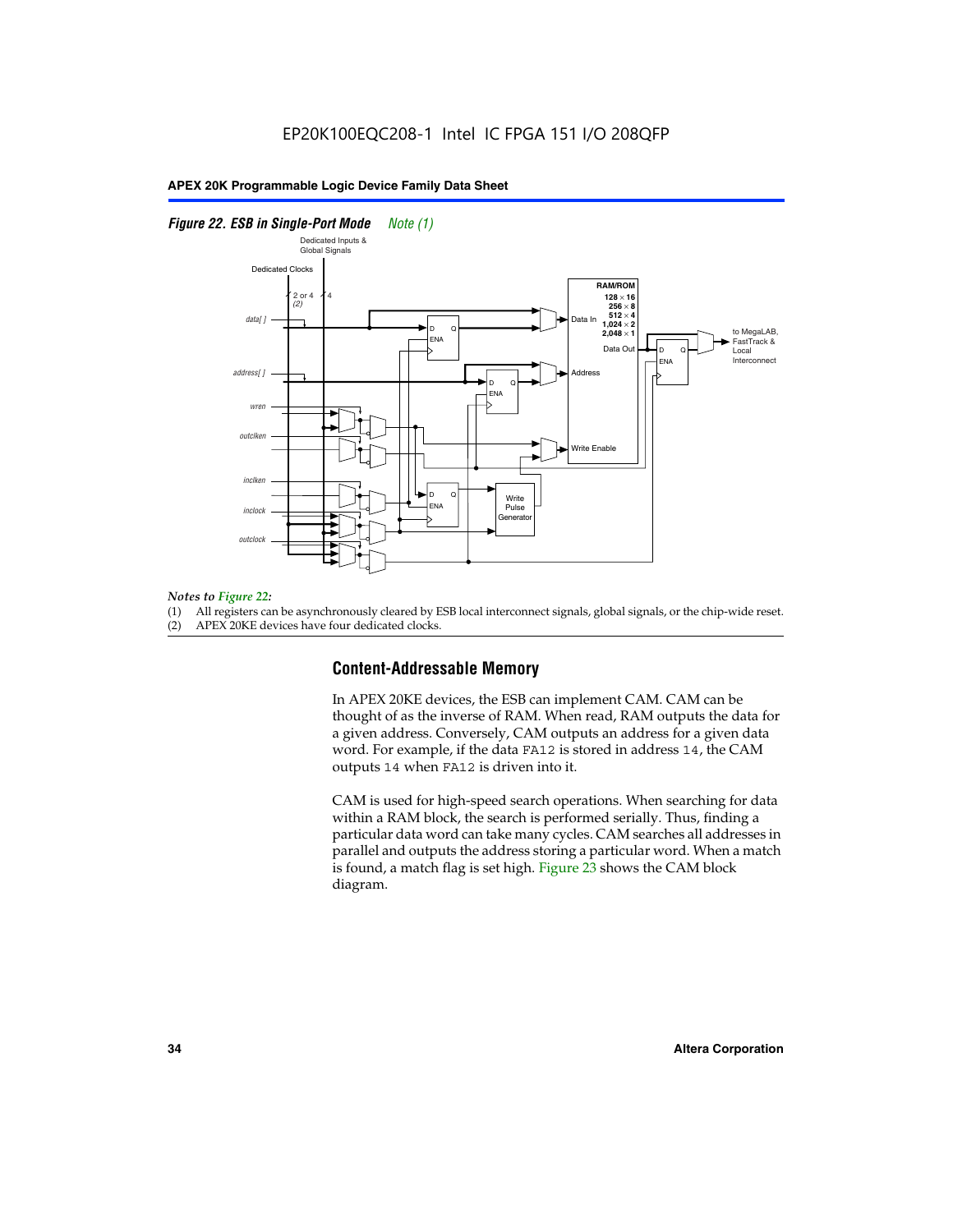

# *Figure 23. APEX 20KE CAM Block Diagram*

CAM can be used in any application requiring high-speed searches, such as networking, communications, data compression, and cache management.

The APEX 20KE on-chip CAM provides faster system performance than traditional discrete CAM. Integrating CAM and logic into the APEX 20KE device eliminates off-chip and on-chip delays, improving system performance.

When in CAM mode, the ESB implements 32-word, 32-bit CAM. Wider or deeper CAM can be implemented by combining multiple CAMs with some ancillary logic implemented in LEs. The Quartus II software combines ESBs and LEs automatically to create larger CAMs.

CAM supports writing "don't care" bits into words of the memory. The "don't-care" bit can be used as a mask for CAM comparisons; any bit set to "don't-care" has no effect on matches.

The output of the CAM can be encoded or unencoded. When encoded, the ESB outputs an encoded address of the data's location. For instance, if the data is located in address 12, the ESB output is 12. When unencoded, the ESB uses its 16 outputs to show the location of the data over two clock cycles. In this case, if the data is located in address 12, the 12th output line goes high. When using unencoded outputs, two clock cycles are required to read the output because a 16-bit output bus is used to show the status of 32 words.

The encoded output is better suited for designs that ensure duplicate data is not written into the CAM. If duplicate data is written into two locations, the CAM's output will be incorrect. If the CAM may contain duplicate data, the unencoded output is a better solution; CAM with unencoded outputs can distinguish multiple data locations.

CAM can be pre-loaded with data during configuration, or it can be written during system operation. In most cases, two clock cycles are required to write each word into CAM. When "don't-care" bits are used, a third clock cycle is required.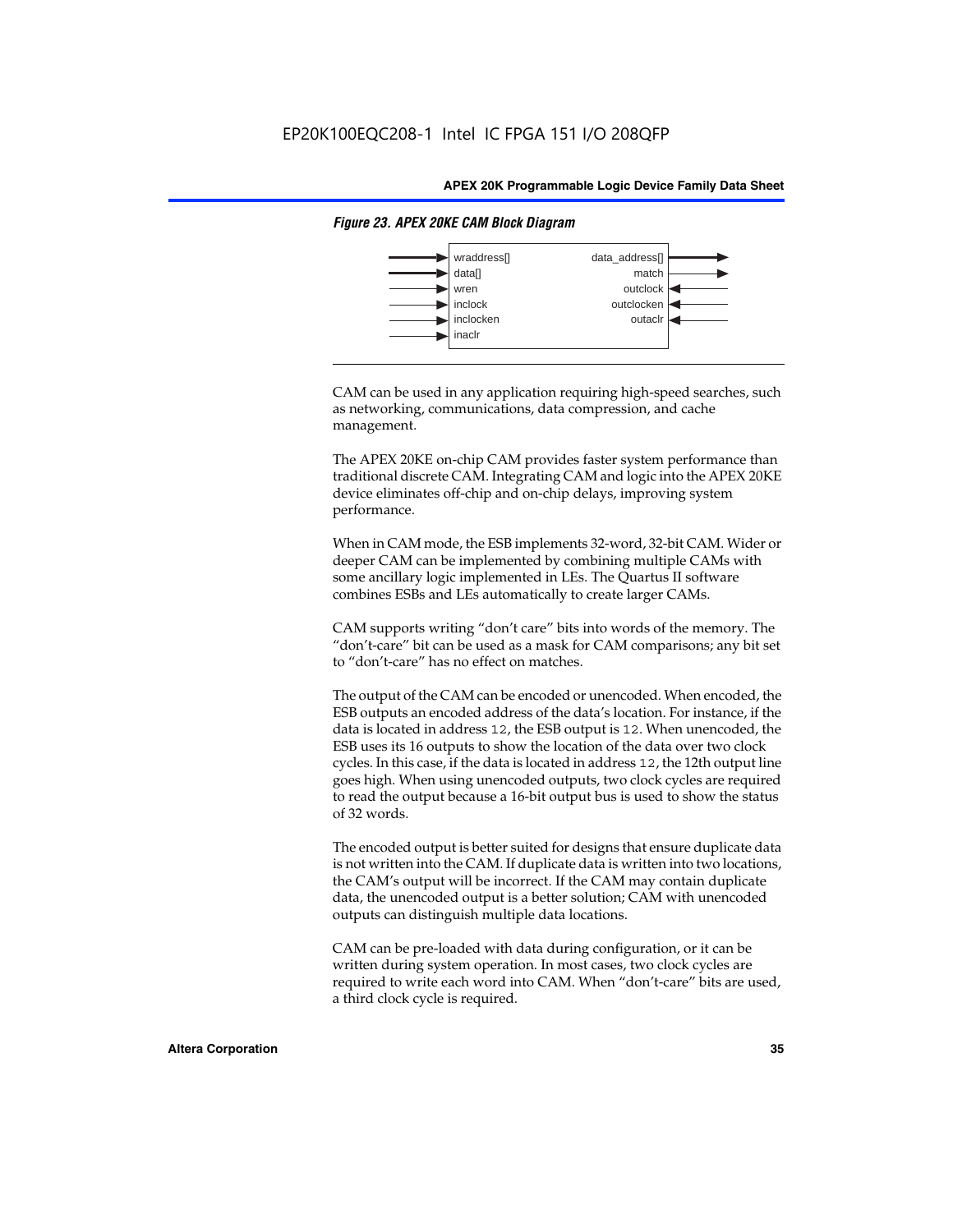

For more information on APEX 20KE devices and CAM, see *Application Note 119 (Implementing High-Speed Search Applications with APEX CAM).*

# **Driving Signals to the ESB**

ESBs provide flexible options for driving control signals. Different clocks can be used for the ESB inputs and outputs. Registers can be inserted independently on the data input, data output, read address, write address, WE, and RE signals. The global signals and the local interconnect can drive the WE and RE signals. The global signals, dedicated clock pins, and local interconnect can drive the ESB clock signals. Because the LEs drive the local interconnect, the LEs can control the WE and RE signals and the ESB clock, clock enable, and asynchronous clear signals. Figure 24 shows the ESB control signal generation logic.





#### *Note to Figure 24:*

(1) APEX 20KE devices have four dedicated clocks.

An ESB is fed by the local interconnect, which is driven by adjacent LEs (for high-speed connection to the ESB) or the MegaLAB interconnect. The ESB can drive the local, MegaLAB, or FastTrack Interconnect routing structure to drive LEs and IOEs in the same MegaLAB structure or anywhere in the device.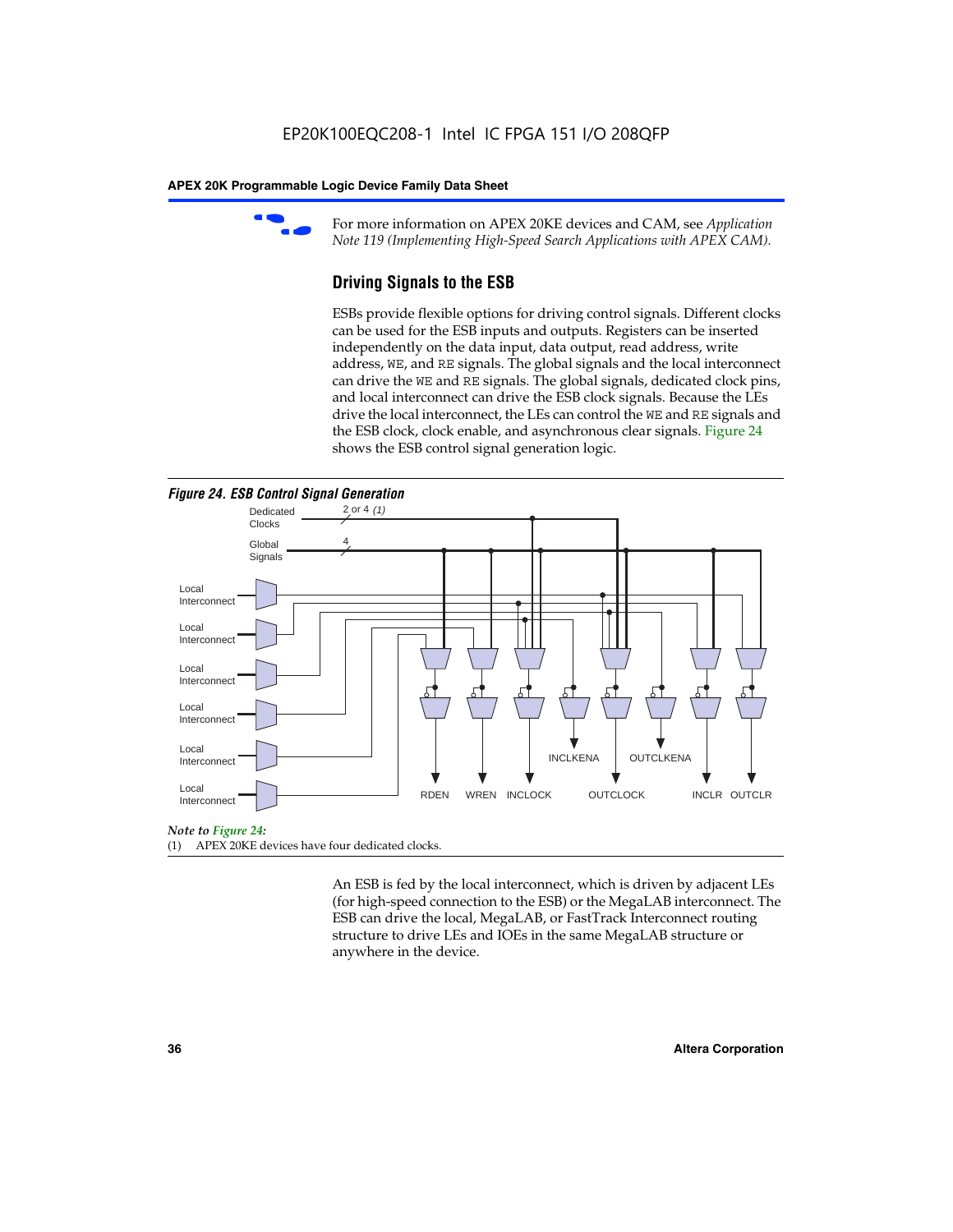# **Implementing Logic in ROM**

In addition to implementing logic with product terms, the ESB can implement logic functions when it is programmed with a read-only pattern during configuration, creating a large LUT. With LUTs, combinatorial functions are implemented by looking up the results, rather than by computing them. This implementation of combinatorial functions can be faster than using algorithms implemented in general logic, a performance advantage that is further enhanced by the fast access times of ESBs. The large capacity of ESBs enables designers to implement complex functions in one logic level without the routing delays associated with linked LEs or distributed RAM blocks. Parameterized functions such as LPM functions can take advantage of the ESB automatically. Further, the Quartus II software can implement portions of a design with ESBs where appropriate.

# **Programmable Speed/Power Control**

APEX 20K ESBs offer a high-speed mode that supports very fast operation on an ESB-by-ESB basis. When high speed is not required, this feature can be turned off to reduce the ESB's power dissipation by up to 50%. ESBs that run at low power incur a nominal timing delay adder. This Turbo  $Bit^{TM}$  option is available for ESBs that implement product-term logic or memory functions. An ESB that is not used will be powered down so that it does not consume DC current.

Designers can program each ESB in the APEX 20K device for either high-speed or low-power operation. As a result, speed-critical paths in the design can run at high speed, while the remaining paths operate at reduced power.

**I/O Structure** The APEX 20K IOE contains a bidirectional I/O buffer and a register that can be used either as an input register for external data requiring fast setup times, or as an output register for data requiring fast clock-to-output performance. IOEs can be used as input, output, or bidirectional pins. For fast bidirectional I/O timing, LE registers using local routing can improve setup times and OE timing. The Quartus II software Compiler uses the programmable inversion option to invert signals from the row and column interconnect automatically where appropriate. Because the APEX 20K IOE offers one output enable per pin, the Quartus II software Compiler can emulate open-drain operation efficiently.

> The APEX 20K IOE includes programmable delays that can be activated to ensure zero hold times, minimum clock-to-output times, input IOE register-to-core register transfers, or core-to-output IOE register transfers. A path in which a pin directly drives a register may require the delay to ensure zero hold time, whereas a path in which a pin drives a register through combinatorial logic may not require the delay.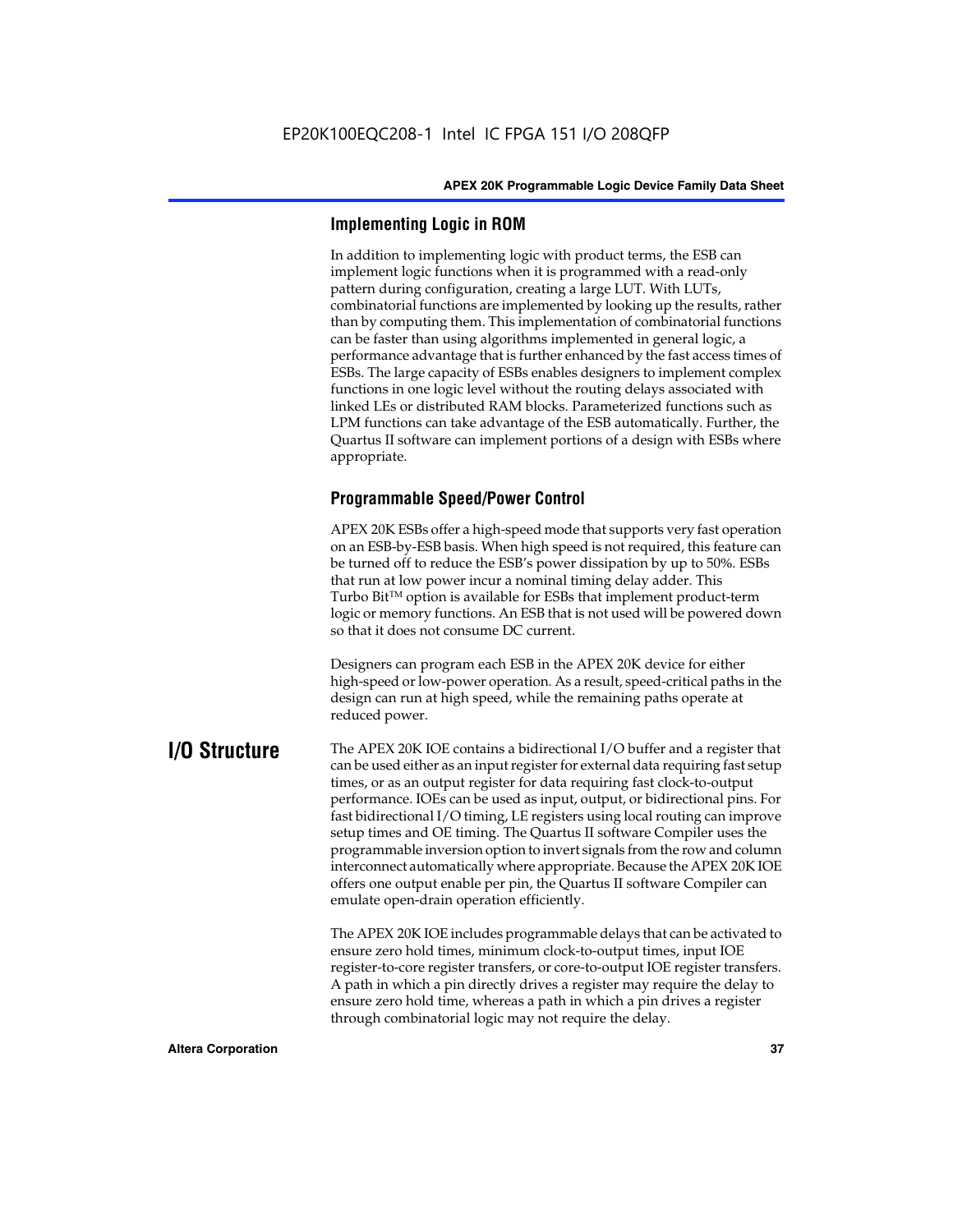Table 10 describes the APEX 20K programmable delays and their logic options in the Quartus II software.

| Table 10. APEX 20K Programmable Delay Chains |                                         |  |  |
|----------------------------------------------|-----------------------------------------|--|--|
| <b>Programmable Delays</b>                   | <b>Quartus II Logic Option</b>          |  |  |
| Input pin to core delay                      | Decrease input delay to internal cells  |  |  |
| Input pin to input register delay            | Decrease input delay to input register  |  |  |
| Core to output register delay                | Decrease input delay to output register |  |  |
| Output register $t_{\rm CO}$ delay           | Increase delay to output pin            |  |  |

The Quartus II software compiler can program these delays automatically to minimize setup time while providing a zero hold time. Figure 25 shows how fast bidirectional I/Os are implemented in APEX 20K devices.

The register in the APEX 20K IOE can be programmed to power-up high or low after configuration is complete. If it is programmed to power-up low, an asynchronous clear can control the register. If it is programmed to power-up high, the register cannot be asynchronously cleared or preset. This feature is useful for cases where the APEX 20K device controls an active-low input or another device; it prevents inadvertent activation of the input upon power-up.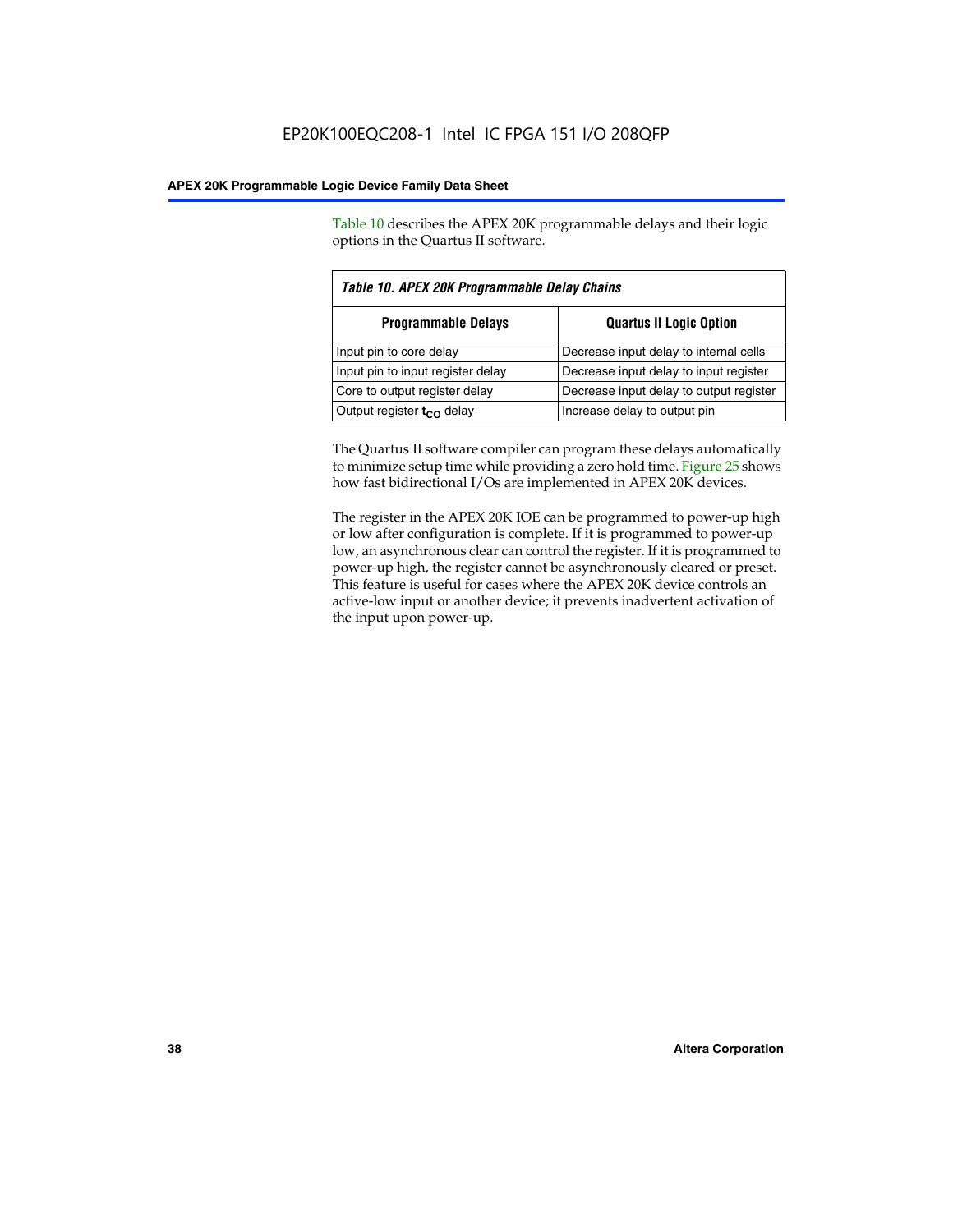

# *Figure 25. APEX 20K Bidirectional I/O Registers Note (1)*



#### **Altera Corporation 39**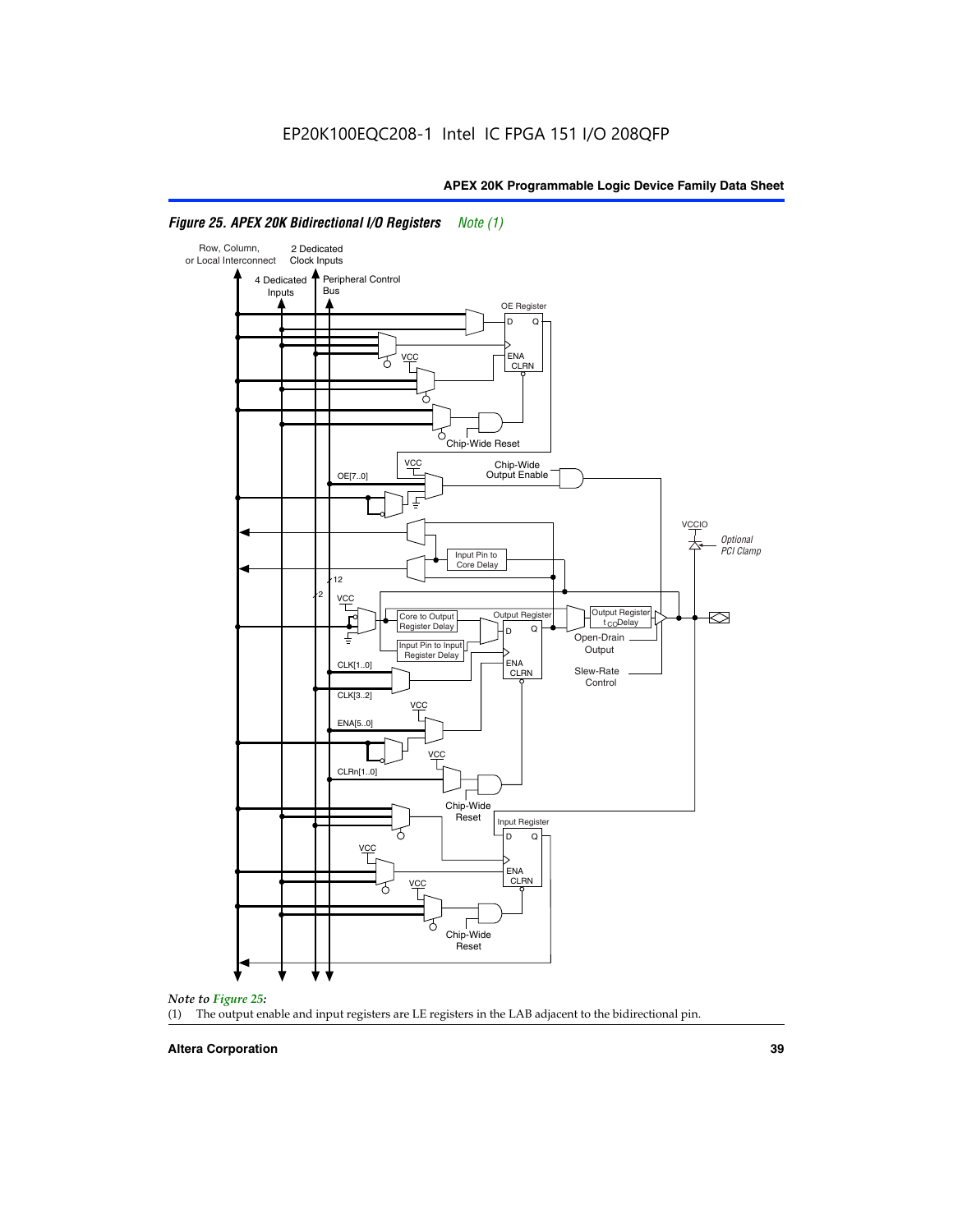APEX 20KE devices include an enhanced IOE, which drives the FastRow interconnect. The FastRow interconnect connects a column I/O pin directly to the LAB local interconnect within two MegaLAB structures. This feature provides fast setup times for pins that drive high fan-outs with complex logic, such as PCI designs. For fast bidirectional I/O timing, LE registers using local routing can improve setup times and OE timing. The APEX 20KE IOE also includes direct support for open-drain operation, giving faster clock-to-output for open-drain signals. Some programmable delays in the APEX 20KE IOE offer multiple levels of delay to fine-tune setup and hold time requirements. The Quartus II software compiler can set these delays automatically to minimize setup time while providing a zero hold time.

Table 11 describes the APEX 20KE programmable delays and their logic options in the Quartus II software.

| Table 11. APEX 20KE Programmable Delay Chains |                                         |  |  |  |
|-----------------------------------------------|-----------------------------------------|--|--|--|
| <b>Programmable Delays</b>                    | <b>Quartus II Logic Option</b>          |  |  |  |
| Input Pin to Core Delay                       | Decrease input delay to internal cells  |  |  |  |
| Input Pin to Input Register Delay             | Decrease input delay to input registers |  |  |  |
| Core to Output Register Delay                 | Decrease input delay to output register |  |  |  |
| Output Register t <sub>CO</sub> Delay         | Increase delay to output pin            |  |  |  |
| Clock Enable Delay                            | Increase clock enable delay             |  |  |  |

The register in the APEX 20KE IOE can be programmed to power-up high or low after configuration is complete. If it is programmed to power-up low, an asynchronous clear can control the register. If it is programmed to power-up high, an asynchronous preset can control the register. Figure 26 shows how fast bidirectional I/O pins are implemented in APEX 20KE devices. This feature is useful for cases where the APEX 20KE device controls an active-low input or another device; it prevents inadvertent activation of the input upon power-up.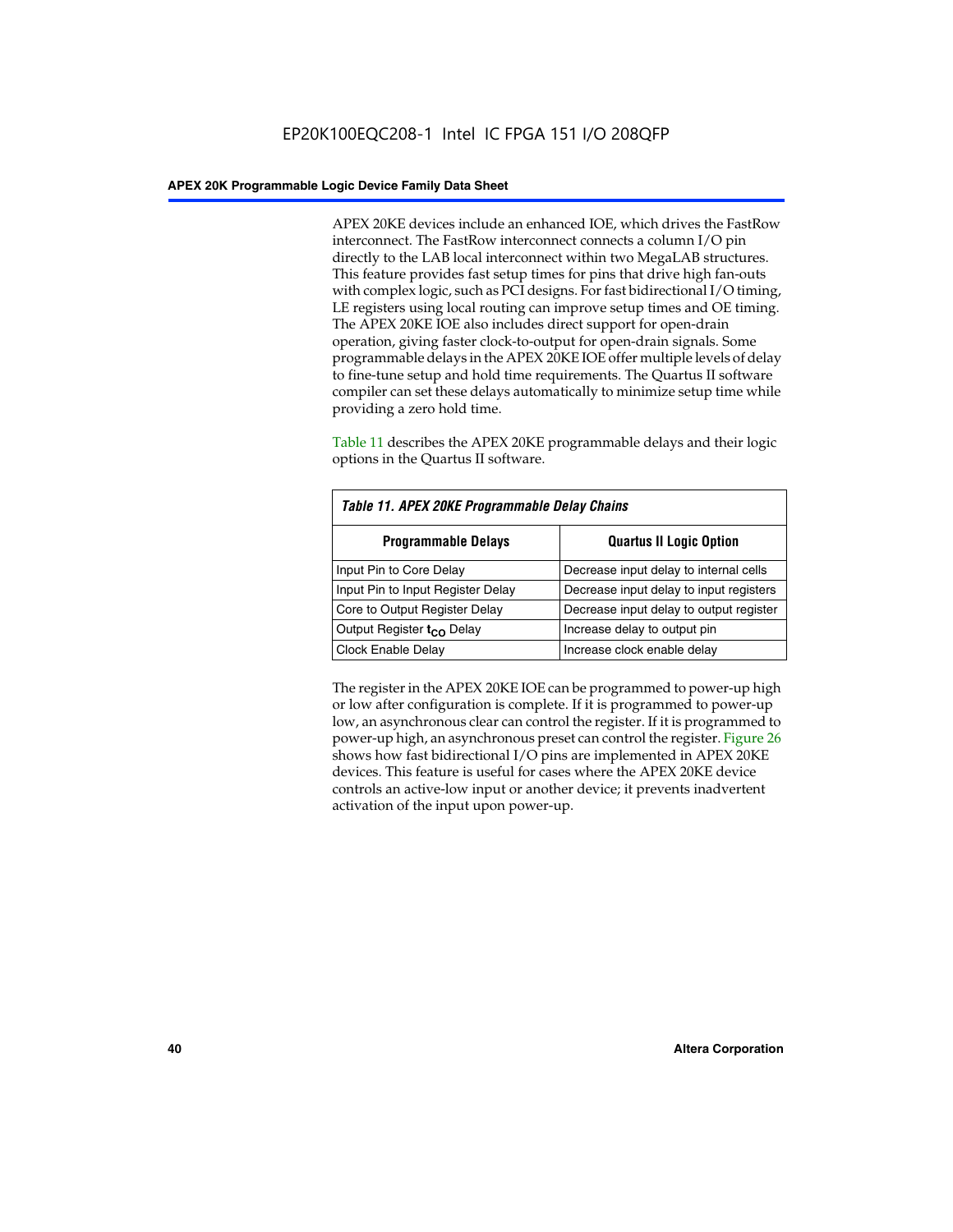#### Row, Column, FastRow, 4 Dedicated or Local Interconnect Clock Inputs Peripheral Control 4 Dedicated **Bus** Inputs OE Register D Q ENA VCC CLRN 7 Chip-Wide Reset vcc Chip-Wide Output Enable OE[7..0] VC Input Pin to **Optional** Core Delay (1) PCI Clamp Input Pin to Core Delay (1) 12 4 **VCC** Output Register **Output Registe**  $\approx$ Core to Output | Output Hegister | Durbut Tropieding | Contput Tropieding | Durbut Tropieding | Output Tropied<br>Register Delay | Durbut Tropieding | Contput Tropieding | Contput Tropieding | O t<sub>CO</sub>Delay  $D$  Q ŧ Open-Drain Input Pin to Input **Output** Register Delay ENA CLK[1..0] CLRN/ Slew-Rate PR<sub>N</sub> Control CLK[3..0] VCC ENA[5..0] Clock Enable Delay (1) VCC CLRn[1..0] Chip-Wide Input Pin to Core Delay (1) Reset Input Register D Q <u>vcc</u> .<br>ENA CLRN **VCC** Chip-Wide

# *Figure 26. APEX 20KE Bidirectional I/O Registers Notes (1), (2)*

#### *Notes to Figure 26:*

- 
- (1) This programmable delay has four settings: off and three levels of delay.<br>(2) The output enable and input registers are LE registers in the LAB adjacer The output enable and input registers are LE registers in the LAB adjacent to the bidirectional pin.

Reset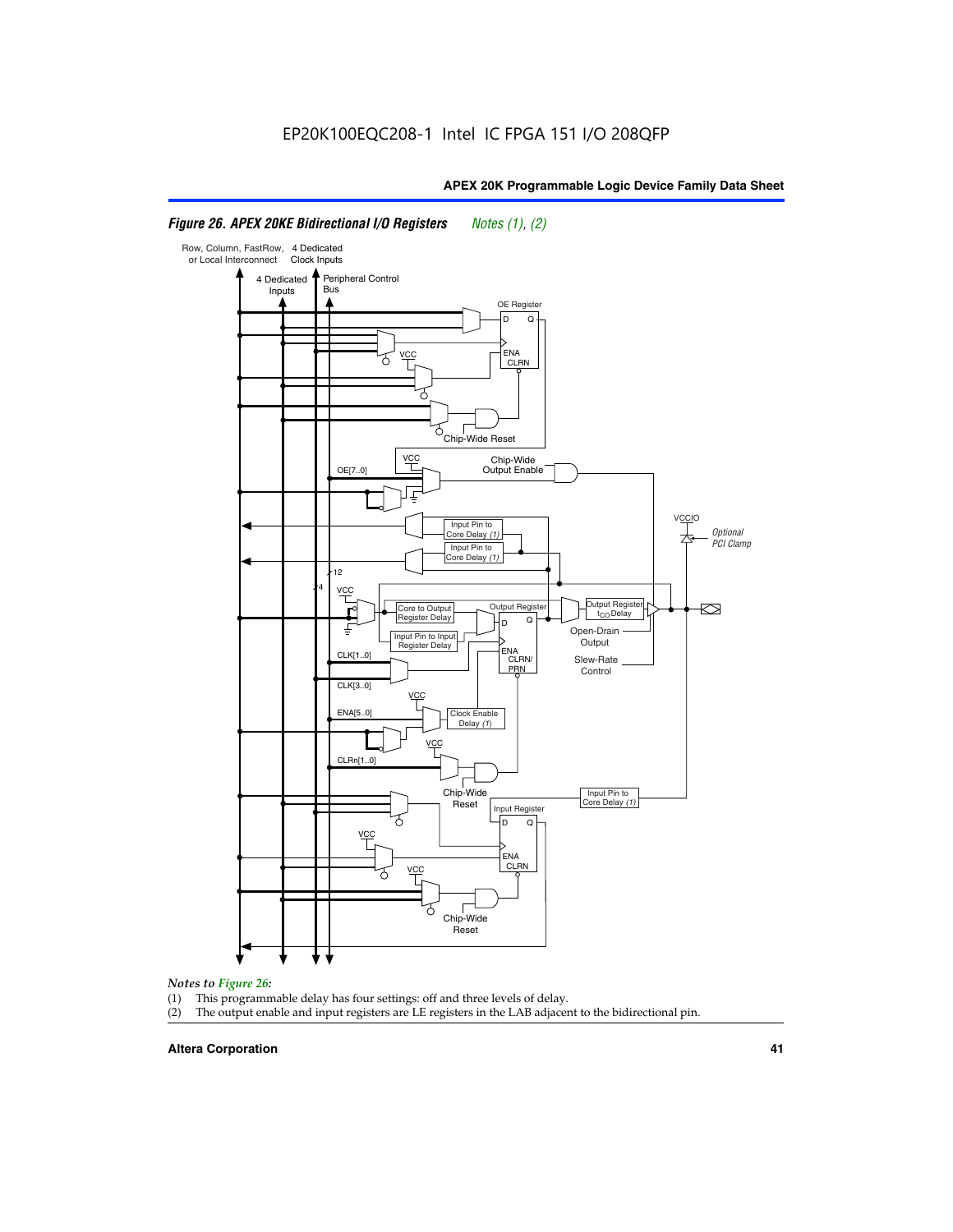Each IOE drives a row, column, MegaLAB, or local interconnect when used as an input or bidirectional pin. A row IOE can drive a local, MegaLAB, row, and column interconnect; a column IOE can drive the column interconnect. Figure 27 shows how a row IOE connects to the interconnect.

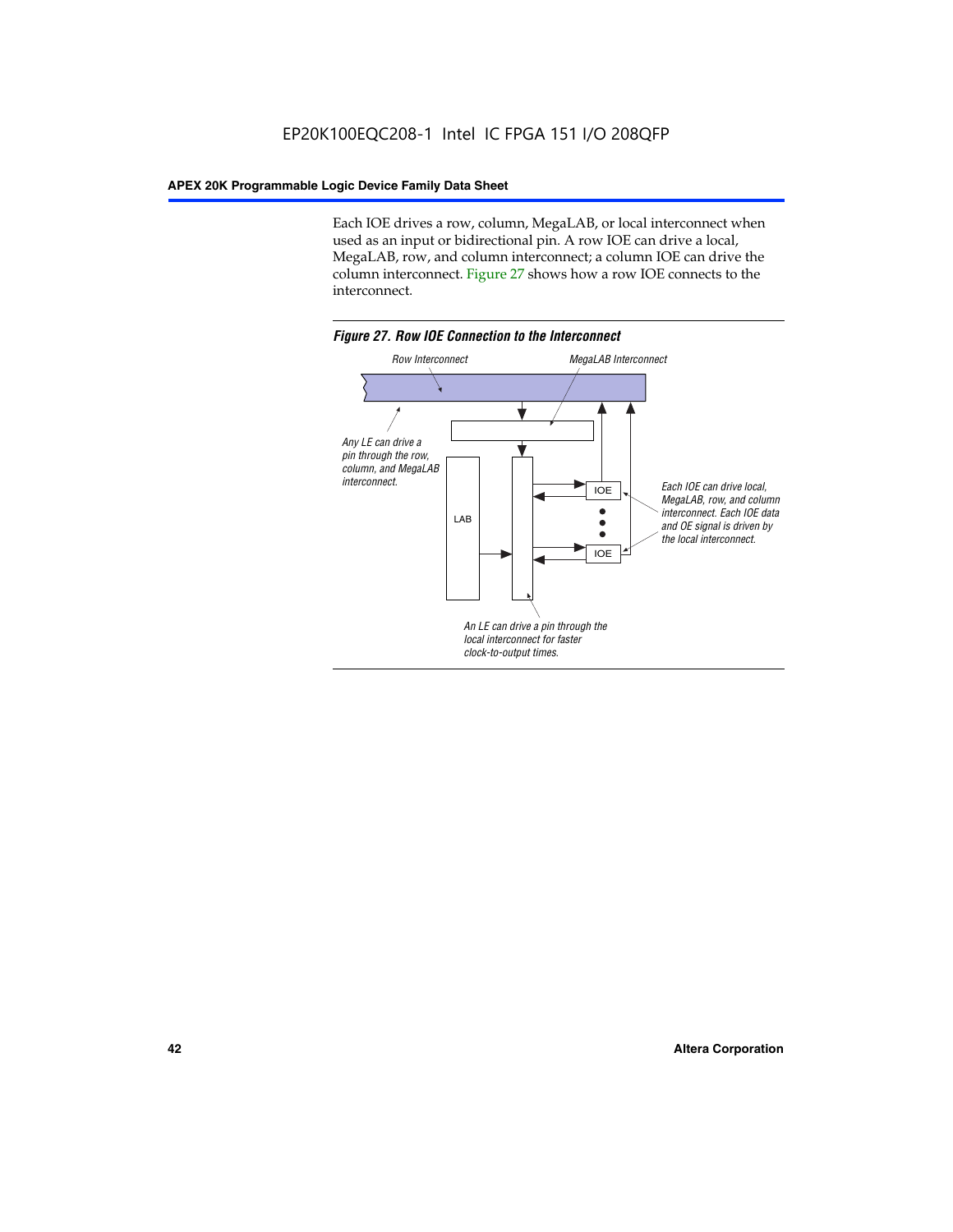Figure 28 shows how a column IOE connects to the interconnect.

# *Figure 28. Column IOE Connection to the Interconnect*



# **Dedicated Fast I/O Pins**

APEX 20KE devices incorporate an enhancement to support bidirectional pins with high internal fanout such as PCI control signals. These pins are called Dedicated Fast I/O pins (FAST1, FAST2, FAST3, and FAST4) and replace dedicated inputs. These pins can be used for fast clock, clear, or high fanout logic signal distribution. They also can drive out. The Dedicated Fast I/O pin data output and tri-state control are driven by local interconnect from the adjacent MegaLAB for high speed.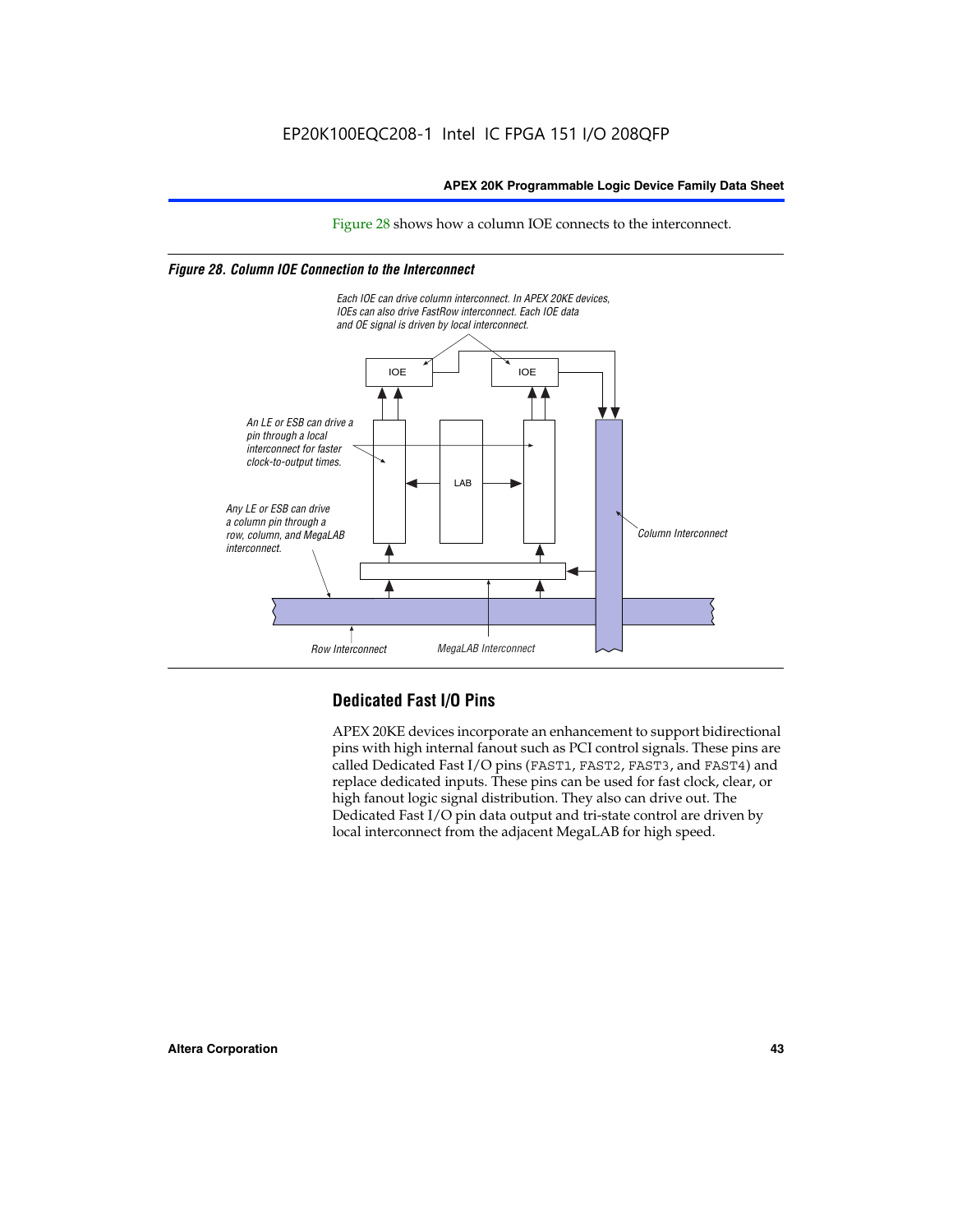# **Advanced I/O Standard Support**

APEX 20KE IOEs support the following I/O standards: LVTTL, LVCMOS, 1.8-V I/O, 2.5-V I/O, 3.3-V PCI, PCI-X, 3.3-V AGP, LVDS, LVPECL, GTL+, CTT, HSTL Class I, SSTL-3 Class I and II, and SSTL-2 Class I and II.



For more information on I/O standards supported by APEX 20KE devices, see *Application Note 117 (Using Selectable I/O Standards in Altera Devices)*.

The APEX 20KE device contains eight I/O banks. In QFP packages, the banks are linked to form four I/O banks. The I/O banks directly support all standards except LVDS and LVPECL. All I/O banks can support LVDS and LVPECL with the addition of external resistors. In addition, one block within a bank contains circuitry to support high-speed True-LVDS and LVPECL inputs, and another block within a particular bank supports high-speed True-LVDS and LVPECL outputs. The LVDS blocks support all of the I/O standards. Each I/O bank has its own VCCIO pins. A single device can support 1.8-V, 2.5-V, and 3.3-V interfaces; each bank can support a different standard independently. Each bank can also use a separate  $V_{\text{REF}}$  level so that each bank can support any of the terminated standards (such as SSTL-3) independently. Within a bank, any one of the terminated standards can be supported. EP20K300E and larger APEX 20KE devices support the LVDS interface for data pins (smaller devices support LVDS clock pins, but not data pins). All EP20K300E and larger devices support the LVDS interface for data pins up to 155 Mbit per channel; EP20K400E devices and larger with an X-suffix on the ordering code add a serializer/deserializer circuit and PLL for higher-speed support.

Each bank can support multiple standards with the same VCCIO for output pins. Each bank can support one voltage-referenced I/O standard, but it can support multiple I/O standards with the same VCCIO voltage level. For example, when VCCIO is 3.3 V, a bank can support LVTTL, LVCMOS, 3.3-V PCI, and SSTL-3 for inputs and outputs.

When the LVDS banks are not used as LVDS I/O banks, they support all of the other I/O standards. Figure 29 shows the arrangement of the APEX 20KE I/O banks.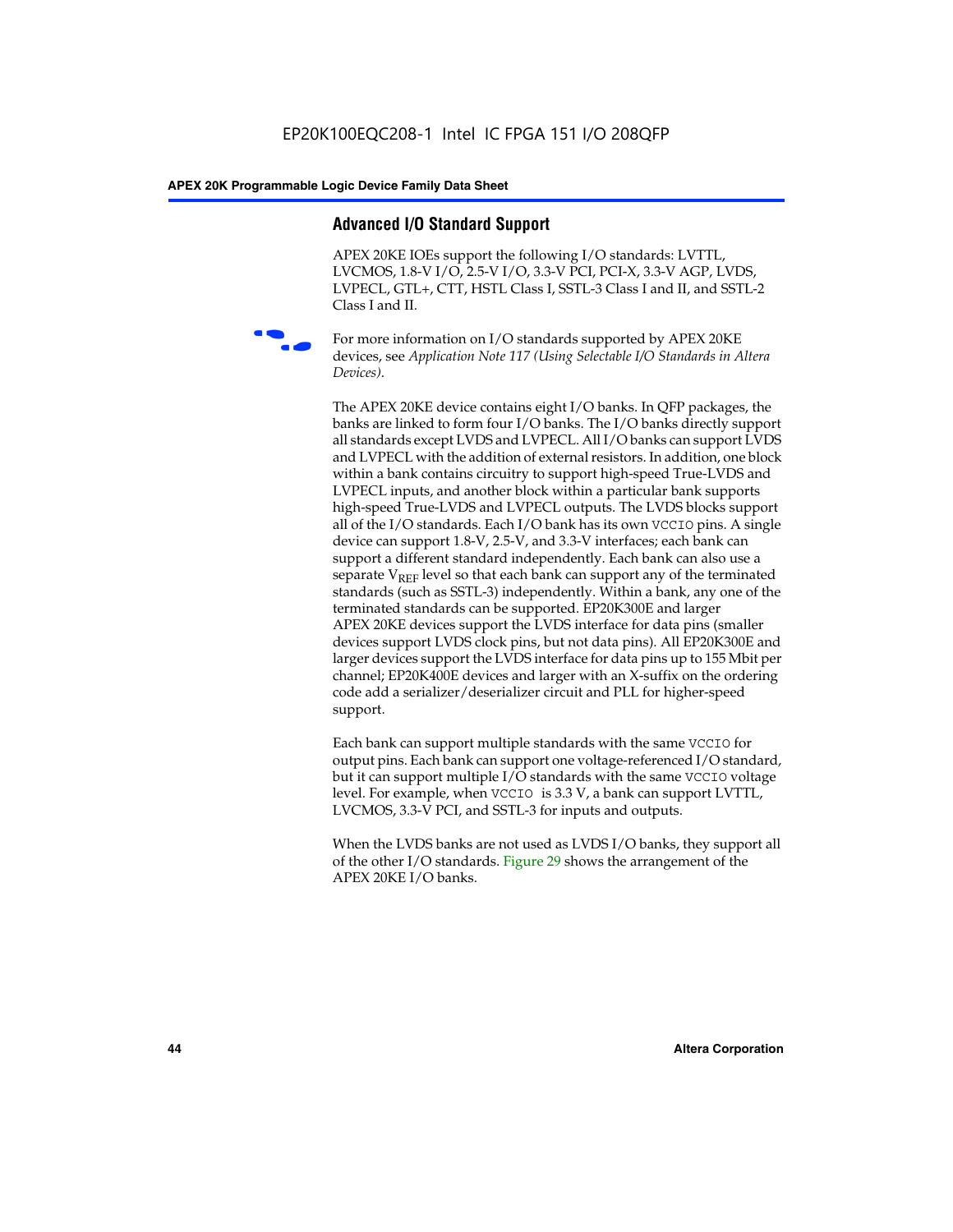

# *Figure 29. APEX 20KE I/O Banks*

#### *Notes to Figure 29:*

- (1) For more information on placing I/O pins in LVDS blocks, refer to the *Guidelines for Using LVDS Blocks* section in *Application Note 120 (Using LVDS in APEX 20KE Devices*).
- (2) If the LVDS input and output blocks are not used for LVDS, they can support all of the I/O standards and can be used as input, output, or bidirectional pins with  $V_{\text{C} \cap \text{O}}$  set to 3.3 V, 2.5 V, or 1.8 V.

# **Power Sequencing & Hot Socketing**

Because APEX 20K and APEX 20KE devices can be used in a mixedvoltage environment, they have been designed specifically to tolerate any possible power-up sequence. Therefore, the  $V_{\text{CCIO}}$  and  $V_{\text{CCINT}}$  power supplies may be powered in any order.

For more information, please refer to the "Power Sequencing Considerations" section in the *Configuring APEX 20KE & APEX 20KC Devices* chapter of the *Configuration Devices Handbook*.

Signals can be driven into APEX 20K devices before and during power-up without damaging the device. In addition, APEX 20K devices do not drive out during power-up. Once operating conditions are reached and the device is configured, APEX 20K and APEX 20KE devices operate as specified by the user.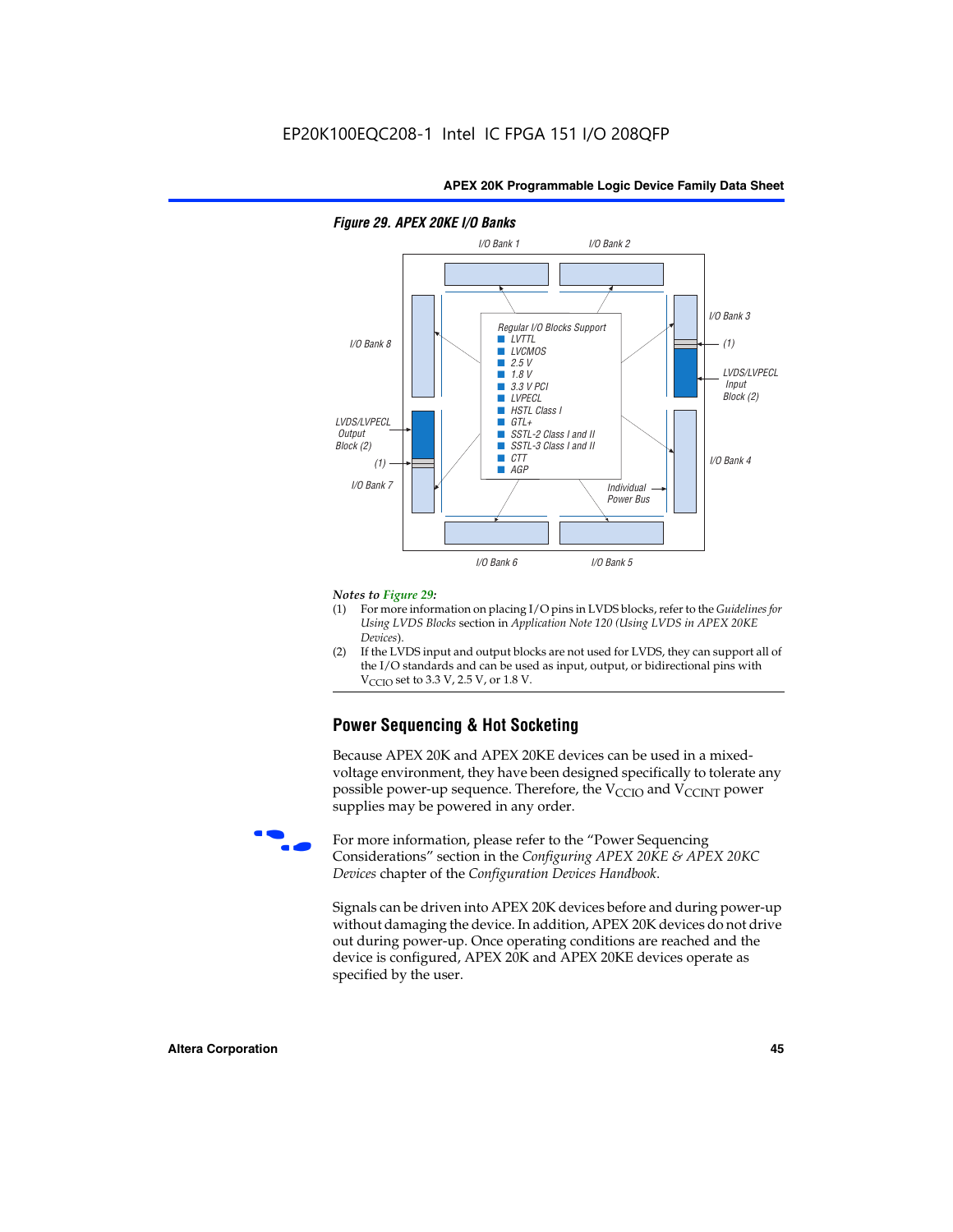Under hot socketing conditions, APEX 20KE devices will not sustain any damage, but the I/O pins will drive out.

# **MultiVolt I/O Interface**

The APEX device architecture supports the MultiVolt I/O interface feature, which allows APEX devices in all packages to interface with systems of different supply voltages. The devices have one set of VCC pins for internal operation and input buffers (VCCINT), and another set for I/O output drivers (VCCIO).

The APEX 20K VCCINT pins must always be connected to a 2.5 V power supply. With a 2.5-V  $V_{\text{CCMT}}$  level, input pins are 2.5-V, 3.3-V, and 5.0-V tolerant. The VCCIO pins can be connected to either a 2.5-V or 3.3-V power supply, depending on the output requirements. When VCCIO pins are connected to a 2.5-V power supply, the output levels are compatible with 2.5-V systems. When the VCCIO pins are connected to a 3.3-V power supply, the output high is 3.3 V and is compatible with 3.3-V or 5.0-V systems.

| Table 12. 5.0-V Tolerant APEX 20K MultiVolt I/O Support |                                                |                  |     |     |     |     |
|---------------------------------------------------------|------------------------------------------------|------------------|-----|-----|-----|-----|
| $V_{\text{CCIO}}(V)$                                    | Input Signals (V)<br><b>Output Signals (V)</b> |                  |     |     |     |     |
|                                                         | 2.5                                            | 3.3              | 5.0 | 2.5 | 3.3 | 5.0 |
| 2.5                                                     |                                                | $\checkmark$ (1) |     |     |     |     |
| 3.3                                                     |                                                |                  |     |     |     |     |

Table 12 summarizes 5.0-V tolerant APEX 20K MultiVolt I/O support.

#### *Notes to Table 12:*

- (1) The PCI clamping diode must be disabled to drive an input with voltages higher than  $V_{CCIO}$ .
- (2) When  $V_{CCIO} = 3.3 V$ , an APEX 20K device can drive a 2.5-V device with 3.3-V tolerant inputs.

Open-drain output pins on 5.0-V tolerant APEX 20K devices (with a pullup resistor to the 5.0-V supply) can drive 5.0-V CMOS input pins that require a  $V_{IH}$  of 3.5 V. When the pin is inactive, the trace will be pulled up to 5.0 V by the resistor. The open-drain pin will only drive low or tri-state; it will never drive high. The rise time is dependent on the value of the pullup resistor and load impedance. The  $I_{OI}$  current specification should be considered when selecting a pull-up resistor.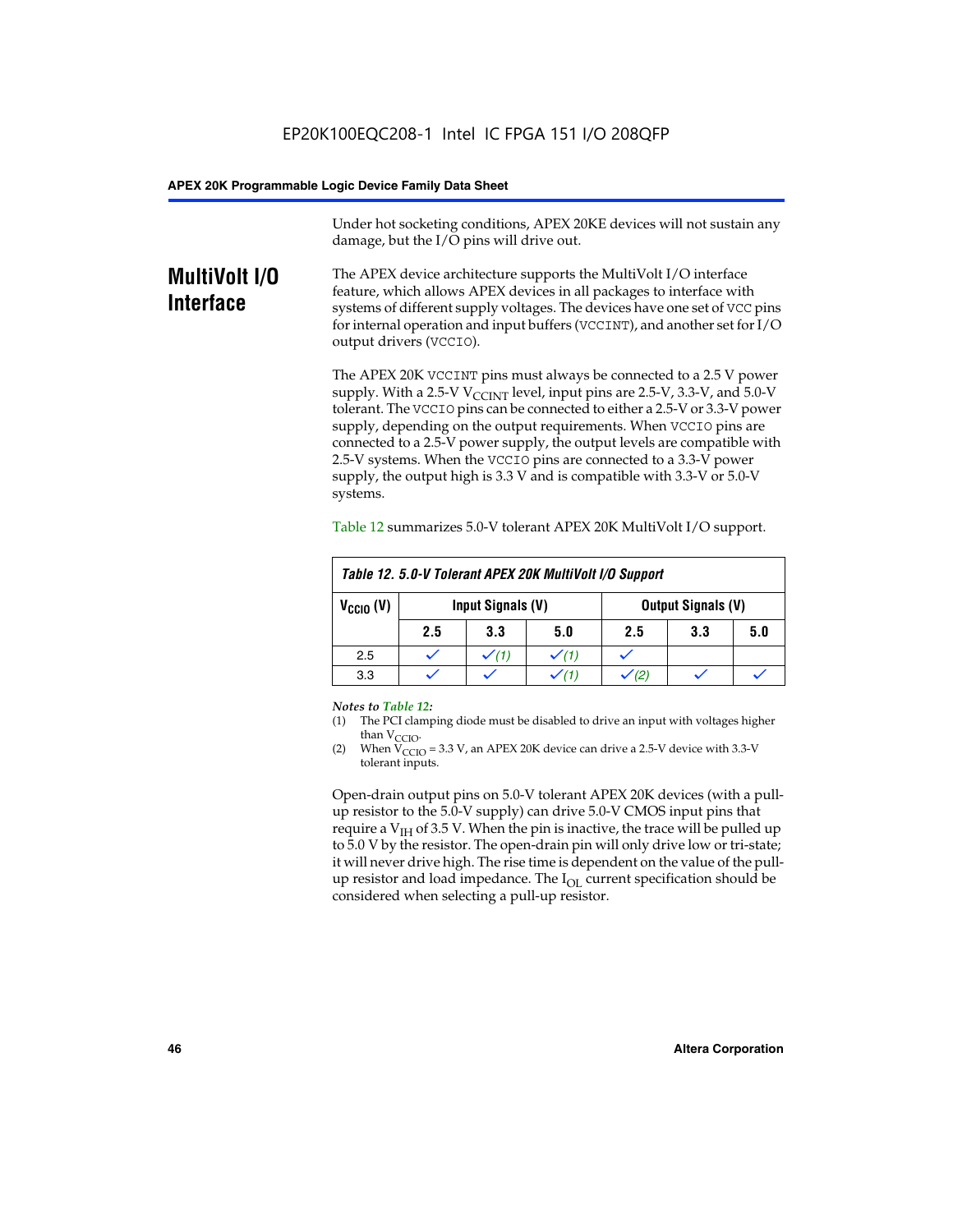APEX 20KE devices also support the MultiVolt I/O interface feature. The APEX 20KE VCCINT pins must always be connected to a 1.8-V power supply. With a 1.8-V  $V_{\text{CCINT}}$  level, input pins are 1.8-V, 2.5-V, and 3.3-V tolerant. The VCCIO pins can be connected to either a 1.8-V, 2.5-V, or 3.3-V power supply, depending on the I/O standard requirements. When the VCCIO pins are connected to a 1.8-V power supply, the output levels are compatible with 1.8-V systems. When VCCIO pins are connected to a 2.5-V power supply, the output levels are compatible with 2.5-V systems. When VCCIO pins are connected to a 3.3-V power supply, the output high is 3.3 V and compatible with 3.3-V or 5.0-V systems. An APEX 20KE device is 5.0-V tolerant with the addition of a resistor.

# Table 13 summarizes APEX 20KE MultiVolt I/O support.

|                      | Table 13. APEX 20KE MultiVolt I/O Support<br>Note (1) |     |                   |     |     |     |                           |     |
|----------------------|-------------------------------------------------------|-----|-------------------|-----|-----|-----|---------------------------|-----|
| $V_{\text{CCIO}}(V)$ |                                                       |     | Input Signals (V) |     |     |     | <b>Output Signals (V)</b> |     |
|                      | 1.8                                                   | 2.5 | 3.3               | 5.0 | 1.8 | 2.5 | 3.3                       | 5.0 |
| 1.8                  |                                                       |     |                   |     |     |     |                           |     |
| 2.5                  |                                                       |     |                   |     |     |     |                           |     |
| 3.3                  |                                                       |     |                   | (2) |     |     | (3)                       |     |

## *Notes to Table 13:*

(1) The PCI clamping diode must be disabled to drive an input with voltages higher than  $V_{CCIO}$ , except for the 5.0-V input case.

(2) An APEX 20KE device can be made 5.0-V tolerant with the addition of an external resistor. You also need a PCI clamp and series resistor.

(3) When  $V_{\text{CCIO}} = 3.3$  V, an APEX 20KE device can drive a 2.5-V device with 3.3-V tolerant inputs.

# **ClockLock & ClockBoost Features**

APEX 20K devices support the ClockLock and ClockBoost clock management features, which are implemented with PLLs. The ClockLock circuitry uses a synchronizing PLL that reduces the clock delay and skew within a device. This reduction minimizes clock-to-output and setup times while maintaining zero hold times. The ClockBoost circuitry, which provides a clock multiplier, allows the designer to enhance device area efficiency by sharing resources within the device. The ClockBoost circuitry allows the designer to distribute a low-speed clock and multiply that clock on-device. APEX 20K devices include a high-speed clock tree; unlike ASICs, the user does not have to design and optimize the clock tree. The ClockLock and ClockBoost features work in conjunction with the APEX 20K device's high-speed clock to provide significant improvements in system performance and band-width. Devices with an X-suffix on the ordering code include the ClockLock circuit.

The ClockLock and ClockBoost features in APEX 20K devices are enabled through the Quartus II software. External devices are not required to use these features.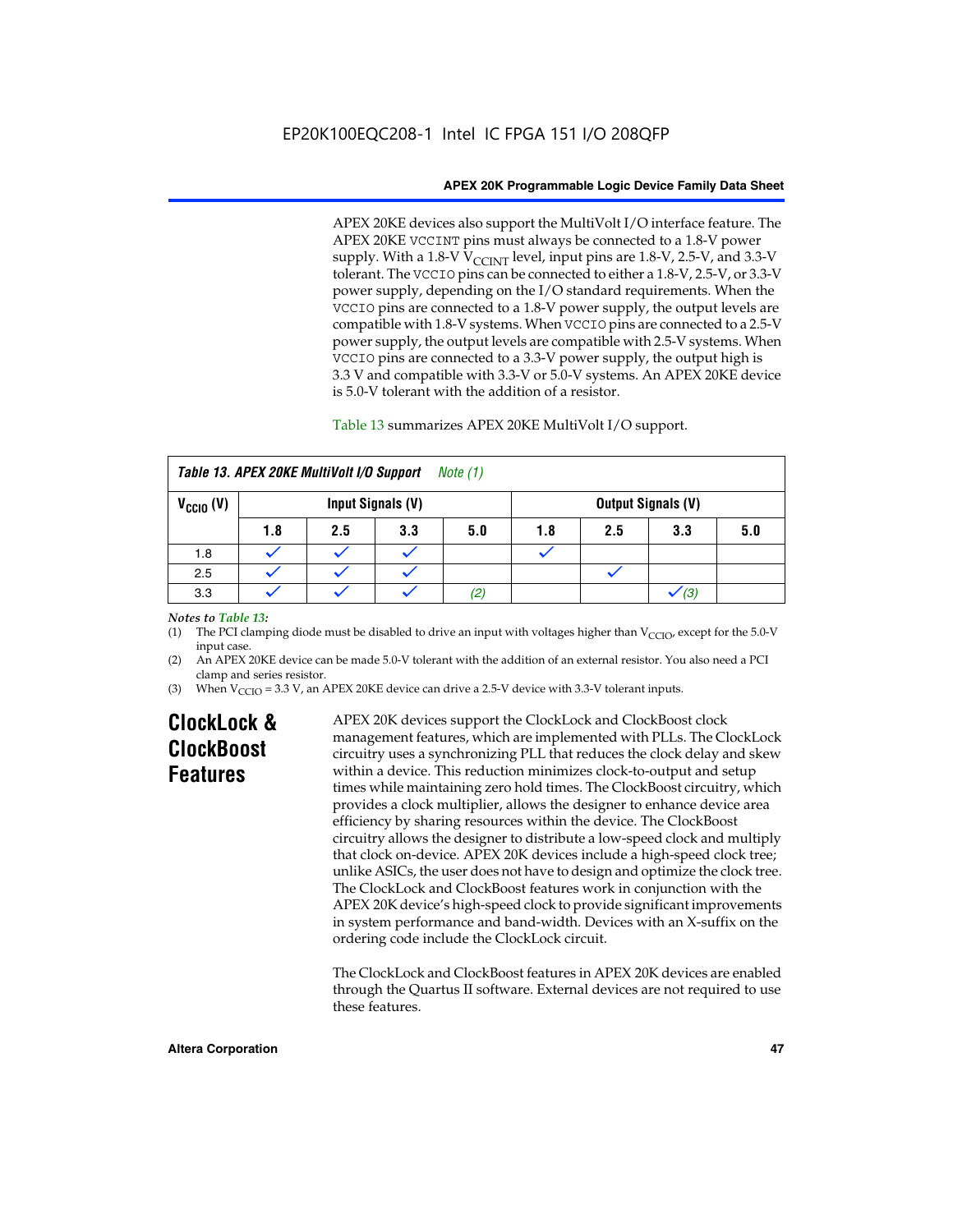For designs that require both a multiplied and non-multiplied clock, the clock trace on the board can be connected to CLK2p. Table 14 shows the combinations supported by the ClockLock and ClockBoost circuitry. The CLK2p pin can feed both the ClockLock and ClockBoost circuitry in the APEX 20K device. However, when both circuits are used, the other clock pin (CLK1p) cannot be used.

| <b>Table 14. Multiplication Factor Combinations</b> |                    |  |
|-----------------------------------------------------|--------------------|--|
| Clock 1                                             | Clock <sub>2</sub> |  |
| ×1                                                  | ×1                 |  |
| $\times$ 1, $\times$ 2                              | $\times 2$         |  |
| $\times$ 1, $\times$ 2, $\times$ 4                  | ×4                 |  |

# **APEX 20KE ClockLock Feature**

APEX 20KE devices include an enhanced ClockLock feature set. These devices include up to four PLLs, which can be used independently. Two PLLs are designed for either general-purpose use or LVDS use (on devices that support LVDS I/O pins). The remaining two PLLs are designed for general-purpose use. The EP20K200E and smaller devices have two PLLs; the EP20K300E and larger devices have four PLLs.

The following sections describe some of the features offered by the APEX 20KE PLLs.

# *External PLL Feedback*

The ClockLock circuit's output can be driven off-chip to clock other devices in the system; further, the feedback loop of the PLL can be routed off-chip. This feature allows the designer to exercise fine control over the I/O interface between the APEX 20KE device and another high-speed device, such as SDRAM.

# *Clock Multiplication*

The APEX 20KE ClockBoost circuit can multiply or divide clocks by a programmable number. The clock can be multiplied by *m*/(*n* × *k*) or  $m/(n \times v)$ , where *m* and *k* range from 2 to 160, and *n* and *v* range from 1 to 16. Clock multiplication and division can be used for time-domain multiplexing and other functions, which can reduce design LE requirements.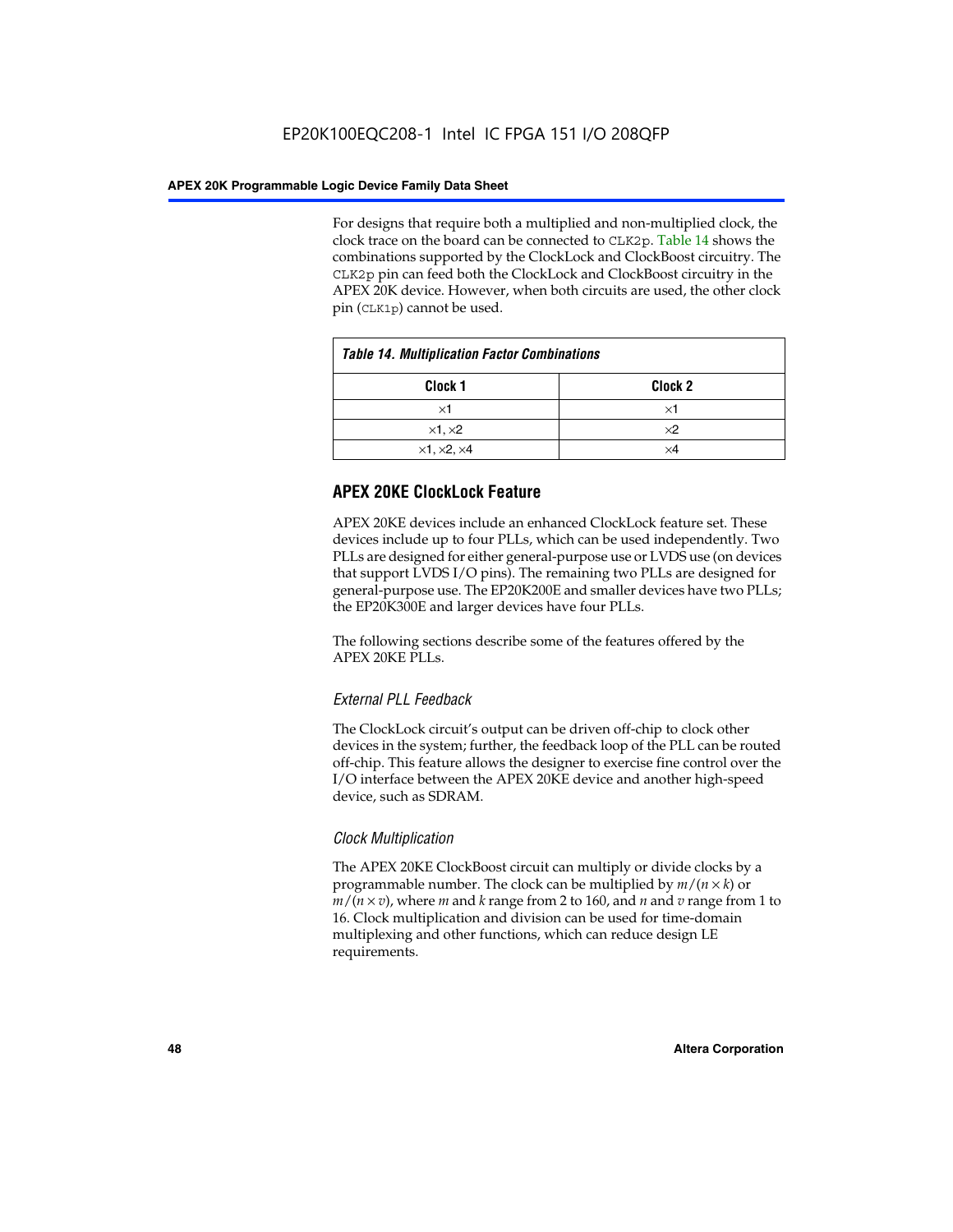# *Clock Phase & Delay Adjustment*

The APEX 20KE ClockShift feature allows the clock phase and delay to be adjusted. The clock phase can be adjusted by 90° steps. The clock delay can be adjusted to increase or decrease the clock delay by an arbitrary amount, up to one clock period.

# *LVDS Support*

Two PLLs are designed to support the LVDS interface. When using LVDS, the I/O clock runs at a slower rate than the data transfer rate. Thus, PLLs are used to multiply the I/O clock internally to capture the LVDS data. For example, an I/O clock may run at 105 MHz to support 840 megabits per second (Mbps) LVDS data transfer. In this example, the PLL multiplies the incoming clock by eight to support the high-speed data transfer. You can use PLLs in EP20K400E and larger devices for high-speed LVDS interfacing.

# *Lock Signals*

The APEX 20KE ClockLock circuitry supports individual LOCK signals. The LOCK signal drives high when the ClockLock circuit has locked onto the input clock. The LOCK signals are optional for each ClockLock circuit; when not used, they are I/O pins.

# **ClockLock & ClockBoost Timing Parameters**

For the ClockLock and ClockBoost circuitry to function properly, the incoming clock must meet certain requirements. If these specifications are not met, the circuitry may not lock onto the incoming clock, which generates an erroneous clock within the device. The clock generated by the ClockLock and ClockBoost circuitry must also meet certain specifications. If the incoming clock meets these requirements during configuration, the APEX 20K ClockLock and ClockBoost circuitry will lock onto the clock during configuration. The circuit will be ready for use immediately after configuration. In APEX 20KE devices, the clock input standard is programmable, so the PLL cannot respond to the clock until the device is configured. The PLL locks onto the input clock as soon as configuration is complete. Figure 30 shows the incoming and generated clock specifications.

 $\mathbb{I} \mathcal{F}$  For more information on ClockLock and ClockBoost circuitry, see *Application Note 115: Using the ClockLock and ClockBoost PLL Features in APEX Devices*.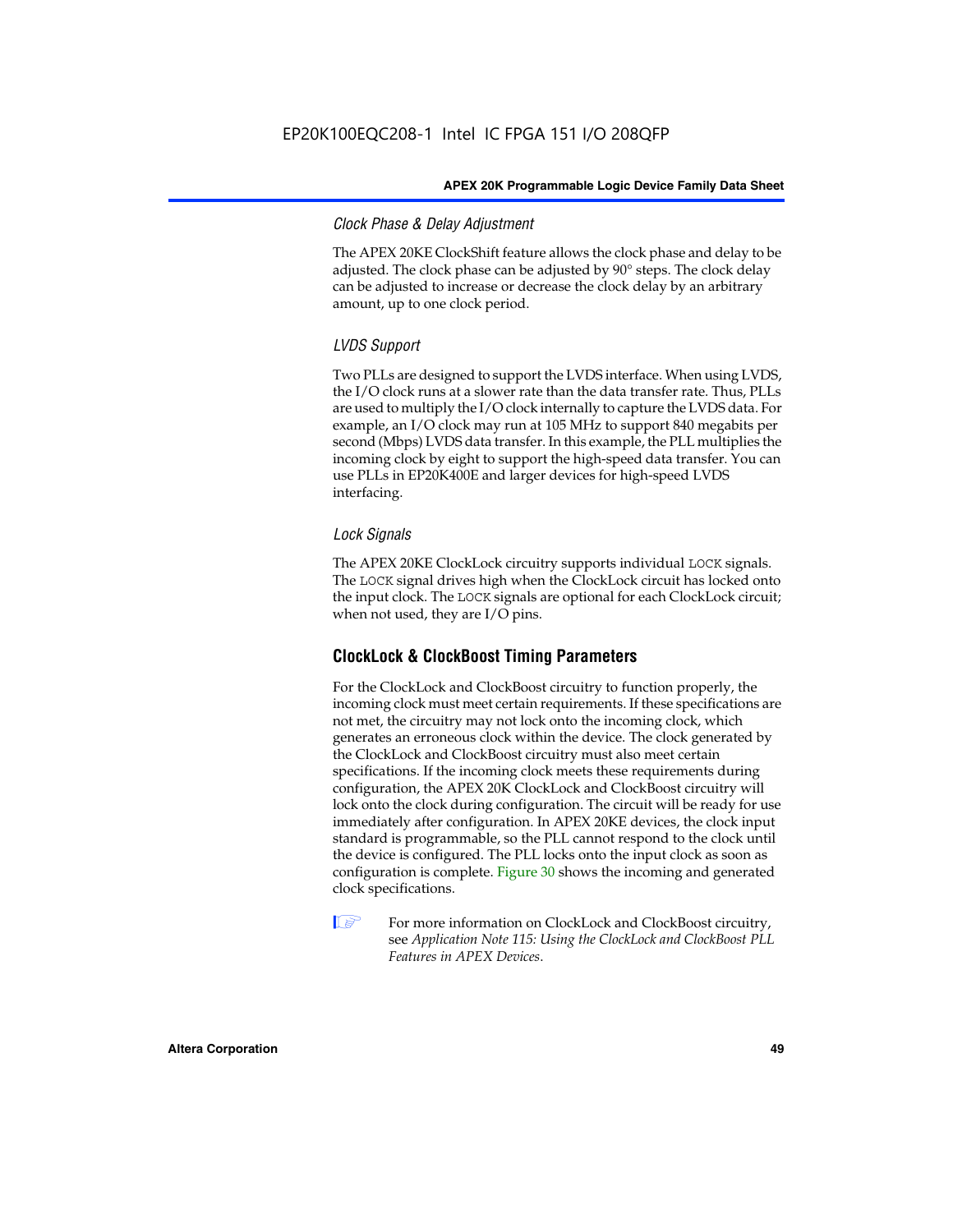

# *Figure 30. Specifications for the Incoming & Generated Clocks Note (1)*

# *Note to Figure 30:*

The tI parameter refers to the nominal input clock period; the tO parameter refers to the nominal output clock period.

Table 15 summarizes the APEX 20K ClockLock and ClockBoost parameters for -1 speed-grade devices.

| <b>Symbol</b>     | <b>Parameter</b>                                                                                                                 | Min | Max       | <b>Unit</b> |
|-------------------|----------------------------------------------------------------------------------------------------------------------------------|-----|-----------|-------------|
| $f_{OUT}$         | Output frequency                                                                                                                 | 25  | 180       | MHz         |
| $f_{CLK1}$ $(1)$  | Input clock frequency (ClockBoost clock<br>multiplication factor equals 1)                                                       | 25  | 180 $(1)$ | <b>MHz</b>  |
| $f_{CLK2}$        | Input clock frequency (ClockBoost clock<br>multiplication factor equals 2)                                                       | 16  | 90        | <b>MHz</b>  |
| $f_{CLK4}$        | Input clock frequency (ClockBoost clock<br>multiplication factor equals 4)                                                       | 10  | 48        | <b>MHz</b>  |
| toutputy          | Duty cycle for ClockLock/ClockBoost-generated<br>clock                                                                           | 40  | 60        | %           |
| <b>f</b> CLKDEV   | Input deviation from user specification in the<br>Quartus II software (ClockBoost clock<br>multiplication factor equals 1) $(2)$ |     | 25,000(3) | <b>PPM</b>  |
| $t_{\mathsf{R}}$  | Input rise time                                                                                                                  |     | 5         | ns          |
| $t_{\mathsf{F}}$  | Input fall time                                                                                                                  |     | 5         | ns          |
| <sup>t</sup> LOCK | Time required for ClockLock/ClockBoost to<br>acquire lock (4)                                                                    |     | 10        | μs          |

 $\mathsf I$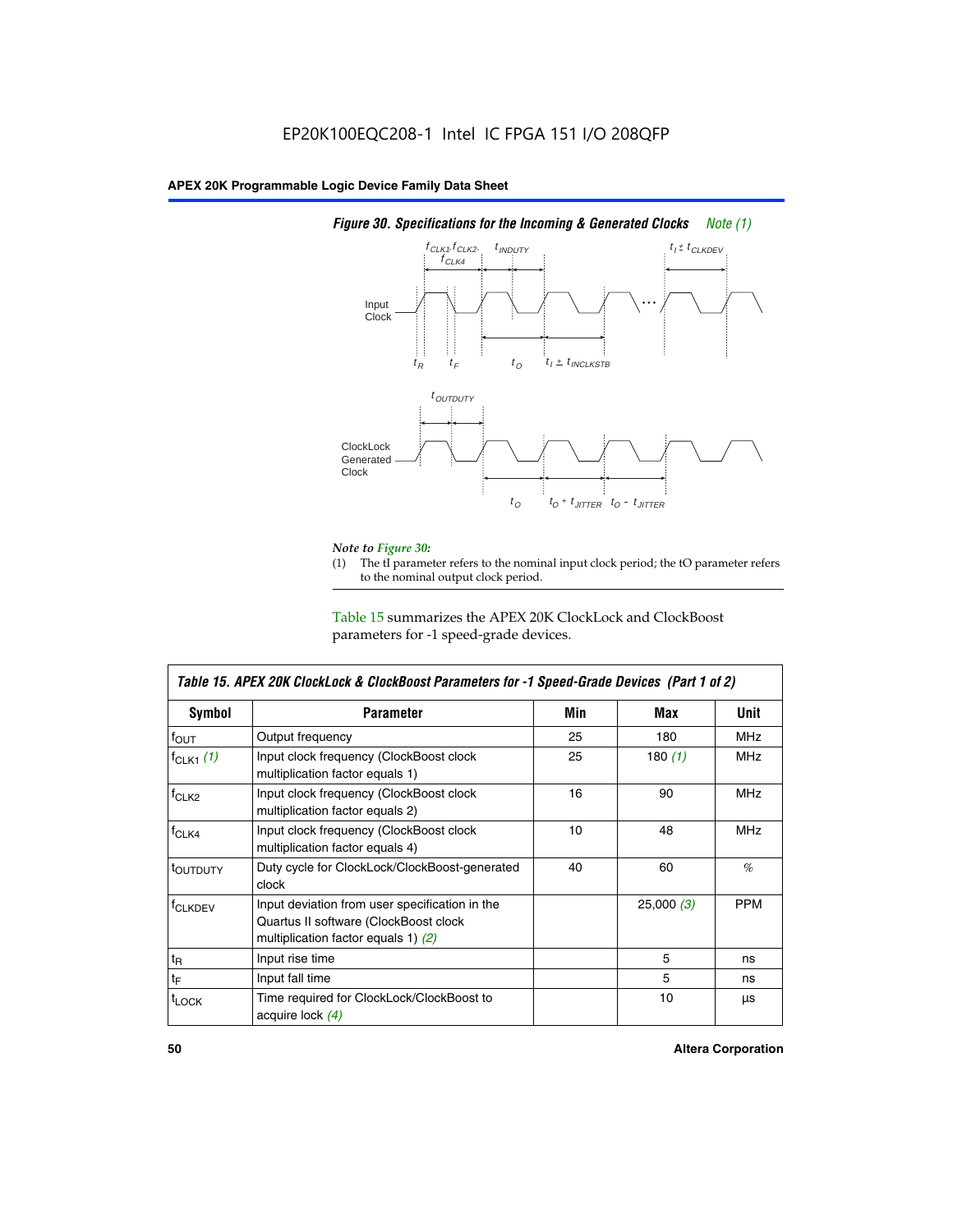| Table 15. APEX 20K ClockLock & ClockBoost Parameters for -1 Speed-Grade Devices (Part 2 of 2) |                                                                     |     |     |      |
|-----------------------------------------------------------------------------------------------|---------------------------------------------------------------------|-----|-----|------|
| <b>Symbol</b>                                                                                 | <b>Parameter</b>                                                    | Min | Max | Unit |
| t <sub>SKEW</sub>                                                                             | Skew delay between related<br>ClockLock/ClockBoost-generated clocks |     | 500 | ps   |
| <b>UITTER</b>                                                                                 | Jitter on ClockLock/ClockBoost-generated clock<br>(5)               |     | 200 | ps   |
| <b>INCLKSTB</b>                                                                               | Input clock stability (measured between adjacent<br>clocks)         |     | 50  | ps   |

*Notes to Table 15:*

- (1) The PLL input frequency range for the EP20K100-1X device for 1x multiplication is 25 MHz to 175 MHz.
- (2) All input clock specifications must be met. The PLL may not lock onto an incoming clock if the clock specifications are not met, creating an erroneous clock within the device.
- (3) During device configuration, the ClockLock and ClockBoost circuitry is configured first. If the incoming clock is supplied during configuration, the ClockLock and ClockBoost circuitry locks during configuration, because the lock time is less than the configuration time.
- (4) The jitter specification is measured under long-term observation.
- (5) If the input clock stability is 100 ps,  $t_{\text{JITTER}}$  is 250 ps.

# Table 16 summarizes the APEX 20K ClockLock and ClockBoost parameters for -2 speed grade devices.

| Symbol                                                                                          | <b>Parameter</b>                                                                                                                   | Min | Max       | <b>Unit</b> |
|-------------------------------------------------------------------------------------------------|------------------------------------------------------------------------------------------------------------------------------------|-----|-----------|-------------|
| $f_{\text{OUT}}$                                                                                | Output frequency                                                                                                                   | 25  | 170       | <b>MHz</b>  |
| <sup>†</sup> CLK1                                                                               | Input clock frequency (ClockBoost clock multiplication<br>factor equals 1)                                                         | 25  | 170       | <b>MHz</b>  |
| Input clock frequency (ClockBoost clock multiplication<br>f <sub>CLK2</sub><br>factor equals 2) |                                                                                                                                    | 16  | 80        | <b>MHz</b>  |
| $f_{CLK4}$<br>Input clock frequency (ClockBoost clock multiplication<br>factor equals 4)        |                                                                                                                                    | 10  | 34        | <b>MHz</b>  |
| <sup>τ</sup> ουτρυτγ                                                                            | Duty cycle for ClockLock/ClockBoost-generated clock                                                                                | 40  | 60        | $\%$        |
| <sup>T</sup> CLKDEV                                                                             | Input deviation from user specification in the Quartus II<br>software (ClockBoost clock multiplication factor equals<br>one) $(1)$ |     | 25,000(2) | <b>PPM</b>  |
| $t_{\mathsf{R}}$                                                                                | Input rise time                                                                                                                    |     | 5         | ns          |
| $t_F$                                                                                           | Input fall time                                                                                                                    |     | 5         | ns          |
| $t_{\text{LOCK}}$                                                                               | Time required for ClockLock/ ClockBoost to acquire<br>lock $(3)$                                                                   |     | 10        | μs          |
| <sup>t</sup> SKEW                                                                               | Skew delay between related ClockLock/ ClockBoost-<br>generated clock                                                               | 500 | 500       | ps          |
| t <sub>JITTER</sub>                                                                             | Jitter on ClockLock/ ClockBoost-generated clock (4)                                                                                |     | 200       | ps          |
| <sup>I</sup> INCLKSTB                                                                           | Input clock stability (measured between adjacent<br>clocks)                                                                        |     | 50        | ps          |

# *Table 16. APEX 20K ClockLock & ClockBoost Parameters for -2 Speed Grade Devices*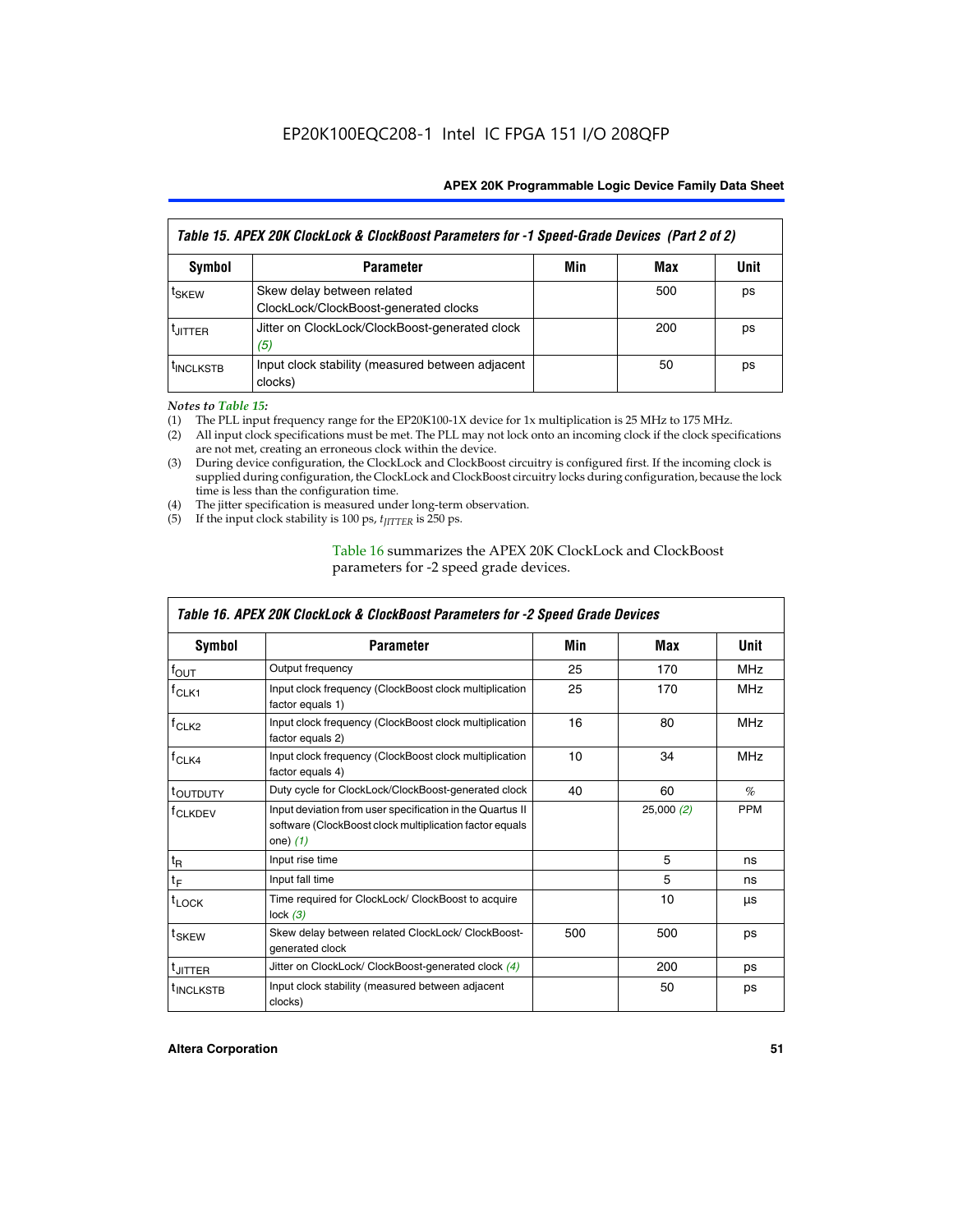#### *Notes to Table 16:*

- (1) To implement the ClockLock and ClockBoost circuitry with the Quartus II software, designers must specify the input frequency. The Quartus II software tunes the PLL in the ClockLock and ClockBoost circuitry to this frequency. The *f<sub>CLKDEV</sub>* parameter specifies how much the incoming clock can differ from the specified frequency during device operation. Simulation does not reflect this parameter.
- (2) Twenty-five thousand parts per million (PPM) equates to 2.5% of input clock period.
- (3) During device configuration, the ClockLock and ClockBoost circuitry is configured before the rest of the device. If the incoming clock is supplied during configuration, the ClockLock and ClockBoost circuitry locks during configuration because the  $t_{LOCK}$  value is less than the time required for configuration.
- (4) The  $t_{\text{ITTTER}}$  specification is measured under long-term observation.

Tables 17 and 18 summarize the ClockLock and ClockBoost parameters for APEX 20KE devices.

|                            | Table 17. APEX 20KE ClockLock & ClockBoost Parameters        |                   | Note (1) |     |                             |                  |
|----------------------------|--------------------------------------------------------------|-------------------|----------|-----|-----------------------------|------------------|
| Symbol                     | <b>Parameter</b>                                             | <b>Conditions</b> | Min      | Typ | Max                         | <b>Unit</b>      |
| $t_{R}$                    | Input rise time                                              |                   |          |     | 5                           | ns               |
| tF                         | Input fall time                                              |                   |          |     | 5                           | ns               |
| <sup>t</sup> INDUTY        | Input duty cycle                                             |                   | 40       |     | 60                          | %                |
| <sup>t</sup> INJITTER      | Input jitter peak-to-peak                                    |                   |          |     | 2% of input<br>period       | peak-to-<br>peak |
| <sup>t</sup> OUTJITTER     | Jitter on ClockLock or ClockBoost-<br>generated clock        |                   |          |     | $0.35%$ of<br>output period | <b>RMS</b>       |
| t <sub>outputy</sub>       | Duty cycle for ClockLock or<br>ClockBoost-generated clock    |                   | 45       |     | 55                          | $\%$             |
| $t_{\text{LOCK}}$ (2), (3) | Time required for ClockLock or<br>ClockBoost to acquire lock |                   |          |     | 40                          | μs               |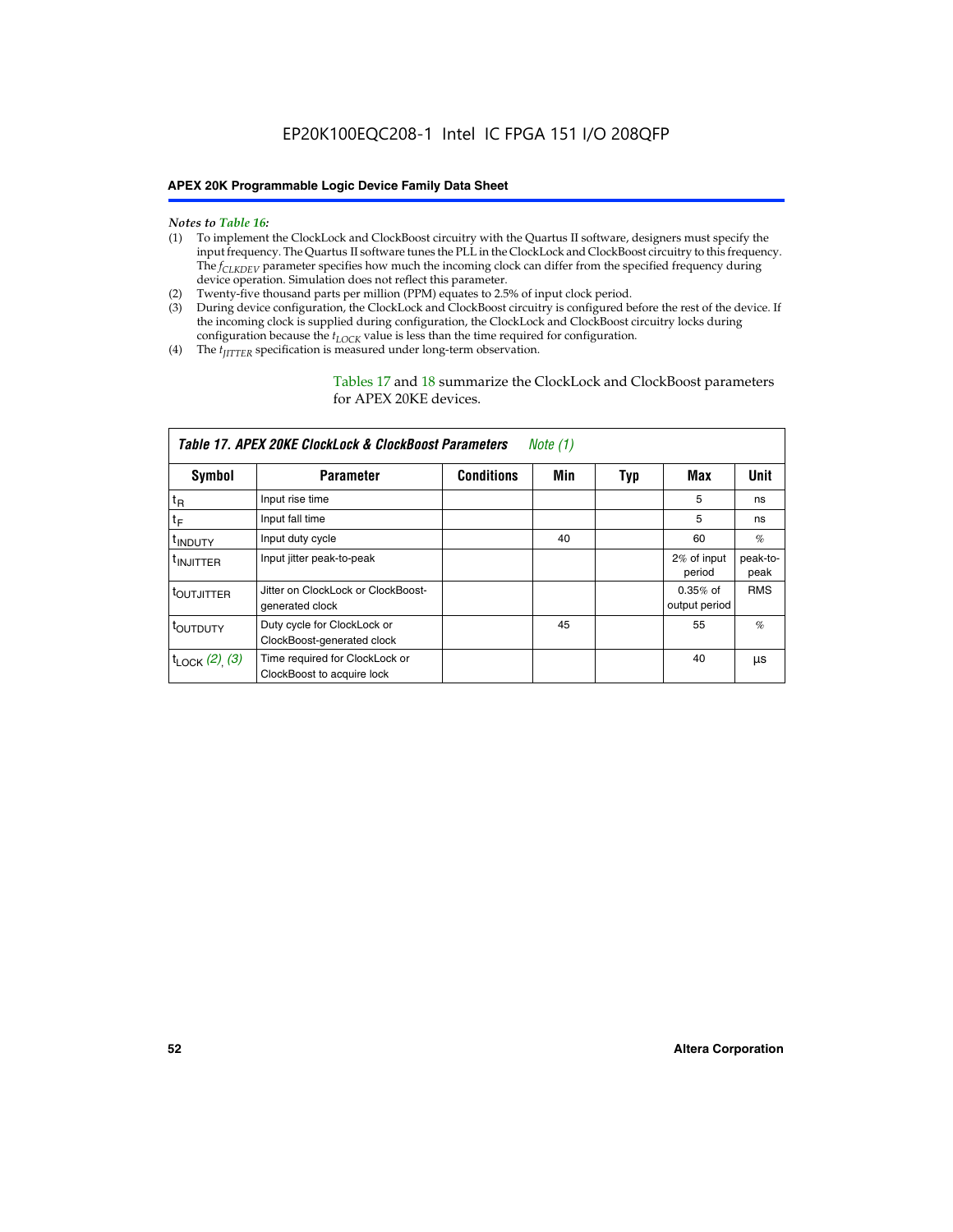| <b>Symbol</b>           | <b>Parameter</b>                                 | I/O Standard      |     | -1X Speed Grade | -2X Speed Grade |     | <b>Units</b> |
|-------------------------|--------------------------------------------------|-------------------|-----|-----------------|-----------------|-----|--------------|
|                         |                                                  |                   |     |                 |                 |     |              |
|                         |                                                  |                   | Min | Max             | Min             | Max |              |
| $f_{VCO}$ $(4)$         | Voltage controlled oscillator<br>operating range |                   | 200 | 500             | 200             | 500 | <b>MHz</b>   |
| f <sub>CLOCK0</sub>     | Clock0 PLL output frequency<br>for internal use  |                   | 1.5 | 335             | 1.5             | 200 | MHz          |
| f <sub>CLOCK1</sub>     | Clock1 PLL output frequency<br>for internal use  |                   | 20  | 335             | 20              | 200 | MHz          |
| f <sub>CLOCK0_EXT</sub> | Output clock frequency for                       | 3.3-V LVTTL       | 1.5 | 245             | 1.5             | 226 | <b>MHz</b>   |
|                         | external clock0 output                           | 2.5-V LVTTL       | 1.5 | 234             | 1.5             | 221 | <b>MHz</b>   |
|                         |                                                  | 1.8-V LVTTL       | 1.5 | 223             | 1.5             | 216 | <b>MHz</b>   |
|                         |                                                  | $GTL+$            | 1.5 | 205             | 1.5             | 193 | <b>MHz</b>   |
|                         |                                                  | SSTL-2 Class<br>L | 1.5 | 158             | 1.5             | 157 | <b>MHz</b>   |
|                         |                                                  | SSTL-2 Class<br>Ш | 1.5 | 142             | 1.5             | 142 | <b>MHz</b>   |
|                         |                                                  | SSTL-3 Class<br>I | 1.5 | 166             | 1.5             | 162 | <b>MHz</b>   |
|                         |                                                  | SSTL-3 Class<br>Ш | 1.5 | 149             | 1.5             | 146 | <b>MHz</b>   |
|                         |                                                  | <b>LVDS</b>       | 1.5 | 420             | 1.5             | 350 | <b>MHz</b>   |
| f <sub>CLOCK1_EXT</sub> | Output clock frequency for                       | 3.3-V LVTTL       | 20  | 245             | 20              | 226 | <b>MHz</b>   |
|                         | external clock1 output                           | 2.5-V LVTTL       | 20  | 234             | 20              | 221 | <b>MHz</b>   |
|                         |                                                  | 1.8-V LVTTL       | 20  | 223             | 20              | 216 | <b>MHz</b>   |
|                         |                                                  | $GTL+$            | 20  | 205             | 20              | 193 | MHz          |
|                         |                                                  | SSTL-2 Class      | 20  | 158             | 20              | 157 | <b>MHz</b>   |
|                         |                                                  | SSTL-2 Class<br>Ш | 20  | 142             | 20              | 142 | <b>MHz</b>   |
|                         |                                                  | SSTL-3 Class      | 20  | 166             | 20              | 162 | <b>MHz</b>   |
|                         |                                                  | SSTL-3 Class<br>Ш | 20  | 149             | 20              | 146 | <b>MHz</b>   |
|                         |                                                  | <b>LVDS</b>       | 20  | 420             | 20              | 350 | MHz          |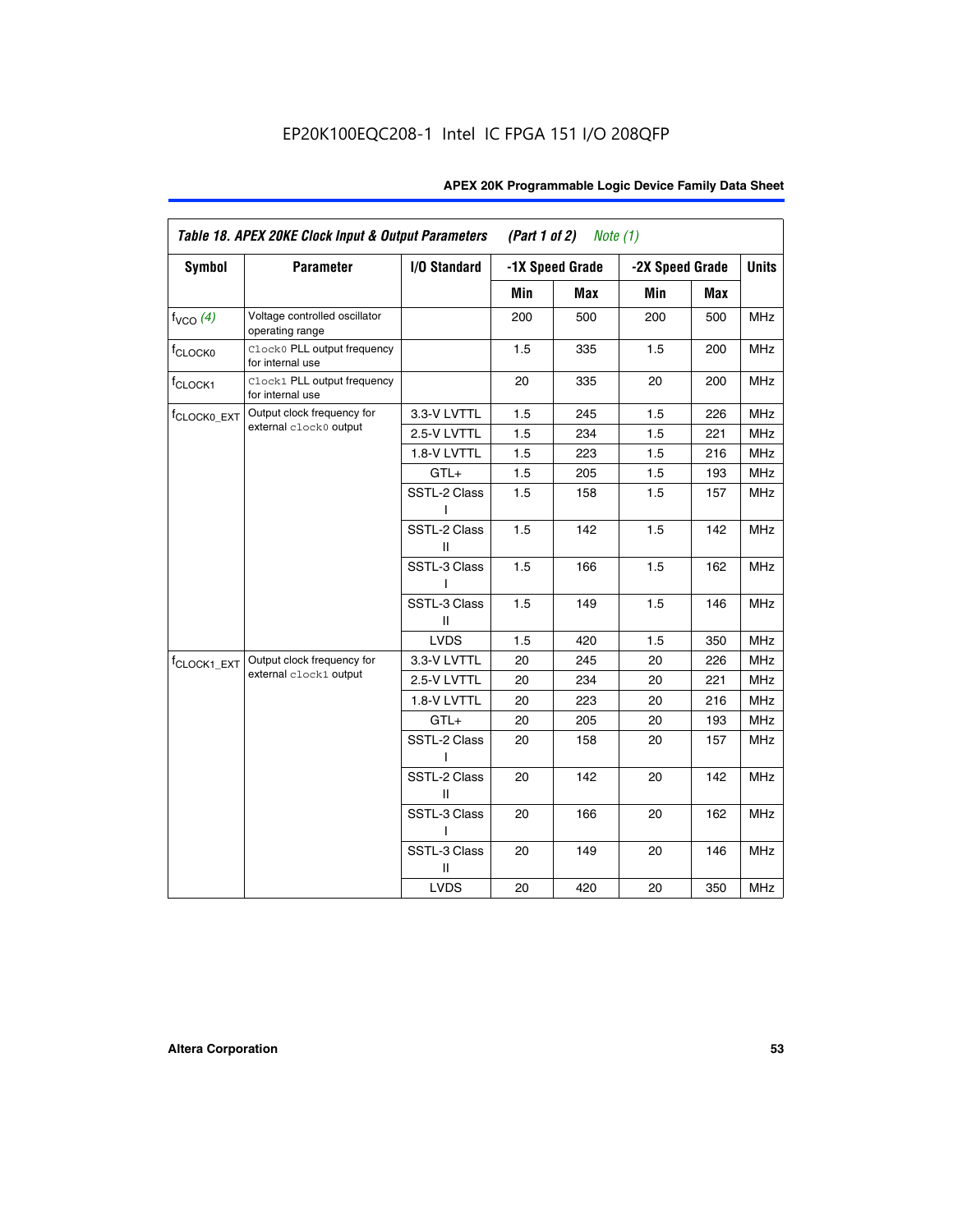| Table 18. APEX 20KE Clock Input & Output Parameters<br>(Part 2 of 2)<br>Note (1) |                       |                     |     |                 |     |                 |            |              |
|----------------------------------------------------------------------------------|-----------------------|---------------------|-----|-----------------|-----|-----------------|------------|--------------|
| <b>Symbol</b>                                                                    | <b>Parameter</b>      | <b>I/O Standard</b> |     | -1X Speed Grade |     | -2X Speed Grade |            | <b>Units</b> |
|                                                                                  |                       |                     | Min | Max             | Min | Max             |            |              |
| $f_{IN}$                                                                         | Input clock frequency | 3.3-V LVTTL         | 1.5 | 290             | 1.5 | 257             | <b>MHz</b> |              |
|                                                                                  |                       | 2.5-V LVTTL         | 1.5 | 281             | 1.5 | 250             | MHz        |              |
|                                                                                  |                       | 1.8-V LVTTL         | 1.5 | 272             | 1.5 | 243             | <b>MHz</b> |              |
|                                                                                  |                       | $GTL+$              | 1.5 | 303             | 1.5 | 261             | <b>MHz</b> |              |
|                                                                                  |                       | SSTL-2 Class        | 1.5 | 291             | 1.5 | 253             | <b>MHz</b> |              |
|                                                                                  |                       | SSTL-2 Class<br>Ш   | 1.5 | 291             | 1.5 | 253             | <b>MHz</b> |              |
|                                                                                  |                       | SSTL-3 Class        | 1.5 | 300             | 1.5 | 260             | <b>MHz</b> |              |
|                                                                                  |                       | SSTL-3 Class<br>Ш   | 1.5 | 300             | 1.5 | 260             | <b>MHz</b> |              |
|                                                                                  |                       | <b>LVDS</b>         | 1.5 | 420             | 1.5 | 350             | <b>MHz</b> |              |

### *Notes to Tables 17 and 18:*

(1) All input clock specifications must be met. The PLL may not lock onto an incoming clock if the clock specifications are not met, creating an erroneous clock within the device.

- (2) The maximum lock time is 40 µs or 2000 input clock cycles, whichever occurs first.
- (3) Before configuration, the PLL circuits are disable and powered down. During configuration, the PLLs are still disabled. The PLLs begin to lock once the device is in the user mode. If the clock enable feature is used, lock begins once the CLKLK\_ENA pin goes high in user mode.
- (4) The PLL VCO operating range is 200 MHz  $\eth$  f<sub>VCO</sub>  $\eth$  840 MHz for LVDS mode.

# **SignalTap Embedded Logic Analyzer**

APEX 20K devices include device enhancements to support the SignalTap embedded logic analyzer. By including this circuitry, the APEX 20K device provides the ability to monitor design operation over a period of time through the IEEE Std. 1149.1 (JTAG) circuitry; a designer can analyze internal logic at speed without bringing internal signals to the I/O pins. This feature is particularly important for advanced packages such as FineLine BGA packages because adding a connection to a pin during the debugging process can be difficult after a board is designed and manufactured.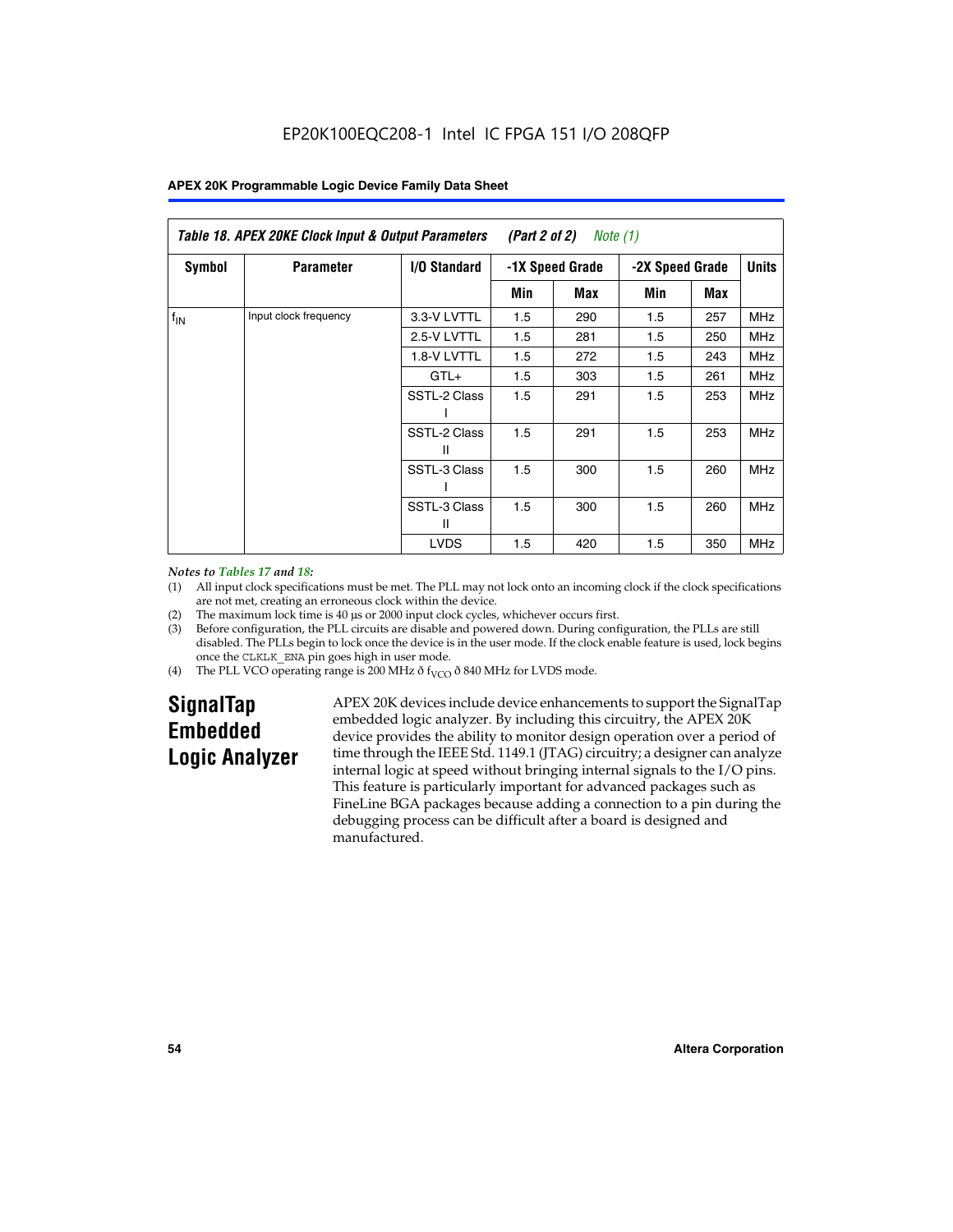# **IEEE Std. 1149.1 (JTAG) Boundary-Scan Support**

Г

All APEX 20K devices provide JTAG BST circuitry that complies with the IEEE Std. 1149.1-1990 specification. JTAG boundary-scan testing can be performed before or after configuration, but not during configuration. APEX 20K devices can also use the JTAG port for configuration with the Quartus II software or with hardware using either Jam Files (**.jam**) or Jam Byte-Code Files (**.jbc**). Finally, APEX 20K devices use the JTAG port to monitor the logic operation of the device with the SignalTap embedded logic analyzer. APEX 20K devices support the JTAG instructions shown in Table 19. Although EP20K1500E devices support the JTAG BYPASS and SignalTap instructions, they do not support boundary-scan testing or the use of the JTAG port for configuration.

| <i><b>Table 19. APEX 20K JTAG Instructions</b></i> |                                                                                                                                                                                                                                            |
|----------------------------------------------------|--------------------------------------------------------------------------------------------------------------------------------------------------------------------------------------------------------------------------------------------|
| <b>JTAG Instruction</b>                            | <b>Description</b>                                                                                                                                                                                                                         |
| SAMPLE/PRELOAD                                     | Allows a snapshot of signals at the device pins to be captured and examined during<br>normal device operation, and permits an initial data pattern to be output at the device<br>pins. Also used by the SignalTap embedded logic analyzer. |
| <b>EXTEST</b>                                      | Allows the external circuitry and board-level interconnections to be tested by forcing a<br>test pattern at the output pins and capturing test results at the input pins.                                                                  |
| BYPASS (1)                                         | Places the 1-bit bypass register between the TDI and TDO pins, which allows the BST<br>data to pass synchronously through selected devices to adjacent devices during<br>normal device operation.                                          |
| <b>USERCODE</b>                                    | Selects the 32-bit USERCODE register and places it between the TDI and TDO pins,<br>allowing the USERCODE to be serially shifted out of TDO.                                                                                               |
| <b>IDCODE</b>                                      | Selects the IDCODE register and places it between TDI and TDO, allowing the<br>IDCODE to be serially shifted out of TDO.                                                                                                                   |
| <b>ICR Instructions</b>                            | Used when configuring an APEX 20K device via the JTAG port with a MasterBlaster™<br>or ByteBlasterMV™ download cable, or when using a Jam File or Jam Byte-Code File<br>via an embedded processor.                                         |
| SignalTap Instructions<br>(1)                      | Monitors internal device operation with the SignalTap embedded logic analyzer.                                                                                                                                                             |

# *Note to Table 19:*

(1) The EP20K1500E device supports the JTAG BYPASS instruction and the SignalTap instructions.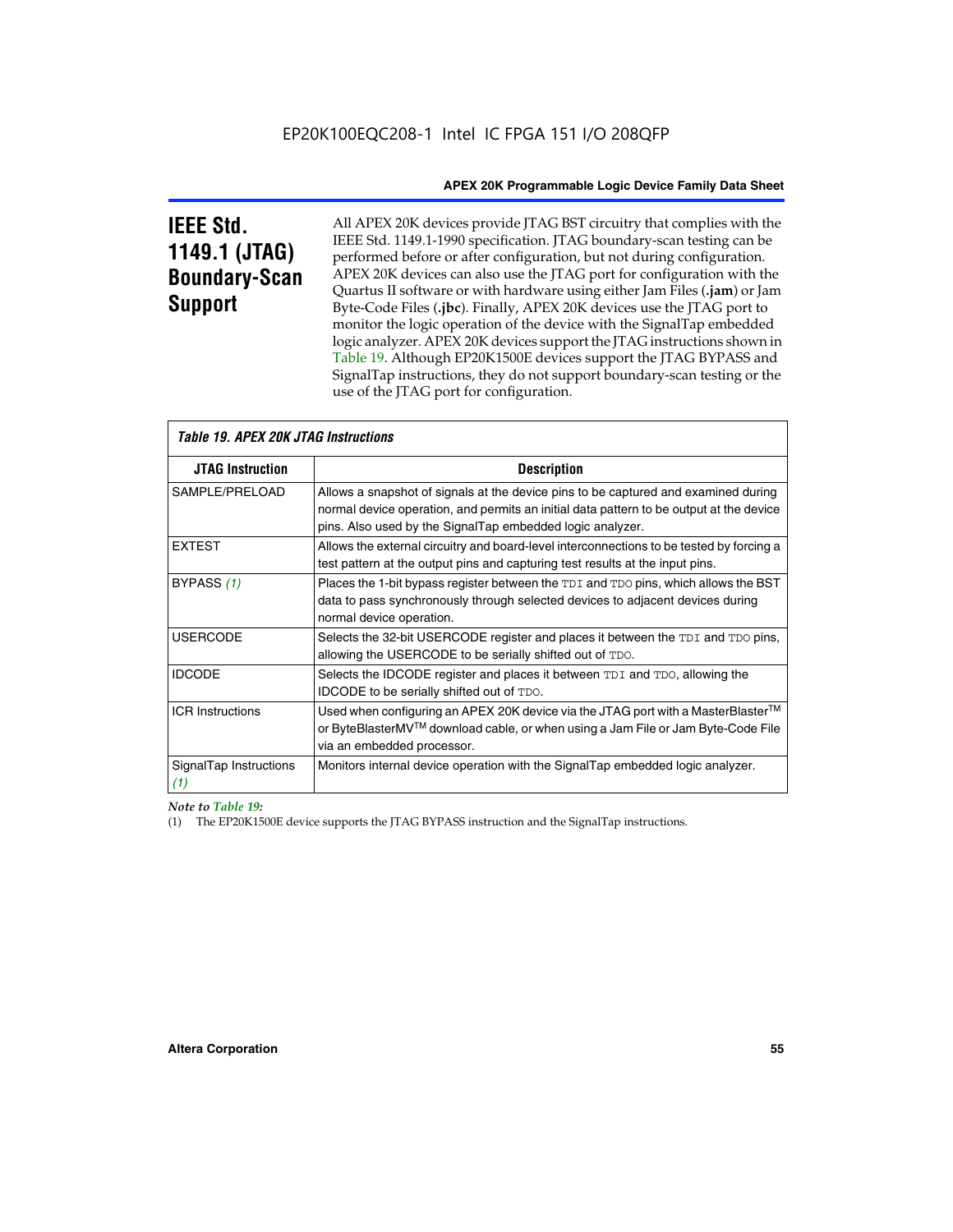The APEX 20K device instruction register length is 10 bits. The APEX 20K device USERCODE register length is 32 bits. Tables 20 and 21 show the boundary-scan register length and device IDCODE information for APEX 20K devices.

| Table 20. APEX 20K Boundary-Scan Register Length |                                      |  |  |  |
|--------------------------------------------------|--------------------------------------|--|--|--|
| <b>Device</b>                                    | <b>Boundary-Scan Register Length</b> |  |  |  |
| EP20K30E                                         | 420                                  |  |  |  |
| EP20K60E                                         | 624                                  |  |  |  |
| EP20K100                                         | 786                                  |  |  |  |
| EP20K100E                                        | 774                                  |  |  |  |
| EP20K160E                                        | 984                                  |  |  |  |
| EP20K200                                         | 1,176                                |  |  |  |
| EP20K200E                                        | 1,164                                |  |  |  |
| EP20K300E                                        | 1,266                                |  |  |  |
| EP20K400                                         | 1,536                                |  |  |  |
| EP20K400E                                        | 1,506                                |  |  |  |
| EP20K600E                                        | 1,806                                |  |  |  |
| EP20K1000E                                       | 2,190                                |  |  |  |
| EP20K1500E                                       | 1 $(1)$                              |  |  |  |

#### *Note to Table 20:*

(1) This device does not support JTAG boundary scan testing.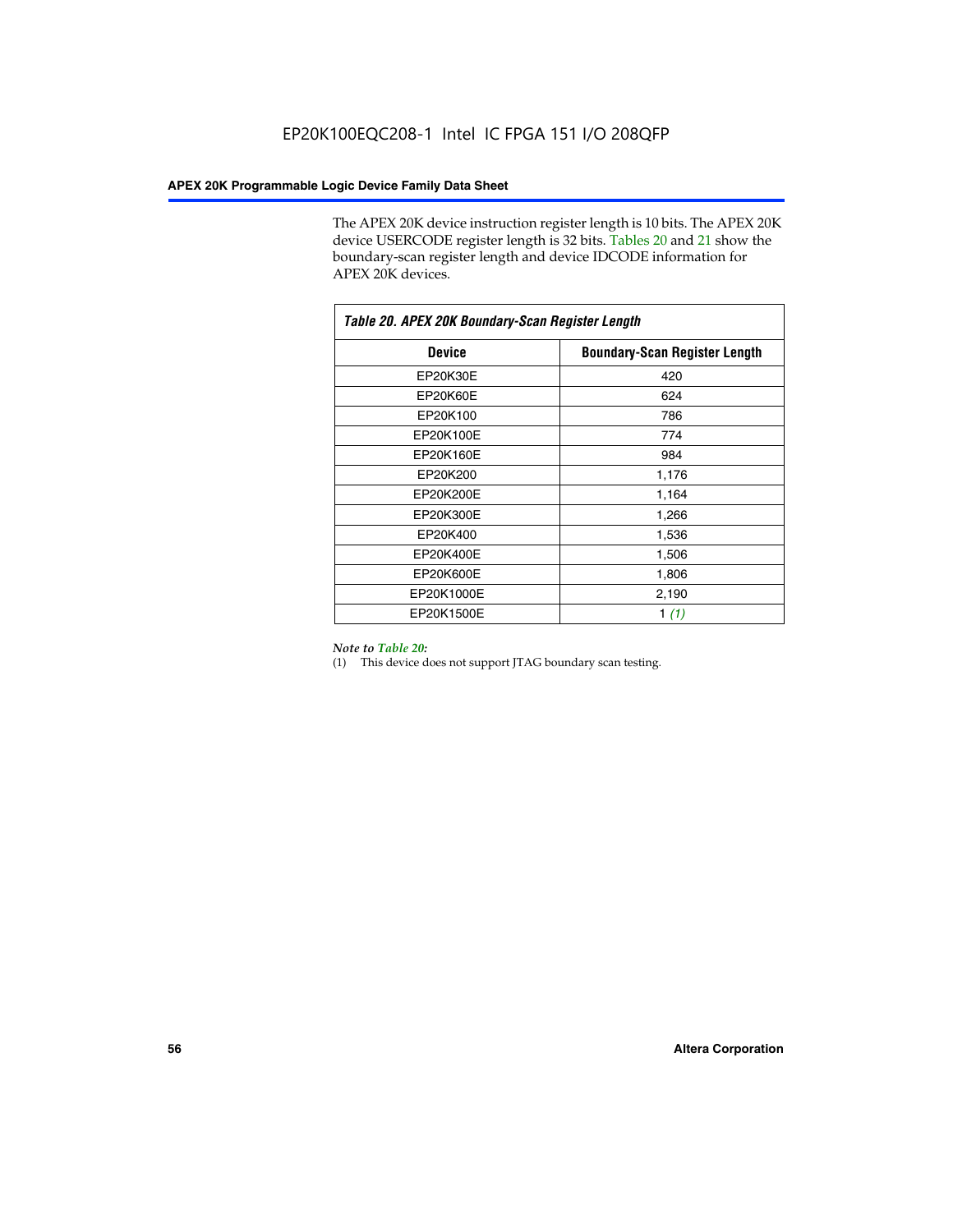| Table 21. 32-Bit APEX 20K Device IDCODE |                                          |                              |                                                  |                  |  |
|-----------------------------------------|------------------------------------------|------------------------------|--------------------------------------------------|------------------|--|
| <b>Device</b>                           | <b>IDCODE (32 Bits) <math>(1)</math></b> |                              |                                                  |                  |  |
|                                         | <b>Version</b><br>(4 Bits)               | Part Number (16 Bits)        | <b>Manufacturer</b><br><b>Identity (11 Bits)</b> | 1 (1 Bit)<br>(2) |  |
| EP20K30E                                | 0000                                     | 0000 0011 0000<br>1000       | 0110 1110<br>000                                 | 1                |  |
| EP20K60E                                | 0000                                     | 1000<br>0000 0110<br>0000    | 0110 1110<br>000                                 | 1                |  |
| EP20K100                                | 0000                                     | 0000<br>0100<br>0001 0110    | 000<br>0110 1110                                 | 1                |  |
| EP20K100E                               | 0000                                     | 1000<br>0001 0000<br>0000    | 0110 1110<br>000                                 | 1                |  |
| EP20K160E                               | 0000                                     | 0001 0110<br>0000<br>1000    | 000<br>0110 1110                                 | 1                |  |
| EP20K200                                | 0000                                     | 1000<br>0011 0010<br>0000    | 0110 1110<br>000                                 | 1                |  |
| EP20K200E                               | 0000                                     | 0010<br>0000<br>0000<br>1000 | 0110 1110<br>000                                 | 1                |  |
| EP20K300E                               | 0000                                     | 0011 0000<br>0000<br>1000    | 0110 1110<br>000                                 | 1                |  |
| EP20K400                                | 0000                                     | 0001<br>0110<br>0110<br>0100 | 0110 1110<br>000                                 | 1                |  |
| EP20K400E                               | 0000                                     | 0100<br>0000<br>0000<br>1000 | 0110 1110<br>000                                 | 1                |  |
| EP20K600E                               | 0000                                     | 1000<br>0110<br>0000<br>0000 | 0110 1110<br>000                                 | 1                |  |
| EP20K1000E                              | 0000                                     | 0000<br>0000<br>0000<br>1001 | 000<br>0110 1110                                 | 1                |  |

*Notes to Table 21:*

The most significant bit (MSB) is on the left.

(2) The IDCODE's least significant bit (LSB) is always 1.

# Figure 31 shows the timing requirements for the JTAG signals.





**Altera Corporation 57**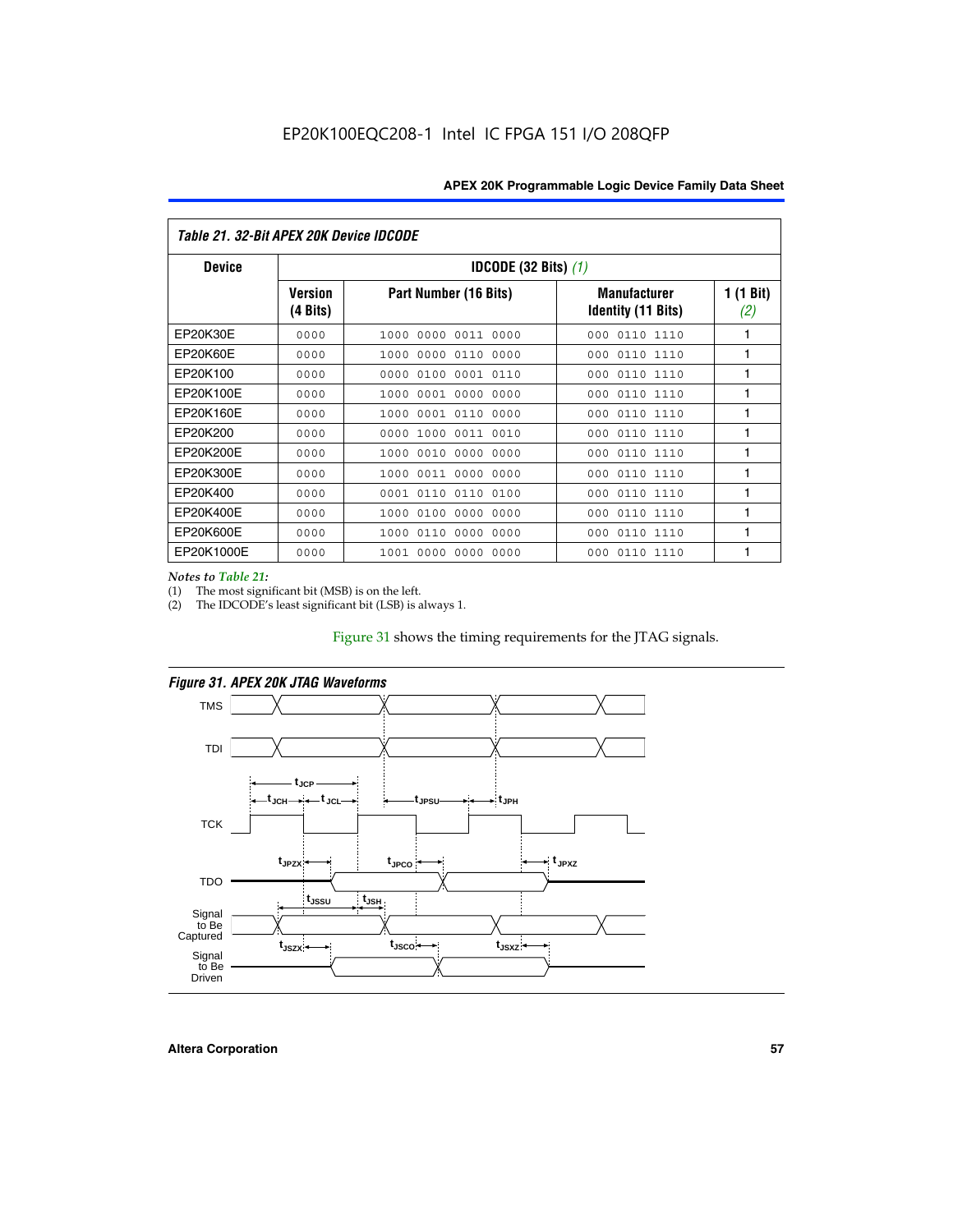Table 22 shows the JTAG timing parameters and values for APEX 20K devices.

|                   | TADIE ZZ. AFEA ZUN JTAU TIIIIIIU FAIAIIIEIEIS & VAIUES |     |     |      |
|-------------------|--------------------------------------------------------|-----|-----|------|
| Symbol            | Parameter                                              | Min | Max | Unit |
| $t_{\text{JCP}}$  | TCK clock period                                       | 100 |     | ns   |
| $t_{\rm JCH}$     | TCK clock high time                                    | 50  |     | ns   |
| $t_{\sf JCL}$     | <b>TCK clock low time</b>                              | 50  |     | ns   |
| tjpsu             | JTAG port setup time                                   | 20  |     | ns   |
| t <sub>JPH</sub>  | JTAG port hold time                                    | 45  |     | ns   |
| tjpco             | JTAG port clock to output                              |     | 25  | ns   |
| t <sub>JPZX</sub> | JTAG port high impedance to valid output               |     | 25  | ns   |
| t <sub>JPXZ</sub> | JTAG port valid output to high impedance               |     | 25  | ns   |
| tjssu             | Capture register setup time                            | 20  |     | ns   |
| t <sub>JSH</sub>  | Capture register hold time                             | 45  |     | ns   |
| tjsco             | Update register clock to output                        |     | 35  | ns   |
| t <sub>JSZX</sub> | Update register high impedance to valid output         |     | 35  | ns   |
| t <sub>JSXZ</sub> | Update register valid output to high impedance         |     | 35  | ns   |

*Table 22. APEX 20K JTAG Timing Parameters & Values*

For more information, see the following documents:

- *Application Note 39 (IEEE Std. 1149.1 (JTAG) Boundary-Scan Testing in Altera Devices)*
- Jam Programming & Test Language Specification

**Generic Testing** Each APEX 20K device is functionally tested. Complete testing of each configurable static random access memory (SRAM) bit and all logic functionality ensures 100% yield. AC test measurements for APEX 20K devices are made under conditions equivalent to those shown in Figure 32. Multiple test patterns can be used to configure devices during all stages of the production flow.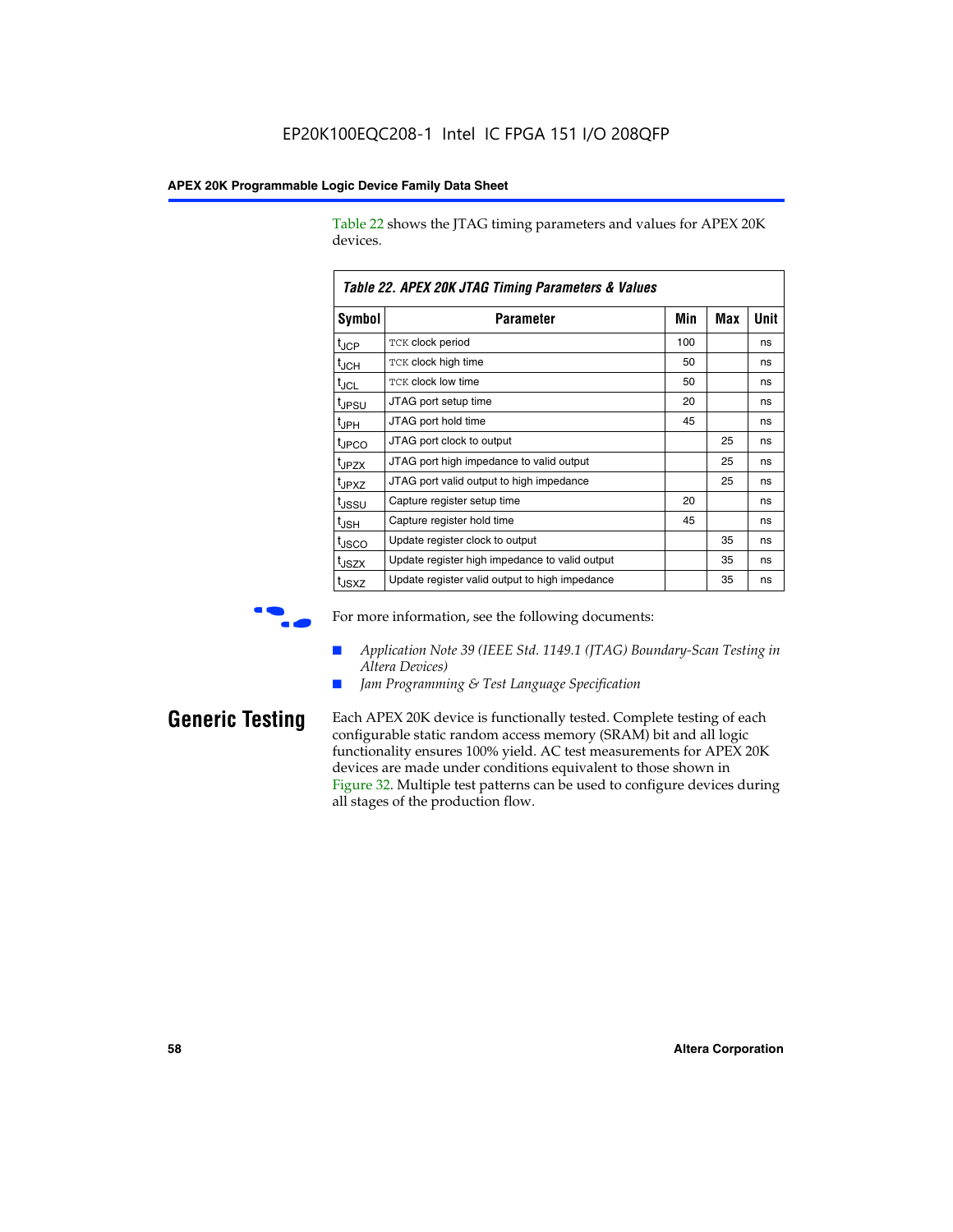

#### *Note to Figure 32:*

(1) Power supply transients can affect AC measurements. Simultaneous transitions of multiple outputs should be avoided for accurate measurement. Threshold tests must not be performed under AC conditions. Large-amplitude, fast-groundcurrent transients normally occur as the device outputs discharge the load capacitances. When these transients flow through the parasitic inductance between the device ground pin and the test system ground, significant reductions in observable noise immunity can result.

# **Operating Conditions**

Tables 23 through 26 provide information on absolute maximum ratings, recommended operating conditions, DC operating conditions, and capacitance for 2.5-V APEX 20K devices.

|                          |                            | TAVIG LJ. MELA LUN J.U-V TUIGIAIN DGVILG MUSUIULG MAAIIIIUIII NAUIIIUS | $IVUUS$ (1), (2) |      |              |
|--------------------------|----------------------------|------------------------------------------------------------------------|------------------|------|--------------|
| Symbol                   | <b>Parameter</b>           | <b>Conditions</b>                                                      | Min              | Max  | Unit         |
| <b>V<sub>CCINT</sub></b> | Supply voltage             | With respect to ground $(3)$                                           | $-0.5$           | 3.6  | $\vee$       |
| V <sub>CCIO</sub>        |                            |                                                                        | $-0.5$           | 4.6  | v            |
| V <sub>1</sub>           | DC input voltage           |                                                                        | $-2.0$           | 5.75 | v            |
| $I_{OUT}$                | DC output current, per pin |                                                                        | $-25$            | 25   | mA           |
| $T_{\text{STG}}$         | Storage temperature        | No bias                                                                | $-65$            | 150  | $^{\circ}$ C |
| $T_{\sf AMB}$            | Ambient temperature        | Under bias                                                             | $-65$            | 135  | $^{\circ}$ C |
| $T_{\rm J}$              | Junction temperature       | PQFP, RQFP, TQFP, and BGA packages,<br>under bias                      |                  | 135  | $^{\circ}$ C |
|                          |                            | Ceramic PGA packages, under bias                                       |                  | 150  | $^{\circ}$ C |

| Table 23. APEX 20K 5.0-V Tolerant Device Absolute Maximum Ratings | Notes (1), (2) |
|-------------------------------------------------------------------|----------------|
|-------------------------------------------------------------------|----------------|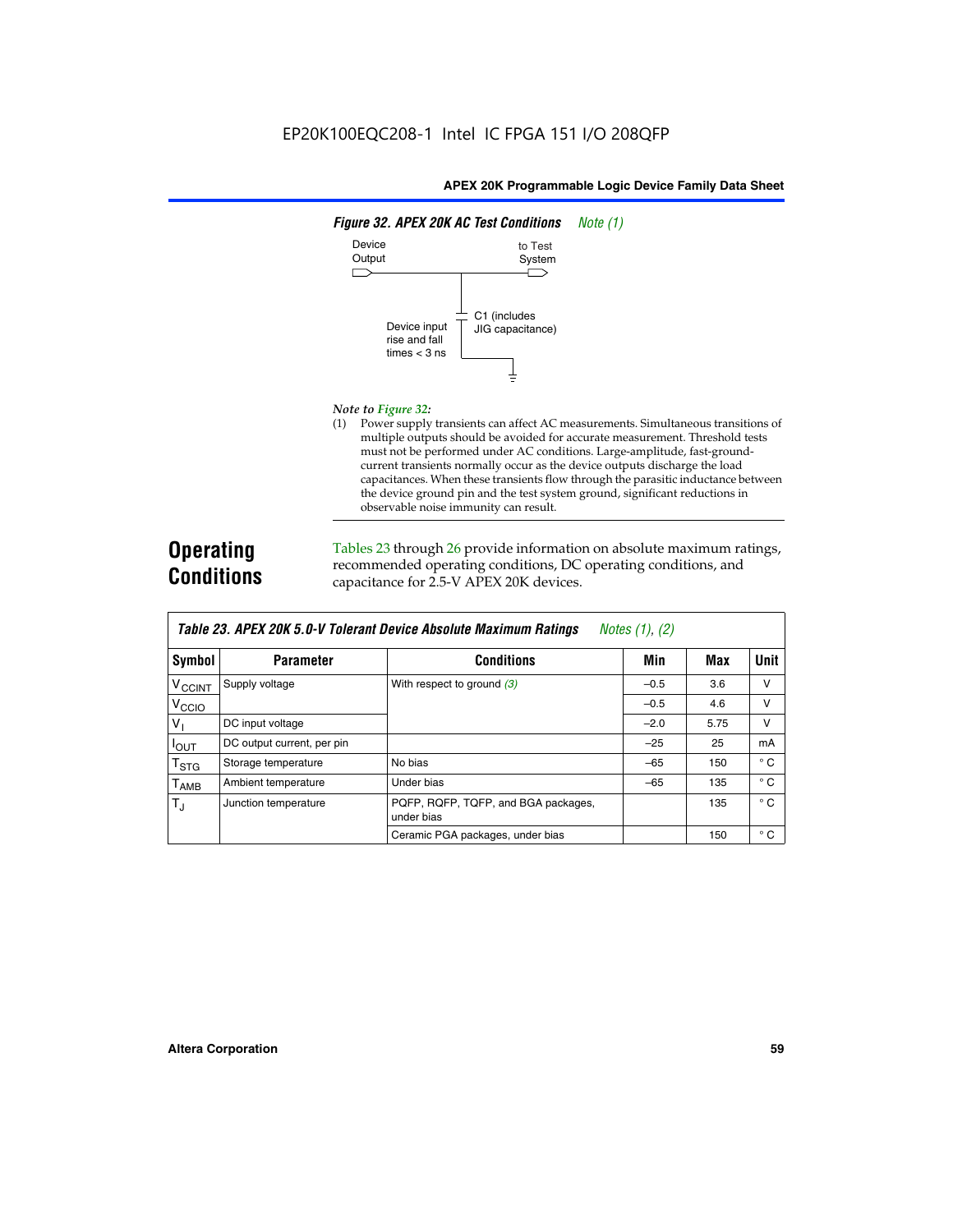# EP20K100EQC208-1 Intel IC FPGA 151 I/O 208QFP

# **APEX 20K Programmable Logic Device Family Data Sheet**

|                          | Table 24. APEX 20K 5.0-V Tolerant Device Recommended Operating Conditions<br><i>Note</i> $(2)$ |                    |                  |                   |              |  |
|--------------------------|------------------------------------------------------------------------------------------------|--------------------|------------------|-------------------|--------------|--|
| <b>Symbol</b>            | <b>Parameter</b>                                                                               | <b>Conditions</b>  | Min              | Max               | <b>Unit</b>  |  |
| <b>V<sub>CCINT</sub></b> | Supply voltage for internal logic<br>and input buffers                                         | $(4)$ , $(5)$      | 2.375<br>(2.375) | 2.625<br>(2.625)  | $\vee$       |  |
| V <sub>CCIO</sub>        | Supply voltage for output buffers,<br>3.3-V operation                                          | (4), (5)           | 3.00(3.00)       | 3.60(3.60)        | $\vee$       |  |
|                          | Supply voltage for output buffers,<br>2.5-V operation                                          | (4), (5)           | 2.375<br>(2.375) | 2.625<br>(2.625)  | $\vee$       |  |
| $V_{1}$                  | Input voltage                                                                                  | (3), (6)           | $-0.5$           | 5.75              | $\vee$       |  |
| $V_{\rm O}$              | Output voltage                                                                                 |                    | $\Omega$         | V <sub>CCIO</sub> | $\vee$       |  |
| $T_{\rm J}$              | Junction temperature                                                                           | For commercial use | $\Omega$         | 85                | $^{\circ}$ C |  |
|                          |                                                                                                | For industrial use | $-40$            | 100               | $^{\circ}$ C |  |
| $t_{R}$                  | Input rise time                                                                                |                    |                  | 40                | ns           |  |
| $t_{\mathsf{F}}$         | Input fall time                                                                                |                    |                  | 40                | ns           |  |

|                 | Table 25. APEX 20K 5.0-V Tolerant Device DC Operating Conditions (Part 1 of 2) Notes (2), (7), (8) |                                                                                       |                                          |     |                                          |              |  |
|-----------------|----------------------------------------------------------------------------------------------------|---------------------------------------------------------------------------------------|------------------------------------------|-----|------------------------------------------|--------------|--|
| Symbol          | <b>Parameter</b>                                                                                   | <b>Conditions</b>                                                                     | Min                                      | Typ | Max                                      | Unit         |  |
| $V_{\text{IH}}$ | High-level input voltage                                                                           |                                                                                       | 1.7, $0.5 \times V_{\text{CCIO}}$<br>(9) |     | 5.75                                     | $\vee$       |  |
| $V_{IL}$        | Low-level input voltage                                                                            |                                                                                       | $-0.5$                                   |     | 0.8, $0.3 \times V_{\text{CCIO}}$<br>(9) | $\vee$       |  |
| $V_{OH}$        | 3.3-V high-level TTL output<br>voltage                                                             | $I_{OH} = -8$ mA DC,<br>$V_{\text{CCIO}} = 3.00 \text{ V} (10)$                       | 2.4                                      |     |                                          | $\vee$       |  |
|                 | 3.3-V high-level CMOS output<br>voltage                                                            | $I_{OH} = -0.1$ mA DC,<br>$V_{\text{CCIO}} = 3.00 \text{ V} (10)$                     | $V_{\text{CClO}} - 0.2$                  |     |                                          | $\mathsf{V}$ |  |
|                 | 3.3-V high-level PCI output voltage                                                                | $I_{OH} = -0.5$ mA DC,<br>$V_{\text{CClO}} = 3.00 \text{ to } 3.60 \text{ V}$<br>(10) | $0.9 \times V_{\text{CCIO}}$             |     |                                          | $\vee$       |  |
|                 | 2.5-V high-level output voltage                                                                    | $I_{OH} = -0.1$ mA DC,<br>$V_{\text{CCIO}} = 2.30 \text{ V} (10)$                     | 2.1                                      |     |                                          | $\mathsf{V}$ |  |
|                 |                                                                                                    | $I_{\cap H} = -1$ mA DC,<br>$V_{\text{CCIO}} = 2.30 V (10)$                           | 2.0                                      |     |                                          | $\vee$       |  |
|                 |                                                                                                    | $I_{OH} = -2$ mA DC,<br>$V_{\text{CCIO}} = 2.30 V (10)$                               | 1.7                                      |     |                                          | v            |  |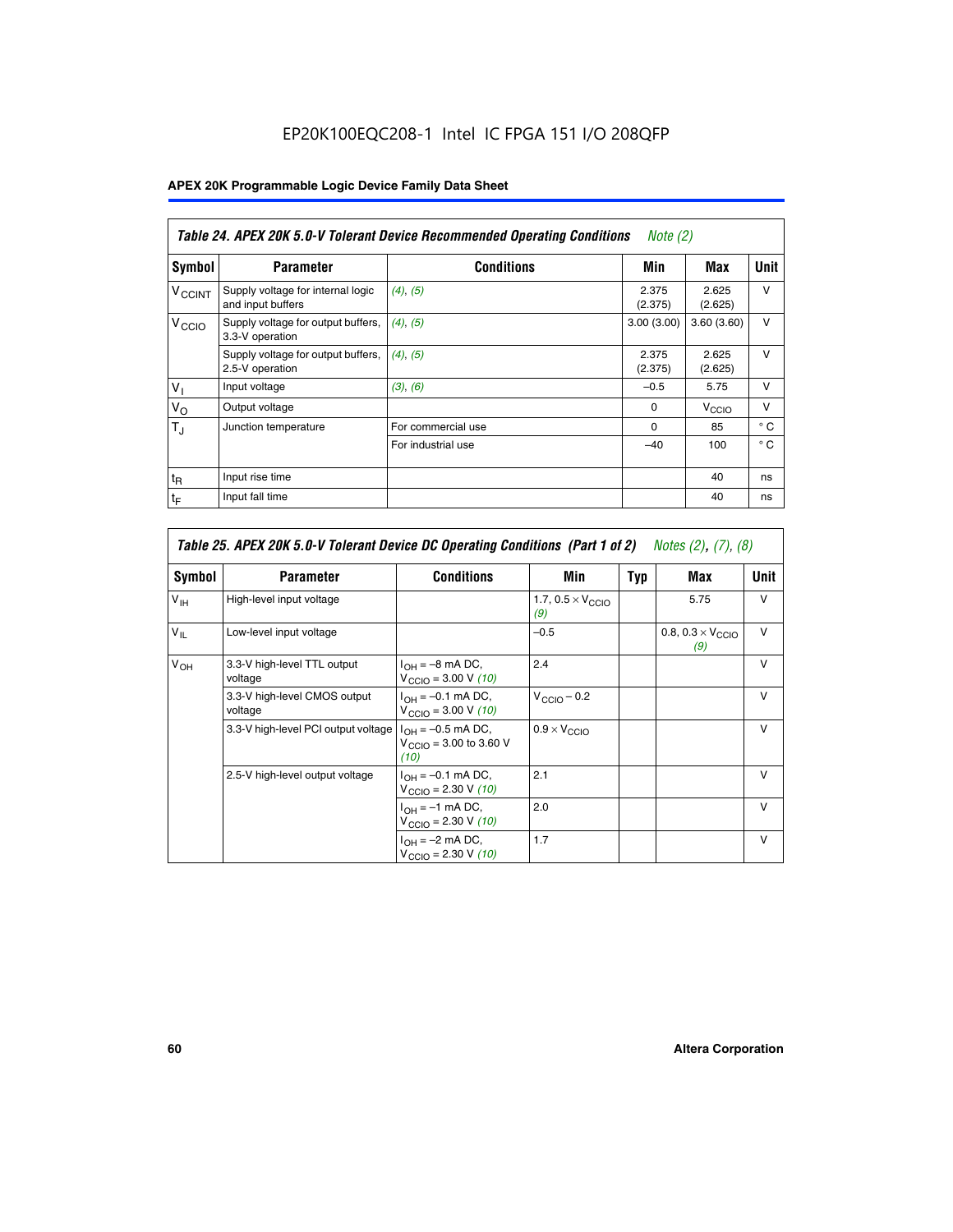|                   | Table 25. APEX 20K 5.0-V Tolerant Device DC Operating Conditions (Part 2 of 2) Notes (2), (7), (8) |                                                                                    |       |     |                              |        |
|-------------------|----------------------------------------------------------------------------------------------------|------------------------------------------------------------------------------------|-------|-----|------------------------------|--------|
| Symbol            | <b>Parameter</b>                                                                                   | <b>Conditions</b>                                                                  | Min   | Typ | Max                          | Unit   |
| $V_{OL}$          | 3.3-V low-level TTL output voltage                                                                 | $I_{\Omega}$ = 12 mA DC,<br>$V_{\text{CCIO}} = 3.00 V (11)$                        |       |     | 0.45                         | $\vee$ |
|                   | 3.3-V low-level CMOS output<br>voltage                                                             | $I_{\Omega} = 0.1$ mA DC,<br>$V_{\text{CCIO}} = 3.00 V (11)$                       |       |     | 0.2                          | $\vee$ |
|                   | 3.3-V low-level PCI output voltage                                                                 | $I_{\Omega}$ = 1.5 mA DC,<br>$V_{CClO}$ = 3.00 to 3.60 V<br>(11)                   |       |     | $0.1 \times V_{\text{CCLO}}$ | $\vee$ |
|                   | 2.5-V low-level output voltage                                                                     | $I_{\Omega} = 0.1$ mA DC,<br>$V_{\text{CCIO}} = 2.30 V (11)$                       |       |     | 0.2                          | $\vee$ |
|                   |                                                                                                    | $I_{\Omega}$ = 1 mA DC,<br>$V_{\text{CCIO}} = 2.30 V (11)$                         |       |     | 0.4                          | $\vee$ |
|                   |                                                                                                    | $I_{\Omega}$ = 2 mA DC,<br>$V_{\text{CCIO}} = 2.30 V (11)$                         |       |     | 0.7                          | $\vee$ |
| Τ,                | Input pin leakage current                                                                          | $V_1 = 5.75$ to $-0.5$ V                                                           | $-10$ |     | 10                           | μA     |
| $I_{OZ}$          | Tri-stated I/O pin leakage current                                                                 | $V_O = 5.75$ to $-0.5$ V                                                           | $-10$ |     | 10                           | μA     |
| $I_{CC0}$         | $V_{CC}$ supply current (standby)<br>(All ESBs in power-down mode)                                 | $V_1$ = ground, no load, no<br>toggling inputs, -1 speed<br>grade $(12)$           |       | 10  |                              | mA     |
|                   |                                                                                                    | $V_1$ = ground, no load, no<br>toggling inputs,<br>$-2$ , $-3$ speed grades $(12)$ |       | 5   |                              | mA     |
| R <sub>CONF</sub> | Value of I/O pin pull-up resistor                                                                  | $V_{\text{CClO}} = 3.0 V (13)$                                                     | 20    |     | 50                           | W      |
|                   | before and during configuration                                                                    | $V_{\text{CCIO}} = 2.375 V (13)$                                                   | 30    |     | 80                           | w      |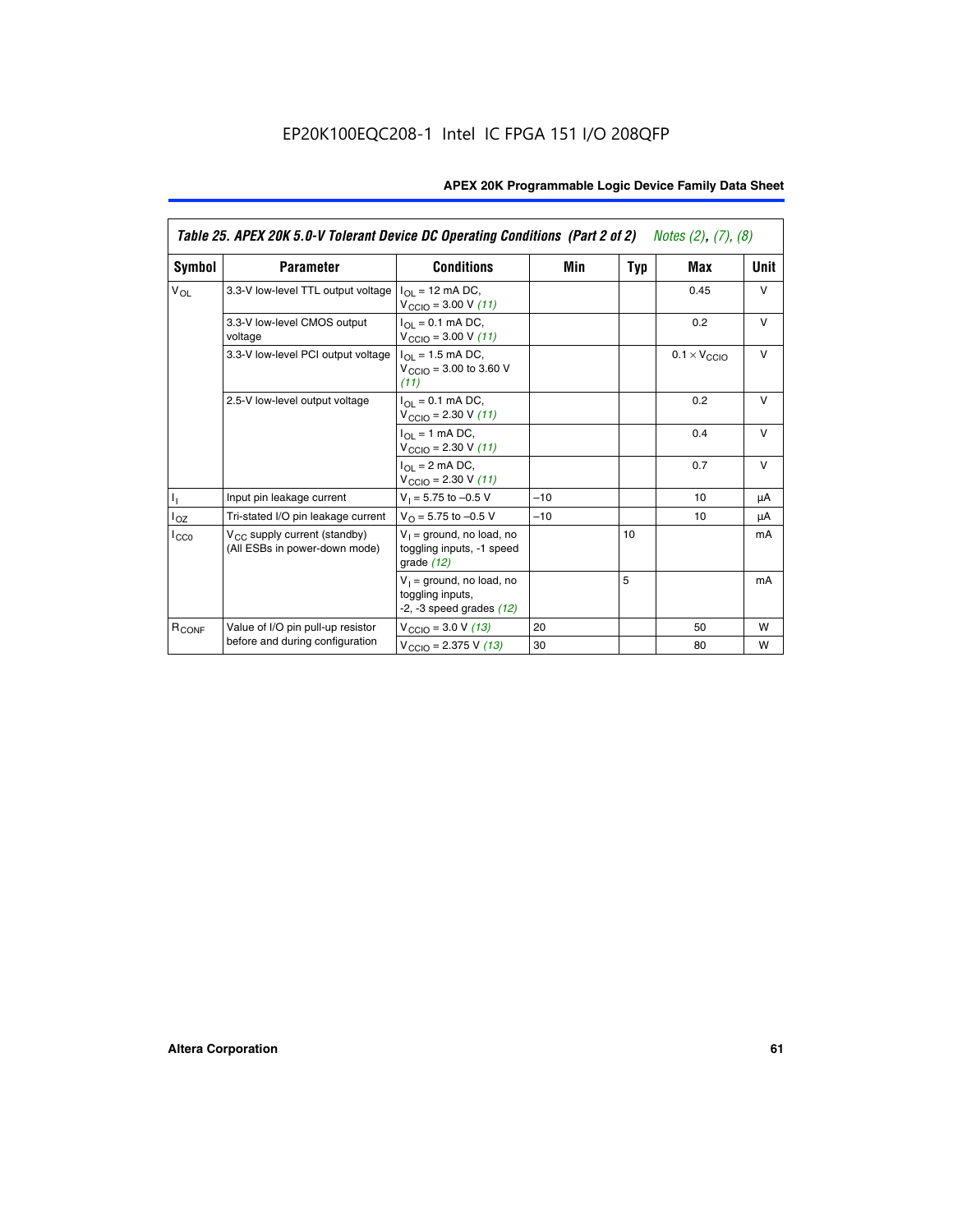|                    | Table 26. APEX 20K 5.0-V Tolerant Device Capacitance<br>Notes (2), (14) |                               |     |     |      |  |
|--------------------|-------------------------------------------------------------------------|-------------------------------|-----|-----|------|--|
| <b>Symbol</b>      | <b>Parameter</b>                                                        | <b>Conditions</b>             | Min | Max | Unit |  |
| $C_{\text{IN}}$    | Input capacitance                                                       | $V_{1N} = 0 V$ , f = 1.0 MHz  |     | 8   | pF   |  |
| $C_{\text{INCLK}}$ | Input capacitance on dedicated<br>clock pin                             | $V_{IN} = 0 V$ , f = 1.0 MHz  |     | 12  | pF   |  |
| $C_{OUT}$          | Output capacitance                                                      | $V_{OUIT} = 0 V, f = 1.0 MHz$ |     | 8   | pF   |  |

#### *Notes to Tables 23 through 26:*

- (1) See the *Operating Requirements for Altera Devices Data Sheet*.
- (2) All APEX 20K devices are 5.0-V tolerant.
- (3) Minimum DC input is –0.5 V. During transitions, the inputs may undershoot to –2.0 V or overshoot to 5.75 V for input currents less than 100 mA and periods shorter than 20 ns.
- (4) Numbers in parentheses are for industrial-temperature-range devices.
- (5) Maximum  $V_{CC}$  rise time is 100 ms, and  $V_{CC}$  must rise monotonically.<br>(6) All pins, including dedicated inputs, clock I/O, and JTAG pins, may b
- All pins, including dedicated inputs, clock I/O, and JTAG pins, may be driven before  $V_{\text{CCINT}}$  and  $V_{\text{CCIO}}$  are powered.
- (7) Typical values are for  $T_A = 25^\circ$  C, V<sub>CCINT</sub> = 2.5 V, and V<sub>CCIO</sub> = 2.5 or 3.3 V.<br>(8) These values are specified in the APEX 20K device recommended operat
- These values are specified in the APEX 20K device recommended operating conditions, shown in Table 26 on page 62.
- (9) The APEX 20K input buffers are compatible with 2.5-V and 3.3-V (LVTTL and LVCMOS) signals. Additionally, the input buffers are 3.3-V PCI compliant when  $V_{\text{CCIO}}$  and  $V_{\text{CCINI}}$  meet the relationship shown in Figure 33 on page 68.
- (10) The  $I<sub>OH</sub>$  parameter refers to high-level TTL, PCI or CMOS output current.
- (11) The I<sub>OL</sub> parameter refers to low-level TTL, PCI, or CMOS output current. This parameter applies to open-drain pins as well as output pins.
- (12) This value is specified for normal device operation. The value may vary during power-up.
- (13) Pin pull-up resistance values will be lower if an external source drives the pin higher than  $V_{\text{CCIO}}$ .
- (14) Capacitance is sample-tested only.

Tables 27 through 30 provide information on absolute maximum ratings, recommended operating conditions, DC operating conditions, and capacitance for 1.8-V APEX 20KE devices.

|                             | Table 27. APEX 20KE Device Absolute Maximum Ratings<br>Note (1) |                                                   |        |     |              |  |  |
|-----------------------------|-----------------------------------------------------------------|---------------------------------------------------|--------|-----|--------------|--|--|
| Symbol                      | <b>Parameter</b>                                                | <b>Conditions</b>                                 | Min    | Max | Unit         |  |  |
| $V_{\text{CCINT}}$          | Supply voltage                                                  | With respect to ground (2)                        | $-0.5$ | 2.5 | v            |  |  |
| V <sub>CCIO</sub>           |                                                                 |                                                   | $-0.5$ | 4.6 | v            |  |  |
| $V_{1}$                     | DC input voltage                                                |                                                   | $-0.5$ | 4.6 | $\vee$       |  |  |
| $I_{OUT}$                   | DC output current, per pin                                      |                                                   | $-25$  | 25  | mA           |  |  |
| $\mathsf{T}_{\texttt{STG}}$ | Storage temperature                                             | No bias                                           | $-65$  | 150 | $^{\circ}$ C |  |  |
| Т <sub>АМВ</sub>            | Ambient temperature                                             | Under bias                                        | $-65$  | 135 | $^{\circ}$ C |  |  |
| $\mathsf{T}_{\text{d}}$     | Junction temperature                                            | PQFP, RQFP, TQFP, and BGA packages,<br>under bias |        | 135 | $^{\circ}$ C |  |  |
|                             |                                                                 | Ceramic PGA packages, under bias                  |        | 150 | $^{\circ}$ C |  |  |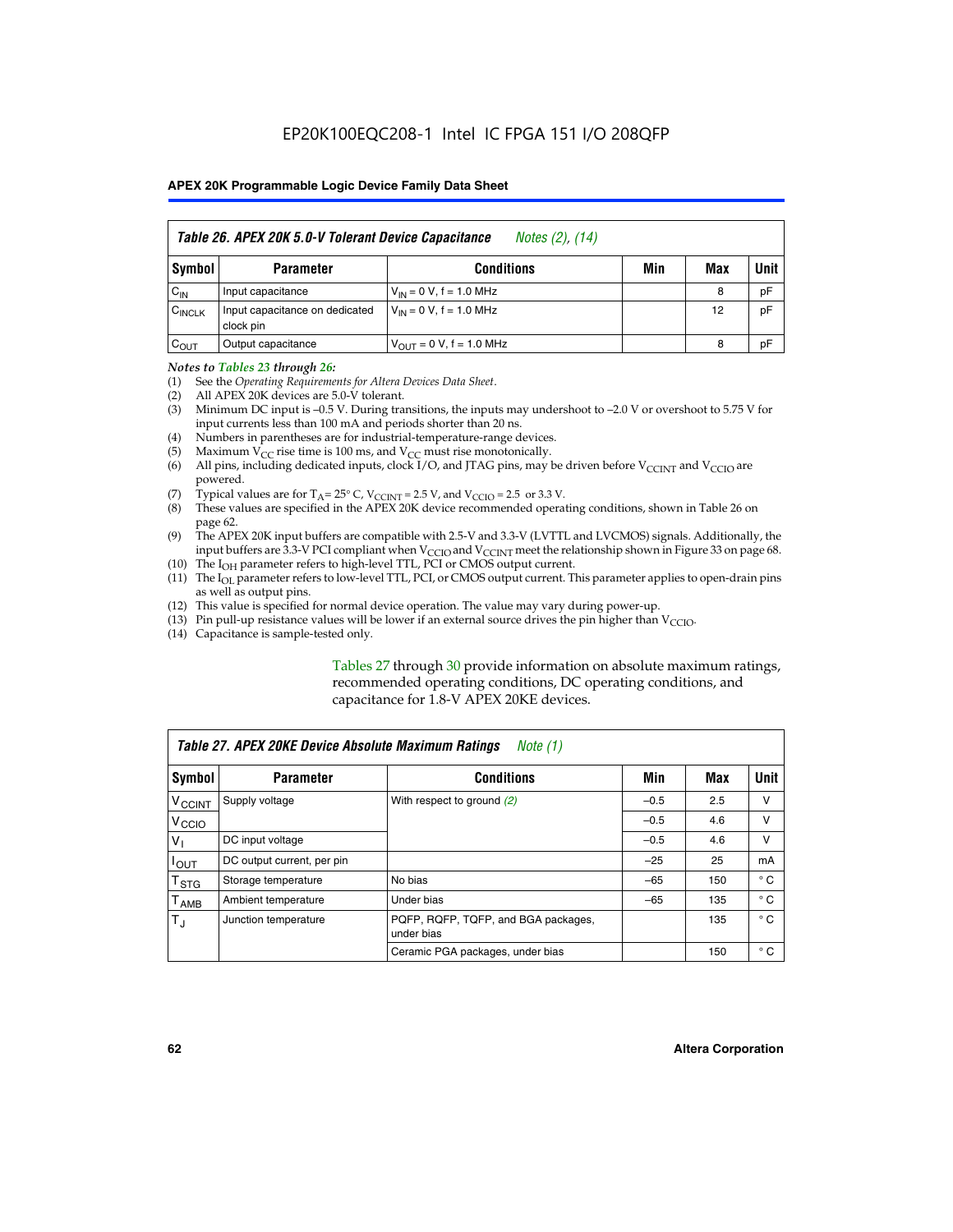|                          | <b>Table 28. APEX 20KE Device Recommended Operating Conditions</b> |                    |                  |                   |              |
|--------------------------|--------------------------------------------------------------------|--------------------|------------------|-------------------|--------------|
| <b>Symbol</b>            | <b>Parameter</b>                                                   | <b>Conditions</b>  | Min              | Max               | <b>Unit</b>  |
| <b>V<sub>CCINT</sub></b> | Supply voltage for internal logic and<br>input buffers             | (3), (4)           | 1.71(1.71)       | 1.89(1.89)        | $\vee$       |
| V <sub>CCIO</sub>        | Supply voltage for output buffers, 3.3-V<br>operation              | (3), (4)           | 3.00(3.00)       | 3.60(3.60)        | V            |
|                          | Supply voltage for output buffers, 2.5-V<br>operation              | (3), (4)           | 2.375<br>(2.375) | 2.625<br>(2.625)  | $\vee$       |
|                          | Supply voltage for output buffers, 1.8-V<br>operation              | (3), (4)           | 1.71(1.71)       | 1.89(1.89)        | V            |
| $V_1$                    | Input voltage                                                      | (5), (6)           | $-0.5$           | 4.0               | $\vee$       |
| $V_{\rm O}$              | Output voltage                                                     |                    | $\Omega$         | V <sub>CCIO</sub> | v            |
| $T_{\rm J}$              | Junction temperature                                               | For commercial use | $\Omega$         | 85                | $^{\circ}$ C |
|                          |                                                                    | For industrial use | $-40$            | 100               | $^{\circ}$ C |
| $t_{R}$                  | Input rise time                                                    |                    |                  | 40                | ns           |
| $t_{\mathsf{F}}$         | Input fall time                                                    |                    |                  | 40                | ns           |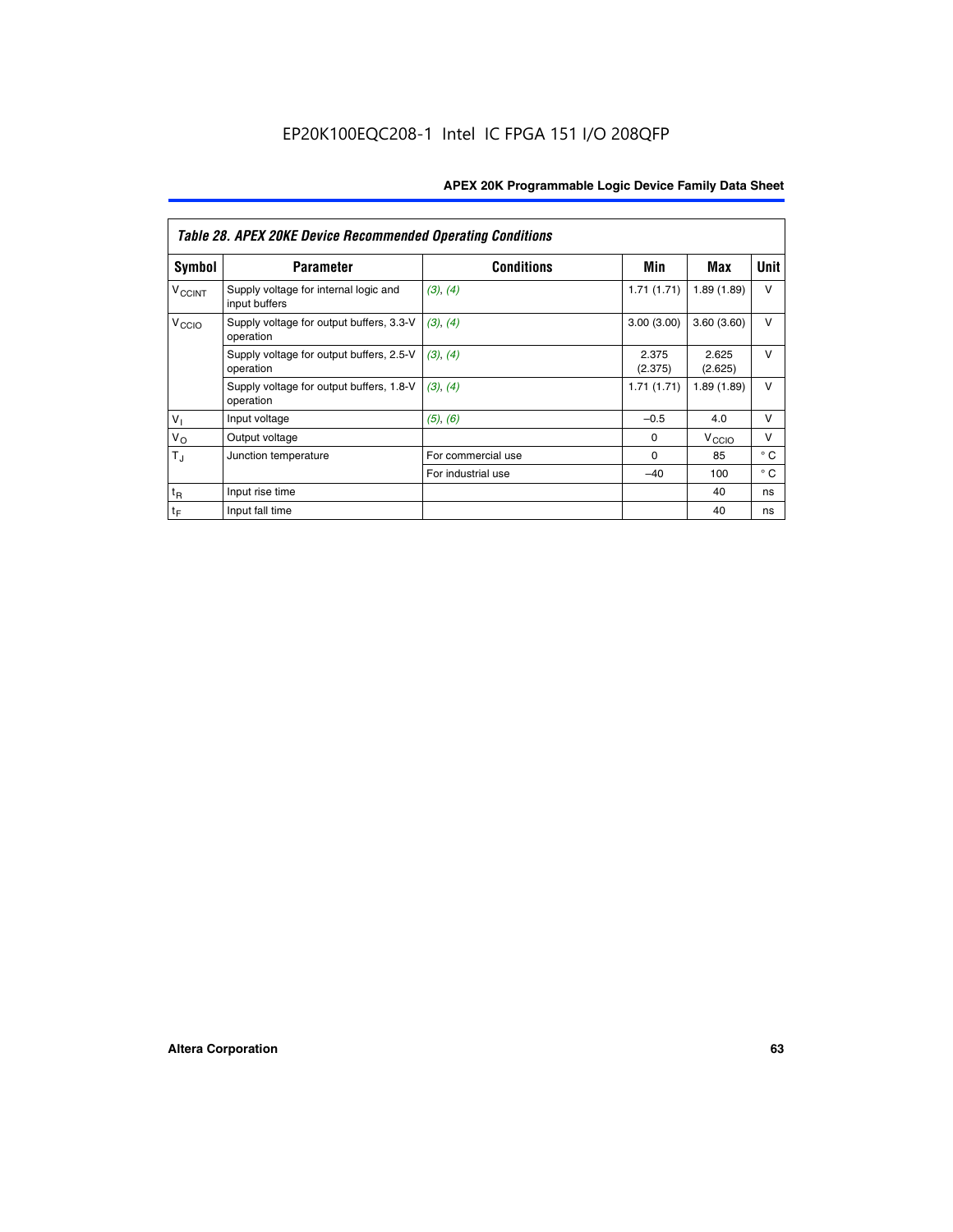# EP20K100EQC208-1 Intel IC FPGA 151 I/O 208QFP

# **APEX 20K Programmable Logic Device Family Data Sheet**

| Symbol            | <b>Parameter</b>                                                          | <b>Conditions</b>                                                                        | Min                                       | <b>Typ</b> | Max                                       | Unit      |
|-------------------|---------------------------------------------------------------------------|------------------------------------------------------------------------------------------|-------------------------------------------|------------|-------------------------------------------|-----------|
| $V_{\text{IH}}$   | High-level LVTTL, CMOS, or 3.3-V<br>PCI input voltage                     |                                                                                          | 1.7, $0.5 \times V_{\text{CCIO}}$<br>(10) |            | 4.1                                       | V         |
| $V_{IL}$          | Low-level LVTTL, CMOS, or 3.3-V<br>PCI input voltage                      |                                                                                          | $-0.5$                                    |            | 0.8, $0.3 \times V_{\text{CCIO}}$<br>(10) | $\vee$    |
| $V_{OH}$          | 3.3-V high-level LVTTL output<br>voltage                                  | $I_{OH} = -12$ mA DC,<br>$V_{\text{CCIO}} = 3.00 V (11)$                                 | 2.4                                       |            |                                           | v         |
|                   | 3.3-V high-level LVCMOS output<br>voltage                                 | $I_{OH} = -0.1$ mA DC,<br>$V_{\text{CCIO}} = 3.00 V (11)$                                | $V_{\text{CGIO}} - 0.2$                   |            |                                           | v         |
|                   | 3.3-V high-level PCI output voltage $I_{OH} = -0.5$ mA DC,                | $V_{\text{CGIO}} = 3.00$ to 3.60 V<br>(11)                                               | $0.9 \times V_{\text{CCIO}}$              |            |                                           | $\vee$    |
|                   | 2.5-V high-level output voltage                                           | $I_{OH} = -0.1$ mA DC,<br>$V_{\text{CCIO}} = 2.30 V (11)$                                | 2.1                                       |            |                                           | v         |
|                   |                                                                           | $I_{OH} = -1$ mA DC,<br>$V_{\text{CCIO}} = 2.30 V (11)$                                  | 2.0                                       |            |                                           | $\vee$    |
|                   |                                                                           | $I_{OH} = -2$ mA DC,<br>$V_{\text{CCIO}}$ = 2.30 V (11)                                  | 1.7                                       |            |                                           | v         |
| $V_{OL}$          | 3.3-V low-level LVTTL output<br>voltage                                   | $I_{OL}$ = 12 mA DC,<br>$V_{\text{CCIO}} = 3.00 V (12)$                                  |                                           |            | 0.4                                       | v         |
|                   | 3.3-V low-level LVCMOS output<br>voltage                                  | $I_{\Omega} = 0.1$ mA DC,<br>$V_{\text{CCIO}} = 3.00 V (12)$                             |                                           |            | 0.2                                       | $\vee$    |
|                   | 3.3-V low-level PCI output voltage                                        | $I_{\Omega}$ = 1.5 mA DC,<br>$V_{\text{CGIQ}} = 3.00 \text{ to } 3.60 \text{ V}$<br>(12) |                                           |            | $0.1 \times V_{\text{CCIO}}$              | V         |
|                   | 2.5-V low-level output voltage                                            | $I_{OL} = 0.1$ mA DC,<br>$V_{\text{CCIO}}$ = 2.30 V (12)                                 |                                           |            | 0.2                                       | v         |
|                   |                                                                           | $I_{\Omega}$ = 1 mA DC,<br>$V_{\text{CCIO}} = 2.30 V (12)$                               |                                           |            | 0.4                                       | v         |
|                   |                                                                           | $I_{\Omega} = 2 \text{ mA DC},$<br>$V_{\text{CCIO}} = 2.30 V (12)$                       |                                           |            | 0.7                                       | v         |
| Ъ.                | Input pin leakage current                                                 | $V_1 = 4.1$ to -0.5 V (13)                                                               | $-10$                                     |            | 10                                        | μA        |
| $I_{OZ}$          | Tri-stated I/O pin leakage current                                        | $V_{\Omega}$ = 4.1 to -0.5 V (13)                                                        | $-10$                                     |            | 10                                        | μA        |
| ICCO              | V <sub>CC</sub> supply current (standby)<br>(All ESBs in power-down mode) | $V_1$ = ground, no load, no<br>toggling inputs, -1 speed<br>grade                        |                                           | 10         |                                           | mA        |
|                   |                                                                           | $V_1$ = ground, no load, no<br>toggling inputs,<br>-2, -3 speed grades                   |                                           | 5          |                                           | mA        |
| R <sub>CONF</sub> | Value of I/O pin pull-up resistor                                         | $V_{\text{CCIO}} = 3.0 V (14)$                                                           | 20                                        |            | 50                                        | $k\Omega$ |
|                   | before and during configuration                                           | $V_{\text{CCIO}} = 2.375 V (14)$                                                         | 30                                        |            | 80                                        | kΩ        |
|                   |                                                                           | $V_{\text{CCIO}} = 1.71 V (14)$                                                          | 60                                        |            | 150                                       | $k\Omega$ |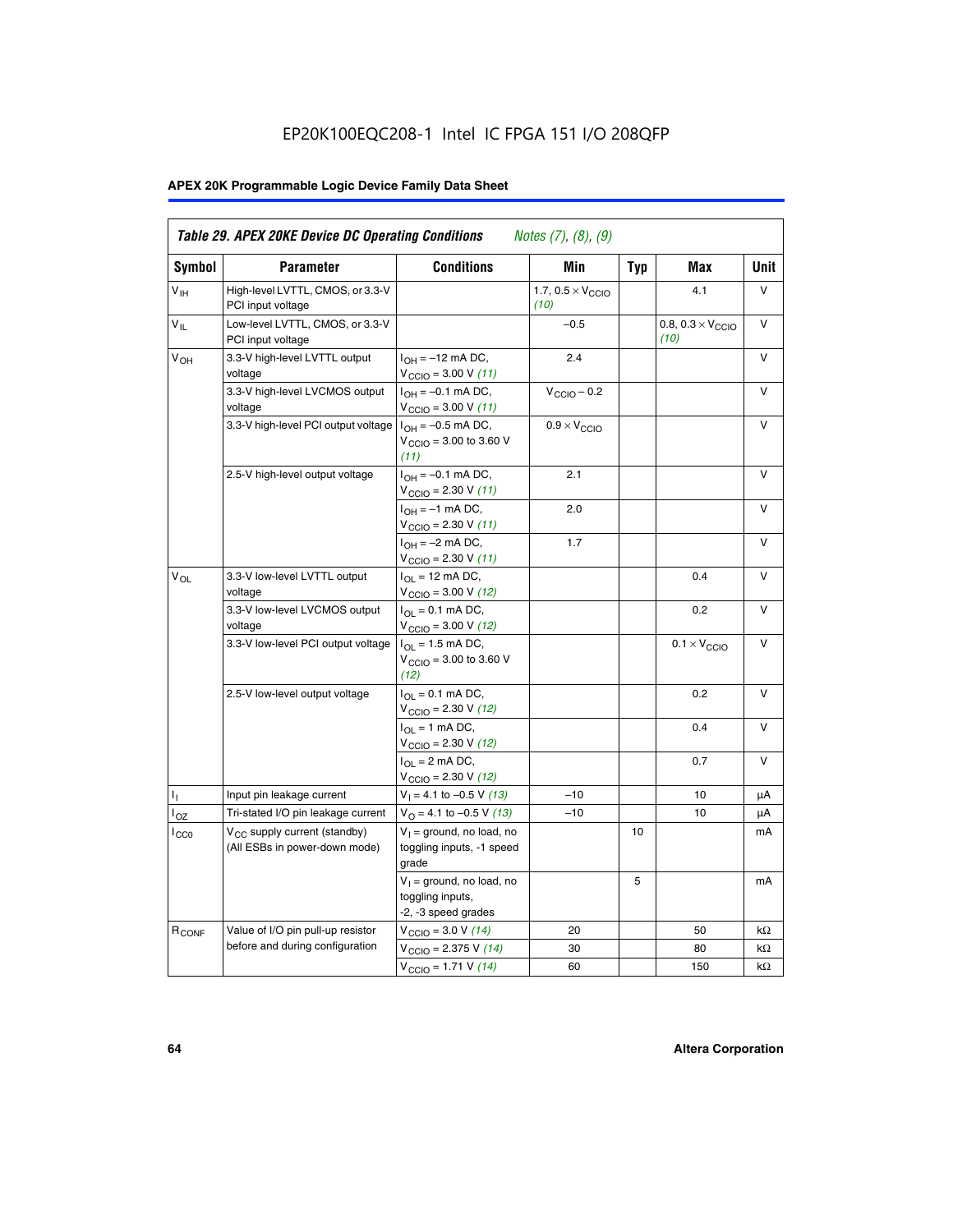**1 For DC Operating Specifications on APEX 20KE I/O standards,** please refer to *Application Note 117 (Using Selectable I/O Standards in Altera Devices).*

| Table 30. APEX 20KE Device Capacitance<br><i>Note</i> (15) |                                             |                                |     |     |      |
|------------------------------------------------------------|---------------------------------------------|--------------------------------|-----|-----|------|
| Symbol                                                     | <b>Parameter</b>                            | <b>Conditions</b>              | Min | Max | Unit |
| $C_{IN}$                                                   | Input capacitance                           | $V_{IN} = 0 V$ , f = 1.0 MHz   |     | 8   | рF   |
| $C_{\text{INCLK}}$                                         | Input capacitance on<br>dedicated clock pin | $V_{IN} = 0 V$ , f = 1.0 MHz   |     | 12  | pF   |
| $C_{OUT}$                                                  | Output capacitance                          | $V_{OUIT} = 0 V$ , f = 1.0 MHz |     | 8   | рF   |

- *Notes to Tables 27 through 30:* (1) See the *Operating Requirements for Altera Devices Data Sheet*.
- (2) Minimum DC input is –0.5 V. During transitions, the inputs may undershoot to –2.0 V or overshoot to 5.75 V for input currents less than 100 mA and periods shorter than 20 ns.
- (3) Numbers in parentheses are for industrial-temperature-range devices.
- (4) Maximum  $V_{CC}$  rise time is 100 ms, and  $V_{CC}$  must rise monotonically.<br>(5) Minimum DC input is -0.5 V. During transitions, the inputs may und
- Minimum DC input is  $-0.5$  V. During transitions, the inputs may undershoot to  $-2.0$  V or overshoot to the voltage shown in the following table based on input duty cycle for input currents less than 100 mA. The overshoot is dependent upon duty cycle of the signal. The DC case is equivalent to 100% duty cycle.

| Vin  | Max. Duty Cycle |
|------|-----------------|
| 4.0V | 100% (DC)       |
| 4.1  | 90%             |
| 4.2  | 50%             |
| 4.3  | 30%             |
|      |                 |

- 4.4 17%
- 4.5 10%
- (6) All pins, including dedicated inputs, clock, I/O, and JTAG pins, may be driven before  $V_{\text{CCINT}}$  and  $V_{\text{CCIO}}$  are powered.
- (7) Typical values are for  $T_A = 25^\circ$  C, V<sub>CCINT</sub> = 1.8 V, and V<sub>CCIO</sub> = 1.8 V, 2.5 V or 3.3 V.
- (8) These values are specified under the APEX 20KE device recommended operating conditions, shown in Table 24 on page 60.
- (9) Refer to *Application Note 117 (Using Selectable I/O Standards in Altera Devices)* for the V<sub>IH</sub>, V<sub>IL</sub>, V<sub>OH</sub>, V<sub>OL</sub>, and I<sub>I</sub> parameters when VCCIO = 1.8 V.
- (10) The APEX 20KE input buffers are compatible with 1.8-V, 2.5-V and 3.3-V (LVTTL and LVCMOS) signals. Additionally, the input buffers are 3.3-V PCI compliant. Input buffers also meet specifications for GTL+, CTT, AGP, SSTL-2, SSTL-3, and HSTL.
- (11) The  $I_{OH}$  parameter refers to high-level TTL, PCI, or CMOS output current.
- (12) The I<sub>OL</sub> parameter refers to low-level TTL, PCI, or CMOS output current. This parameter applies to open-drain pins as well as output pins.
- (13) This value is specified for normal device operation. The value may vary during power-up.
- (14) Pin pull-up resistance values will be lower if an external source drives the pin higher than  $V_{CCIO}$ .
- (15) Capacitance is sample-tested only.

Figure 33 shows the relationship between  $V_{\text{CCIO}}$  and  $V_{\text{CCINT}}$  for 3.3-V PCI compliance on APEX 20K devices.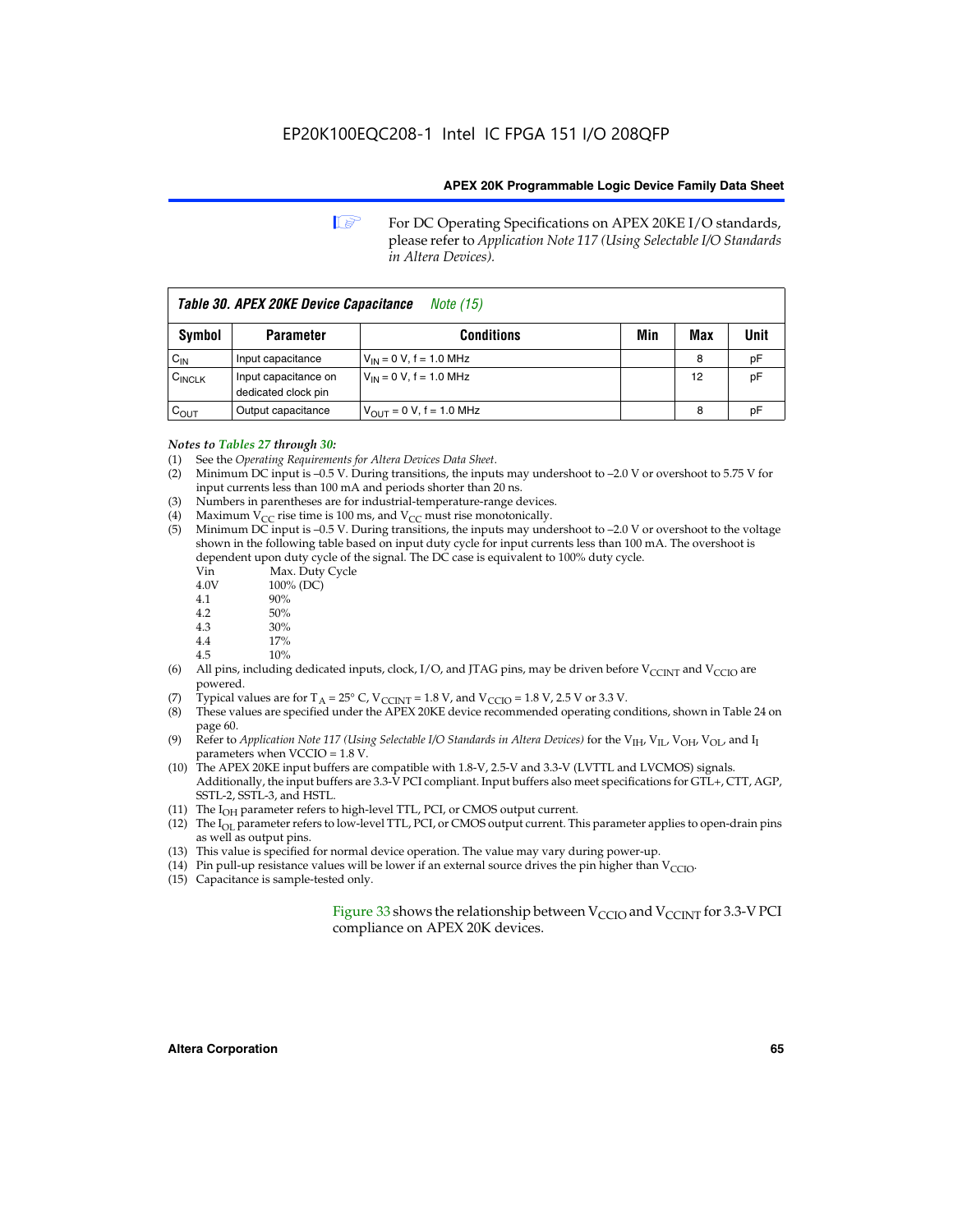

Figure 34 shows the typical output drive characteristics of APEX 20K devices with 3.3-V and 2.5-V V<sub>CCIO</sub>. The output driver is compatible with the 3.3-V *PCI Local Bus Specification, Revision 2.2* (when VCCIO pins are connected to 3.3 V). 5-V tolerant APEX 20K devices in the -1 speed grade are 5-V PCI compliant over all operating conditions.







**66 Altera Corporation**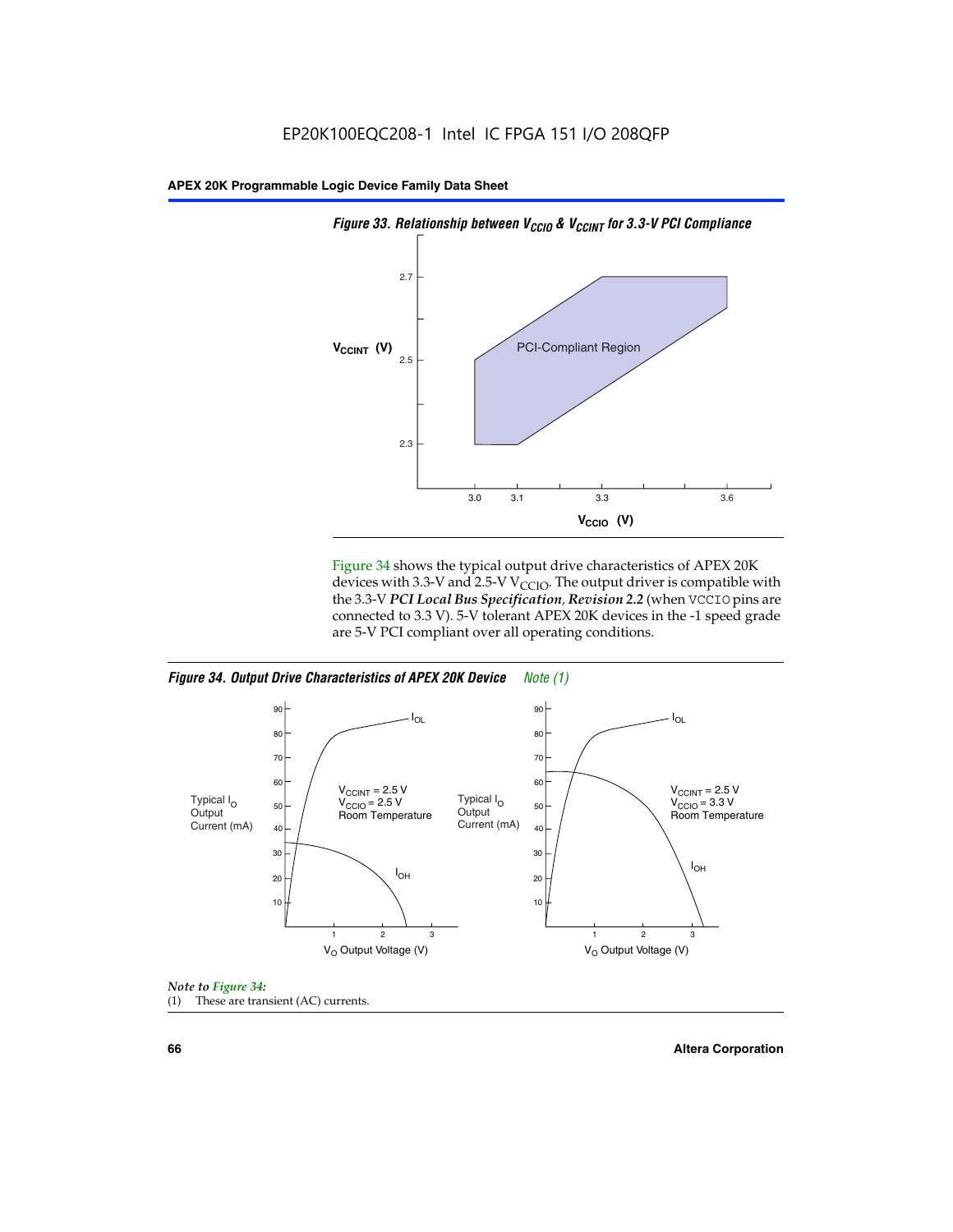

Figure 35 shows the output drive characteristics of APEX 20KE devices.

*Note to Figure 35:* (1) These are transient (AC) currents.

**Timing Model** The high-performance FastTrack and MegaLAB interconnect routing resources ensure predictable performance, accurate simulation, and accurate timing analysis. This predictable performance contrasts with that of FPGAs, which use a segmented connection scheme and therefore have unpredictable performance.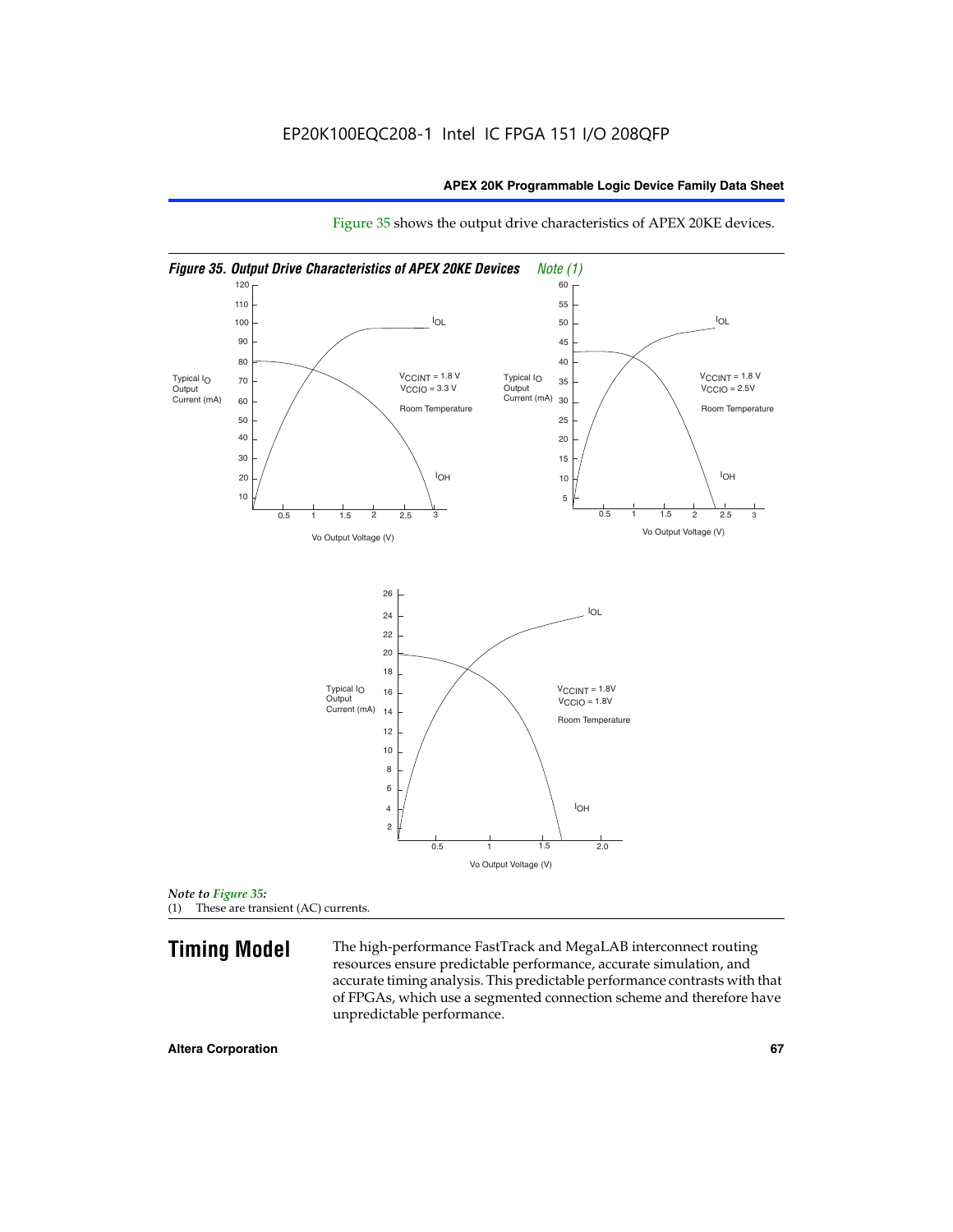All specifications are always representative of worst-case supply voltage and junction temperature conditions. All output-pin-timing specifications are reported for maximum driver strength.

Figure  $36$  shows the  $f_{MAX}$  timing model for APEX 20K devices.



Figure 37 shows the  $f_{MAX}$  timing model for APEX 20KE devices. These parameters can be used to estimate  $f_{MAX}$  for multiple levels of logic. Quartus II software timing analysis should be used for more accurate timing information.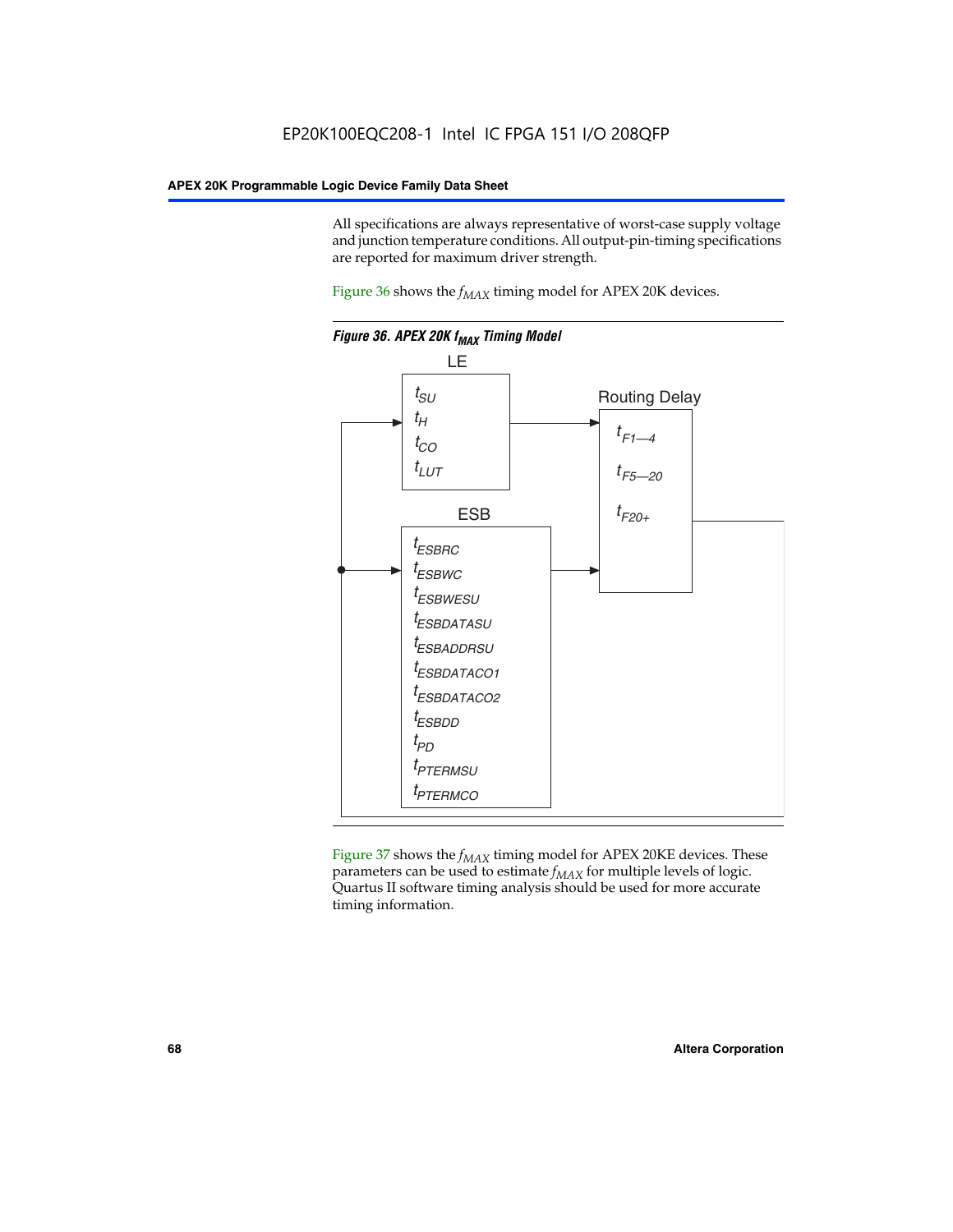

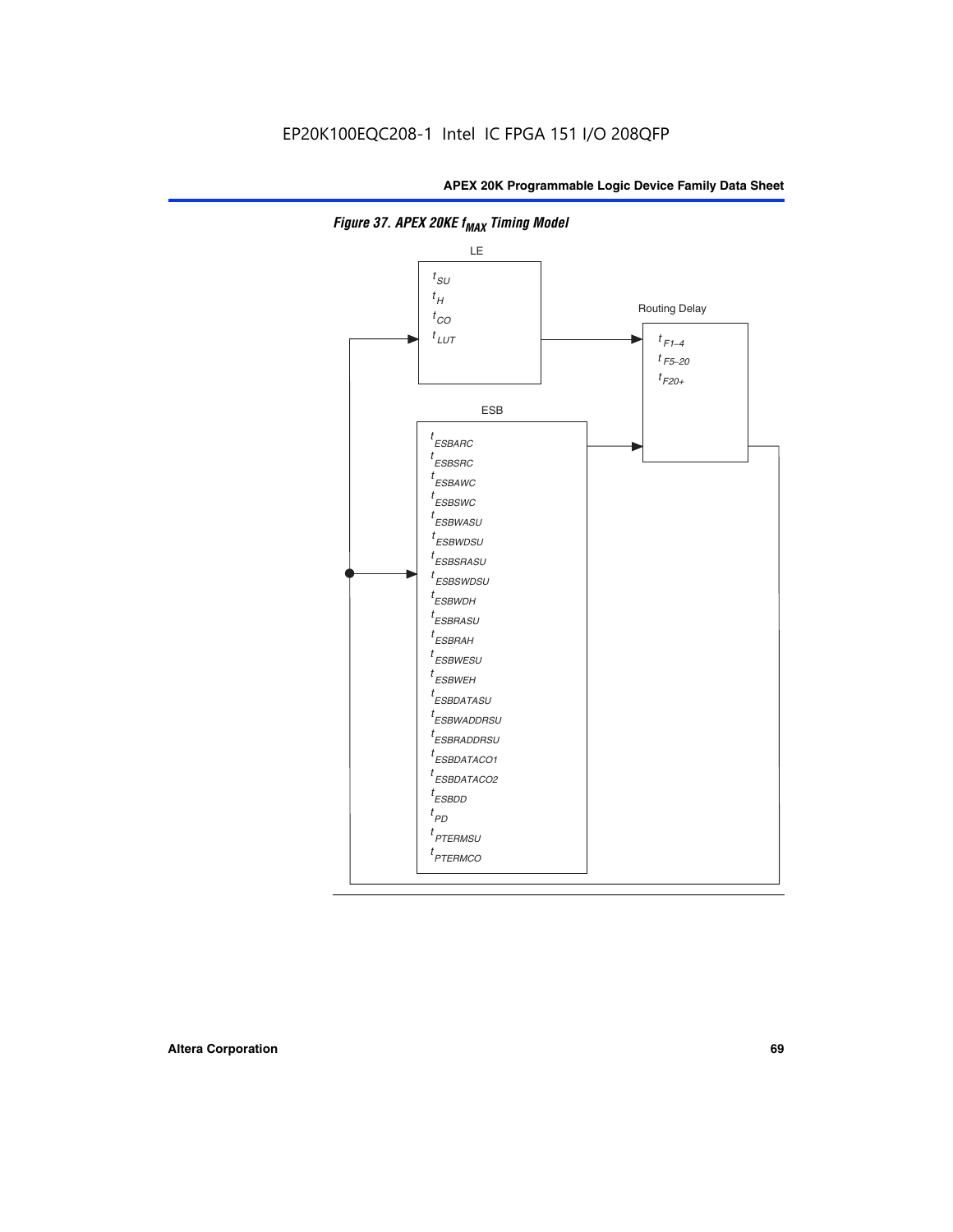Figures 38 and 39 show the asynchronous and synchronous timing waveforms, respectively, for the ESB macroparameters in Table 31.



*Figure 38. ESB Asynchronous Timing Waveforms*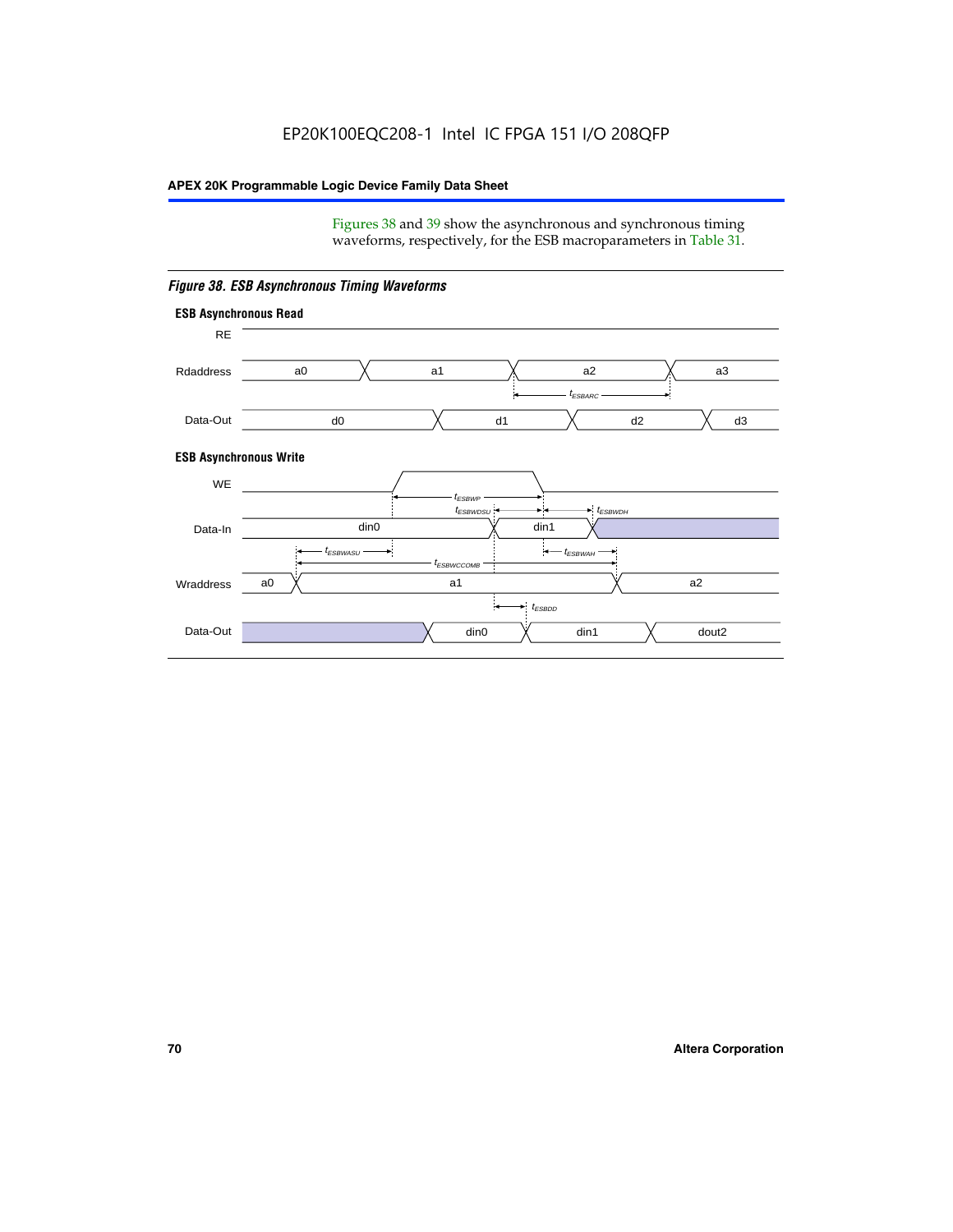

# *Figure 39. ESB Synchronous Timing Waveforms*

# **ESB Synchronous Write (ESB Output Registers Used)**



Figure 40 shows the timing model for bidirectional I/O pin timing.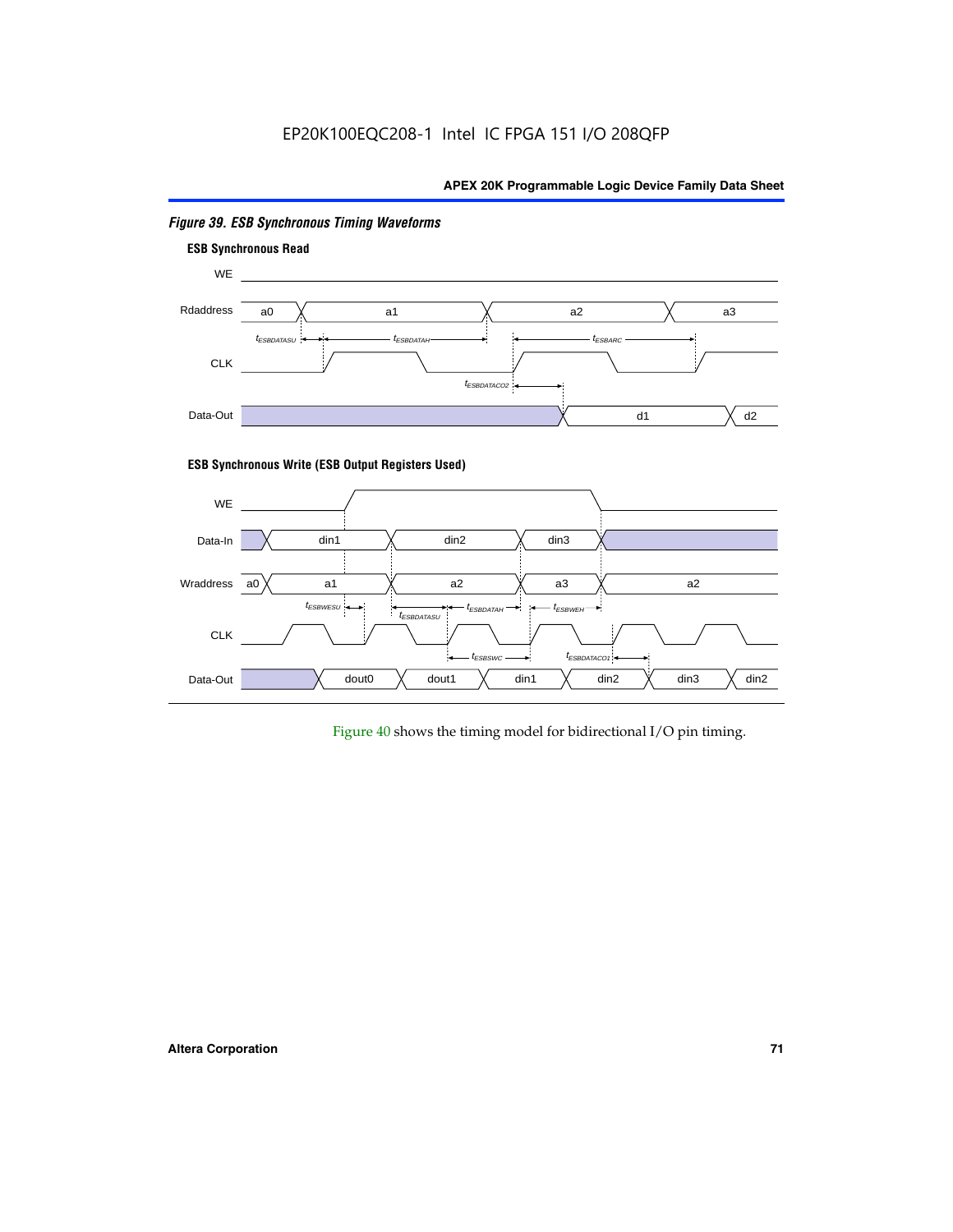

## *Figure 40. Synchronous Bidirectional Pin External Timing*

# *Notes to Figure 40:*

- The output enable and input registers are LE registers in the LAB adjacent to a bidirectional row pin. The output enable register is set with "Output Enable Routing= Signal-Pin" option in the Quartus II software.
- (2) The LAB adjacent input register is set with "Decrease Input Delay to Internal Cells= Off". This maintains a zero hold time for lab adjacent registers while giving a fast, position independent setup time. A faster setup time with zero hold time is possible by setting "Decrease Input Delay to Internal Cells= ON" and moving the input register farther away from the bidirectional pin. The exact position where zero hold occurs with the minimum setup time, varies with device density and speed grade.

Table 31 describes the  $f_{MAX}$  timing parameters shown in Figure 36 on page 68.

| Table 31. APEX 20K f <sub>MAX</sub> Timing Parameters<br>(Part 1 of 2) |                                                                |  |  |  |  |
|------------------------------------------------------------------------|----------------------------------------------------------------|--|--|--|--|
| Symbol                                                                 | <b>Parameter</b>                                               |  |  |  |  |
| $t_{\text{SU}}$                                                        | LE register setup time before clock                            |  |  |  |  |
| $t_H$                                                                  | LE register hold time after clock                              |  |  |  |  |
| $t_{CO}$                                                               | LE register clock-to-output delay                              |  |  |  |  |
| t <sub>LUT</sub>                                                       | LUT delay for data-in                                          |  |  |  |  |
| <sup>t</sup> ESBRC                                                     | ESB Asynchronous read cycle time                               |  |  |  |  |
| <sup>t</sup> ESBWC                                                     | ESB Asynchronous write cycle time                              |  |  |  |  |
| <sup>t</sup> ESBWESU                                                   | ESB WE setup time before clock when using input register       |  |  |  |  |
| <sup>t</sup> ESBDATASU                                                 | ESB data setup time before clock when using input register     |  |  |  |  |
| <sup>t</sup> ESBDATAH                                                  | ESB data hold time after clock when using input register       |  |  |  |  |
| <sup>t</sup> ESBADDRSU                                                 | ESB address setup time before clock when using input registers |  |  |  |  |
| ESBDATACO1                                                             | ESB clock-to-output delay when using output registers          |  |  |  |  |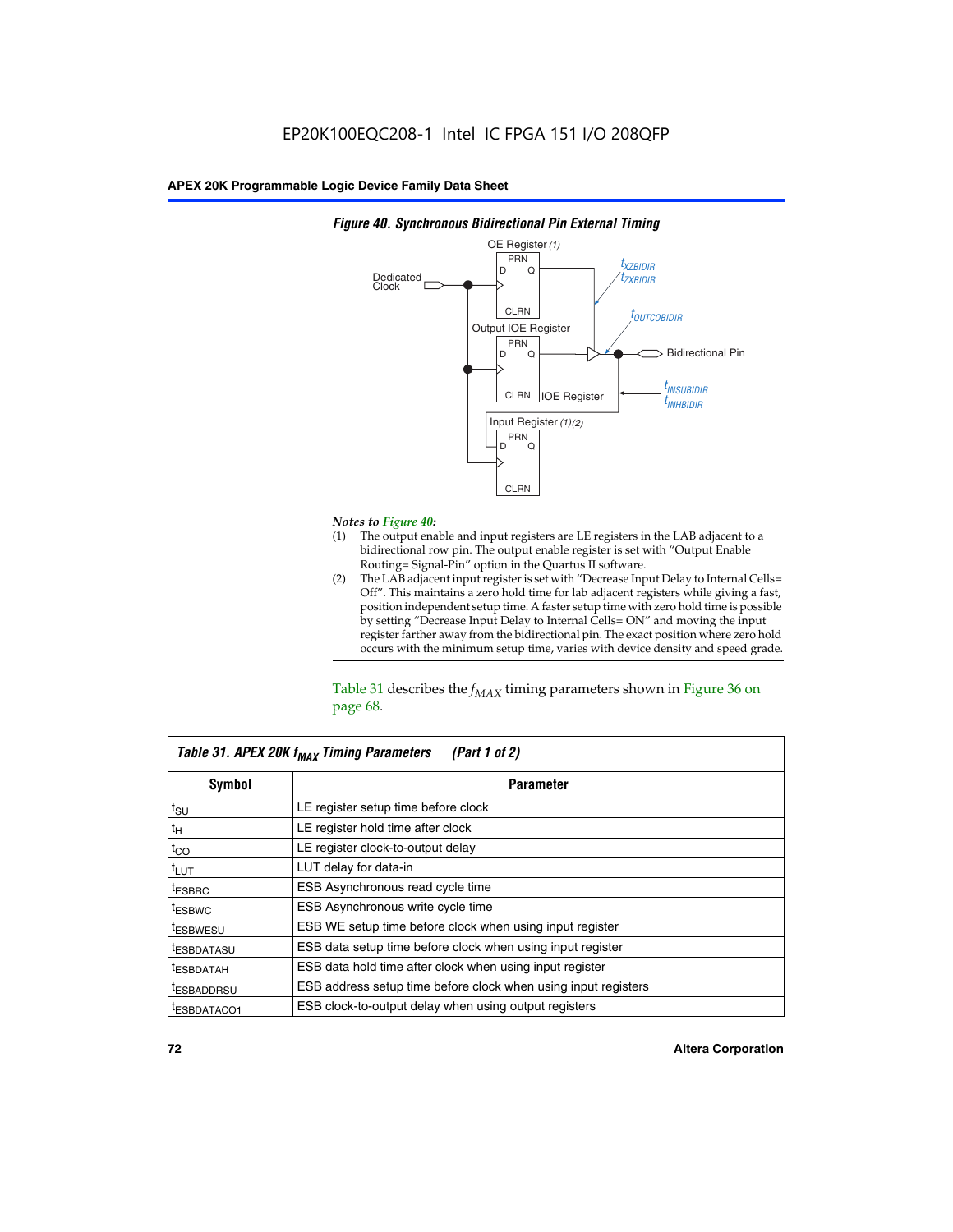| Table 31. APEX 20K f <sub>MAX</sub> Timing Parameters<br>(Part 2 of 2) |                                                    |  |  |  |  |
|------------------------------------------------------------------------|----------------------------------------------------|--|--|--|--|
| Symbol                                                                 | <b>Parameter</b>                                   |  |  |  |  |
| <sup>t</sup> ESBDATACO2                                                | ESB clock-to-output delay without output registers |  |  |  |  |
| <sup>t</sup> ESBDD                                                     | ESB data-in to data-out delay for RAM mode         |  |  |  |  |
| t <sub>PD</sub>                                                        | ESB macrocell input to non-registered output       |  |  |  |  |
| <sup>t</sup> PTERMSU                                                   | ESB macrocell register setup time before clock     |  |  |  |  |
| <sup>t</sup> PTERMCO                                                   | ESB macrocell register clock-to-output delay       |  |  |  |  |
| $t_{F1-4}$                                                             | Fanout delay using local interconnect              |  |  |  |  |
| $t_{F5-20}$                                                            | Fanout delay using MegaLab Interconnect            |  |  |  |  |
| $t_{F20+}$                                                             | Fanout delay using FastTrack Interconnect          |  |  |  |  |
| $t_{CH}$                                                               | Minimum clock high time from clock pin             |  |  |  |  |
| $t_{CL}$                                                               | Minimum clock low time from clock pin              |  |  |  |  |
| $t_{CLRP}$                                                             | LE clear pulse width                               |  |  |  |  |
| t <sub>PREP</sub>                                                      | LE preset pulse width                              |  |  |  |  |
| <sup>t</sup> ESBCH                                                     | Clock high time                                    |  |  |  |  |
| <sup>t</sup> ESBCL                                                     | Clock low time                                     |  |  |  |  |
| <sup>t</sup> ESBWP                                                     | Write pulse width                                  |  |  |  |  |
| <sup>t</sup> ESBRP                                                     | Read pulse width                                   |  |  |  |  |

## Tables 32 and 33 describe APEX 20K external timing parameters.

| Table 32. APEX 20K External Timing Parameters<br>Note (1) |                                                         |  |  |  |  |
|-----------------------------------------------------------|---------------------------------------------------------|--|--|--|--|
| Symbol                                                    | <b>Clock Parameter</b>                                  |  |  |  |  |
| <sup>t</sup> insu                                         | Setup time with global clock at IOE register            |  |  |  |  |
| $t_{\text{INH}}$                                          | Hold time with global clock at IOE register             |  |  |  |  |
| toutco                                                    | Clock-to-output delay with global clock at IOE register |  |  |  |  |

| Table 33. APEX 20K External Bidirectional Timing Parameters<br>Note (1) |                                                                                                |              |  |  |  |
|-------------------------------------------------------------------------|------------------------------------------------------------------------------------------------|--------------|--|--|--|
| Symbol<br><b>Conditions</b><br><b>Parameter</b>                         |                                                                                                |              |  |  |  |
| <sup>I</sup> INSUBIDIR                                                  | Setup time for bidirectional pins with global clock at same-row or same-<br>column LE register |              |  |  |  |
| <sup>t</sup> INHBIDIR                                                   | Hold time for bidirectional pins with global clock at same-row or same-<br>column LE register  |              |  |  |  |
| <sup>t</sup> OUTCOBIDIR                                                 | Clock-to-output delay for bidirectional pins with global clock at IOE<br>register              | $C1 = 10 pF$ |  |  |  |
| <sup>t</sup> xzbidir                                                    | Synchronous IOE output buffer disable delay                                                    | $C1 = 10 pF$ |  |  |  |
| <sup>I</sup> ZXBIDIR                                                    | Synchronous IOE output buffer enable delay, slow slew rate $=$ off                             | $C1 = 10 pF$ |  |  |  |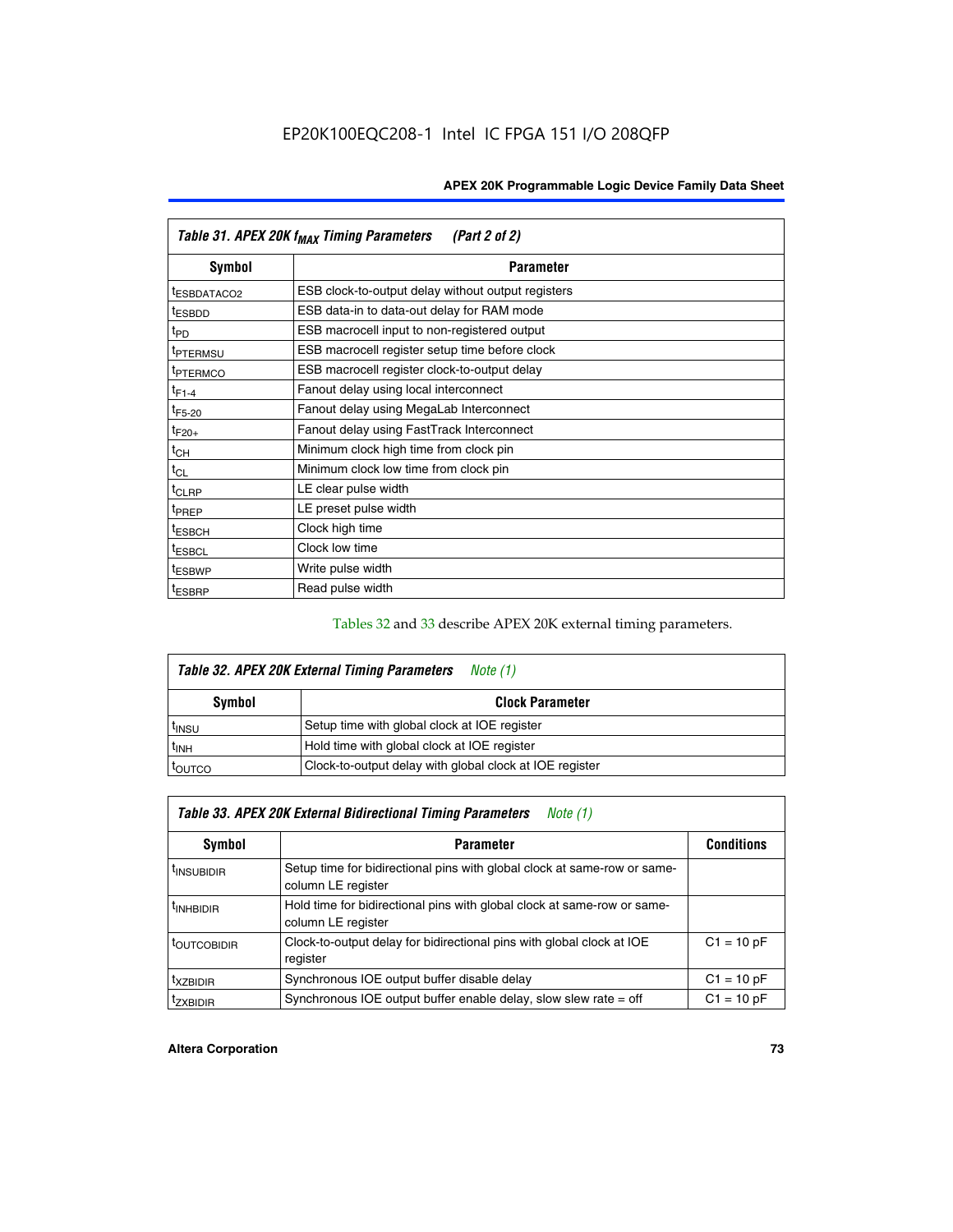$\mathbf{r}$ 

#### *Note to Tables 32 and 33:*

(1) These timing parameters are sample-tested only.

Tables 34 through 37 show APEX 20KE LE, ESB, routing, and functional timing microparameters for the  $f_{MAX}$  timing model.

| <b>Table 34. APEX 20KE LE Timing Microparameters</b> |                                     |  |  |  |  |
|------------------------------------------------------|-------------------------------------|--|--|--|--|
| Symbol<br><b>Parameter</b>                           |                                     |  |  |  |  |
| t <sub>SU</sub>                                      | LE register setup time before clock |  |  |  |  |
| $t_H$                                                | LE register hold time after clock   |  |  |  |  |
| $t_{CO}$                                             | LE register clock-to-output delay   |  |  |  |  |
| <b>LUT</b>                                           | LUT delay for data-in to data-out   |  |  |  |  |

| Table 35. APEX 20KE ESB Timing Microparameters |                                                                        |  |  |  |
|------------------------------------------------|------------------------------------------------------------------------|--|--|--|
| Symbol                                         | <b>Parameter</b>                                                       |  |  |  |
| t <sub>ESBARC</sub>                            | ESB Asynchronous read cycle time                                       |  |  |  |
| <sup>t</sup> ESBSRC                            | <b>ESB Synchronous read cycle time</b>                                 |  |  |  |
| t <sub>ESBAWC</sub>                            | ESB Asynchronous write cycle time                                      |  |  |  |
| t <sub>ESBSWC</sub>                            | ESB Synchronous write cycle time                                       |  |  |  |
| tESBWASU                                       | ESB write address setup time with respect to WE                        |  |  |  |
| <sup>t</sup> ESBWAH                            | ESB write address hold time with respect to WE                         |  |  |  |
| t <sub>ESBWDSU</sub>                           | ESB data setup time with respect to WE                                 |  |  |  |
| <sup>t</sup> ESBWDH                            | ESB data hold time with respect to WE                                  |  |  |  |
| tESBRASU                                       | ESB read address setup time with respect to RE                         |  |  |  |
| t <sub>ESBRAH</sub>                            | ESB read address hold time with respect to RE                          |  |  |  |
| <sup>t</sup> ESBWESU                           | ESB WE setup time before clock when using input register               |  |  |  |
| <sup>t</sup> ESBWEH                            | ESB WE hold time after clock when using input register                 |  |  |  |
| <sup>t</sup> ESBDATASU                         | ESB data setup time before clock when using input register             |  |  |  |
| t <sub>ESBDATAH</sub>                          | ESB data hold time after clock when using input register               |  |  |  |
| <sup>t</sup> ESBWADDRSU                        | ESB write address setup time before clock when using input             |  |  |  |
|                                                | registers                                                              |  |  |  |
| tESBRADDRSU                                    | ESB read address setup time before clock when using input<br>registers |  |  |  |
| t <sub>ESBDATACO1</sub>                        | ESB clock-to-output delay when using output registers                  |  |  |  |
| t <sub>ESBDATACO2</sub>                        | ESB clock-to-output delay without output registers                     |  |  |  |
| $t_{ESBDD}$                                    | ESB data-in to data-out delay for RAM mode                             |  |  |  |
| $t_{PD}$                                       | ESB Macrocell input to non-registered output                           |  |  |  |
| t <sub>PTERMSU</sub>                           | ESB Macrocell register setup time before clock                         |  |  |  |
| t <sub>PTERMCO</sub>                           | ESB Macrocell register clock-to-output delay                           |  |  |  |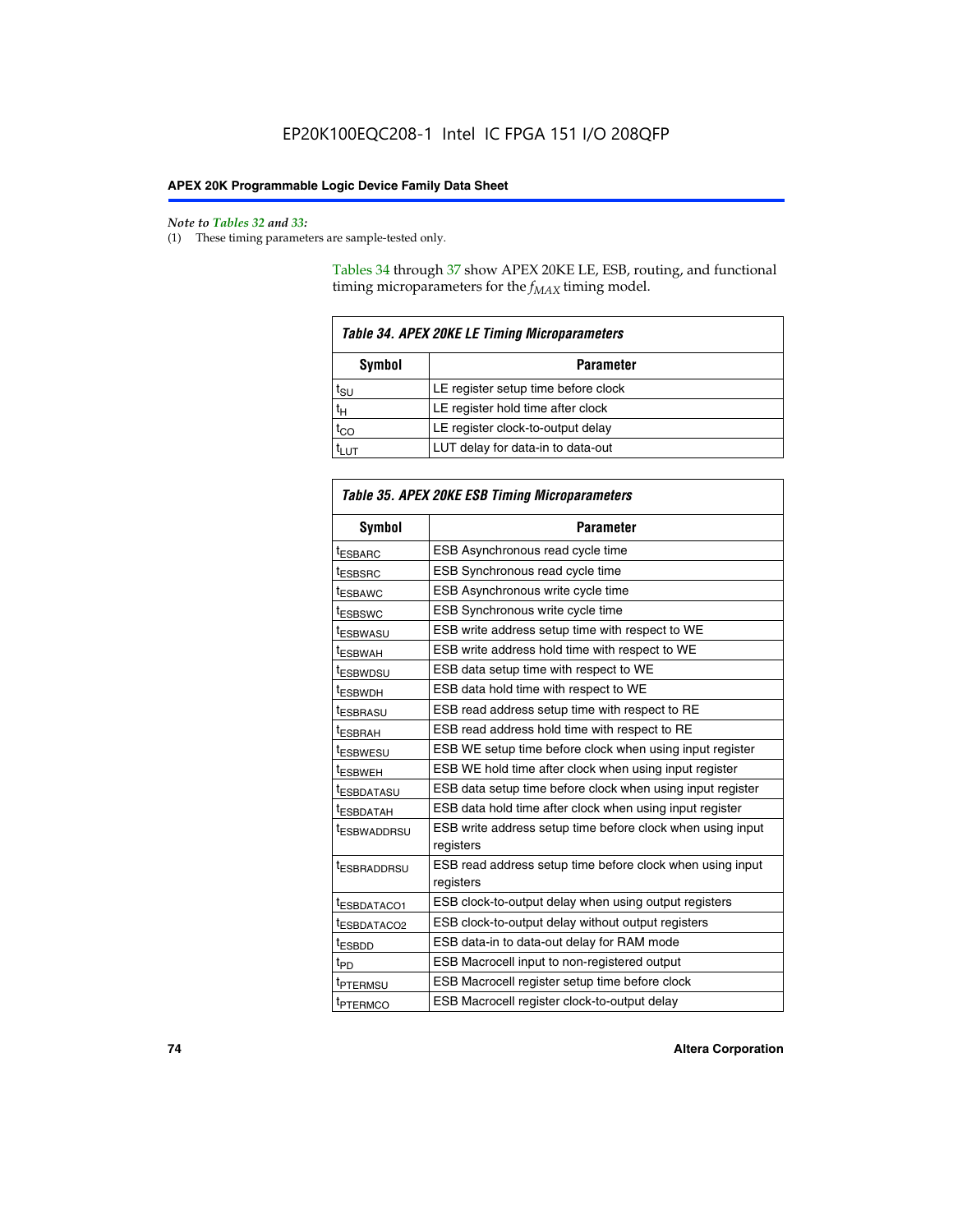| <b>Table 36. APEX 20KE Routing Timing Microparameters</b><br>Note (1) |                                                    |  |  |  |  |
|-----------------------------------------------------------------------|----------------------------------------------------|--|--|--|--|
| Symbol<br><b>Parameter</b>                                            |                                                    |  |  |  |  |
| $t_{F1-4}$                                                            | Fanout delay using Local Interconnect              |  |  |  |  |
| $t_{F5-20}$                                                           | Fanout delay estimate using MegaLab Interconnect   |  |  |  |  |
| $t_{F20+}$                                                            | Fanout delay estimate using FastTrack Interconnect |  |  |  |  |

#### *Note to Table 36:*

(1) These parameters are worst-case values for typical applications. Post-compilation timing simulation and timing analysis are required to determine actual worst-case performance.

| Symbol        | <b>Parameter</b>                       |
|---------------|----------------------------------------|
| <b>TCH</b>    | Minimum clock high time from clock pin |
| <b>TCL</b>    | Minimum clock low time from clock pin  |
| <b>TCLRP</b>  | LE clear Pulse Width                   |
| <b>TPREP</b>  | LE preset pulse width                  |
| <b>TESBCH</b> | Clock high time for ESB                |
| <b>TESBCL</b> | Clock low time for ESB                 |
| <b>TESBWP</b> | Write pulse width                      |
| <b>TESBRP</b> | Read pulse width                       |

## *Table 37. APEX 20KE Functional Timing Microparameters*

Tables 38 and 39 describe the APEX 20KE external timing parameters.

| Table 38. APEX 20KE External Timing Parameters<br>Note (1) |                                                                |              |  |  |  |
|------------------------------------------------------------|----------------------------------------------------------------|--------------|--|--|--|
| <b>Clock Parameter</b><br>Symbol<br><b>Conditions</b>      |                                                                |              |  |  |  |
| <sup>t</sup> insu                                          | Setup time with global clock at IOE input register             |              |  |  |  |
| $t_{\text{INH}}$                                           | Hold time with global clock at IOE input register              |              |  |  |  |
| toutco                                                     | Clock-to-output delay with global clock at IOE output register | $C1 = 10 pF$ |  |  |  |
| <sup>t</sup> INSUPLL                                       | Setup time with PLL clock at IOE input register                |              |  |  |  |
| <sup>t</sup> INHPLL                                        | Hold time with PLL clock at IOE input register                 |              |  |  |  |
| <sup>I</sup> OUTCOPLL                                      | Clock-to-output delay with PLL clock at IOE output register    | $C1 = 10 pF$ |  |  |  |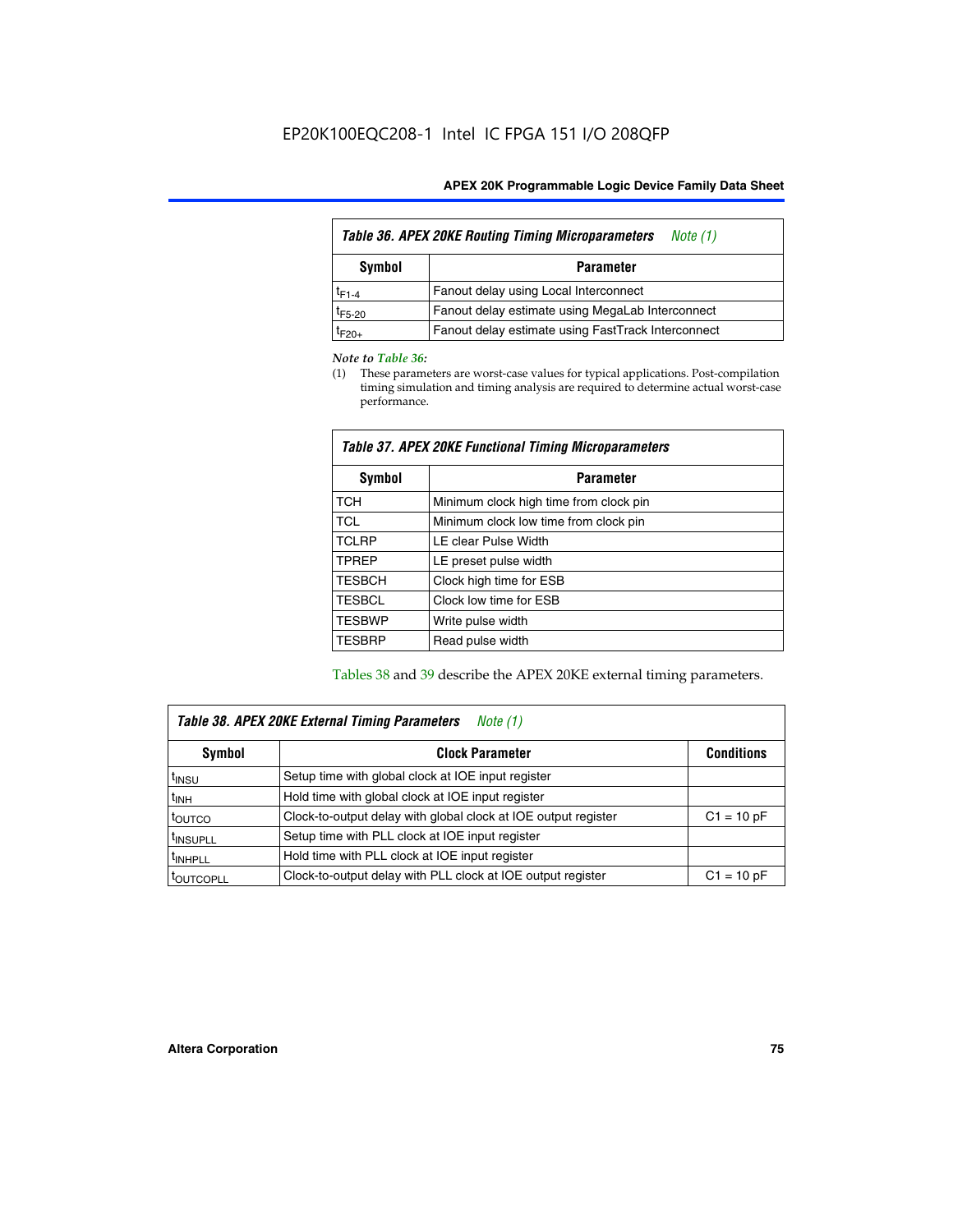| Table 39. APEX 20KE External Bidirectional Timing Parameters<br>Note $(1)$ |                                                                                                          |              |  |  |  |  |  |  |
|----------------------------------------------------------------------------|----------------------------------------------------------------------------------------------------------|--------------|--|--|--|--|--|--|
| Symbol                                                                     | <b>Conditions</b><br><b>Parameter</b>                                                                    |              |  |  |  |  |  |  |
| <sup>t</sup> INSUBIDIR                                                     | Setup time for bidirectional pins with global clock at LAB adjacent Input<br>Register                    |              |  |  |  |  |  |  |
| <sup>t</sup> INHBIDIR                                                      | Hold time for bidirectional pins with global clock at LAB adjacent Input<br>Register                     |              |  |  |  |  |  |  |
| <b><i>LOUTCOBIDIR</i></b>                                                  | $C1 = 10 pF$<br>Clock-to-output delay for bidirectional pins with global clock at IOE output<br>register |              |  |  |  |  |  |  |
| t <sub>XZBIDIR</sub>                                                       | $C1 = 10 pF$<br>Synchronous Output Enable Register to output buffer disable delay                        |              |  |  |  |  |  |  |
| <sup>t</sup> zxbidir                                                       | Synchronous Output Enable Register output buffer enable delay                                            | $C1 = 10 pF$ |  |  |  |  |  |  |
| <sup>I</sup> INSUBIDIRPLL                                                  | Setup time for bidirectional pins with PLL clock at LAB adjacent Input<br>Register                       |              |  |  |  |  |  |  |
| <sup>t</sup> INHBIDIRPLL                                                   | Hold time for bidirectional pins with PLL clock at LAB adjacent Input<br>Register                        |              |  |  |  |  |  |  |
| <b><i>LOUTCOBIDIRPLL</i></b>                                               | Clock-to-output delay for bidirectional pins with PLL clock at IOE output<br>register                    | $C1 = 10 pF$ |  |  |  |  |  |  |
| <sup>t</sup> XZBIDIRPLL                                                    | Synchronous Output Enable Register to output buffer disable delay with<br><b>PLL</b>                     | $C1 = 10 pF$ |  |  |  |  |  |  |
| <sup>I</sup> ZXBIDIRPLL                                                    | Synchronous Output Enable Register output buffer enable delay with PLL                                   | $C1 = 10 pF$ |  |  |  |  |  |  |

*Note to Tables 38 and 39:*

(1) These timing parameters are sample-tested only.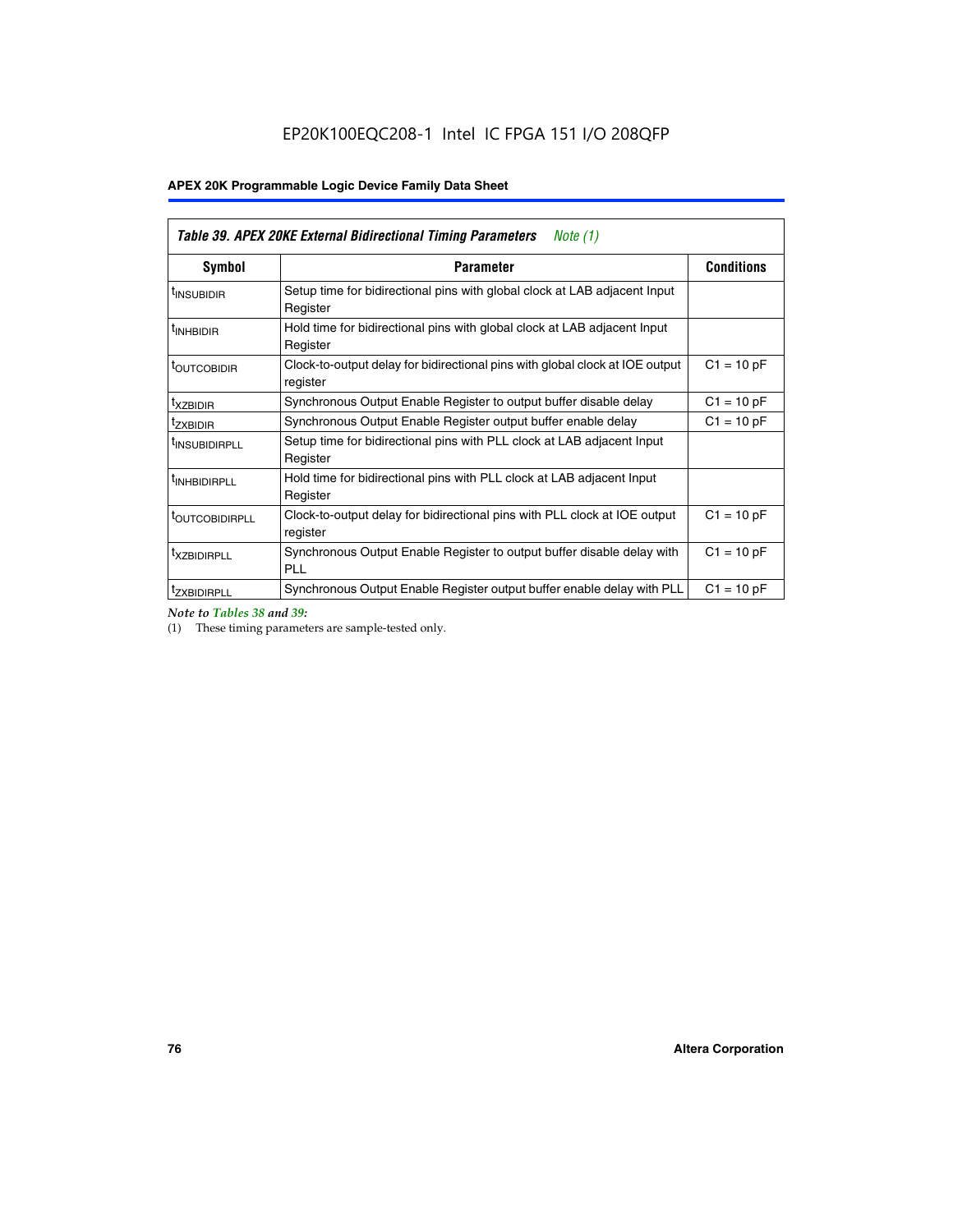Tables 40 through 42 show the **f<sub>MAX</sub>** timing parameters for EP20K100, EP20K200, and EP20K400 APEX 20K devices.

| Table 40. EP20K100 f <sub>MAX</sub> Timing Parameters |                |     |                |     |                |     |              |
|-------------------------------------------------------|----------------|-----|----------------|-----|----------------|-----|--------------|
| <b>Symbol</b>                                         | -1 Speed Grade |     | -2 Speed Grade |     | -3 Speed Grade |     | <b>Units</b> |
|                                                       | Min            | Max | Min            | Max | Min            | Max |              |
| $t_{\text{SU}}$                                       | 0.5            |     | 0.6            |     | 0.8            |     | ns           |
| $t_H$                                                 | 0.7            |     | 0.8            |     | 1.0            |     | ns           |
| $t_{CO}$                                              |                | 0.3 |                | 0.4 |                | 0.5 | ns           |
| $t_{LUT}$                                             |                | 0.8 |                | 1.0 |                | 1.3 | ns           |
| <sup>t</sup> ESBRC                                    |                | 1.7 |                | 2.1 |                | 2.4 | ns           |
| t <sub>ESBWC</sub>                                    |                | 5.7 |                | 6.9 |                | 8.1 | ns           |
| t <sub>ESBWESU</sub>                                  | 3.3            |     | 3.9            |     | 4.6            |     | ns           |
| <sup>t</sup> ESBDATASU                                | 2.2            |     | 2.7            |     | 3.1            |     | ns           |
| t <sub>ESBDATAH</sub>                                 | 0.6            |     | 0.8            |     | 0.9            |     | ns           |
| <sup>t</sup> ESBADDRSU                                | 2.4            |     | 2.9            |     | 3.3            |     | ns           |
| t <sub>ESBDATACO1</sub>                               |                | 1.3 |                | 1.6 |                | 1.8 | ns           |
| t <sub>ESBDATACO2</sub>                               |                | 2.6 |                | 3.1 |                | 3.6 | ns           |
| t <sub>ESBDD</sub>                                    |                | 2.5 |                | 3.3 |                | 3.6 | ns           |
| t <sub>PD</sub>                                       |                | 2.5 |                | 3.0 |                | 3.6 | ns           |
| <sup>t</sup> PTERMSU                                  | 2.3            |     | 2.6            |     | 3.2            |     | ns           |
| t <sub>PTERMCO</sub>                                  |                | 1.5 |                | 1.8 |                | 2.1 | ns           |
| $t_{F1-4}$                                            |                | 0.5 |                | 0.6 |                | 0.7 | ns           |
| $t_{F5-20}$                                           |                | 1.6 |                | 1.7 |                | 1.8 | ns           |
| $t_{F20+}$                                            |                | 2.2 |                | 2.2 |                | 2.3 | ns           |
| $t_{\mathsf{CH}}$                                     | 2.0            |     | 2.5            |     | 3.0            |     | ns           |
| $t_{CL}$                                              | 2.0            |     | 2.5            |     | 3.0            |     | ns           |
| t <sub>CLRP</sub>                                     | 0.3            |     | 0.4            |     | 0.4            |     | ns           |
| t <sub>PREP</sub>                                     | 0.5            |     | 0.5            |     | 0.5            |     | ns           |
| t <sub>ESBCH</sub>                                    | 2.0            |     | 2.5            |     | 3.0            |     | ns           |
| t <sub>ESBCL</sub>                                    | 2.0            |     | 2.5            |     | 3.0            |     | ns           |
| t <sub>ESBWP</sub>                                    | 1.6            |     | 1.9            |     | 2.2            |     | ns           |
| $t_{ESBRP}$                                           | 1.0            |     | 1.3            |     | 1.4            |     | ns           |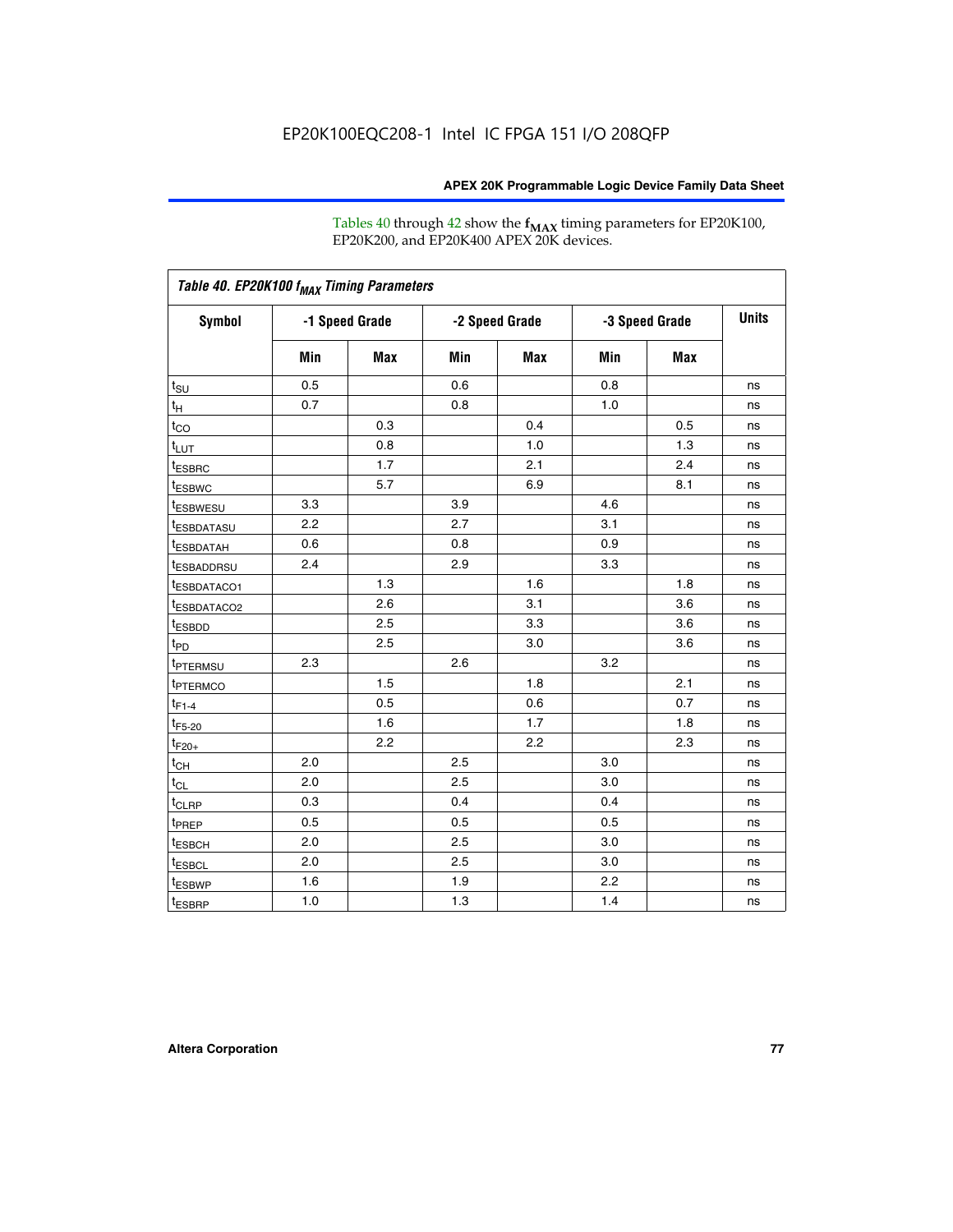| Table 41. EP20K200 f <sub>MAX</sub> Timing Parameters |                |     |     |                |     |                |    |
|-------------------------------------------------------|----------------|-----|-----|----------------|-----|----------------|----|
| Symbol                                                | -1 Speed Grade |     |     | -2 Speed Grade |     | -3 Speed Grade |    |
|                                                       | Min            | Max | Min | <b>Max</b>     | Min | Max            |    |
| $t_{\text{SU}}$                                       | 0.5            |     | 0.6 |                | 0.8 |                | ns |
| $t_H$                                                 | 0.7            |     | 0.8 |                | 1.0 |                | ns |
| $t_{CO}$                                              |                | 0.3 |     | 0.4            |     | 0.5            | ns |
| $t_{LUT}$                                             |                | 0.8 |     | 1.0            |     | 1.3            | ns |
| t <sub>ESBRC</sub>                                    |                | 1.7 |     | 2.1            |     | 2.4            | ns |
| t <sub>ESBWC</sub>                                    |                | 5.7 |     | 6.9            |     | 8.1            | ns |
| t <sub>ESBWESU</sub>                                  | 3.3            |     | 3.9 |                | 4.6 |                | ns |
| <sup>t</sup> ESBDATASU                                | 2.2            |     | 2.7 |                | 3.1 |                | ns |
| t <sub>ESBDATAH</sub>                                 | 0.6            |     | 0.8 |                | 0.9 |                | ns |
| t <sub>ESBADDRSU</sub>                                | 2.4            |     | 2.9 |                | 3.3 |                | ns |
| <u>t<sub>ESBDATACO1</sub></u>                         |                | 1.3 |     | 1.6            |     | 1.8            | ns |
| <sup>t</sup> ESBDATACO2                               |                | 2.6 |     | 3.1            |     | 3.6            | ns |
| t <sub>ESBDD</sub>                                    |                | 2.5 |     | 3.3            |     | 3.6            | ns |
| t <sub>PD</sub>                                       |                | 2.5 |     | 3.0            |     | 3.6            | ns |
| t <sub>ptermsu</sub>                                  | 2.3            |     | 2.7 |                | 3.2 |                | ns |
| t <sub>PTERMCO</sub>                                  |                | 1.5 |     | 1.8            |     | 2.1            | ns |
| $t_{F1-4}$                                            |                | 0.5 |     | 0.6            |     | 0.7            | ns |
| $t_{F5-20}$                                           |                | 1.6 |     | 1.7            |     | 1.8            | ns |
| $t_{F20+}$                                            |                | 2.2 |     | 2.2            |     | 2.3            | ns |
| $\textnormal{t}_{\textnormal{CH}}$                    | 2.0            |     | 2.5 |                | 3.0 |                | ns |
| $t_{CL}$                                              | 2.0            |     | 2.5 |                | 3.0 |                | ns |
| t <sub>CLRP</sub>                                     | 0.3            |     | 0.4 |                | 0.4 |                | ns |
| t <sub>PREP</sub>                                     | 0.4            |     | 0.5 |                | 0.5 |                | ns |
| t <sub>ESBCH</sub>                                    | 2.0            |     | 2.5 |                | 3.0 |                | ns |
| t <sub>ESBCL</sub>                                    | 2.0            |     | 2.5 |                | 3.0 |                | ns |
| t <sub>ESBWP</sub>                                    | 1.6            |     | 1.9 |                | 2.2 |                | ns |
| t <sub>ESBRP</sub>                                    | 1.0            |     | 1.3 |                | 1.4 |                | ns |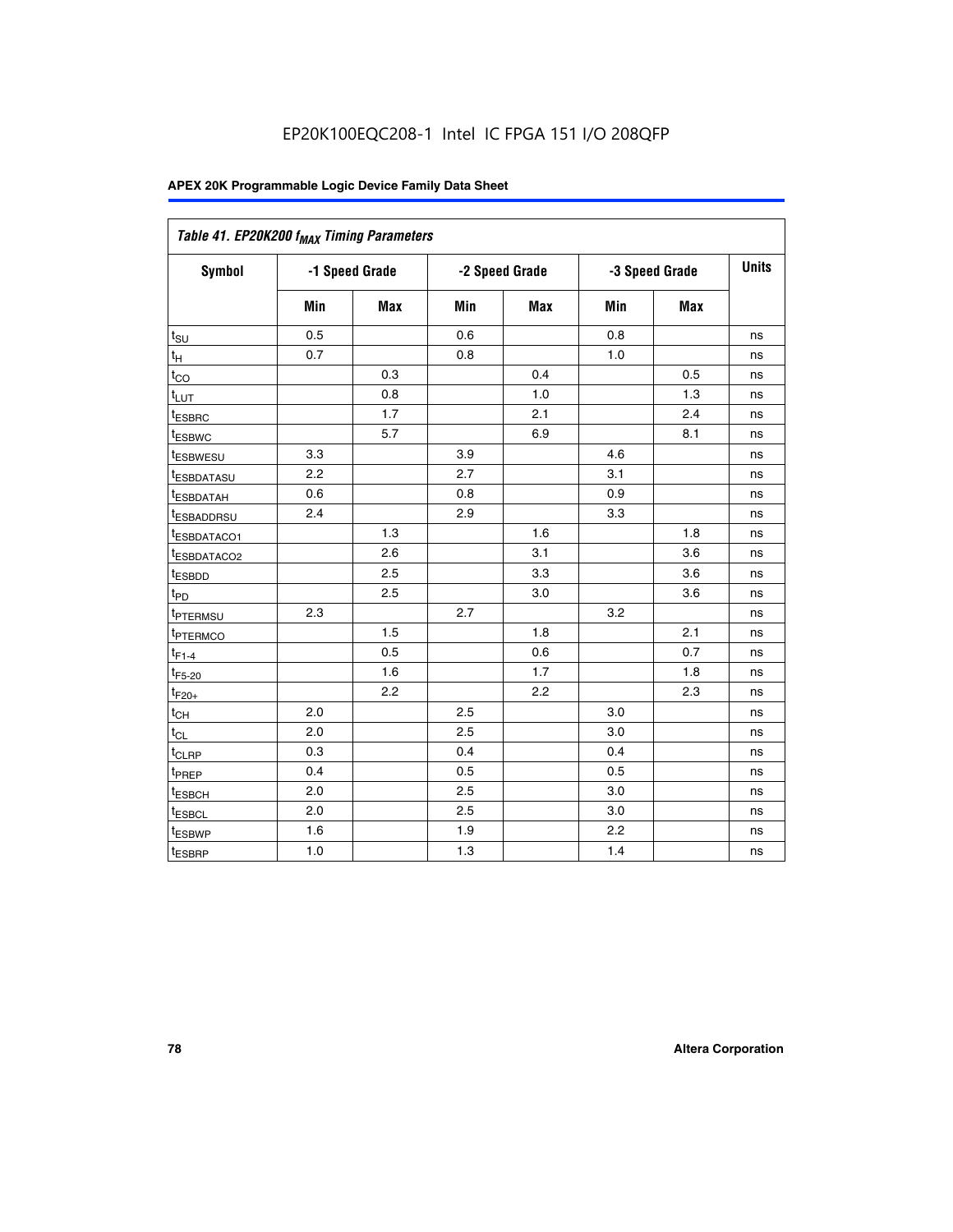| Table 42. EP20K400 f <sub>MAX</sub> Timing Parameters |     |                |     |                |     |                |              |
|-------------------------------------------------------|-----|----------------|-----|----------------|-----|----------------|--------------|
| <b>Symbol</b>                                         |     | -1 Speed Grade |     | -2 Speed Grade |     | -3 Speed Grade | <b>Units</b> |
|                                                       | Min | <b>Max</b>     | Min | <b>Max</b>     | Min | <b>Max</b>     |              |
| $t_{\text{SU}}$                                       | 0.1 |                | 0.3 |                | 0.6 |                | ns           |
| $t_H$                                                 | 0.5 |                | 0.8 |                | 0.9 |                | ns           |
| $t_{CO}$                                              |     | 0.1            |     | 0.4            |     | 0.6            | ns           |
| $t_{LUT}$                                             |     | 1.0            |     | 1.2            |     | 1.4            | ns           |
| t <sub>ESBRC</sub>                                    |     | 1.7            |     | 2.1            |     | 2.4            | ns           |
| t <sub>ESBWC</sub>                                    |     | 5.7            |     | 6.9            |     | 8.1            | ns           |
| t <sub>ESBWESU</sub>                                  | 3.3 |                | 3.9 |                | 4.6 |                | ns           |
| t <sub>ESBDATASU</sub>                                | 2.2 |                | 2.7 |                | 3.1 |                | ns           |
| <sup>t</sup> ESBDATAH                                 | 0.6 |                | 0.8 |                | 0.9 |                | ns           |
| <sup>t</sup> ESBADDRSU                                | 2.4 |                | 2.9 |                | 3.3 |                | ns           |
| t <sub>ESBDATACO1</sub>                               |     | 1.3            |     | 1.6            |     | 1.8            | ns           |
| t <sub>ESBDATACO2</sub>                               |     | 2.5            |     | 3.1            |     | 3.6            | ns           |
| t <sub>ESBDD</sub>                                    |     | 2.5            |     | 3.3            |     | 3.6            | ns           |
| t <sub>PD</sub>                                       |     | 2.5            |     | 3.1            |     | 3.6            | ns           |
| t <sub>PTERMSU</sub>                                  | 1.7 |                | 2.1 |                | 2.4 |                | ns           |
| t <sub>PTERMCO</sub>                                  |     | 1.0            |     | 1.2            |     | 1.4            | ns           |
| $t_{F1-4}$                                            |     | 0.4            |     | 0.5            |     | 0.6            | ns           |
| $t_{F5-20}$                                           |     | 2.6            |     | 2.8            |     | 2.9            | ns           |
| $t_{F20+}$                                            |     | 3.7            |     | 3.8            |     | 3.9            | ns           |
| $t_{CH}$                                              | 2.0 |                | 2.5 |                | 3.0 |                | ns           |
| $t_{CL}$                                              | 2.0 |                | 2.5 |                | 3.0 |                | ns           |
| t <sub>CLRP</sub>                                     | 0.5 |                | 0.6 |                | 0.8 |                | ns           |
| t <sub>PREP</sub>                                     | 0.5 |                | 0.5 |                | 0.5 |                | ns           |
| t <sub>ESBCH</sub>                                    | 2.0 |                | 2.5 |                | 3.0 |                | ns           |
| <b><i>LESBCL</i></b>                                  | 2.0 |                | 2.5 |                | 3.0 |                | ns           |
| t <sub>ESBWP</sub>                                    | 1.5 |                | 1.9 |                | 2.2 |                | ns           |
| t <sub>ESBRP</sub>                                    | 1.0 |                | 1.2 |                | 1.4 |                | ns           |

Tables 43 through 48 show the I/O external and external bidirectional timing parameter values for EP20K100, EP20K200, and EP20K400 APEX 20K devices.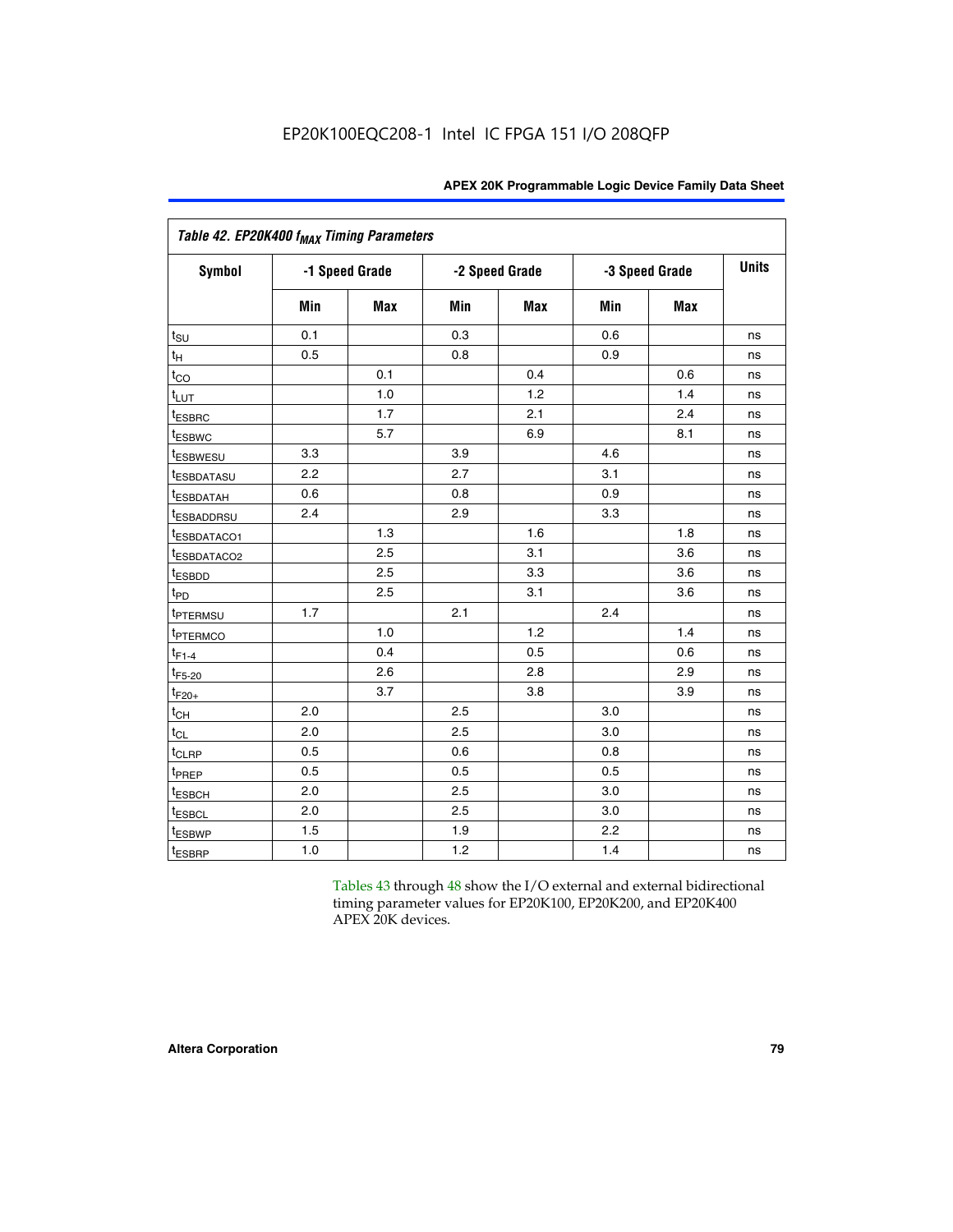## EP20K100EQC208-1 Intel IC FPGA 151 I/O 208QFP

| Table 43. EP20K100 External Timing Parameters |     |                |     |                |     |                |             |  |  |  |  |
|-----------------------------------------------|-----|----------------|-----|----------------|-----|----------------|-------------|--|--|--|--|
| Symbol                                        |     | -1 Speed Grade |     | -2 Speed Grade |     | -3 Speed Grade | <b>Unit</b> |  |  |  |  |
|                                               | Min | Max            | Min | <b>Max</b>     | Min | <b>Max</b>     |             |  |  |  |  |
| $t_{INSU}$ (1)                                | 2.3 |                | 2.8 |                | 3.2 |                | ns          |  |  |  |  |
| $t_{INH}$ (1)                                 | 0.0 |                | 0.0 |                | 0.0 |                | ns          |  |  |  |  |
| $t_{\text{OUTCO}}(1)$                         | 2.0 | 4.5            | 2.0 | 4.9            | 2.0 | 6.6            | ns          |  |  |  |  |
| $t_{IN}$ su $(2)$                             | 1.1 |                | 1.2 |                |     |                | ns          |  |  |  |  |
| $t_{INH}$ (2)                                 | 0.0 |                | 0.0 |                |     |                | ns          |  |  |  |  |
| $t_{\text{OUTCO}}(2)$                         | 0.5 | 2.7            | 0.5 | 3.1            |     | 4.8            | ns          |  |  |  |  |

| <b>Table 44. EP20K100 External Bidirectional Timing Parameters</b> |     |                |     |                |     |                |    |
|--------------------------------------------------------------------|-----|----------------|-----|----------------|-----|----------------|----|
| Symbol                                                             |     | -1 Speed Grade |     | -2 Speed Grade |     | -3 Speed Grade |    |
|                                                                    | Min | Max            | Min | Max            | Min | Max            |    |
| $t_{\text{INSUBIDIR}}(1)$                                          | 2.3 |                | 2.8 |                | 3.2 |                | ns |
| $t_{INHBIDIR}$ (1)                                                 | 0.0 |                | 0.0 |                | 0.0 |                | ns |
| <sup>t</sup> OUTCOBIDIR<br>(1)                                     | 2.0 | 4.5            | 2.0 | 4.9            | 2.0 | 6.6            | ns |
| $t_{XZBIDIR}$ (1)                                                  |     | 5.0            |     | 5.9            |     | 6.9            | ns |
| $t_{ZXBIDIR}$ (1)                                                  |     | 5.0            |     | 5.9            |     | 6.9            | ns |
| $t_{INSUBIDIR}$ (2)                                                | 1.0 |                | 1.2 |                |     |                | ns |
| $t_{INHBIDIR}$ (2)                                                 | 0.0 |                | 0.0 |                |     |                | ns |
| <sup>t</sup> OUTCOBIDIR<br>(2)                                     | 0.5 | 2.7            | 0.5 | 3.1            |     |                | ns |
| $t_{XZBIDIR}$ (2)                                                  |     | 4.3            |     | 5.0            |     |                | ns |
| $t_{ZXBIDIR}$ (2)                                                  |     | 4.3            |     | 5.0            |     |                | ns |

| Table 45. EP20K200 External Timing Parameters |     |                |     |                |     |                |             |  |  |  |  |
|-----------------------------------------------|-----|----------------|-----|----------------|-----|----------------|-------------|--|--|--|--|
| Symbol                                        |     | -1 Speed Grade |     | -2 Speed Grade |     | -3 Speed Grade | <b>Unit</b> |  |  |  |  |
|                                               | Min | <b>Max</b>     | Min | <b>Max</b>     | Min | <b>Max</b>     |             |  |  |  |  |
| $t_{INSU}$ (1)                                | 1.9 |                | 2.3 |                | 2.6 |                | ns          |  |  |  |  |
| $t_{INH}$ (1)                                 | 0.0 |                | 0.0 |                | 0.0 |                | ns          |  |  |  |  |
| $t_{\text{OUTCO}}(1)$                         | 2.0 | 4.6            | 2.0 | 5.6            | 2.0 | 6.8            | ns          |  |  |  |  |
| $t_{\text{INSU}}(2)$                          | 1.1 |                | 1.2 |                |     |                | ns          |  |  |  |  |
| $t_{INH}$ (2)                                 | 0.0 |                | 0.0 |                |     |                | ns          |  |  |  |  |
| $t_{\text{OUTCO}}$ (2)                        | 0.5 | 2.7            | 0.5 | 3.1            |     |                | ns          |  |  |  |  |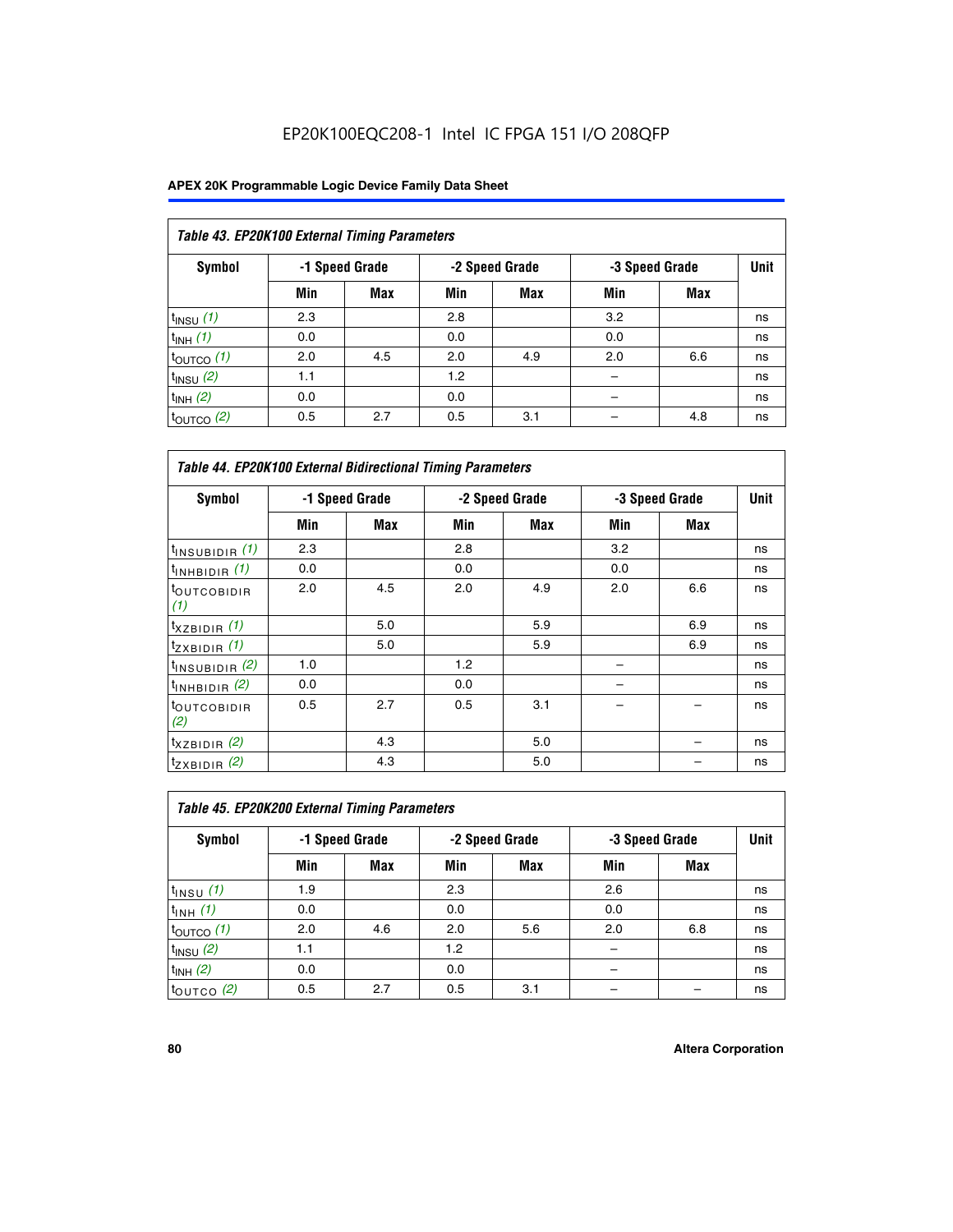| Table 46. EP20K200 External Bidirectional Timing Parameters |                |            |     |                |     |                |             |
|-------------------------------------------------------------|----------------|------------|-----|----------------|-----|----------------|-------------|
| Symbol                                                      | -1 Speed Grade |            |     | -2 Speed Grade |     | -3 Speed Grade | <b>Unit</b> |
|                                                             | Min            | <b>Max</b> | Min | Max            | Min | <b>Max</b>     |             |
| $t_{\text{INSUBIDIR}}(1)$                                   | 1.9            |            | 2.3 |                | 2.6 |                | ns          |
| $t_{INHBIDIR}$ (1)                                          | 0.0            |            | 0.0 |                | 0.0 |                | ns          |
| $t_{\text{OUTCOBIDIR}}(1)$                                  | 2.0            | 4.6        | 2.0 | 5.6            | 2.0 | 6.8            | ns          |
| $t_{XZBIDIR}$ (1)                                           |                | 5.0        |     | 5.9            |     | 6.9            | ns          |
| $t_{ZXBIDIR}$ (1)                                           |                | 5.0        |     | 5.9            |     | 6.9            | ns          |
| $t_{\text{INSUBIDIR}}(2)$                                   | 1.1            |            | 1.2 |                |     |                | ns          |
| $t_{INHBIDIR}$ (2)                                          | 0.0            |            | 0.0 |                |     |                | ns          |
| $t_{\text{OUTCOBIDIR}}$ (2)                                 | 0.5            | 2.7        | 0.5 | 3.1            |     |                | ns          |
| $t_{XZBIDIR}$ (2)                                           |                | 4.3        |     | 5.0            |     |                | ns          |
| $t_{ZXBIDIR}$ (2)                                           |                | 4.3        |     | 5.0            |     |                | ns          |

## *Table 47. EP20K400 External Timing Parameters*

| Symbol                |     | -1 Speed Grade |     | -2 Speed Grade |     | -3 Speed Grade |    |  |
|-----------------------|-----|----------------|-----|----------------|-----|----------------|----|--|
|                       | Min | <b>Max</b>     | Min | <b>Max</b>     | Min | Max            |    |  |
| $t_{INSU}$ (1)        | 1.4 |                | 1.8 |                | 2.0 |                | ns |  |
| $t_{INH}$ (1)         | 0.0 |                | 0.0 |                | 0.0 |                | ns |  |
| $t_{\text{OUTCO}}(1)$ | 2.0 | 4.9            | 2.0 | 6.1            | 2.0 | 7.0            | ns |  |
| $t_{INSU}$ (2)        | 0.4 |                | 1.0 |                |     |                | ns |  |
| $t_{INH}$ (2)         | 0.0 |                | 0.0 |                | -   |                | ns |  |
| $t_{\text{OUTCO}}(2)$ | 0.5 | 3.1            | 0.5 | 4.1            |     |                | ns |  |

*Table 48. EP20K400 External Bidirectional Timing Parameters*

| Symbol                      | -1 Speed Grade |     | -2 Speed Grade |     |     | -3 Speed Grade | <b>Unit</b> |
|-----------------------------|----------------|-----|----------------|-----|-----|----------------|-------------|
|                             | Min            | Max | Min            | Max | Min | <b>Max</b>     |             |
| $t_{\text{INSUBIDIR}}(1)$   | 1.4            |     | 1.8            |     | 2.0 |                | ns          |
| $t_{INHBIDIR}$ (1)          | 0.0            |     | 0.0            |     | 0.0 |                | ns          |
| $t_{\text{OUTCOBIDIR}}(1)$  | 2.0            | 4.9 | 2.0            | 6.1 | 2.0 | 7.0            | ns          |
| $t_{XZBIDIR}$ (1)           |                | 7.3 |                | 8.9 |     | 10.3           | ns          |
| $t_{ZXBIDIR}$ (1)           |                | 7.3 |                | 8.9 |     | 10.3           | ns          |
| $t_{\text{INSUBIDIR}}(2)$   | 0.5            |     | 1.0            |     |     |                | ns          |
| $t_{INHBIDIR}$ (2)          | 0.0            |     | 0.0            |     |     |                | ns          |
| $t_{\text{OUTCOBIDIR}}$ (2) | 0.5            | 3.1 | 0.5            | 4.1 |     |                | ns          |
| $t_{XZBIDIR}$ (2)           |                | 6.2 |                | 7.6 |     |                | ns          |
| $t_{ZXBIDIR}$ (2)           |                | 6.2 |                | 7.6 |     |                | ns          |

#### **Altera Corporation 81**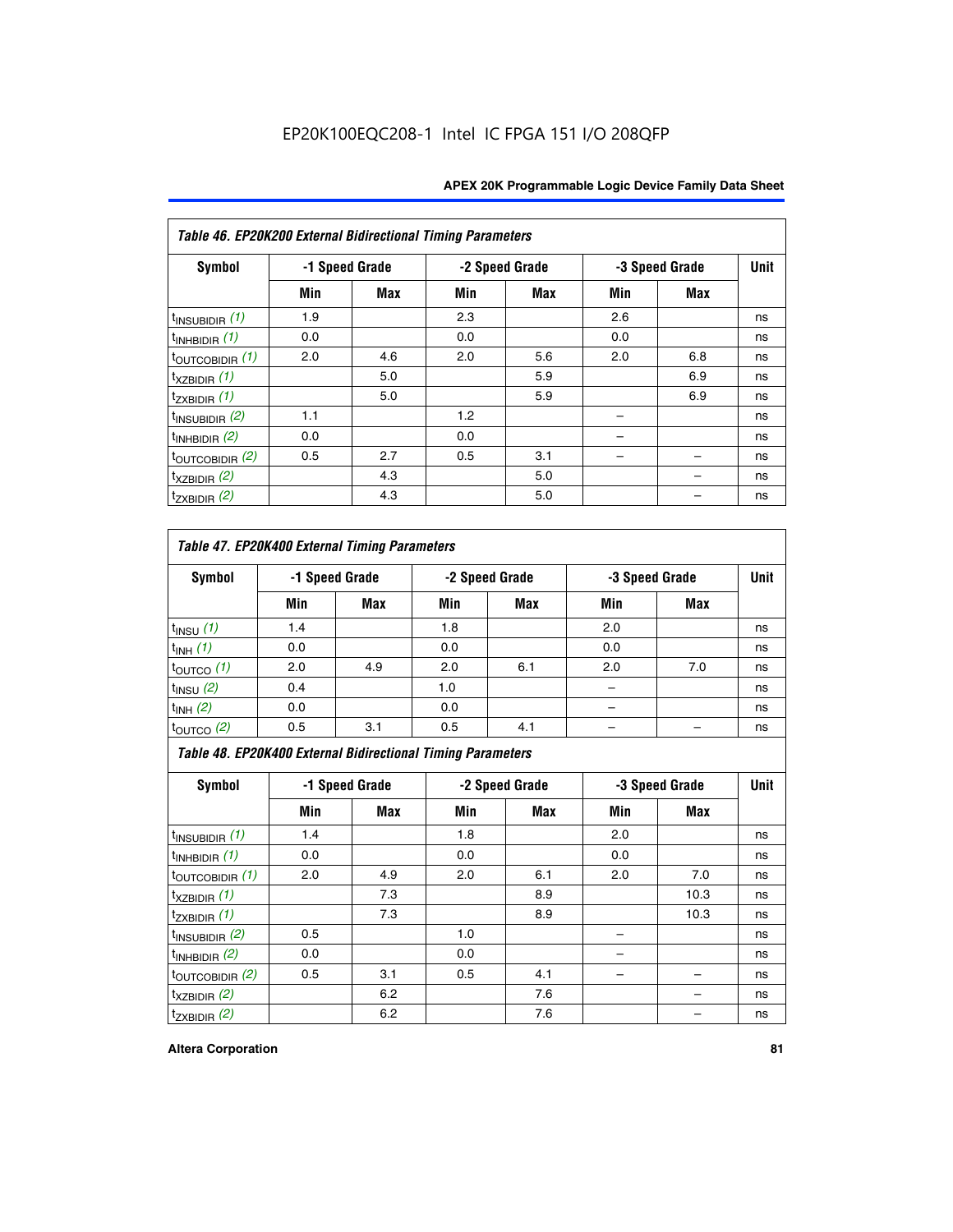#### *Notes to Tables 43 through 48:*

- (1) This parameter is measured without using ClockLock or ClockBoost circuits.
- (2) This parameter is measured using ClockLock or ClockBoost circuits.

Tables 49 through 54 describe  $f_{MAX}$  LE Timing Microparameters,  $f_{MAX}$ ESB Timing Microparameters, *f<sub>MAX</sub>* Routing Delays, Minimum Pulse Width Timing Parameters, External Timing Parameters, and External Bidirectional Timing Parameters for EP20K30E APEX 20KE devices.

| Table 49. EP20K30E f <sub>MAX</sub> LE Timing Microparameters |      |                |      |            |      |             |    |  |  |  |  |
|---------------------------------------------------------------|------|----------------|------|------------|------|-------------|----|--|--|--|--|
| <b>Symbol</b>                                                 |      | -2<br>-3<br>-1 |      |            |      | <b>Unit</b> |    |  |  |  |  |
|                                                               | Min  | Max            | Min  | <b>Max</b> | Min  | Max         |    |  |  |  |  |
| t <sub>SU</sub>                                               | 0.01 |                | 0.02 |            | 0.02 |             | ns |  |  |  |  |
| $t_H$                                                         | 0.11 |                | 0.16 |            | 0.23 |             | ns |  |  |  |  |
| $t_{CO}$                                                      |      | 0.32           |      | 0.45       |      | 0.67        | ns |  |  |  |  |
| t <sub>LUT</sub>                                              |      | 0.85           |      | 1.20       |      | 1.77        | ns |  |  |  |  |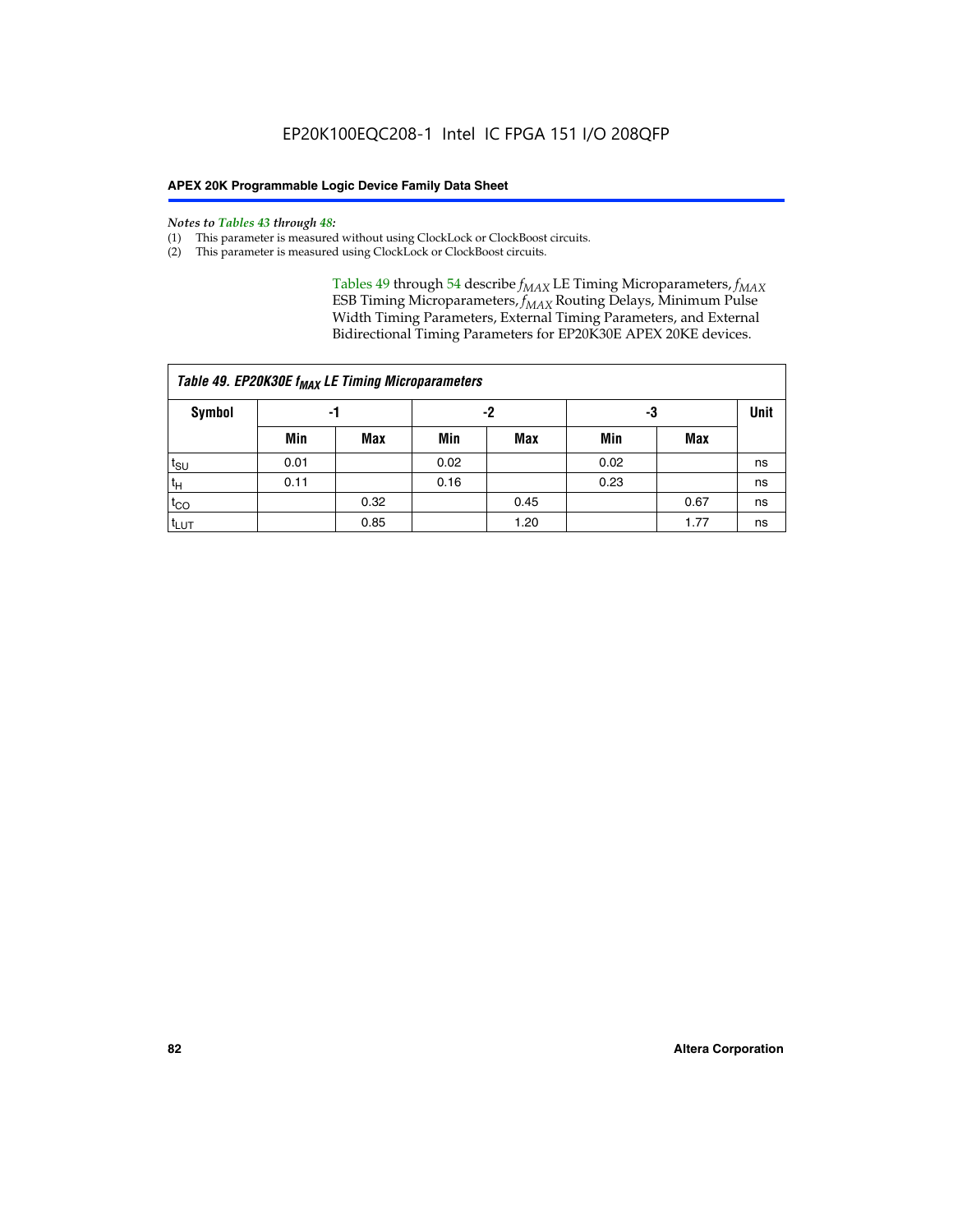| Table 50. EP20K30E f <sub>MAX</sub> ESB Timing Microparameters |      |      |      |            |      |            |             |
|----------------------------------------------------------------|------|------|------|------------|------|------------|-------------|
| <b>Symbol</b>                                                  |      | -1   |      | $-2$       |      | -3         | <b>Unit</b> |
|                                                                | Min  | Max  | Min  | <b>Max</b> | Min  | <b>Max</b> |             |
| <sup>t</sup> ESBARC                                            |      | 2.03 |      | 2.86       |      | 4.24       | ns          |
| <sup>t</sup> ESBSRC                                            |      | 2.58 |      | 3.49       |      | 5.02       | ns          |
| <sup>t</sup> ESBAWC                                            |      | 3.88 |      | 5.45       |      | 8.08       | ns          |
| t <sub>ESBSWC</sub>                                            |      | 4.08 |      | 5.35       |      | 7.48       | ns          |
| <sup>t</sup> ESBWASU                                           | 1.77 |      | 2.49 |            | 3.68 |            | ns          |
| <sup>t</sup> ESBWAH                                            | 0.00 |      | 0.00 |            | 0.00 |            | ns          |
| <sup>t</sup> ESBWDSU                                           | 1.95 |      | 2.74 |            | 4.05 |            | ns          |
| <sup>t</sup> ESBWDH                                            | 0.00 |      | 0.00 |            | 0.00 |            | ns          |
| <sup>t</sup> ESBRASU                                           | 1.96 |      | 2.75 |            | 4.07 |            | ns          |
| <sup>t</sup> ESBRAH                                            | 0.00 |      | 0.00 |            | 0.00 |            | ns          |
| <sup>t</sup> ESBWESU                                           | 1.80 |      | 2.73 |            | 4.28 |            | ns          |
| <sup>t</sup> ESBWEH                                            | 0.00 |      | 0.00 |            | 0.00 |            | ns          |
| t <sub>ESBDATASU</sub>                                         | 0.07 |      | 0.48 |            | 1.17 |            | ns          |
| <sup>t</sup> ESBDATAH                                          | 0.13 |      | 0.13 |            | 0.13 |            | ns          |
| <sup>t</sup> ESBWADDRSU                                        | 0.30 |      | 0.80 |            | 1.64 |            | ns          |
| <sup>t</sup> ESBRADDRSU                                        | 0.37 |      | 0.90 |            | 1.78 |            | ns          |
| ESBDATACO1                                                     |      | 1.11 |      | 1.32       |      | 1.67       | ns          |
| t <sub>ESBDATACO2</sub>                                        |      | 2.65 |      | 3.73       |      | 5.53       | ns          |
| <sup>t</sup> ESBDD                                             |      | 3.88 |      | 5.45       |      | 8.08       | ns          |
| t <sub>PD</sub>                                                |      | 1.91 |      | 2.69       |      | 3.98       | ns          |
| <sup>t</sup> PTERMSU                                           | 1.04 |      | 1.71 |            | 2.82 |            | ns          |
| t <sub>PTERMCO</sub>                                           |      | 1.13 |      | 1.34       |      | 1.69       | ns          |

## **Table 51. EP20K30E f<sub>MAX</sub> Routing Delays**

| Symbol      | - 1 |            | -2  |            | -3  |      | Unit |
|-------------|-----|------------|-----|------------|-----|------|------|
|             | Min | <b>Max</b> | Min | <b>Max</b> | Min | Max  |      |
| $t_{F1-4}$  |     | 0.24       |     | 0.27       |     | 0.31 | ns   |
| $t_{F5-20}$ |     | 1.03       |     | 1.14       |     | 1.30 | ns   |
| $t_{F20+}$  |     | 1.42       |     | 1.54       |     | 1.77 | ns   |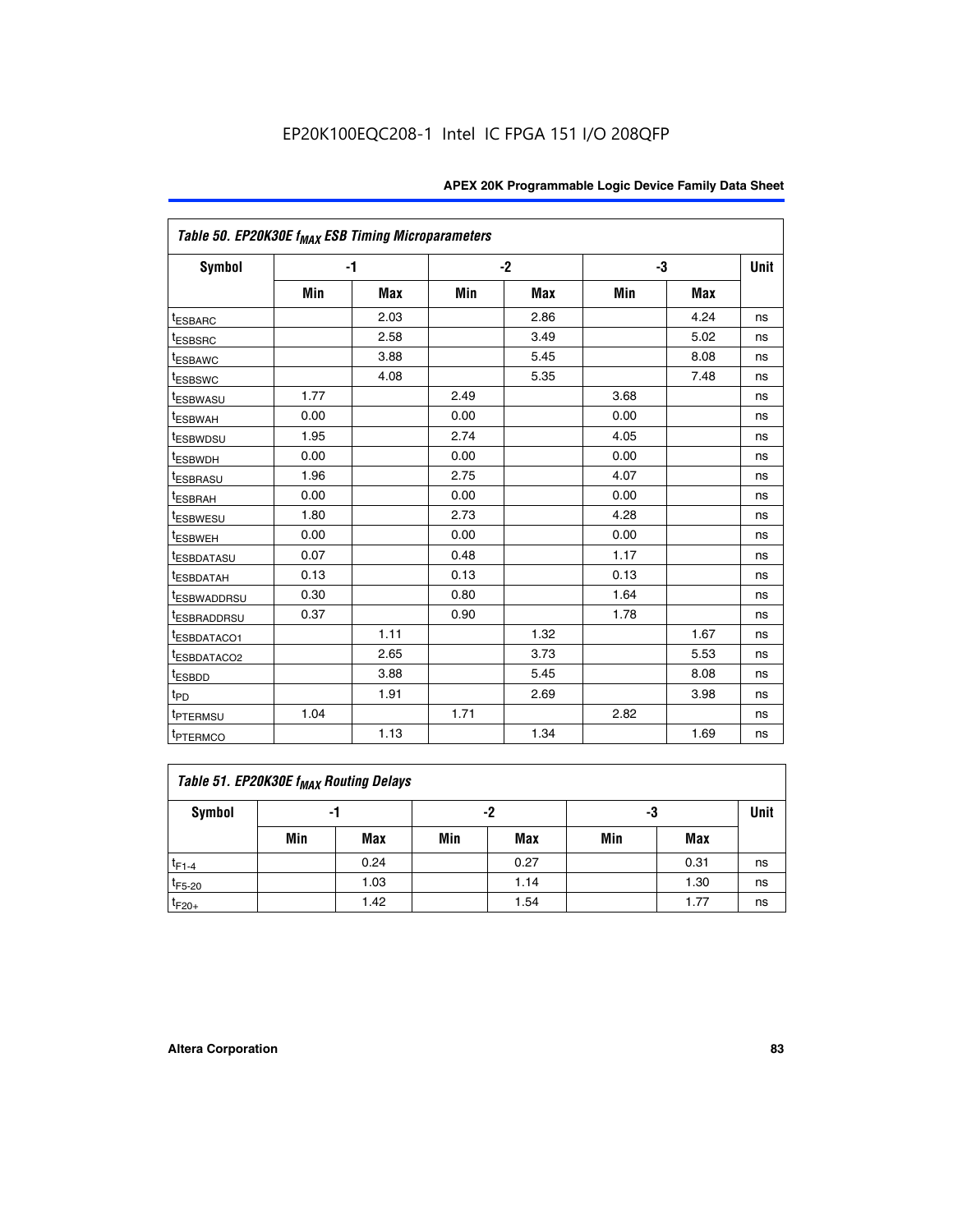## EP20K100EQC208-1 Intel IC FPGA 151 I/O 208QFP

### **APEX 20K Programmable Logic Device Family Data Sheet**

|                    | Table 52. EP20K30E Minimum Pulse Width Timing Parameters |            |      |            |      |            |             |  |  |  |  |  |
|--------------------|----------------------------------------------------------|------------|------|------------|------|------------|-------------|--|--|--|--|--|
| <b>Symbol</b>      | -1                                                       |            |      | $-2$       | -3   |            | <b>Unit</b> |  |  |  |  |  |
|                    | Min                                                      | <b>Max</b> | Min  | <b>Max</b> | Min  | <b>Max</b> |             |  |  |  |  |  |
| $t_{CH}$           | 0.55                                                     |            | 0.78 |            | 1.15 |            | ns          |  |  |  |  |  |
| $t_{CL}$           | 0.55                                                     |            | 0.78 |            | 1.15 |            | ns          |  |  |  |  |  |
| $t_{CLRP}$         | 0.22                                                     |            | 0.31 |            | 0.46 |            | ns          |  |  |  |  |  |
| <sup>t</sup> PREP  | 0.22                                                     |            | 0.31 |            | 0.46 |            | ns          |  |  |  |  |  |
| <sup>t</sup> ESBCH | 0.55                                                     |            | 0.78 |            | 1.15 |            | ns          |  |  |  |  |  |
| <sup>t</sup> ESBCL | 0.55                                                     |            | 0.78 |            | 1.15 |            | ns          |  |  |  |  |  |
| <sup>t</sup> ESBWP | 1.43                                                     |            | 2.01 |            | 2.97 |            | ns          |  |  |  |  |  |
| <sup>t</sup> ESBRP | 1.15                                                     |            | 1.62 |            | 2.39 |            | ns          |  |  |  |  |  |

| Table 53. EP20K30E External Timing Parameters |      |            |      |            |                |            |             |  |  |  |  |
|-----------------------------------------------|------|------------|------|------------|----------------|------------|-------------|--|--|--|--|
| <b>Symbol</b>                                 |      | -1         |      | -2         |                | -3         | <b>Unit</b> |  |  |  |  |
|                                               | Min  | <b>Max</b> | Min  | <b>Max</b> | Min            | <b>Max</b> |             |  |  |  |  |
| $t_{INSU}$                                    | 2.02 |            | 2.13 |            | 2.24           |            | ns          |  |  |  |  |
| $t_{\rm INH}$                                 | 0.00 |            | 0.00 |            | 0.00           |            | ns          |  |  |  |  |
| <b>t</b> outco                                | 2.00 | 4.88       | 2.00 | 5.36       | 2.00           | 5.88       | ns          |  |  |  |  |
| <sup>t</sup> INSUPLL                          | 2.11 |            | 2.23 |            |                |            | ns          |  |  |  |  |
| <sup>t</sup> INHPLL                           | 0.00 |            | 0.00 |            | $\blacksquare$ |            | ns          |  |  |  |  |
| <b>LOUTCOPLL</b>                              | 0.50 | 2.60       | 0.50 | 2.88       | -              |            | ns          |  |  |  |  |

| Table 54. EP20K30E External Bidirectional Timing Parameters |      |      |      |      |                          |      |             |  |  |  |  |
|-------------------------------------------------------------|------|------|------|------|--------------------------|------|-------------|--|--|--|--|
| Symbol                                                      |      | -1   |      | $-2$ |                          | -3   | <b>Unit</b> |  |  |  |  |
|                                                             | Min  | Max  | Min  | Max  | Min                      | Max  |             |  |  |  |  |
| <sup>t</sup> INSUBIDIR                                      | 1.85 |      | 1.77 |      | 1.54                     |      | ns          |  |  |  |  |
| <b>INHBIDIR</b>                                             | 0.00 |      | 0.00 |      | 0.00                     |      | ns          |  |  |  |  |
| <b>LOUTCOBIDIR</b>                                          | 2.00 | 4.88 | 2.00 | 5.36 | 2.00                     | 5.88 | ns          |  |  |  |  |
| <sup>T</sup> XZBIDIR                                        |      | 7.48 |      | 8.46 |                          | 9.83 | ns          |  |  |  |  |
| <sup>t</sup> zxbidir                                        |      | 7.48 |      | 8.46 |                          | 9.83 | ns          |  |  |  |  |
| <sup>I</sup> INSUBIDIRPLL                                   | 4.12 |      | 4.24 |      | $\overline{\phantom{0}}$ |      | ns          |  |  |  |  |
| <b>INHBIDIRPLL</b>                                          | 0.00 |      | 0.00 |      |                          |      | ns          |  |  |  |  |
| <b><i>COUTCOBIDIRPLL</i></b>                                | 0.50 | 2.60 | 0.50 | 2.88 |                          |      | ns          |  |  |  |  |
| <sup>I</sup> XZBIDIRPLL                                     |      | 5.21 |      | 5.99 |                          |      | ns          |  |  |  |  |
| <sup>I</sup> ZXBIDIRPLL                                     |      | 5.21 |      | 5.99 |                          |      | ns          |  |  |  |  |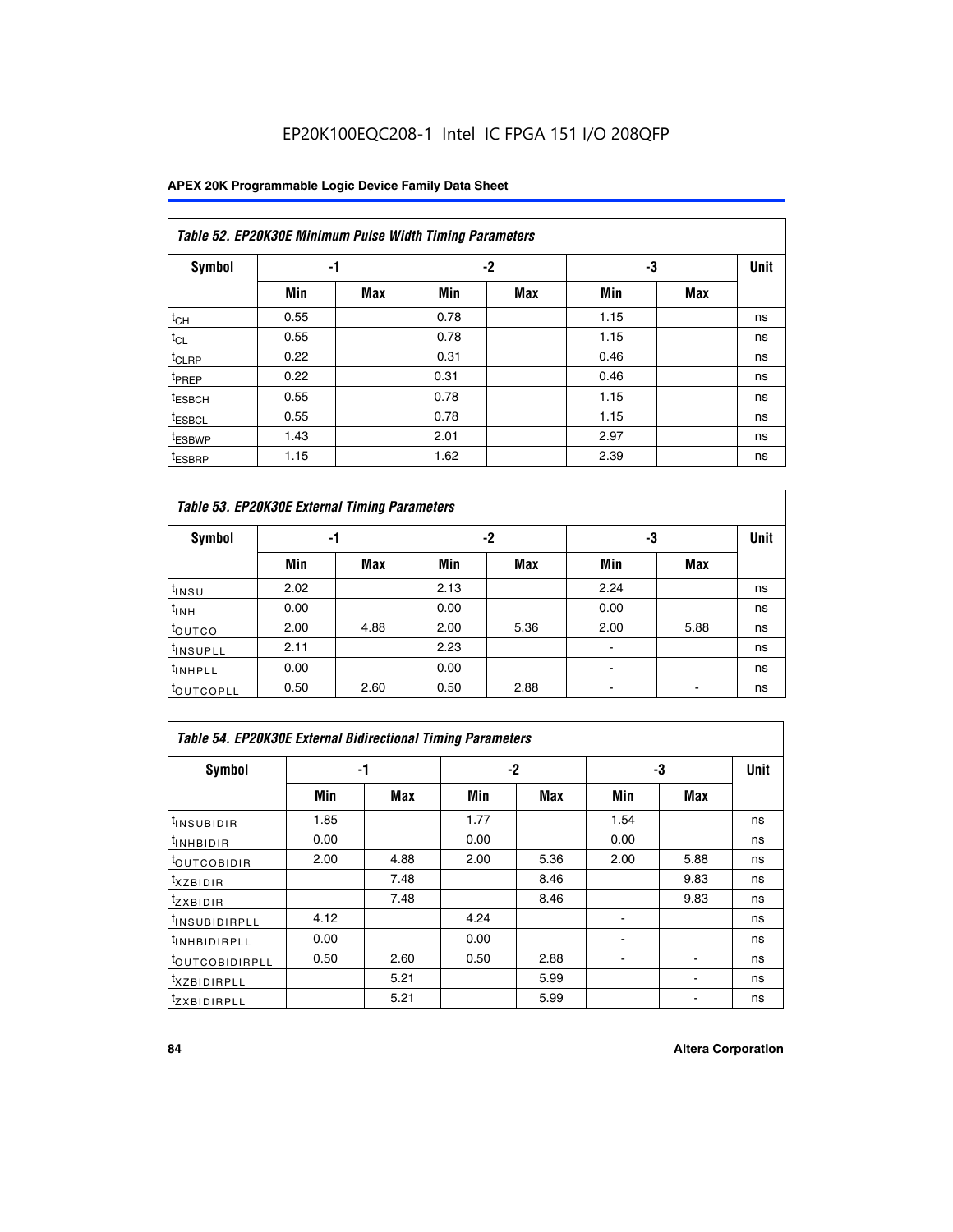Tables 55 through 60 describe *f<sub>MAX</sub>* LE Timing Microparameters, *f<sub>MAX</sub>* ESB Timing Microparameters, *f<sub>MAX</sub>* Routing Delays, Minimum Pulse Width Timing Parameters, External Timing Parameters, and External Bidirectional Timing Parameters for EP20K60E APEX 20KE devices.

| Table 55. EP20K60E f <sub>MAX</sub> LE Timing Microparameters |      |      |      |      |      |      |    |  |  |  |  |
|---------------------------------------------------------------|------|------|------|------|------|------|----|--|--|--|--|
| <b>Symbol</b>                                                 |      | -1   |      | -2   |      | -3   |    |  |  |  |  |
|                                                               | Min  | Max  | Min  | Max  | Min  | Max  |    |  |  |  |  |
| $t_{\text{SU}}$                                               | 0.17 |      | 0.15 |      | 0.16 |      | ns |  |  |  |  |
| $t_H$                                                         | 0.32 |      | 0.33 |      | 0.39 |      | ns |  |  |  |  |
| $t_{CO}$                                                      |      | 0.29 |      | 0.40 |      | 0.60 | ns |  |  |  |  |
| t <sub>lut</sub>                                              |      | 0.77 |      | 1.07 |      | 1.59 | ns |  |  |  |  |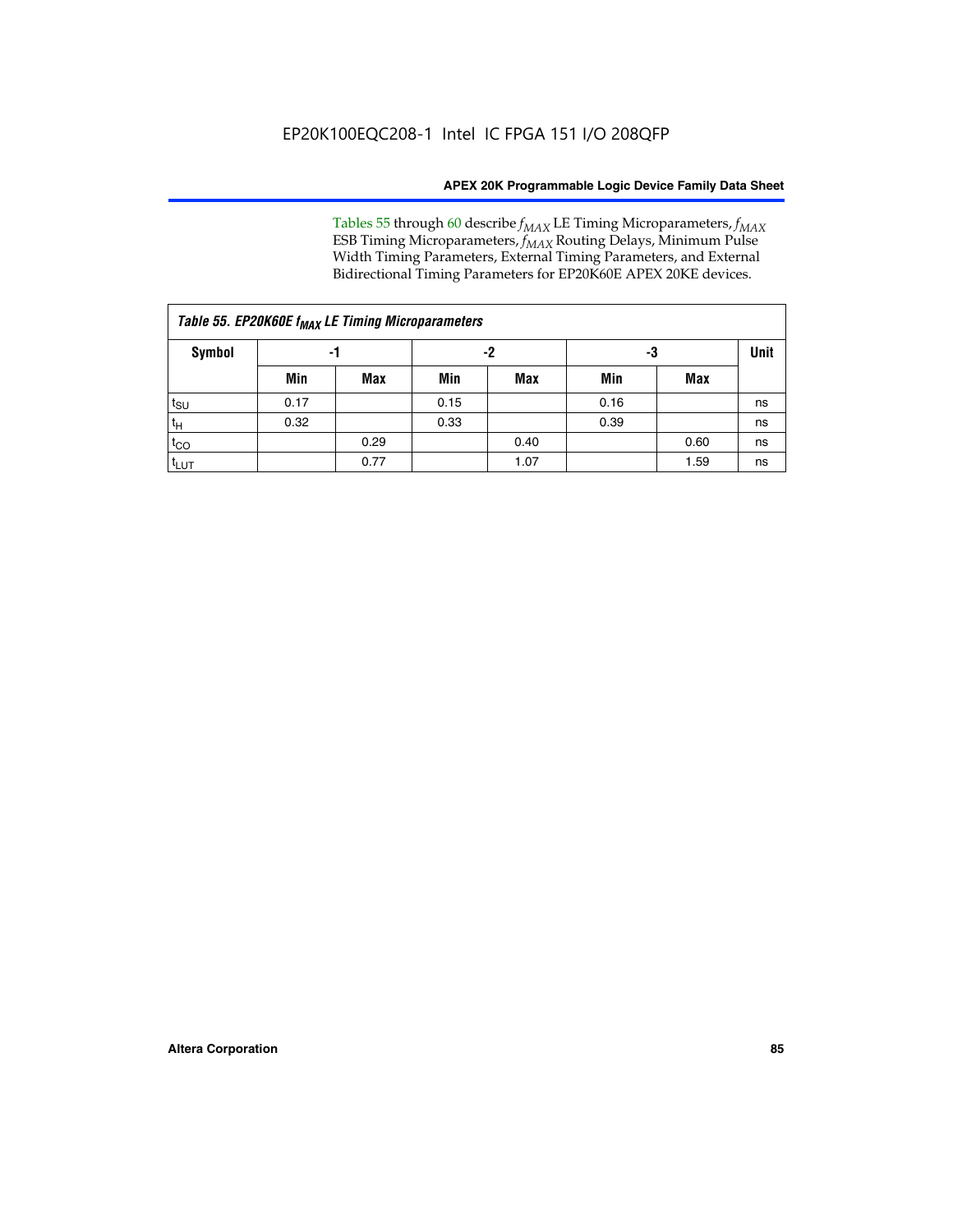| Table 56. EP20K60E f <sub>MAX</sub> ESB Timing Microparameters |      |            |      |            |      |            |             |
|----------------------------------------------------------------|------|------------|------|------------|------|------------|-------------|
| <b>Symbol</b>                                                  | $-1$ |            |      | $-2$       |      | -3         | <b>Unit</b> |
|                                                                | Min  | <b>Max</b> | Min  | <b>Max</b> | Min  | <b>Max</b> |             |
| <sup>t</sup> ESBARC                                            |      | 1.83       |      | 2.57       |      | 3.79       | ns          |
| t <sub>ESBSRC</sub>                                            |      | 2.46       |      | 3.26       |      | 4.61       | ns          |
| <sup>t</sup> ESBAWC                                            |      | 3.50       |      | 4.90       |      | 7.23       | ns          |
| <sup>t</sup> ESBSWC                                            |      | 3.77       |      | 4.90       |      | 6.79       | ns          |
| <sup>t</sup> ESBWASU                                           | 1.59 |            | 2.23 |            | 3.29 |            | ns          |
| <sup>t</sup> ESBWAH                                            | 0.00 |            | 0.00 |            | 0.00 |            | ns          |
| t <sub>ESBWDSU</sub>                                           | 1.75 |            | 2.46 |            | 3.62 |            | ns          |
| <sup>t</sup> ESBWDH                                            | 0.00 |            | 0.00 |            | 0.00 |            | ns          |
| t <sub>ESBRASU</sub>                                           | 1.76 |            | 2.47 |            | 3.64 |            | ns          |
| <sup>t</sup> ESBRAH                                            | 0.00 |            | 0.00 |            | 0.00 |            | ns          |
| t <sub>ESBWESU</sub>                                           | 1.68 |            | 2.49 |            | 3.87 |            | ns          |
| t <sub>ESBWEH</sub>                                            | 0.00 |            | 0.00 |            | 0.00 |            | ns          |
| <sup>t</sup> ESBDATASU                                         | 0.08 |            | 0.43 |            | 1.04 |            | ns          |
| t <sub>ESBDATAH</sub>                                          | 0.13 |            | 0.13 |            | 0.13 |            | ns          |
| <sup>t</sup> ESBWADDRSU                                        | 0.29 |            | 0.72 |            | 1.46 |            | ns          |
| <sup>t</sup> ESBRADDRSU                                        | 0.36 |            | 0.81 |            | 1.58 |            | ns          |
| <sup>I</sup> ESBDATACO1                                        |      | 1.06       |      | 1.24       |      | 1.55       | ns          |
| <sup>t</sup> ESBDATACO2                                        |      | 2.39       |      | 3.35       |      | 4.94       | ns          |
| <sup>t</sup> ESBDD                                             |      | 3.50       |      | 4.90       |      | 7.23       | ns          |
| t <sub>PD</sub>                                                |      | 1.72       |      | 2.41       |      | 3.56       | ns          |
| t <sub>PTERMSU</sub>                                           | 0.99 |            | 1.56 |            | 2.55 |            | ns          |
| t <sub>PTERMCO</sub>                                           |      | 1.07       |      | 1.26       |      | 1.08       | ns          |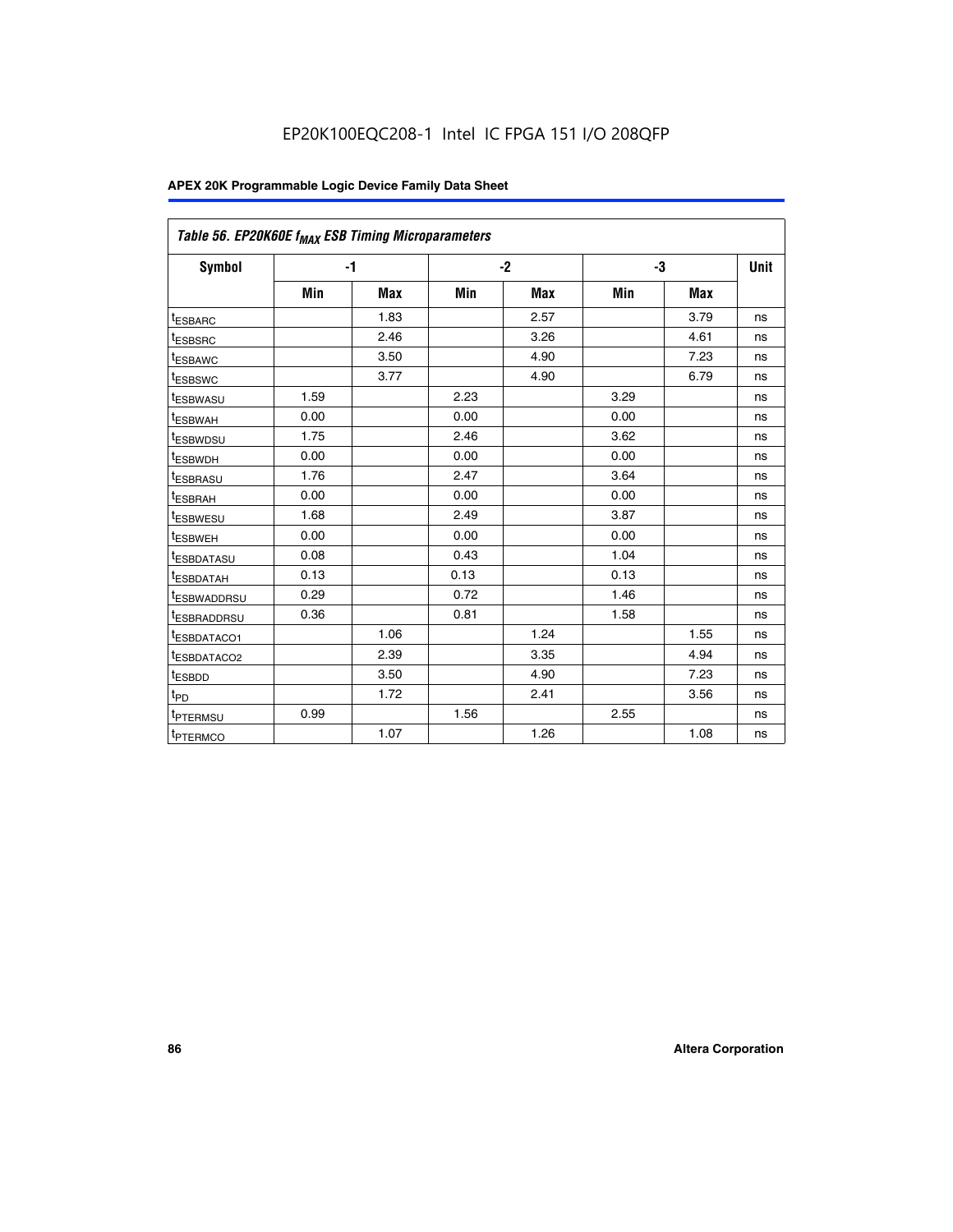| Table 57. EP20K60E f <sub>MAX</sub> Routing Delays |     |      |     |            |     |      |    |  |  |  |
|----------------------------------------------------|-----|------|-----|------------|-----|------|----|--|--|--|
| Symbol                                             |     | -1   | -2  | -3         |     | Unit |    |  |  |  |
|                                                    | Min | Max  | Min | <b>Max</b> | Min | Max  |    |  |  |  |
| $t_{F1-4}$                                         |     | 0.24 |     | 0.26       |     | 0.30 | ns |  |  |  |
| $t_{F5-20}$                                        |     | 1.45 |     | 1.58       |     | 1.79 | ns |  |  |  |
| $t_{F20+}$                                         |     | 1.96 |     | 2.14       |     | 2.45 | ns |  |  |  |

|                    | Table 58. EP20K60E Minimum Pulse Width Timing Parameters |            |      |      |      |     |      |  |  |  |  |  |
|--------------------|----------------------------------------------------------|------------|------|------|------|-----|------|--|--|--|--|--|
| Symbol             | -1                                                       |            |      | $-2$ |      | -3  | Unit |  |  |  |  |  |
|                    | Min                                                      | <b>Max</b> | Min  | Max  | Min  | Max |      |  |  |  |  |  |
| $t_{CH}$           | 2.00                                                     |            | 2.50 |      | 2.75 |     | ns   |  |  |  |  |  |
| $t_{CL}$           | 2.00                                                     |            | 2.50 |      | 2.75 |     | ns   |  |  |  |  |  |
| $t_{CLRP}$         | 0.20                                                     |            | 0.28 |      | 0.41 |     | ns   |  |  |  |  |  |
| t <sub>PREP</sub>  | 0.20                                                     |            | 0.28 |      | 0.41 |     | ns   |  |  |  |  |  |
| t <sub>ESBCH</sub> | 2.00                                                     |            | 2.50 |      | 2.75 |     | ns   |  |  |  |  |  |
| t <sub>ESBCL</sub> | 2.00                                                     |            | 2.50 |      | 2.75 |     | ns   |  |  |  |  |  |
| <sup>t</sup> ESBWP | 1.29                                                     |            | 1.80 |      | 2.66 |     | ns   |  |  |  |  |  |
| <sup>t</sup> ESBRP | 1.04                                                     |            | 1.45 |      | 2.14 |     | ns   |  |  |  |  |  |

| <b>Table 59. EP20K60E External Timing Parameters</b> |      |      |      |      |      |      |    |  |  |  |  |
|------------------------------------------------------|------|------|------|------|------|------|----|--|--|--|--|
| Symbol                                               | -1   |      |      | -2   | -3   | Unit |    |  |  |  |  |
|                                                      | Min  | Max  | Min  | Max  | Min  | Max  |    |  |  |  |  |
| $t_{INSU}$                                           | 2.03 |      | 2.12 |      | 2.23 |      | ns |  |  |  |  |
| $t_{INH}$                                            | 0.00 |      | 0.00 |      | 0.00 |      | ns |  |  |  |  |
| toutco                                               | 2.00 | 4.84 | 2.00 | 5.31 | 2.00 | 5.81 | ns |  |  |  |  |
| <sup>t</sup> INSUPLL                                 | 1.12 |      | 1.15 |      | ۰    |      | ns |  |  |  |  |
| <sup>t</sup> INHPLL                                  | 0.00 |      | 0.00 |      | ۰    |      | ns |  |  |  |  |
| toutcopll                                            | 0.50 | 3.37 | 0.50 | 3.69 |      |      | ns |  |  |  |  |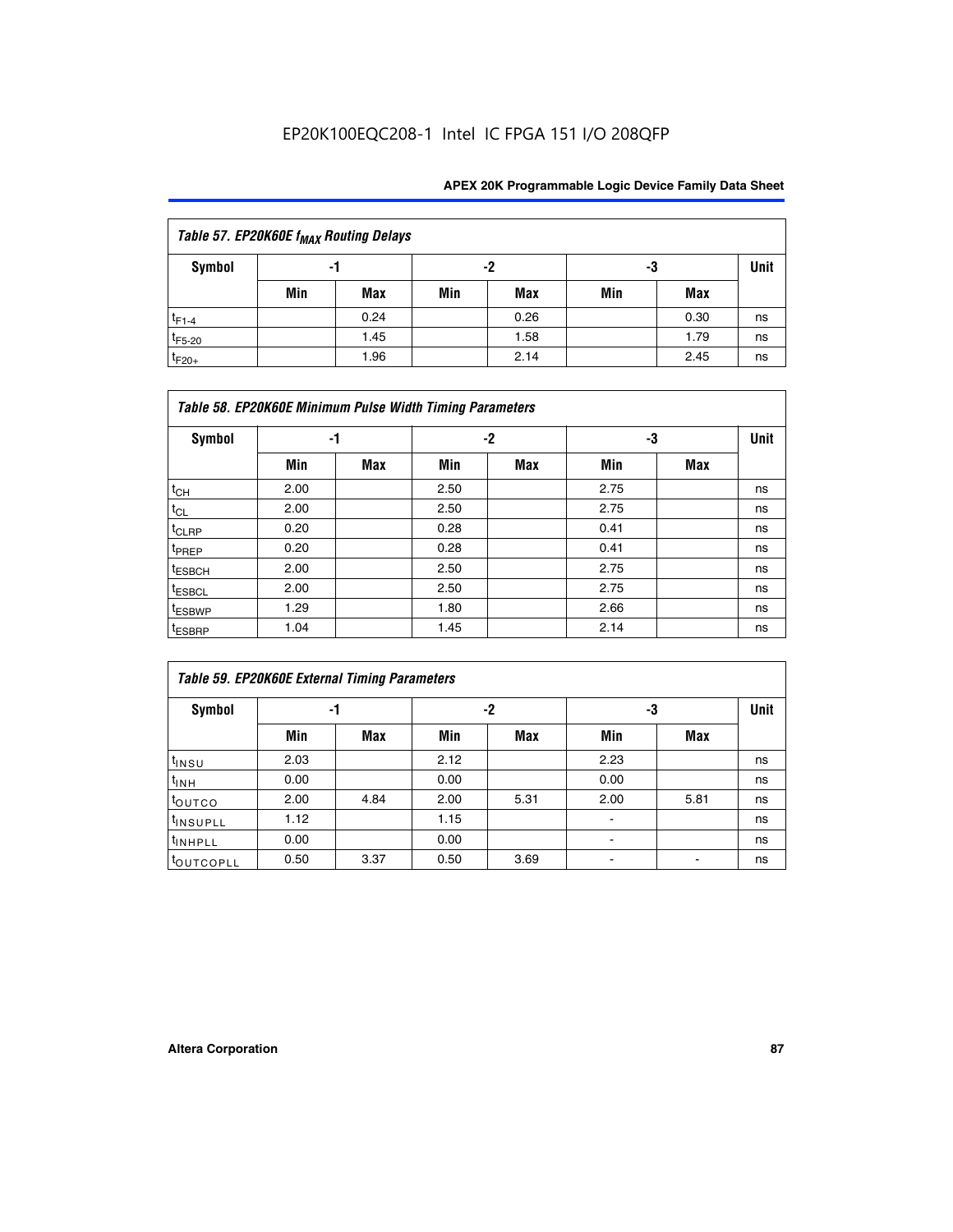| Table 60. EP20K60E External Bidirectional Timing Parameters |      |      |      |      |      |      |      |  |  |  |  |
|-------------------------------------------------------------|------|------|------|------|------|------|------|--|--|--|--|
| Symbol                                                      |      | -1   |      | $-2$ |      | -3   | Unit |  |  |  |  |
|                                                             | Min  | Max  | Min  | Max  | Min  | Max  |      |  |  |  |  |
| t <sub>INSUBIDIR</sub>                                      | 2.77 |      | 2.91 |      | 3.11 |      | ns   |  |  |  |  |
| <sup>t</sup> INHBIDIR                                       | 0.00 |      | 0.00 |      | 0.00 |      | ns   |  |  |  |  |
| <sup>t</sup> OUTCOBIDIR                                     | 2.00 | 4.84 | 2.00 | 5.31 | 2.00 | 5.81 | ns   |  |  |  |  |
| $t_{XZBIDIR}$                                               |      | 6.47 |      | 7.44 |      | 8.65 | ns   |  |  |  |  |
| $t_{ZXBIDIR}$                                               |      | 6.47 |      | 7.44 |      | 8.65 | ns   |  |  |  |  |
| <sup>t</sup> INSUBIDIRPLL                                   | 3.44 |      | 3.24 |      |      |      | ns   |  |  |  |  |
| <sup>t</sup> INHBIDIRPLL                                    | 0.00 |      | 0.00 |      | ۰    |      | ns   |  |  |  |  |
| <sup>t</sup> OUTCOBIDIRPLL                                  | 0.50 | 3.37 | 0.50 | 3.69 |      |      | ns   |  |  |  |  |
| <sup>t</sup> XZBIDIRPLL                                     |      | 5.00 |      | 5.82 |      |      | ns   |  |  |  |  |
| <sup>I</sup> ZXBIDIRPLL                                     |      | 5.00 |      | 5.82 |      |      | ns   |  |  |  |  |

Tables 61 through 66 describe  $f_{MAX}$  LE Timing Microparameters, *fMAX* ESB Timing Microparameters, *fMAX* Routing Delays, Minimum Pulse Width Timing Parameters, External Timing Parameters, and External Bidirectional Timing Parameters for EP20K100E APEX 20KE devices.

| Table 61. EP20K100E f <sub>MAX</sub> LE Timing Microparameters |      |      |      |      |      |      |             |  |  |  |  |
|----------------------------------------------------------------|------|------|------|------|------|------|-------------|--|--|--|--|
| <b>Symbol</b>                                                  |      | -1   | -2   |      |      | -3   | <b>Unit</b> |  |  |  |  |
|                                                                | Min  | Max  | Min  | Max  | Min  | Max  |             |  |  |  |  |
| t <sub>SU</sub>                                                | 0.25 |      | 0.25 |      | 0.25 |      | ns          |  |  |  |  |
| tμ                                                             | 0.25 |      | 0.25 |      | 0.25 |      | ns          |  |  |  |  |
| $t_{CO}$                                                       |      | 0.28 |      | 0.28 |      | 0.34 | ns          |  |  |  |  |
| t <sub>LUT</sub>                                               |      | 0.80 |      | 0.95 |      | 1.13 | ns          |  |  |  |  |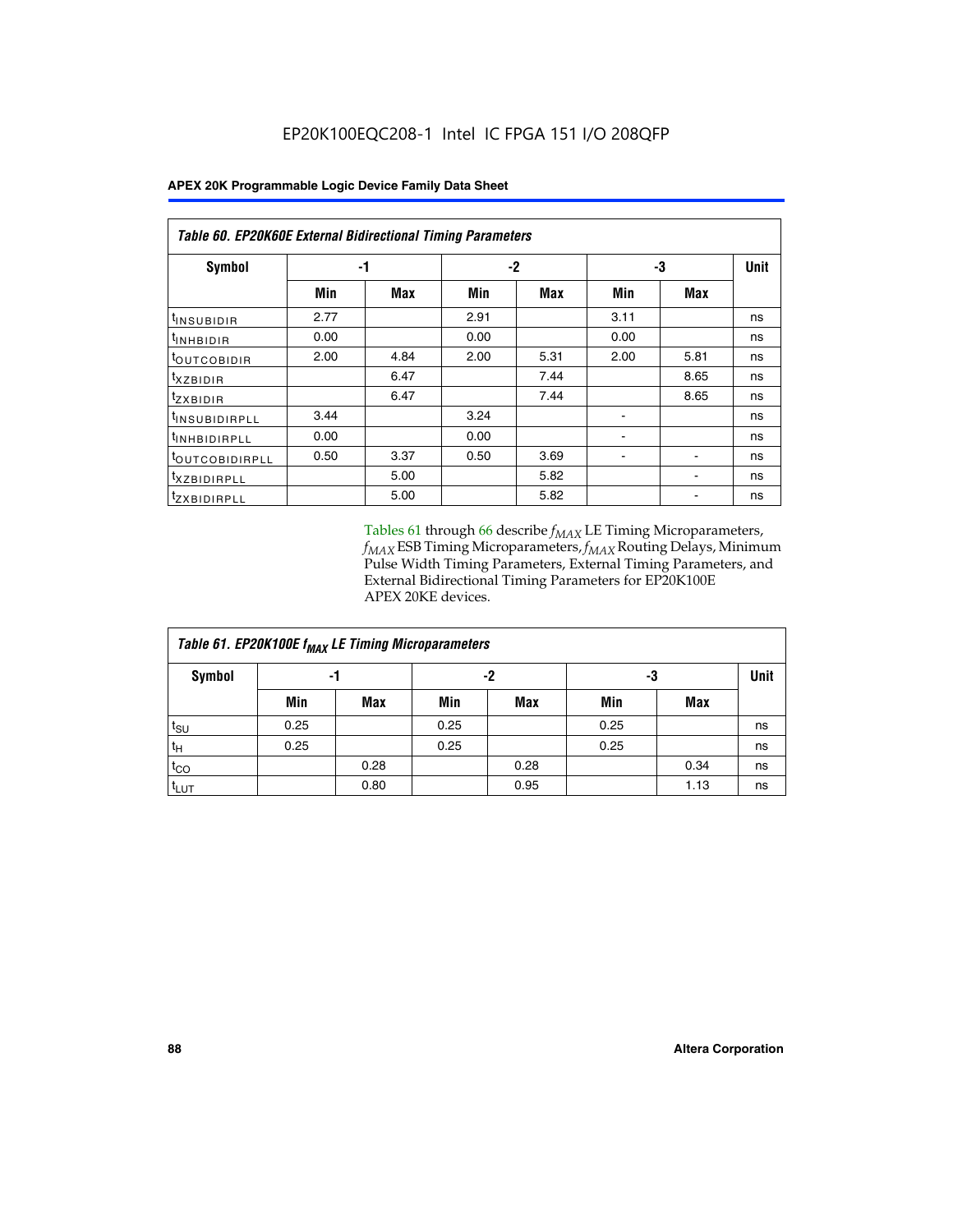| Table 62. EP20K100E f <sub>MAX</sub> ESB Timing Microparameters |         |      |         |            |         |            |             |
|-----------------------------------------------------------------|---------|------|---------|------------|---------|------------|-------------|
| Symbol                                                          | $-1$    |      |         | $-2$       |         | -3         | <b>Unit</b> |
|                                                                 | Min     | Max  | Min     | <b>Max</b> | Min     | <b>Max</b> |             |
| <sup>t</sup> ESBARC                                             |         | 1.61 |         | 1.84       |         | 1.97       | ns          |
| <sup>t</sup> ESBSRC                                             |         | 2.57 |         | 2.97       |         | 3.20       | ns          |
| <sup>t</sup> ESBAWC                                             |         | 0.52 |         | 4.09       |         | 4.39       | ns          |
| <sup>t</sup> ESBSWC                                             |         | 3.17 |         | 3.78       |         | 4.09       | ns          |
| <sup>t</sup> ESBWASU                                            | 0.56    |      | 6.41    |            | 0.63    |            | ns          |
| t <sub>ESBWAH</sub>                                             | 0.48    |      | 0.54    |            | 0.55    |            | ns          |
| <sup>t</sup> ESBWDSU                                            | 0.71    |      | 0.80    |            | 0.81    |            | ns          |
| <sup>t</sup> ESBWDH                                             | .048    |      | 0.54    |            | 0.55    |            | ns          |
| <sup>t</sup> ESBRASU                                            | 1.57    |      | 1.75    |            | 1.87    |            | ns          |
| <sup>t</sup> ESBRAH                                             | 0.00    |      | 0.00    |            | 0.20    |            | ns          |
| <sup>t</sup> ESBWESU                                            | 1.54    |      | 1.72    |            | 1.80    |            | ns          |
| <sup>I</sup> ESBWEH                                             | 0.00    |      | 0.00    |            | 0.00    |            | ns          |
| <sup>t</sup> ESBDATASU                                          | $-0.16$ |      | $-0.20$ |            | $-0.20$ |            | ns          |
| <sup>t</sup> ESBDATAH                                           | 0.13    |      | 0.13    |            | 0.13    |            | ns          |
| <sup>t</sup> ESBWADDRSU                                         | 0.12    |      | 0.08    |            | 0.13    |            | ns          |
| <sup>I</sup> ESBRADDRSU                                         | 0.17    |      | 0.15    |            | 0.19    |            | ns          |
| <sup>I</sup> ESBDATACO1                                         |         | 1.20 |         | 1.39       |         | 1.52       | ns          |
| <sup>t</sup> ESBDATACO2                                         |         | 2.54 |         | 2.99       |         | 3.22       | ns          |
| <sup>t</sup> ESBDD                                              |         | 3.06 |         | 3.56       |         | 3.85       | ns          |
| t <sub>PD</sub>                                                 |         | 1.73 |         | 2.02       |         | 2.20       | ns          |
| <sup>I</sup> PTERMSU                                            | 1.11    |      | 1.26    |            | 1.38    |            | ns          |
| t <sub>PTERMCO</sub>                                            |         | 1.19 |         | 1.40       |         | 1.08       | ns          |

| Table 63. EP20K100E f <sub>MAX</sub> Routing Delays |                |      |     |      |     |      |    |  |  |  |
|-----------------------------------------------------|----------------|------|-----|------|-----|------|----|--|--|--|
| Symbol                                              | -2<br>-3<br>-1 |      |     |      |     |      |    |  |  |  |
|                                                     | Min            | Max  | Min | Max  | Min | Max  |    |  |  |  |
| $t_{F1-4}$                                          |                | 0.24 |     | 0.27 |     | 0.29 | ns |  |  |  |
| $t_{F5-20}$                                         |                | 1.04 |     | 1.26 |     | 1.52 | ns |  |  |  |
| $t_{F20+}$                                          |                | 1.12 |     | 1.36 |     | 1.86 | ns |  |  |  |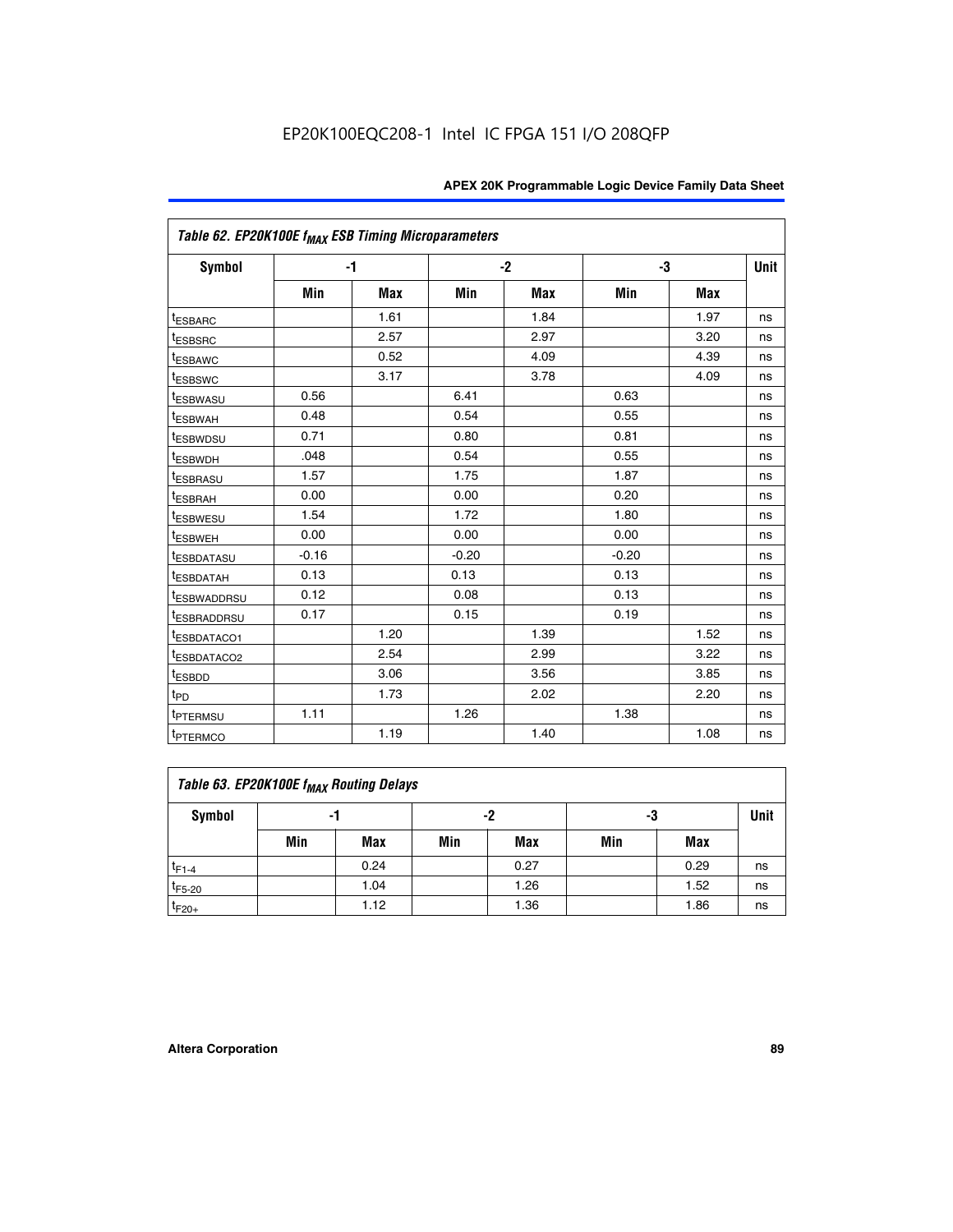## EP20K100EQC208-1 Intel IC FPGA 151 I/O 208QFP

## **APEX 20K Programmable Logic Device Family Data Sheet**

|                    | Table 64. EP20K100E Minimum Pulse Width Timing Parameters |            |      |            |      |            |             |  |  |  |  |  |
|--------------------|-----------------------------------------------------------|------------|------|------------|------|------------|-------------|--|--|--|--|--|
| <b>Symbol</b>      | -1                                                        |            |      | $-2$       | -3   |            | <b>Unit</b> |  |  |  |  |  |
|                    | Min                                                       | <b>Max</b> | Min  | <b>Max</b> | Min  | <b>Max</b> |             |  |  |  |  |  |
| $t_{CH}$           | 2.00                                                      |            | 2.00 |            | 2.00 |            | ns          |  |  |  |  |  |
| $t_{CL}$           | 2.00                                                      |            | 2.00 |            | 2.00 |            | ns          |  |  |  |  |  |
| t <sub>CLRP</sub>  | 0.20                                                      |            | 0.20 |            | 0.20 |            | ns          |  |  |  |  |  |
| t <sub>PREP</sub>  | 0.20                                                      |            | 0.20 |            | 0.20 |            | ns          |  |  |  |  |  |
| <sup>t</sup> ESBCH | 2.00                                                      |            | 2.00 |            | 2.00 |            | ns          |  |  |  |  |  |
| <sup>t</sup> ESBCL | 2.00                                                      |            | 2.00 |            | 2.00 |            | ns          |  |  |  |  |  |
| <sup>t</sup> ESBWP | 1.29                                                      |            | 1.53 |            | 1.66 |            | ns          |  |  |  |  |  |
| <sup>t</sup> ESBRP | 1.11                                                      |            | 1.29 |            | 1.41 |            | ns          |  |  |  |  |  |

|                      | Table 65. EP20K100E External Timing Parameters |            |      |            |                |            |    |  |  |  |  |  |
|----------------------|------------------------------------------------|------------|------|------------|----------------|------------|----|--|--|--|--|--|
| <b>Symbol</b>        | -1                                             |            |      | -2         |                | -3         |    |  |  |  |  |  |
|                      | Min                                            | <b>Max</b> | Min  | <b>Max</b> | Min            | <b>Max</b> |    |  |  |  |  |  |
| $t_{INSU}$           | 2.23                                           |            | 2.32 |            | 2.43           |            | ns |  |  |  |  |  |
| $t_{\rm INH}$        | 0.00                                           |            | 0.00 |            | 0.00           |            | ns |  |  |  |  |  |
| toutco               | 2.00                                           | 4.86       | 2.00 | 5.35       | 2.00           | 5.84       | ns |  |  |  |  |  |
| <sup>t</sup> INSUPLL | 1.58                                           |            | 1.66 |            |                |            | ns |  |  |  |  |  |
| <sup>t</sup> INHPLL  | 0.00                                           |            | 0.00 |            | $\blacksquare$ |            | ns |  |  |  |  |  |
| <b>LOUTCOPLL</b>     | 0.50                                           | 2.96       | 0.50 | 3.29       | -              |            | ns |  |  |  |  |  |

|                              | <b>Table 66. EP20K100E External Bidirectional Timing Parameters</b> |      |      |      |                |      |      |  |  |  |  |
|------------------------------|---------------------------------------------------------------------|------|------|------|----------------|------|------|--|--|--|--|
| Symbol                       |                                                                     | -1   |      | $-2$ |                | -3   | Unit |  |  |  |  |
|                              | Min                                                                 | Max  | Min  | Max  | Min            | Max  |      |  |  |  |  |
| <sup>t</sup> INSUBIDIR       | 2.74                                                                |      | 2.96 |      | 3.19           |      | ns   |  |  |  |  |
| <b>TINHBIDIR</b>             | 0.00                                                                |      | 0.00 |      | 0.00           |      | ns   |  |  |  |  |
| <b>LOUTCOBIDIR</b>           | 2.00                                                                | 4.86 | 2.00 | 5.35 | 2.00           | 5.84 | ns   |  |  |  |  |
| <sup>T</sup> XZBIDIR         |                                                                     | 5.00 |      | 5.48 |                | 5.89 | ns   |  |  |  |  |
| <sup>T</sup> ZXBIDIR         |                                                                     | 5.00 |      | 5.48 |                | 5.89 | ns   |  |  |  |  |
| <sup>t</sup> INSUBIDIRPLL    | 4.64                                                                |      | 5.03 |      |                |      | ns   |  |  |  |  |
| <sup>I</sup> INHBIDIRPLL     | 0.00                                                                |      | 0.00 |      | $\blacksquare$ |      | ns   |  |  |  |  |
| <b><i>LOUTCOBIDIRPLL</i></b> | 0.50                                                                | 2.96 | 0.50 | 3.29 |                |      | ns   |  |  |  |  |
| <sup>T</sup> XZBIDIRPLL      |                                                                     | 3.10 |      | 3.42 |                |      | ns   |  |  |  |  |
| <sup>I</sup> ZXBIDIRPLL      |                                                                     | 3.10 |      | 3.42 |                |      | ns   |  |  |  |  |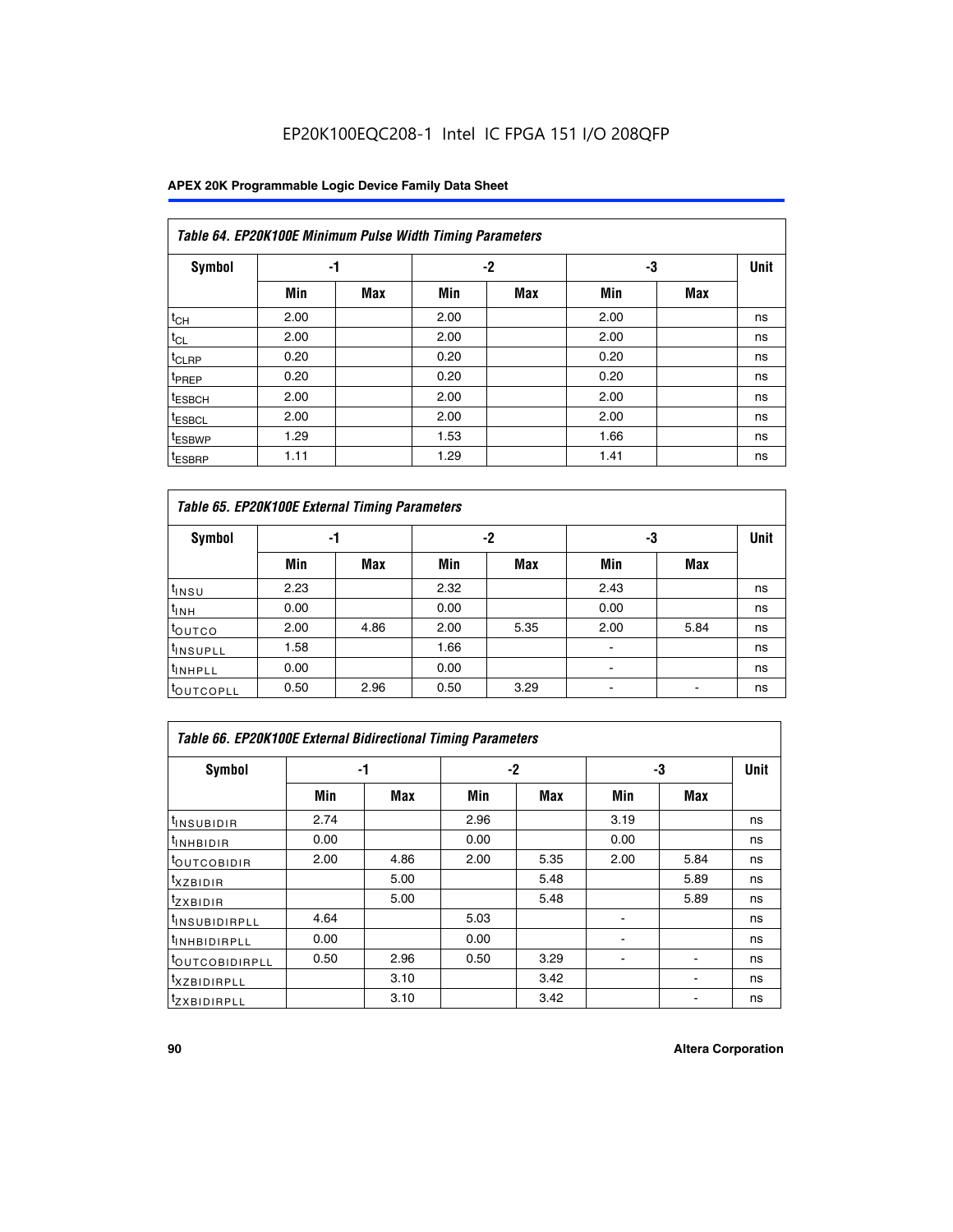Tables 67 through 72 describe *f<sub>MAX</sub>* LE Timing Microparameters, *f<sub>MAX</sub>* ESB Timing Microparameters, *f<sub>MAX</sub>* Routing Delays, Minimum Pulse Width Timing Parameters, External Timing Parameters, and External Bidirectional Timing Parameters for EP20K160E APEX 20KE devices.

|                  | Table 67. EP20K160E f <sub>MAX</sub> LE Timing Microparameters |            |      |            |      |      |    |  |  |  |  |  |
|------------------|----------------------------------------------------------------|------------|------|------------|------|------|----|--|--|--|--|--|
| Symbol           | -1                                                             |            |      | -2         |      | -3   |    |  |  |  |  |  |
|                  | Min                                                            | <b>Max</b> | Min  | <b>Max</b> | Min  | Max  |    |  |  |  |  |  |
| $t_{\text{SU}}$  | 0.22                                                           |            | 0.24 |            | 0.26 |      | ns |  |  |  |  |  |
| $t_H$            | 0.22                                                           |            | 0.24 |            | 0.26 |      | ns |  |  |  |  |  |
| $t_{CO}$         |                                                                | 0.25       |      | 0.31       |      | 0.35 | ns |  |  |  |  |  |
| t <sub>lut</sub> |                                                                | 0.69       |      | 0.88       |      | 1.12 | ns |  |  |  |  |  |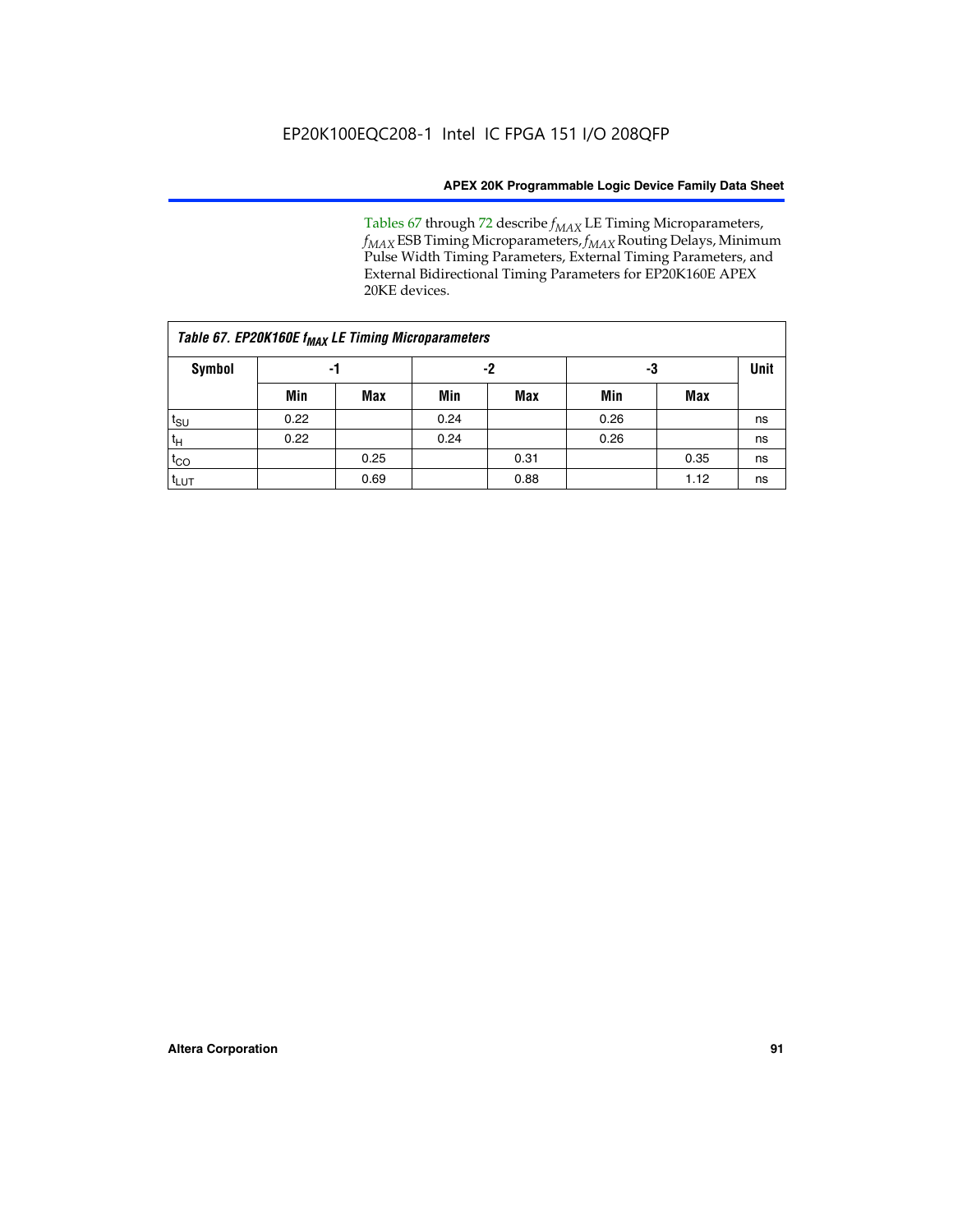| Table 68. EP20K160E f <sub>MAX</sub> ESB Timing Microparameters |         |            |         |            |      |      |      |
|-----------------------------------------------------------------|---------|------------|---------|------------|------|------|------|
| <b>Symbol</b>                                                   |         | $-1$       |         | $-2$       |      | -3   | Unit |
|                                                                 | Min     | <b>Max</b> | Min     | <b>Max</b> | Min  | Max  |      |
| <sup>t</sup> ESBARC                                             |         | 1.65       |         | 2.02       |      | 2.11 | ns   |
| t <sub>ESBSRC</sub>                                             |         | 2.21       |         | 2.70       |      | 3.11 | ns   |
| <sup>t</sup> ESBAWC                                             |         | 3.04       |         | 3.79       |      | 4.42 | ns   |
| t <sub>ESBSWC</sub>                                             |         | 2.81       |         | 3.56       |      | 4.10 | ns   |
| <sup>t</sup> ESBWASU                                            | 0.54    |            | 0.66    |            | 0.73 |      | ns   |
| <sup>t</sup> ESBWAH                                             | 0.36    |            | 0.45    |            | 0.47 |      | ns   |
| t <sub>ESBWDSU</sub>                                            | 0.68    |            | 0.81    |            | 0.94 |      | ns   |
| <sup>t</sup> ESBWDH                                             | 0.36    |            | 0.45    |            | 0.47 |      | ns   |
| t <sub>ESBRASU</sub>                                            | 1.58    |            | 1.87    |            | 2.06 |      | ns   |
| <sup>t</sup> ESBRAH                                             | 0.00    |            | 0.00    |            | 0.01 |      | ns   |
| <sup>t</sup> ESBWESU                                            | 1.41    |            | 1.71    |            | 2.00 |      | ns   |
| t <sub>ESBWEH</sub>                                             | 0.00    |            | 0.00    |            | 0.00 |      | ns   |
| t <sub>ESBDATASU</sub>                                          | $-0.02$ |            | $-0.03$ |            | 0.09 |      | ns   |
| t <sub>ESBDATAH</sub>                                           | 0.13    |            | 0.13    |            | 0.13 |      | ns   |
| t <sub>ESBWADDRSU</sub>                                         | 0.14    |            | 0.17    |            | 0.35 |      | ns   |
| <sup>t</sup> ESBRADDRSU                                         | 0.21    |            | 0.27    |            | 0.43 |      | ns   |
| <sup>I</sup> ESBDATACO1                                         |         | 1.04       |         | 1.30       |      | 1.46 | ns   |
| t <sub>ESBDATACO2</sub>                                         |         | 2.15       |         | 2.70       |      | 3.16 | ns   |
| <sup>t</sup> ESBDD                                              |         | 2.69       |         | 3.35       |      | 3.97 | ns   |
| $t_{\mathsf{PD}}$                                               |         | 1.55       |         | 1.93       |      | 2.29 | ns   |
| t <sub>PTERMSU</sub>                                            | 1.01    |            | 1.23    |            | 1.52 |      | ns   |
| t <sub>PTERMCO</sub>                                            |         | 1.06       |         | 1.32       |      | 1.04 | ns   |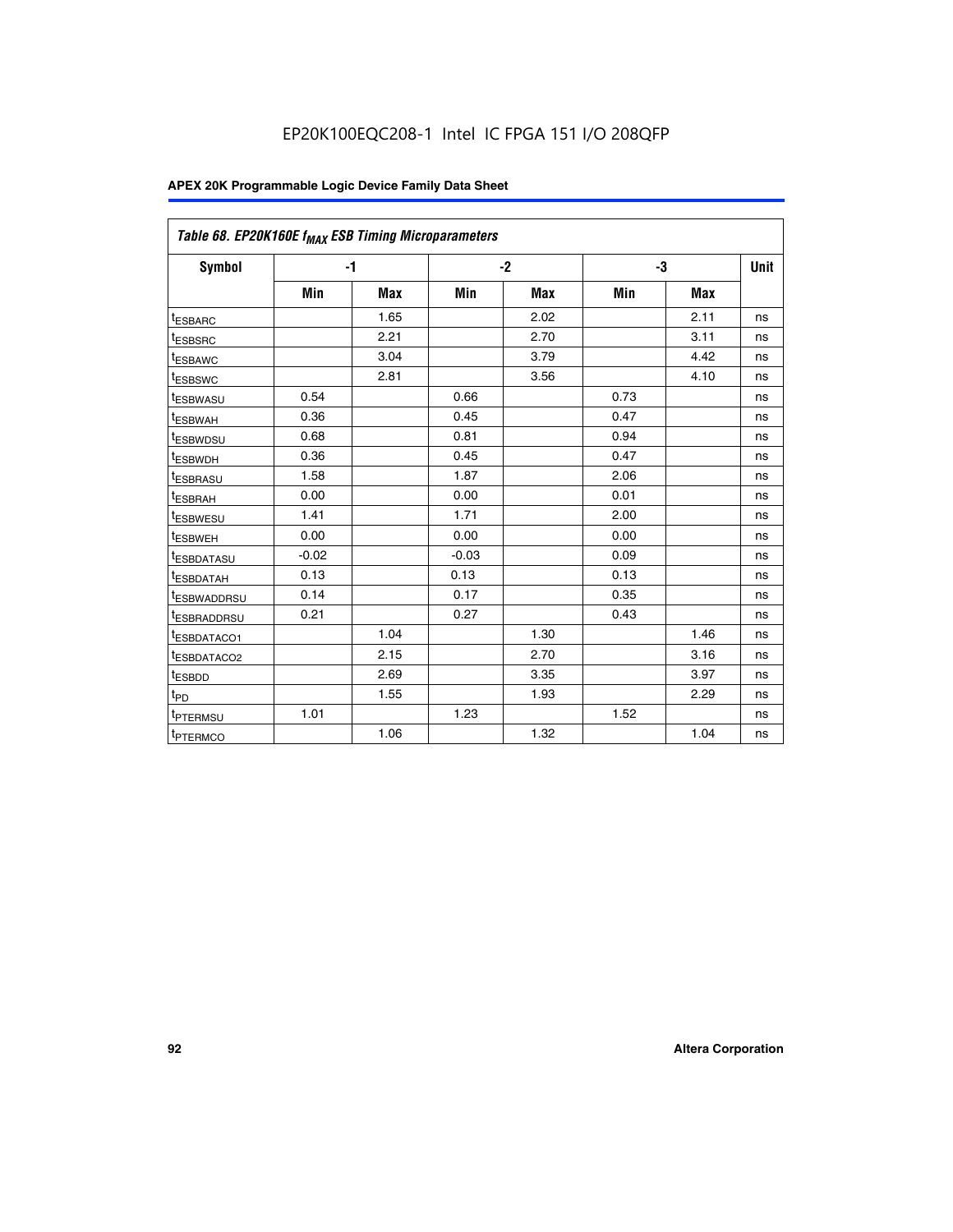|             | Table 69. EP20K160E f <sub>MAX</sub> Routing Delays |      |     |      |     |      |             |  |  |  |  |  |
|-------------|-----------------------------------------------------|------|-----|------|-----|------|-------------|--|--|--|--|--|
| Symbol      |                                                     | -1   |     | -2   | -3  |      | <b>Unit</b> |  |  |  |  |  |
|             | Min                                                 | Max  | Min | Max  | Min | Max  |             |  |  |  |  |  |
| $t_{F1-4}$  |                                                     | 0.25 |     | 0.26 |     | 0.28 | ns          |  |  |  |  |  |
| $t_{F5-20}$ |                                                     | 1.00 |     | 1.18 |     | 1.35 | ns          |  |  |  |  |  |
| $t_{F20+}$  |                                                     | 1.95 |     | 2.19 |     | 2.30 | ns          |  |  |  |  |  |

|                    | Table 70. EP20K160E Minimum Pulse Width Timing Parameters |     |      |     |      |     |             |  |  |  |  |  |
|--------------------|-----------------------------------------------------------|-----|------|-----|------|-----|-------------|--|--|--|--|--|
| <b>Symbol</b>      | -1                                                        |     |      | -2  |      | -3  | <b>Unit</b> |  |  |  |  |  |
|                    | Min                                                       | Max | Min  | Max | Min  | Max |             |  |  |  |  |  |
| $t_{CH}$           | 1.34                                                      |     | 1.43 |     | 1.55 |     | ns          |  |  |  |  |  |
| $t_{CL}$           | 1.34                                                      |     | 1.43 |     | 1.55 |     | ns          |  |  |  |  |  |
| t <sub>CLRP</sub>  | 0.18                                                      |     | 0.19 |     | 0.21 |     | ns          |  |  |  |  |  |
| t <sub>PREP</sub>  | 0.18                                                      |     | 0.19 |     | 0.21 |     | ns          |  |  |  |  |  |
| <sup>t</sup> ESBCH | 1.34                                                      |     | 1.43 |     | 1.55 |     | ns          |  |  |  |  |  |
| <sup>t</sup> ESBCL | 1.34                                                      |     | 1.43 |     | 1.55 |     | ns          |  |  |  |  |  |
| <sup>t</sup> ESBWP | 1.15                                                      |     | 1.45 |     | 1.73 |     | ns          |  |  |  |  |  |
| <sup>t</sup> ESBRP | 0.93                                                      |     | 1.15 |     | 1.38 |     | ns          |  |  |  |  |  |

|                      | Table 71. EP20K160E External Timing Parameters |      |      |      |                |      |    |  |  |  |  |  |
|----------------------|------------------------------------------------|------|------|------|----------------|------|----|--|--|--|--|--|
| Symbol               | -1                                             |      |      | -2   | -3             | Unit |    |  |  |  |  |  |
|                      | Min                                            | Max  | Min  | Max  | Min            | Max  |    |  |  |  |  |  |
| $t_{INSU}$           | 2.23                                           |      | 2.34 |      | 2.47           |      | ns |  |  |  |  |  |
| $t_{INH}$            | 0.00                                           |      | 0.00 |      | 0.00           |      | ns |  |  |  |  |  |
| toutco               | 2.00                                           | 5.07 | 2.00 | 5.59 | 2.00           | 6.13 | ns |  |  |  |  |  |
| <sup>t</sup> INSUPLL | 2.12                                           |      | 2.07 |      | $\blacksquare$ |      | ns |  |  |  |  |  |
| <sup>t</sup> INHPLL  | 0.00                                           |      | 0.00 |      | ۰              |      | ns |  |  |  |  |  |
| toutcopll            | 0.50                                           | 3.00 | 0.50 | 3.35 |                |      | ns |  |  |  |  |  |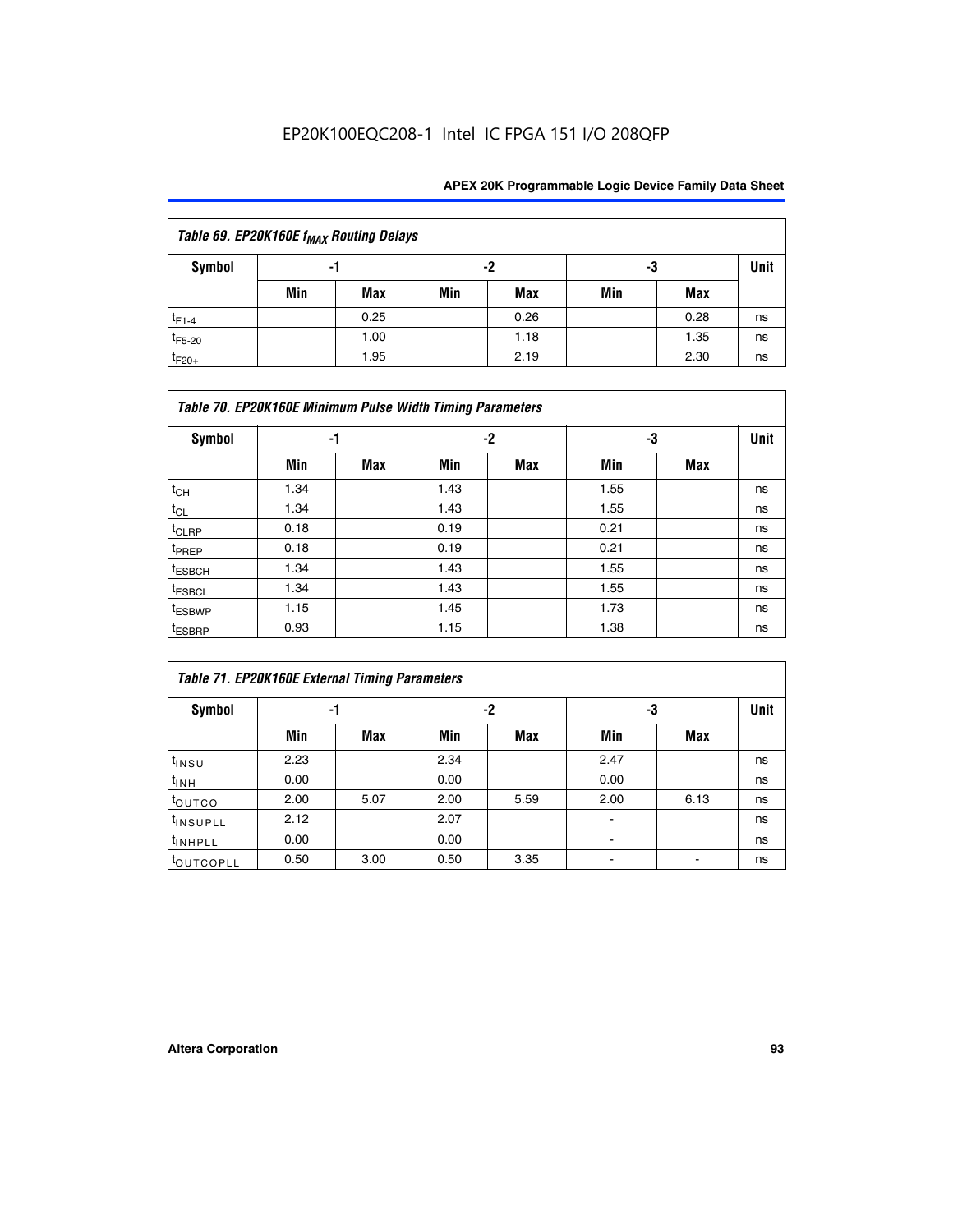|                               | <b>Table 72. EP20K160E External Bidirectional Timing Parameters</b> |      |      |      |                |      |      |  |  |  |  |
|-------------------------------|---------------------------------------------------------------------|------|------|------|----------------|------|------|--|--|--|--|
| Symbol                        |                                                                     | -1   |      | -2   |                | -3   | Unit |  |  |  |  |
|                               | Min                                                                 | Max  | Min  | Max  | Min            | Max  |      |  |  |  |  |
| t <sub>insu<u>bidir</u></sub> | 2.86                                                                |      | 3.24 |      | 3.54           |      | ns   |  |  |  |  |
| <b>UNHBIDIR</b>               | 0.00                                                                |      | 0.00 |      | 0.00           |      | ns   |  |  |  |  |
| <b>LOUTCOBIDIR</b>            | 2.00                                                                | 5.07 | 2.00 | 5.59 | 2.00           | 6.13 | ns   |  |  |  |  |
| KZBIDIR                       |                                                                     | 7.43 |      | 8.23 |                | 8.58 | ns   |  |  |  |  |
| <sup>t</sup> zxbidir          |                                                                     | 7.43 |      | 8.23 |                | 8.58 | ns   |  |  |  |  |
| <sup>t</sup> INSUBIDIRPLL     | 4.93                                                                |      | 5.48 |      | ٠              |      | ns   |  |  |  |  |
| <b>INHBIDIRPLL</b>            | 0.00                                                                |      | 0.00 |      | $\blacksquare$ |      | ns   |  |  |  |  |
| <b><i>LOUTCOBIDIRPLL</i></b>  | 0.50                                                                | 3.00 | 0.50 | 3.35 |                |      | ns   |  |  |  |  |
| <sup>T</sup> XZBIDIRPLL       |                                                                     | 5.36 |      | 5.99 |                |      | ns   |  |  |  |  |
| <sup>t</sup> ZXBIDIRPLL       |                                                                     | 5.36 |      | 5.99 |                |      | ns   |  |  |  |  |

Tables 73 through 78 describe  $f_{MAX}$  LE Timing Microparameters,  $f_{MAX}$ ESB Timing Microparameters, *f<sub>MAX</sub>* Routing Delays, Minimum Pulse Width Timing Parameters, External Timing Parameters, and External Bidirectional Timing Parameters for EP20K200E APEX 20KE devices.

|                  | Table 73. EP20K200E f <sub>MAX</sub> LE Timing Microparameters |      |      |            |      |      |             |  |  |  |  |  |
|------------------|----------------------------------------------------------------|------|------|------------|------|------|-------------|--|--|--|--|--|
| <b>Symbol</b>    | -1                                                             |      | -2   |            | -3   |      | <b>Unit</b> |  |  |  |  |  |
|                  | Min                                                            | Max  | Min  | <b>Max</b> | Min  | Max  |             |  |  |  |  |  |
| $t_{\text{SU}}$  | 0.23                                                           |      | 0.24 |            | 0.26 |      | ns          |  |  |  |  |  |
| $t_H$            | 0.23                                                           |      | 0.24 |            | 0.26 |      | ns          |  |  |  |  |  |
| $t_{CO}$         |                                                                | 0.26 |      | 0.31       |      | 0.36 | ns          |  |  |  |  |  |
| <sup>t</sup> LUT |                                                                | 0.70 |      | 0.90       |      | 1.14 | ns          |  |  |  |  |  |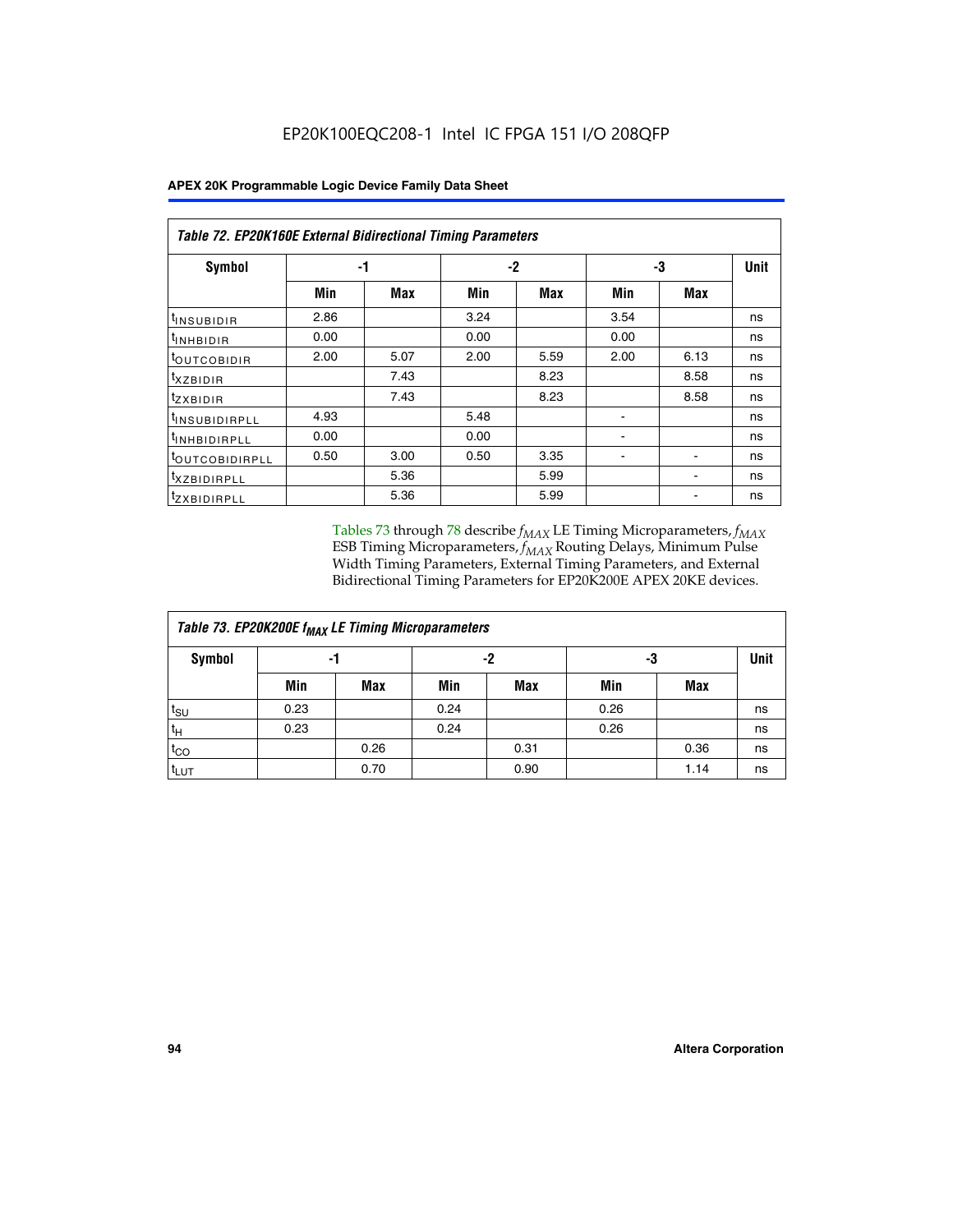|                                     | Table 74. EP20K200E f <sub>MAX</sub> ESB Timing Microparameters |            |         |      |      |      |             |  |  |  |  |
|-------------------------------------|-----------------------------------------------------------------|------------|---------|------|------|------|-------------|--|--|--|--|
| Symbol                              |                                                                 | $-1$       |         | $-2$ | -3   |      | <b>Unit</b> |  |  |  |  |
|                                     | Min                                                             | <b>Max</b> | Min     | Max  | Min  | Max  |             |  |  |  |  |
| <sup>t</sup> ESBARC                 |                                                                 | 1.68       |         | 2.06 |      | 2.24 | ns          |  |  |  |  |
| <sup>t</sup> ESBSRC                 |                                                                 | 2.27       |         | 2.77 |      | 3.18 | ns          |  |  |  |  |
| t <sub>ESBAWC</sub>                 |                                                                 | 3.10       |         | 3.86 |      | 4.50 | ns          |  |  |  |  |
| <sup>t</sup> ESBSWC                 |                                                                 | 2.90       |         | 3.67 |      | 4.21 | ns          |  |  |  |  |
| t <sub>ESBWASU</sub>                | 0.55                                                            |            | 0.67    |      | 0.74 |      | ns          |  |  |  |  |
| <sup>t</sup> ESBWAH                 | 0.36                                                            |            | 0.46    |      | 0.48 |      | ns          |  |  |  |  |
| <sup>t</sup> ESBWDSU                | 0.69                                                            |            | 0.83    |      | 0.95 |      | ns          |  |  |  |  |
| <sup>t</sup> ESBWDH                 | 0.36                                                            |            | 0.46    |      | 0.48 |      | ns          |  |  |  |  |
| <sup>t</sup> ESBRASU                | 1.61                                                            |            | 1.90    |      | 2.09 |      | ns          |  |  |  |  |
| t <sub>ESBRAH</sub>                 | 0.00                                                            |            | 0.00    |      | 0.01 |      | ns          |  |  |  |  |
| t <sub>ESBWESU</sub>                | 1.42                                                            |            | 1.71    |      | 2.01 |      | ns          |  |  |  |  |
| <sup>I</sup> ESBWEH                 | 0.00                                                            |            | 0.00    |      | 0.00 |      | ns          |  |  |  |  |
| t <sub>ESBDATASU</sub>              | $-0.06$                                                         |            | $-0.07$ |      | 0.05 |      | ns          |  |  |  |  |
| <b>ESBDATAH</b>                     | 0.13                                                            |            | 0.13    |      | 0.13 |      | ns          |  |  |  |  |
| t <sub>ESBWADDRSU</sub>             | 0.11                                                            |            | 0.13    |      | 0.31 |      | ns          |  |  |  |  |
| <sup>t</sup> ESBRADDRSU             | 0.18                                                            |            | 0.23    |      | 0.39 |      | ns          |  |  |  |  |
| ESBDATACO1                          |                                                                 | 1.09       |         | 1.35 |      | 1.51 | ns          |  |  |  |  |
| <sup>t</sup> ESBDATACO <sub>2</sub> |                                                                 | 2.19       |         | 2.75 |      | 3.22 | ns          |  |  |  |  |
| t <sub>ESBDD</sub>                  |                                                                 | 2.75       |         | 3.41 |      | 4.03 | ns          |  |  |  |  |
| $t_{PD}$                            |                                                                 | 1.58       |         | 1.97 |      | 2.33 | ns          |  |  |  |  |
| <sup>t</sup> PTERMSU                | 1.00                                                            |            | 1.22    |      | 1.51 |      | ns          |  |  |  |  |
| t <sub>PTERMCO</sub>                |                                                                 | 1.10       |         | 1.37 |      | 1.09 | ns          |  |  |  |  |

| Table 75. EP20K200E f <sub>MAX</sub> Routing Delays |     |      |     |            |     |      |             |  |  |  |
|-----------------------------------------------------|-----|------|-----|------------|-----|------|-------------|--|--|--|
| Symbol                                              |     | -1   |     | -2         | -3  |      | <b>Unit</b> |  |  |  |
|                                                     | Min | Max  | Min | <b>Max</b> | Min | Max  |             |  |  |  |
| $t_{F1-4}$                                          |     | 0.25 |     | 0.27       |     | 0.29 | ns          |  |  |  |
| $t_{F5-20}$                                         |     | 1.02 |     | 1.20       |     | 1.41 | ns          |  |  |  |
| $t_{F20+}$                                          |     | 1.99 |     | 2.23       |     | 2.53 | ns          |  |  |  |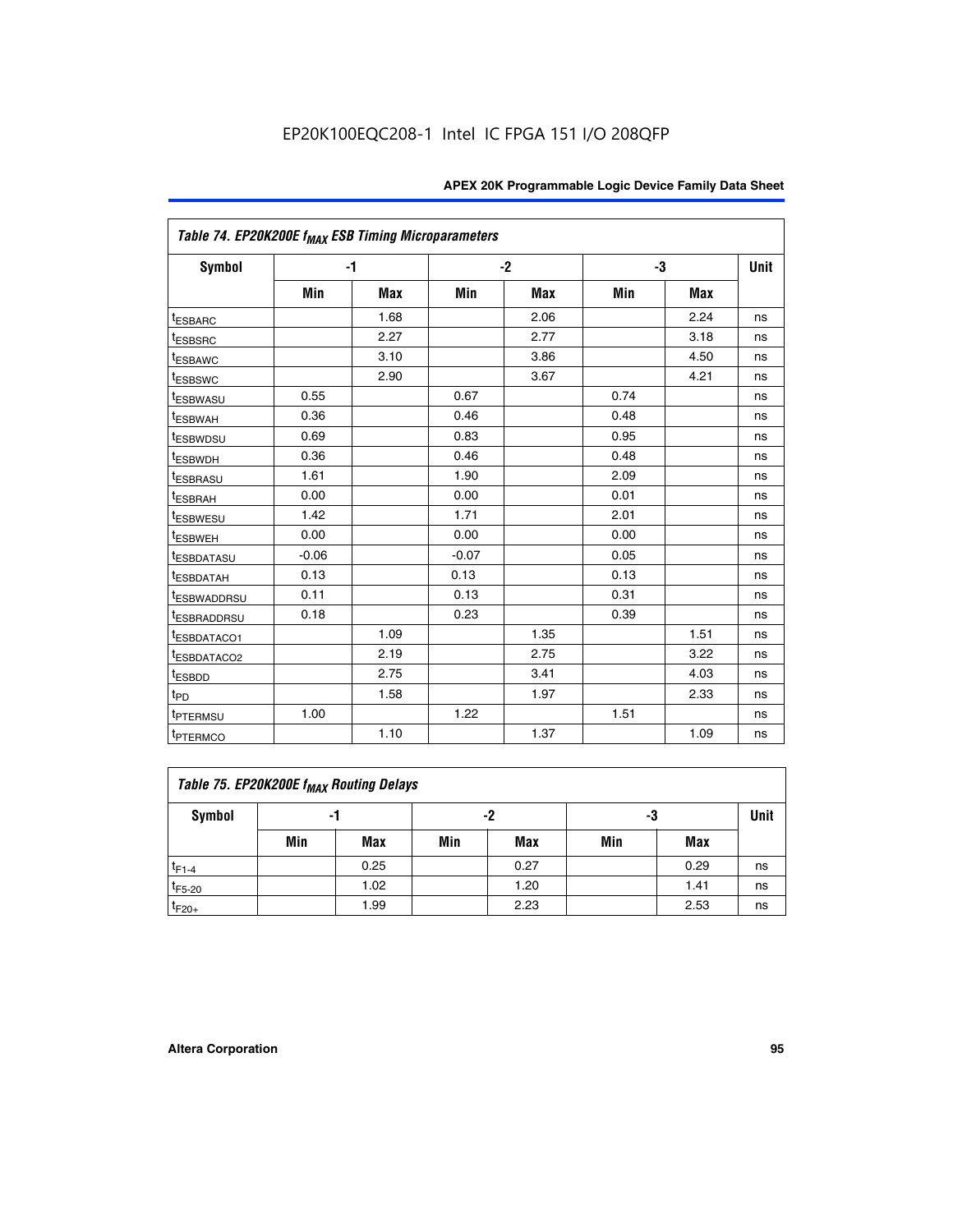## EP20K100EQC208-1 Intel IC FPGA 151 I/O 208QFP

|                    | Table 76. EP20K200E Minimum Pulse Width Timing Parameters |            |      |            |      |            |             |  |  |  |  |  |
|--------------------|-----------------------------------------------------------|------------|------|------------|------|------------|-------------|--|--|--|--|--|
| <b>Symbol</b>      | -1                                                        |            |      | $-2$       | -3   |            | <b>Unit</b> |  |  |  |  |  |
|                    | Min                                                       | <b>Max</b> | Min  | <b>Max</b> | Min  | <b>Max</b> |             |  |  |  |  |  |
| $t_{CH}$           | 1.36                                                      |            | 2.44 |            | 2.65 |            | ns          |  |  |  |  |  |
| $t_{CL}$           | 1.36                                                      |            | 2.44 |            | 2.65 |            | ns          |  |  |  |  |  |
| $t_{CLRP}$         | 0.18                                                      |            | 0.19 |            | 0.21 |            | ns          |  |  |  |  |  |
| t <sub>PREP</sub>  | 0.18                                                      |            | 0.19 |            | 0.21 |            | ns          |  |  |  |  |  |
| <sup>t</sup> ESBCH | 1.36                                                      |            | 2.44 |            | 2.65 |            | ns          |  |  |  |  |  |
| <sup>t</sup> ESBCL | 1.36                                                      |            | 2.44 |            | 2.65 |            | ns          |  |  |  |  |  |
| t <sub>ESBWP</sub> | 1.18                                                      |            | 1.48 |            | 1.76 |            | ns          |  |  |  |  |  |
| <sup>t</sup> ESBRP | 0.95                                                      |            | 1.17 |            | 1.41 |            | ns          |  |  |  |  |  |

|                       | Table 77. EP20K200E External Timing Parameters |            |      |            |      |      |             |  |  |  |  |  |
|-----------------------|------------------------------------------------|------------|------|------------|------|------|-------------|--|--|--|--|--|
| Symbol                |                                                | -1         |      | -2         |      | -3   | <b>Unit</b> |  |  |  |  |  |
|                       | Min                                            | <b>Max</b> | Min  | <b>Max</b> | Min  | Max  |             |  |  |  |  |  |
| t <sub>INSU</sub>     | 2.24                                           |            | 2.35 |            | 2.47 |      | ns          |  |  |  |  |  |
| $t_{\text{INH}}$      | 0.00                                           |            | 0.00 |            | 0.00 |      | ns          |  |  |  |  |  |
| toutco                | 2.00                                           | 5.12       | 2.00 | 5.62       | 2.00 | 6.11 | ns          |  |  |  |  |  |
| <sup>t</sup> INSUPLL  | 2.13                                           |            | 2.07 |            |      |      | ns          |  |  |  |  |  |
| <sup>t</sup> INHPLL   | 0.00                                           |            | 0.00 |            | -    |      | ns          |  |  |  |  |  |
| <sup>I</sup> OUTCOPLL | 0.50                                           | 3.01       | 0.50 | 3.36       |      |      | ns          |  |  |  |  |  |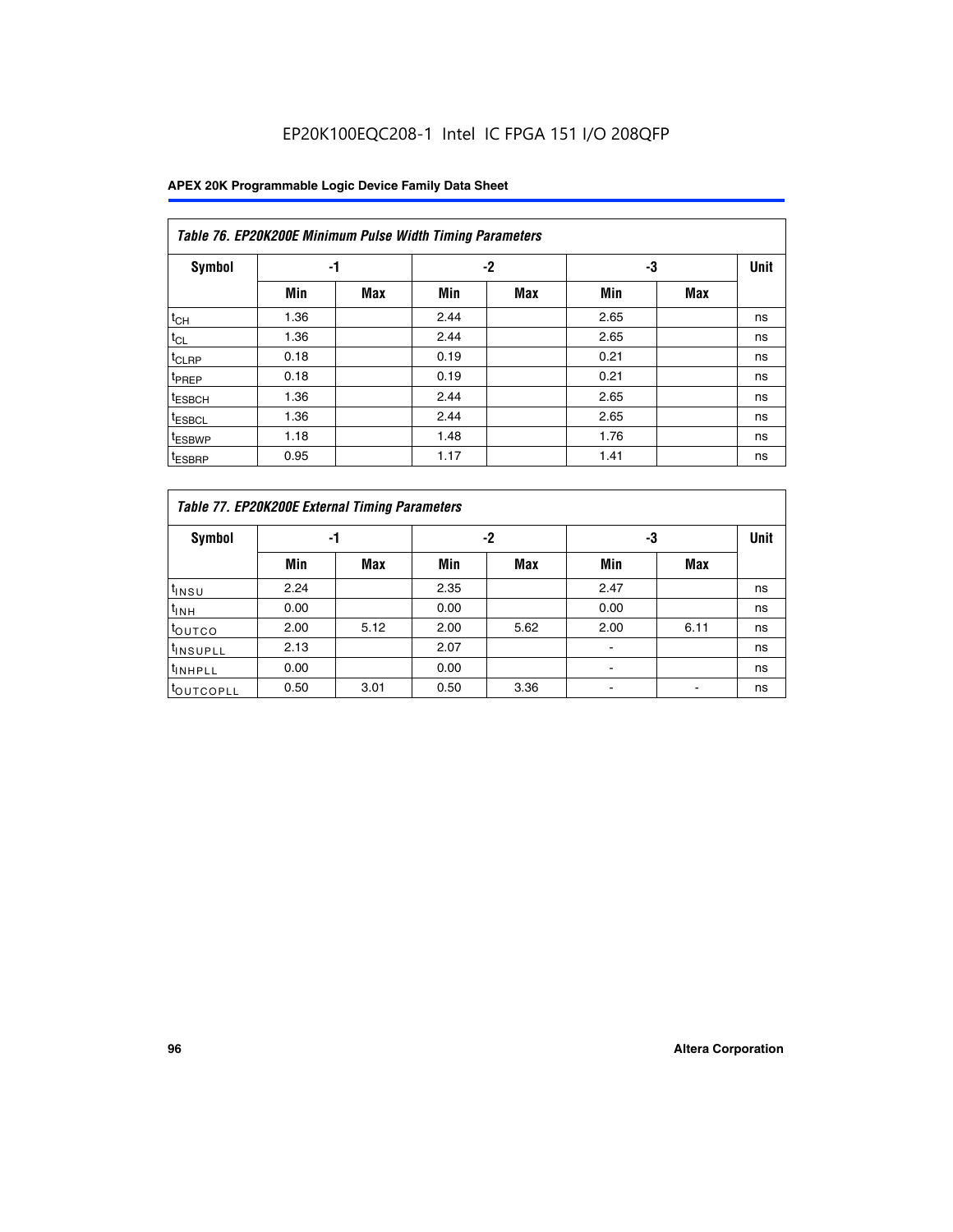| <b>Table 78. EP20K200E External Bidirectional Timing Parameters</b> |      |      |      |      |      |             |    |  |  |  |  |
|---------------------------------------------------------------------|------|------|------|------|------|-------------|----|--|--|--|--|
| Symbol                                                              |      | -1   | $-2$ |      | -3   | <b>Unit</b> |    |  |  |  |  |
|                                                                     | Min  | Max  | Min  | Max  | Min  | Max         |    |  |  |  |  |
| t <sub>INSUBIDIR</sub>                                              | 2.81 |      | 3.19 |      | 3.54 |             | ns |  |  |  |  |
| t <sub>INHBIDIR</sub>                                               | 0.00 |      | 0.00 |      | 0.00 |             | ns |  |  |  |  |
| t <sub>OUTCOBIDIR</sub>                                             | 2.00 | 5.12 | 2.00 | 5.62 | 2.00 | 6.11        | ns |  |  |  |  |
| <i>txzbidir</i>                                                     |      | 7.51 |      | 8.32 |      | 8.67        | ns |  |  |  |  |
| tzxbidir                                                            |      | 7.51 |      | 8.32 |      | 8.67        | ns |  |  |  |  |
| <sup>t</sup> INSUBIDIRPLL                                           | 3.30 |      | 3.64 |      |      |             | ns |  |  |  |  |
| t <sub>INHBIDIRPLL</sub>                                            | 0.00 |      | 0.00 |      |      |             | ns |  |  |  |  |
| toutco <u>bidirpll</u>                                              | 0.50 | 3.01 | 0.50 | 3.36 |      |             | ns |  |  |  |  |
| <i>txzBIDIRPLL</i>                                                  |      | 5.40 |      | 6.05 |      |             | ns |  |  |  |  |
| tzxbidirpll                                                         |      | 5.40 |      | 6.05 |      |             | ns |  |  |  |  |

Tables 79 through 84 describe  $f_{MAX}$  LE Timing Microparameters,  $f_{MAX}$ ESB Timing Microparameters, *f<sub>MAX</sub>* Routing Delays, Minimum Pulse Width Timing Parameters, External Timing Parameters, and External Bidirectional Timing Parameters for EP20K300E APEX 20KE devices.

| Table 79. EP20K300E f <sub>MAX</sub> LE Timing Microparameters |      |            |      |      |      |      |    |  |  |  |  |
|----------------------------------------------------------------|------|------------|------|------|------|------|----|--|--|--|--|
| <b>Symbol</b>                                                  |      | -1         |      | -2   |      | -3   |    |  |  |  |  |
|                                                                | Min  | <b>Max</b> | Min  | Max  | Min  | Max  |    |  |  |  |  |
| $t_{\text{SU}}$                                                | 0.16 |            | 0.17 |      | 0.18 |      | ns |  |  |  |  |
| $t_H$                                                          | 0.31 |            | 0.33 |      | 0.38 |      | ns |  |  |  |  |
| $t_{CO}$                                                       |      | 0.28       |      | 0.38 |      | 0.51 | ns |  |  |  |  |
| $t_{LUT}$                                                      |      | 0.79       |      | 1.07 |      | 1.43 | ns |  |  |  |  |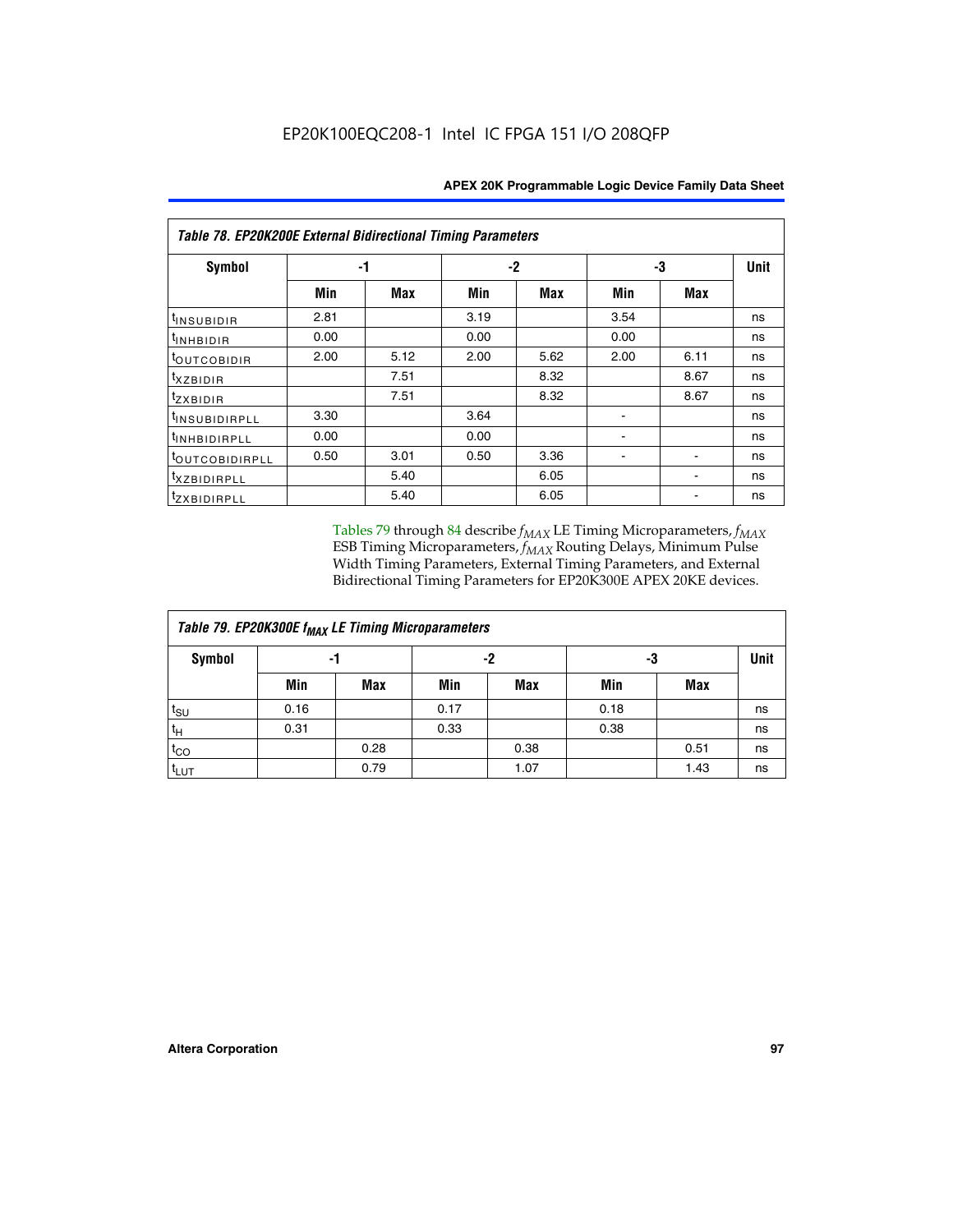|                         | Table 80. EP20K300E f <sub>MAX</sub> ESB Timing Microparameters |            |      |            |      |            |      |  |  |  |  |
|-------------------------|-----------------------------------------------------------------|------------|------|------------|------|------------|------|--|--|--|--|
| Symbol                  |                                                                 | -1         |      | $-2$       |      | -3         | Unit |  |  |  |  |
|                         | Min                                                             | <b>Max</b> | Min  | <b>Max</b> | Min  | <b>Max</b> |      |  |  |  |  |
| t <sub>ESBARC</sub>     |                                                                 | 1.79       |      | 2.44       |      | 3.25       | ns   |  |  |  |  |
| t <sub>ESBSRC</sub>     |                                                                 | 2.40       |      | 3.12       |      | 4.01       | ns   |  |  |  |  |
| t <sub>ESBAWC</sub>     |                                                                 | 3.41       |      | 4.65       |      | 6.20       | ns   |  |  |  |  |
| t <sub>ESBSWC</sub>     |                                                                 | 3.68       |      | 4.68       |      | 5.93       | ns   |  |  |  |  |
| <sup>I</sup> ESBWASU    | 1.55                                                            |            | 2.12 |            | 2.83 |            | ns   |  |  |  |  |
| <sup>t</sup> ESBWAH     | 0.00                                                            |            | 0.00 |            | 0.00 |            | ns   |  |  |  |  |
| <sup>I</sup> ESBWDSU    | 1.71                                                            |            | 2.33 |            | 3.11 |            | ns   |  |  |  |  |
| <sup>t</sup> ESBWDH     | 0.00                                                            |            | 0.00 |            | 0.00 |            | ns   |  |  |  |  |
| <sup>t</sup> ESBRASU    | 1.72                                                            |            | 2.34 |            | 3.13 |            | ns   |  |  |  |  |
| t <sub>ESBRAH</sub>     | 0.00                                                            |            | 0.00 |            | 0.00 |            | ns   |  |  |  |  |
| <sup>t</sup> ESBWESU    | 1.63                                                            |            | 2.36 |            | 3.28 |            | ns   |  |  |  |  |
| <sup>t</sup> ESBWEH     | 0.00                                                            |            | 0.00 |            | 0.00 |            | ns   |  |  |  |  |
| t <sub>ESBDATASU</sub>  | 0.07                                                            |            | 0.39 |            | 0.80 |            | ns   |  |  |  |  |
| <sup>t</sup> ESBDATAH   | 0.13                                                            |            | 0.13 |            | 0.13 |            | ns   |  |  |  |  |
| <sup>t</sup> ESBWADDRSU | 0.27                                                            |            | 0.67 |            | 1.17 |            | ns   |  |  |  |  |
| <sup>t</sup> ESBRADDRSU | 0.34                                                            |            | 0.75 |            | 1.28 |            | ns   |  |  |  |  |
| <sup>I</sup> ESBDATACO1 |                                                                 | 1.03       |      | 1.20       |      | 1.40       | ns   |  |  |  |  |
| <sup>t</sup> ESBDATACO2 |                                                                 | 2.33       |      | 3.18       |      | 4.24       | ns   |  |  |  |  |
| <sup>t</sup> ESBDD      |                                                                 | 3.41       |      | 4.65       |      | 6.20       | ns   |  |  |  |  |
| t <sub>PD</sub>         |                                                                 | 1.68       |      | 2.29       |      | 3.06       | ns   |  |  |  |  |
| t <sub>PTERMSU</sub>    | 0.96                                                            |            | 1.48 |            | 2.14 |            | ns   |  |  |  |  |
| t <sub>PTERMCO</sub>    |                                                                 | 1.05       |      | 1.22       |      | 1.42       | ns   |  |  |  |  |

| Table 81. EP20K300E f <sub>MAX</sub> Routing Delays |     |      |     |      |     |      |      |  |  |  |
|-----------------------------------------------------|-----|------|-----|------|-----|------|------|--|--|--|
| Symbol                                              |     | -1   |     | -2   |     | -3   | Unit |  |  |  |
|                                                     | Min | Max  | Min | Max  | Min | Max  |      |  |  |  |
| $t_{F1-4}$                                          |     | 0.22 |     | 0.24 |     | 0.26 | ns   |  |  |  |
| $t_{F5-20}$                                         |     | 1.33 |     | 1.43 |     | 1.58 | ns   |  |  |  |
| $t_{F20+}$                                          |     | 3.63 |     | 3.93 |     | 4.35 | ns   |  |  |  |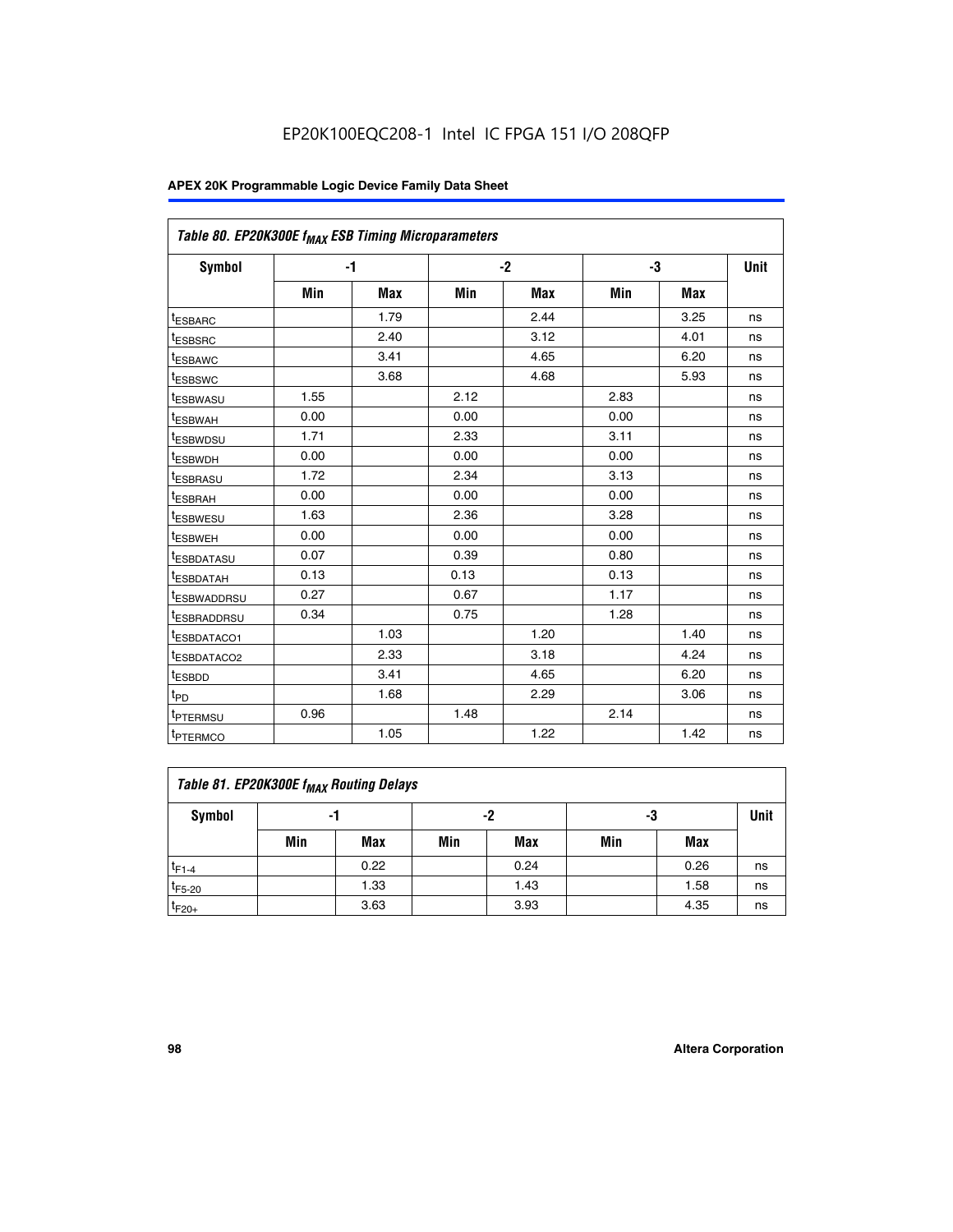|                    | Table 82. EP20K300E Minimum Pulse Width Timing Parameters |            |      |      |      |     |             |  |  |  |  |  |
|--------------------|-----------------------------------------------------------|------------|------|------|------|-----|-------------|--|--|--|--|--|
| <b>Symbol</b>      | -1                                                        |            |      | $-2$ | -3   |     | <b>Unit</b> |  |  |  |  |  |
|                    | Min                                                       | <b>Max</b> | Min  | Max  | Min  | Max |             |  |  |  |  |  |
| $t_{CH}$           | 1.25                                                      |            | 1.43 |      | 1.67 |     | ns          |  |  |  |  |  |
| $t_{CL}$           | 1.25                                                      |            | 1.43 |      | 1.67 |     | ns          |  |  |  |  |  |
| t <sub>CLRP</sub>  | 0.19                                                      |            | 0.26 |      | 0.35 |     | ns          |  |  |  |  |  |
| t <sub>PREP</sub>  | 0.19                                                      |            | 0.26 |      | 0.35 |     | ns          |  |  |  |  |  |
| t <sub>ESBCH</sub> | 1.25                                                      |            | 1.43 |      | 1.67 |     | ns          |  |  |  |  |  |
| <sup>t</sup> ESBCL | 1.25                                                      |            | 1.43 |      | 1.67 |     | ns          |  |  |  |  |  |
| <sup>t</sup> ESBWP | 1.25                                                      |            | 1.71 |      | 2.28 |     | ns          |  |  |  |  |  |
| <sup>t</sup> ESBRP | 1.01                                                      |            | 1.38 |      | 1.84 |     | ns          |  |  |  |  |  |

| Table 83. EP20K300E External Timing Parameters |      |      |      |      |      |            |             |  |  |  |  |  |
|------------------------------------------------|------|------|------|------|------|------------|-------------|--|--|--|--|--|
| Symbol                                         |      | -1   |      | -2   |      | -3         | <b>Unit</b> |  |  |  |  |  |
|                                                | Min  | Max  | Min  | Max  | Min  | <b>Max</b> |             |  |  |  |  |  |
| t <sub>INSU</sub>                              | 2.31 |      | 2.44 |      | 2.57 |            | ns          |  |  |  |  |  |
| $t_{INH}$                                      | 0.00 |      | 0.00 |      | 0.00 |            | ns          |  |  |  |  |  |
| toutco                                         | 2.00 | 5.29 | 2.00 | 5.82 | 2.00 | 6.24       | ns          |  |  |  |  |  |
| <sup>t</sup> INSUPLL                           | 1.76 |      | 1.85 |      |      |            | ns          |  |  |  |  |  |
| <sup>t</sup> INHPLL                            | 0.00 |      | 0.00 |      | -    |            | ns          |  |  |  |  |  |
| <sup>t</sup> OUTCOPLL                          | 0.50 | 2.65 | 0.50 | 2.95 |      |            | ns          |  |  |  |  |  |

| Table 84. EP20K300E External Bidirectional Timing Parameters |      |      |      |            |      |             |    |  |  |  |  |
|--------------------------------------------------------------|------|------|------|------------|------|-------------|----|--|--|--|--|
| Symbol                                                       |      | -1   | $-2$ |            | -3   | <b>Unit</b> |    |  |  |  |  |
|                                                              | Min  | Max  | Min  | <b>Max</b> | Min  | <b>Max</b>  |    |  |  |  |  |
| <sup>t</sup> INSUBIDIR                                       | 2.77 |      | 2.85 |            | 3.11 |             | ns |  |  |  |  |
| <b>TINHBIDIR</b>                                             | 0.00 |      | 0.00 |            | 0.00 |             | ns |  |  |  |  |
| <sup>t</sup> OUTCOBIDIR                                      | 2.00 | 5.29 | 2.00 | 5.82       | 2.00 | 6.24        | ns |  |  |  |  |
| KZBIDIR                                                      |      | 7.59 |      | 8.30       |      | 9.09        | ns |  |  |  |  |
| $t_{Z}$ <i>x</i> BIDIR                                       |      | 7.59 |      | 8.30       |      | 9.09        | ns |  |  |  |  |
| <b>INSUBIDIRPLL</b>                                          | 2.50 |      | 2.76 |            |      |             | ns |  |  |  |  |
| <sup>t</sup> INHBIDIRPLL                                     | 0.00 |      | 0.00 |            |      |             | ns |  |  |  |  |
| <b><i>LOUTCOBIDIRPLL</i></b>                                 | 0.50 | 2.65 | 0.50 | 2.95       |      |             | ns |  |  |  |  |
| <sup>t</sup> XZBIDIRPLL                                      |      | 5.00 |      | 5.43       |      |             | ns |  |  |  |  |
| <sup>t</sup> ZXBIDIRPLL                                      |      | 5.00 |      | 5.43       |      |             | ns |  |  |  |  |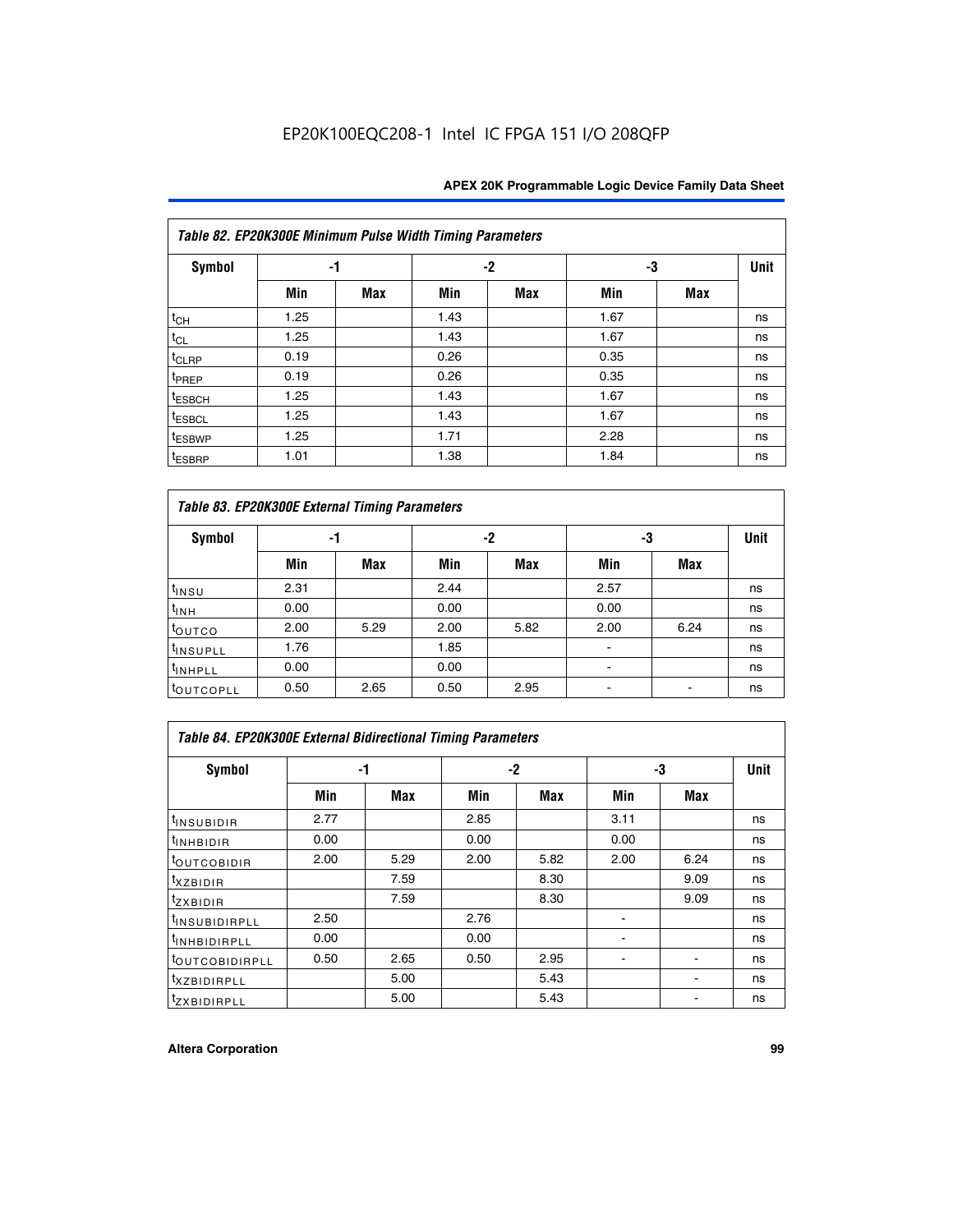Tables 85 through 90 describe  $f_{MAX}$  LE Timing Microparameters,  $f_{MAX}$ ESB Timing Microparameters, *f<sub>MAX</sub>* Routing Delays, Minimum Pulse Width Timing Parameters, External Timing Parameters, and External Bidirectional Timing Parameters for EP20K400E APEX 20KE devices.

| Table 85. EP20K400E f <sub>MAX</sub> LE Timing Microparameters |                |            |                |            |                |      |             |  |  |  |  |
|----------------------------------------------------------------|----------------|------------|----------------|------------|----------------|------|-------------|--|--|--|--|
| Symbol                                                         | -1 Speed Grade |            | -2 Speed Grade |            | -3 Speed Grade |      | <b>Unit</b> |  |  |  |  |
|                                                                | Min            | <b>Max</b> | Min            | <b>Max</b> | Min            | Max  |             |  |  |  |  |
| $t_{\text{SU}}$                                                | 0.23           |            | 0.23           |            | 0.23           |      | ns          |  |  |  |  |
| $t_H$                                                          | 0.23           |            | 0.23           |            | 0.23           |      | ns          |  |  |  |  |
| $t_{CO}$                                                       |                | 0.25       |                | 0.29       |                | 0.32 | ns          |  |  |  |  |
| ι <sup>t</sup> ιυτ                                             |                | 0.70       |                | 0.83       |                | 1.01 | ns          |  |  |  |  |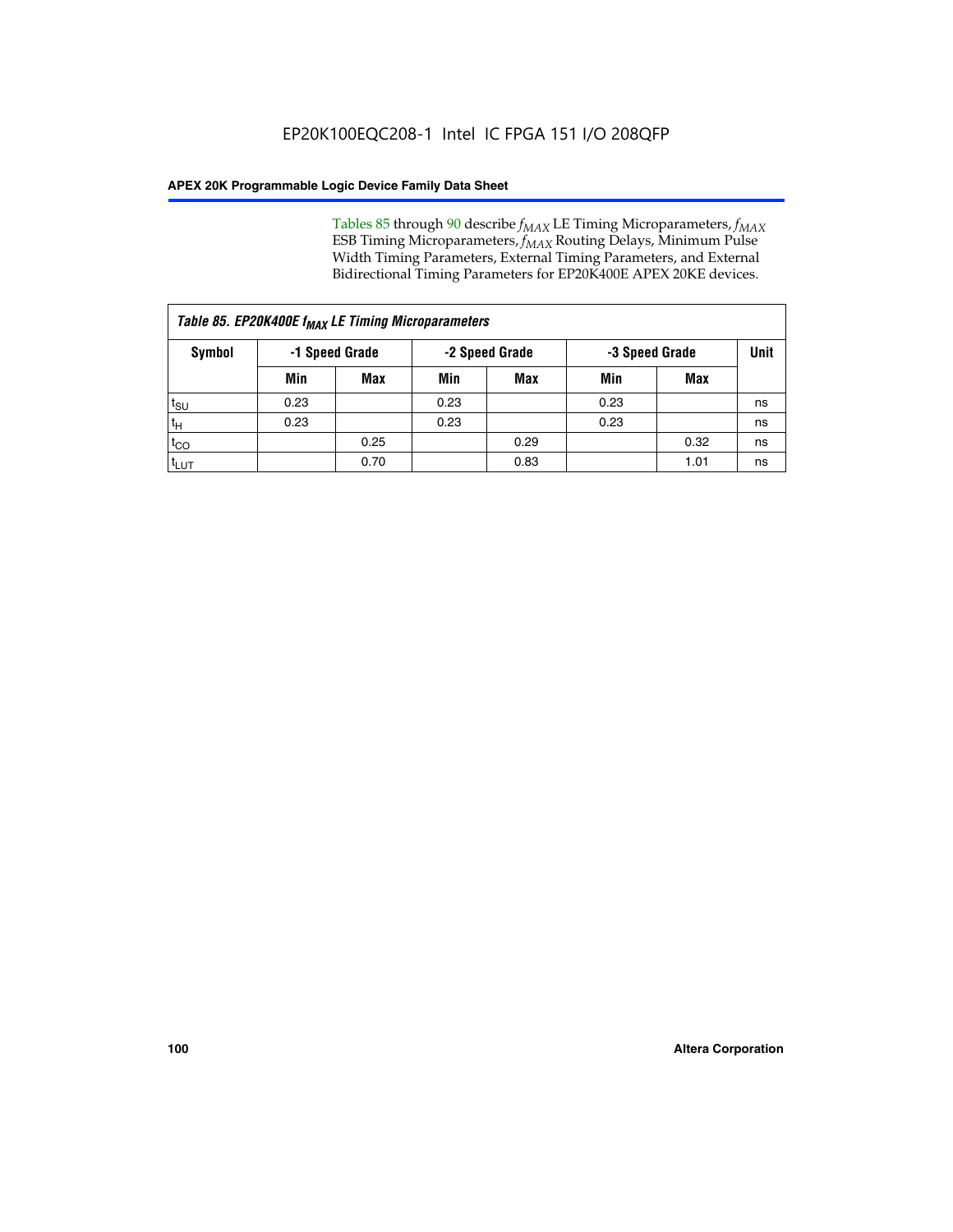|                         | Table 86. EP20K400E f <sub>MAX</sub> ESB Timing Microparameters |                |         |                |         |                |             |  |  |  |  |
|-------------------------|-----------------------------------------------------------------|----------------|---------|----------------|---------|----------------|-------------|--|--|--|--|
| Symbol                  |                                                                 | -1 Speed Grade |         | -2 Speed Grade |         | -3 Speed Grade | <b>Unit</b> |  |  |  |  |
|                         | Min                                                             | <b>Max</b>     | Min     | <b>Max</b>     | Min     | <b>Max</b>     |             |  |  |  |  |
| <sup>t</sup> ESBARC     |                                                                 | 1.67           |         | 1.91           |         | 1.99           | ns          |  |  |  |  |
| <sup>t</sup> ESBSRC     |                                                                 | 2.30           |         | 2.66           |         | 2.93           | ns          |  |  |  |  |
| <sup>t</sup> ESBAWC     |                                                                 | 3.09           |         | 3.58           |         | 3.99           | ns          |  |  |  |  |
| <sup>t</sup> ESBSWC     |                                                                 | 3.01           |         | 3.65           |         | 4.05           | ns          |  |  |  |  |
| <sup>t</sup> ESBWASU    | 0.54                                                            |                | 0.63    |                | 0.65    |                | ns          |  |  |  |  |
| t <sub>ESBWAH</sub>     | 0.36                                                            |                | 0.43    |                | 0.42    |                | ns          |  |  |  |  |
| <sup>t</sup> ESBWDSU    | 0.69                                                            |                | 0.77    |                | 0.84    |                | ns          |  |  |  |  |
| <sup>t</sup> ESBWDH     | 0.36                                                            |                | 0.43    |                | 0.42    |                | ns          |  |  |  |  |
| <sup>t</sup> ESBRASU    | 1.61                                                            |                | 1.77    |                | 1.86    |                | ns          |  |  |  |  |
| <sup>t</sup> ESBRAH     | 0.00                                                            |                | 0.00    |                | 0.01    |                | ns          |  |  |  |  |
| t <sub>ESBWESU</sub>    | 1.35                                                            |                | 1.47    |                | 1.61    |                | ns          |  |  |  |  |
| t <sub>ESBWEH</sub>     | 0.00                                                            |                | 0.00    |                | 0.00    |                | ns          |  |  |  |  |
| <sup>I</sup> ESBDATASU  | $-0.18$                                                         |                | $-0.30$ |                | $-0.27$ |                | ns          |  |  |  |  |
| <b>ESBDATAH</b>         | 0.13                                                            |                | 0.13    |                | 0.13    |                | ns          |  |  |  |  |
| <sup>t</sup> ESBWADDRSU | $-0.02$                                                         |                | $-0.11$ |                | $-0.03$ |                | ns          |  |  |  |  |
| t <sub>ESBRADDRSU</sub> | 0.06                                                            |                | $-0.01$ |                | $-0.05$ |                | ns          |  |  |  |  |
| <sup>t</sup> ESBDATACO1 |                                                                 | 1.16           |         | 1.40           |         | 1.54           | ns          |  |  |  |  |
| <sup>I</sup> ESBDATACO2 |                                                                 | 2.18           |         | 2.55           |         | 2.85           | ns          |  |  |  |  |
| <sup>t</sup> ESBDD      |                                                                 | 2.73           |         | 3.17           |         | 3.58           | ns          |  |  |  |  |
| $t_{\mathsf{PD}}$       |                                                                 | 1.57           |         | 1.83           |         | 2.07           | ns          |  |  |  |  |
| t <sub>PTERMSU</sub>    | 0.92                                                            |                | 0.99    |                | 1.18    |                | ns          |  |  |  |  |
| <sup>t</sup> PTERMCO    |                                                                 | 1.18           |         | 1.43           |         | 1.17           | ns          |  |  |  |  |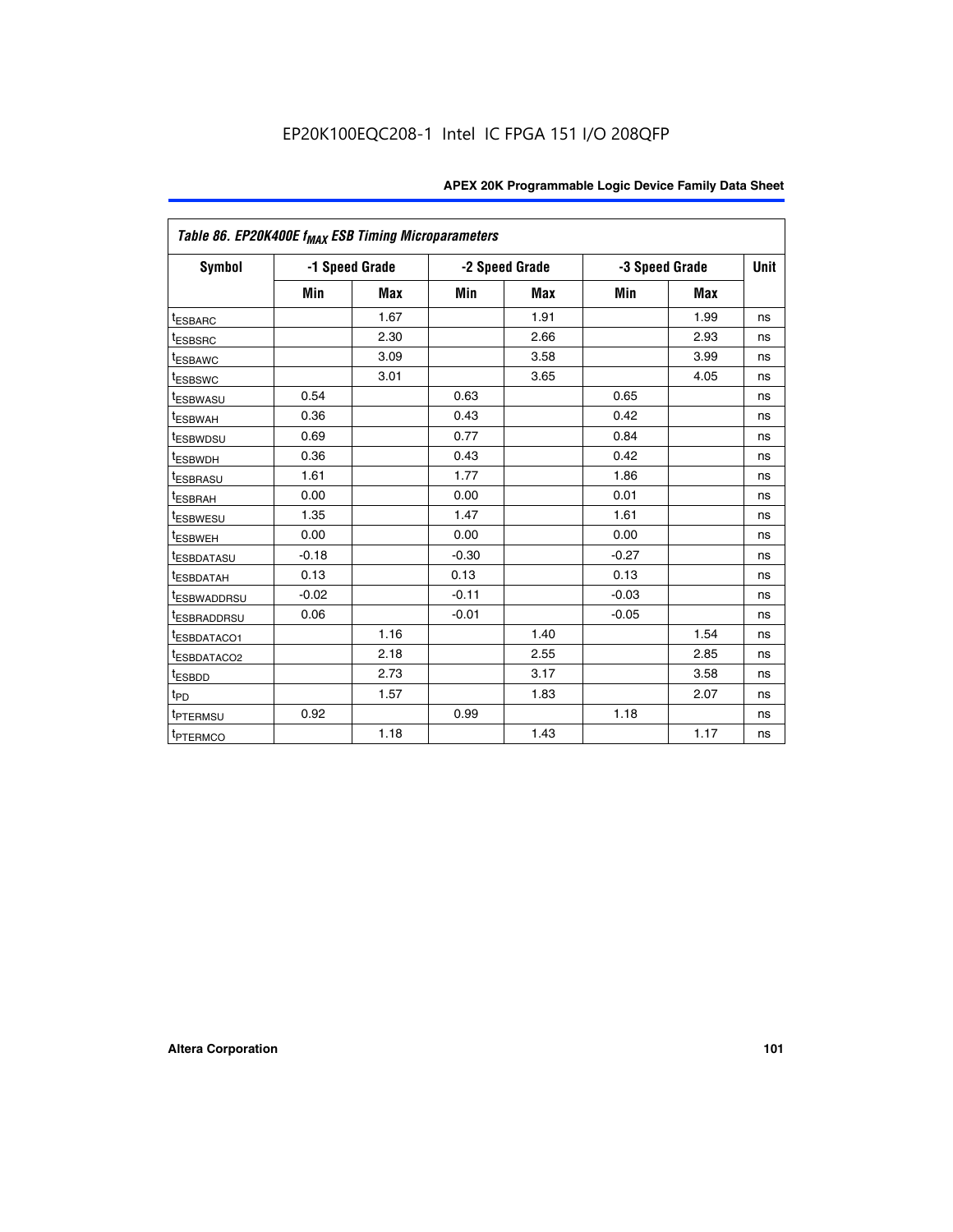## EP20K100EQC208-1 Intel IC FPGA 151 I/O 208QFP

| Table 87. EP20K400E f <sub>MAX</sub> Routing Delays |     |                |     |                |     |                |             |  |  |  |  |
|-----------------------------------------------------|-----|----------------|-----|----------------|-----|----------------|-------------|--|--|--|--|
| Symbol                                              |     | -1 Speed Grade |     | -2 Speed Grade |     | -3 Speed Grade | <b>Unit</b> |  |  |  |  |
|                                                     | Min | <b>Max</b>     | Min | Max            | Min | Max            |             |  |  |  |  |
| $t_{F1-4}$                                          |     | 0.25           |     | 0.25           |     | 0.26           | ns          |  |  |  |  |
| $t_{F5-20}$                                         |     | 1.01           |     | 1.12           |     | 1.25           | ns          |  |  |  |  |
| $t_{F20+}$                                          |     | 3.71           |     | 3.92           |     | 4.17           | ns          |  |  |  |  |

|                    | Table 88. EP20K400E Minimum Pulse Width Timing Parameters |                |      |                |      |                |             |  |  |  |  |
|--------------------|-----------------------------------------------------------|----------------|------|----------------|------|----------------|-------------|--|--|--|--|
| Symbol             |                                                           | -1 Speed Grade |      | -2 Speed Grade |      | -3 Speed Grade | <b>Unit</b> |  |  |  |  |
|                    | Min                                                       | <b>Max</b>     | Min  | Max            | Min  | Max            |             |  |  |  |  |
| $t_{CH}$           | 1.36                                                      |                | 2.22 |                | 2.35 |                | ns          |  |  |  |  |
| $t_{CL}$           | 1.36                                                      |                | 2.26 |                | 2.35 |                | ns          |  |  |  |  |
| $t_{CLRP}$         | 0.18                                                      |                | 0.18 |                | 0.19 |                | ns          |  |  |  |  |
| <sup>t</sup> PREP  | 0.18                                                      |                | 0.18 |                | 0.19 |                | ns          |  |  |  |  |
| <sup>t</sup> ESBCH | 1.36                                                      |                | 2.26 |                | 2.35 |                | ns          |  |  |  |  |
| <sup>t</sup> ESBCL | 1.36                                                      |                | 2.26 |                | 2.35 |                | ns          |  |  |  |  |
| <sup>t</sup> ESBWP | 1.17                                                      |                | 1.38 |                | 1.56 |                | ns          |  |  |  |  |
| <sup>t</sup> ESBRP | 0.94                                                      |                | 1.09 |                | 1.25 |                | ns          |  |  |  |  |

| Table 89. EP20K400E External Timing Parameters |       |                |      |                |                          |             |    |  |  |  |
|------------------------------------------------|-------|----------------|------|----------------|--------------------------|-------------|----|--|--|--|
| Symbol                                         |       | -1 Speed Grade |      | -2 Speed Grade | -3 Speed Grade           | <b>Unit</b> |    |  |  |  |
|                                                | Min   | Max            | Min  | <b>Max</b>     | Min                      | Max         |    |  |  |  |
| t <sub>INSU</sub>                              | 2.51  |                | 2.64 |                | 2.77                     |             | ns |  |  |  |
| $t_{INH}$                                      | 0.00  |                | 0.00 |                | 0.00                     |             | ns |  |  |  |
| toutco                                         | 2.00  | 5.25           | 2.00 | 5.79           | 2.00                     | 6.32        | ns |  |  |  |
| <sup>t</sup> INSUPLL                           | 3.221 |                | 3.38 |                |                          |             | ns |  |  |  |
| I <sup>t</sup> INHPLL                          | 0.00  |                | 0.00 |                | $\overline{\phantom{0}}$ |             | ns |  |  |  |
| toutcopll                                      | 0.50  | 2.25           | 0.50 | 2.45           |                          |             | ns |  |  |  |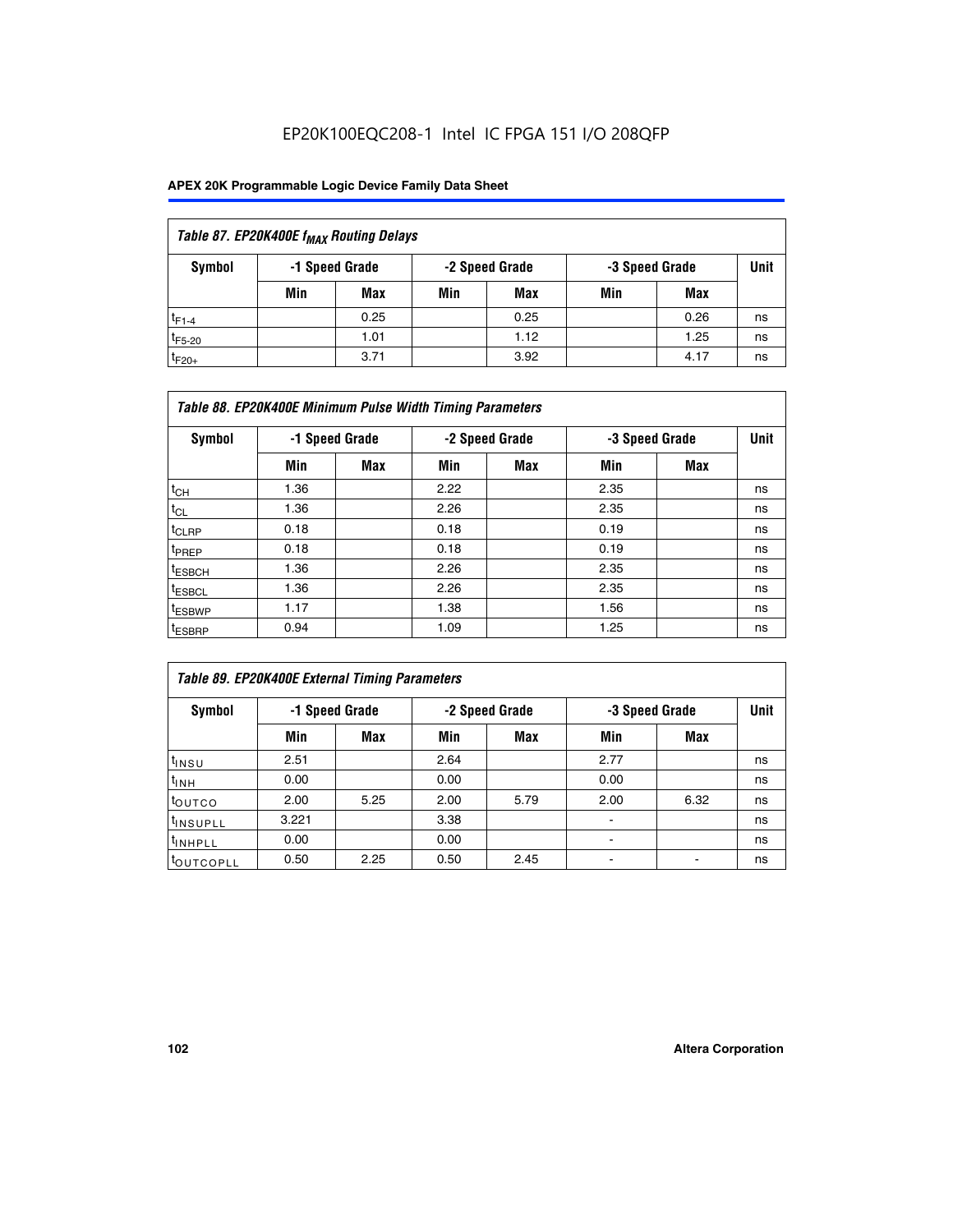| Table 90. EP20K400E External Bidirectional Timing Parameters |      |                |                |            |      |                |             |  |  |
|--------------------------------------------------------------|------|----------------|----------------|------------|------|----------------|-------------|--|--|
| Symbol                                                       |      | -1 Speed Grade | -2 Speed Grade |            |      | -3 Speed Grade | <b>Unit</b> |  |  |
|                                                              | Min  | <b>Max</b>     | Min            | <b>Max</b> | Min  | <b>Max</b>     |             |  |  |
| <sup>t</sup> INSUBIDIR                                       | 2.93 |                | 3.23           |            | 3.44 |                | ns          |  |  |
| $t_{\rm INHBIDIR}$                                           | 0.00 |                | 0.00           |            | 0.00 |                | ns          |  |  |
| <sup>t</sup> OUTCOBIDIR                                      | 2.00 | 5.25           | 2.00           | 5.79       | 2.00 | 6.32           | ns          |  |  |
| $t_{XZBIDIR}$                                                |      | 5.95           |                | 6.77       |      | 7.12           | ns          |  |  |
| <sup>t</sup> zxbidir                                         |      | 5.95           |                | 6.77       |      | 7.12           | ns          |  |  |
| <sup>t</sup> insubidirpll                                    | 4.31 |                | 4.76           |            |      |                | ns          |  |  |
| <sup>t</sup> INHBIDIRPLL                                     | 0.00 |                | 0.00           |            |      |                | ns          |  |  |
| <sup>t</sup> OUTCOBIDIRPLL                                   | 0.50 | 2.25           | 0.50           | 2.45       |      |                | ns          |  |  |
| <sup>t</sup> XZBIDIRPLL                                      |      | 2.94           |                | 3.43       |      |                | ns          |  |  |
| <sup>t</sup> zxbidirpll                                      |      | 2.94           |                | 3.43       |      |                | ns          |  |  |

Tables 91 through 96 describe  $f_{MAX}$  LE Timing Microparameters,  $f_{MAX}$ ESB Timing Microparameters, *f<sub>MAX</sub>* Routing Delays, Minimum Pulse Width Timing Parameters, External Timing Parameters, and External Bidirectional Timing Parameters for EP20K600E APEX 20KE devices.

| Table 91. EP20K600E f <sub>MAX</sub> LE Timing Microparameters |                |            |      |                |                |      |             |  |  |
|----------------------------------------------------------------|----------------|------------|------|----------------|----------------|------|-------------|--|--|
| Symbol                                                         | -1 Speed Grade |            |      | -2 Speed Grade | -3 Speed Grade |      | <b>Unit</b> |  |  |
|                                                                | Min            | <b>Max</b> | Min  | <b>Max</b>     | Min            | Max  |             |  |  |
| $t_{\sf SU}$                                                   | 0.16           |            | 0.16 |                | 0.17           |      | ns          |  |  |
| $t_H$                                                          | 0.29           |            | 0.33 |                | 0.37           |      | ns          |  |  |
| $t_{CO}$                                                       |                | 0.65       |      | 0.38           |                | 0.49 | ns          |  |  |
| <sup>t</sup> LUT                                               |                | 0.70       |      | 1.00           |                | 1.30 | ns          |  |  |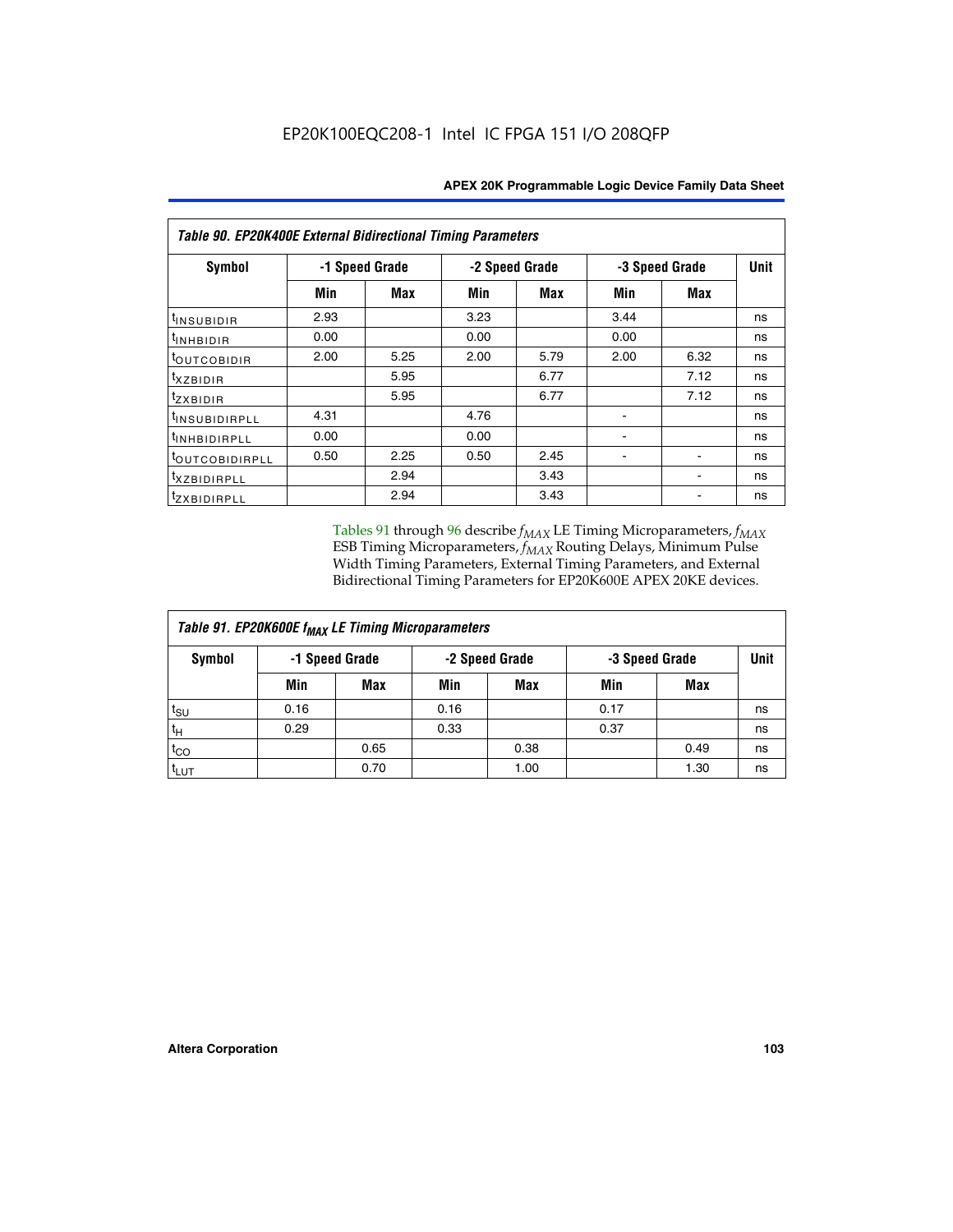| Table 92. EP20K600E f <sub>MAX</sub> ESB Timing Microparameters |         |                |      |                |                |            |      |
|-----------------------------------------------------------------|---------|----------------|------|----------------|----------------|------------|------|
| <b>Symbol</b>                                                   |         | -1 Speed Grade |      | -2 Speed Grade | -3 Speed Grade |            | Unit |
|                                                                 | Min     | <b>Max</b>     | Min  | <b>Max</b>     | Min            | <b>Max</b> |      |
| <sup>t</sup> ESBARC                                             |         | 1.67           |      | 2.39           |                | 3.11       | ns   |
| t <sub>ESBSRC</sub>                                             |         | 2.27           |      | 3.07           |                | 3.86       | ns   |
| t <sub>ESBAWC</sub>                                             |         | 3.19           |      | 4.56           |                | 5.93       | ns   |
| t <sub>ESBSWC</sub>                                             |         | 3.51           |      | 4.62           |                | 5.72       | ns   |
| <sup>t</sup> ESBWASU                                            | 1.46    |                | 2.08 |                | 2.70           |            | ns   |
| <sup>t</sup> ESBWAH                                             | 0.00    |                | 0.00 |                | 0.00           |            | ns   |
| t <sub>ESBWDSU</sub>                                            | 1.60    |                | 2.29 |                | 2.97           |            | ns   |
| <sup>t</sup> ESBWDH                                             | 0.00    |                | 0.00 |                | 0.00           |            | ns   |
| <sup>t</sup> ESBRASU                                            | 1.61    |                | 2.30 |                | 2.99           |            | ns   |
| <sup>t</sup> ESBRAH                                             | 0.00    |                | 0.00 |                | 0.00           |            | ns   |
| <sup>t</sup> ESBWESU                                            | 1.49    |                | 2.30 |                | 3.11           |            | ns   |
| t <sub>ESBWEH</sub>                                             | 0.00    |                | 0.00 |                | 0.00           |            | ns   |
| <sup>t</sup> ESBDATASU                                          | $-0.01$ |                | 0.35 |                | 0.71           |            | ns   |
| <sup>t</sup> ESBDATAH                                           | 0.13    |                | 0.13 |                | 0.13           |            | ns   |
| <sup>t</sup> ESBWADDRSU                                         | 0.19    |                | 0.62 |                | 1.06           |            | ns   |
| tESBRADDRSU                                                     | 0.25    |                | 0.71 |                | 1.17           |            | ns   |
| <sup>I</sup> ESBDATACO1                                         |         | 1.01           |      | 1.19           |                | 1.37       | ns   |
| <sup>t</sup> ESBDATACO2                                         |         | 2.18           |      | 3.12           |                | 4.05       | ns   |
| <sup>t</sup> ESBDD                                              |         | 3.19           |      | 4.56           |                | 5.93       | ns   |
| t <sub>PD</sub>                                                 |         | 1.57           |      | 2.25           |                | 2.92       | ns   |
| t <sub>PTERMSU</sub>                                            | 0.85    |                | 1.43 |                | 2.01           |            | ns   |
| t <sub>PTERMCO</sub>                                            |         | 1.03           |      | 1.21           |                | 1.39       | ns   |

| Table 93. EP20K600E f <sub>MAX</sub> Routing Delays |                                                    |      |     |      |     |      |    |  |  |  |
|-----------------------------------------------------|----------------------------------------------------|------|-----|------|-----|------|----|--|--|--|
| Symbol                                              | -1 Speed Grade<br>-2 Speed Grade<br>-3 Speed Grade |      |     | Unit |     |      |    |  |  |  |
|                                                     | Min                                                | Max  | Min | Max  | Min | Max  |    |  |  |  |
| $t_{F1-4}$                                          |                                                    | 0.22 |     | 0.25 |     | 0.26 | ns |  |  |  |
| $t_{F5-20}$                                         |                                                    | 1.26 |     | 1.39 |     | 1.52 | ns |  |  |  |
| $t_{F20+}$                                          |                                                    | 3.51 |     | 3.88 |     | 4.26 | ns |  |  |  |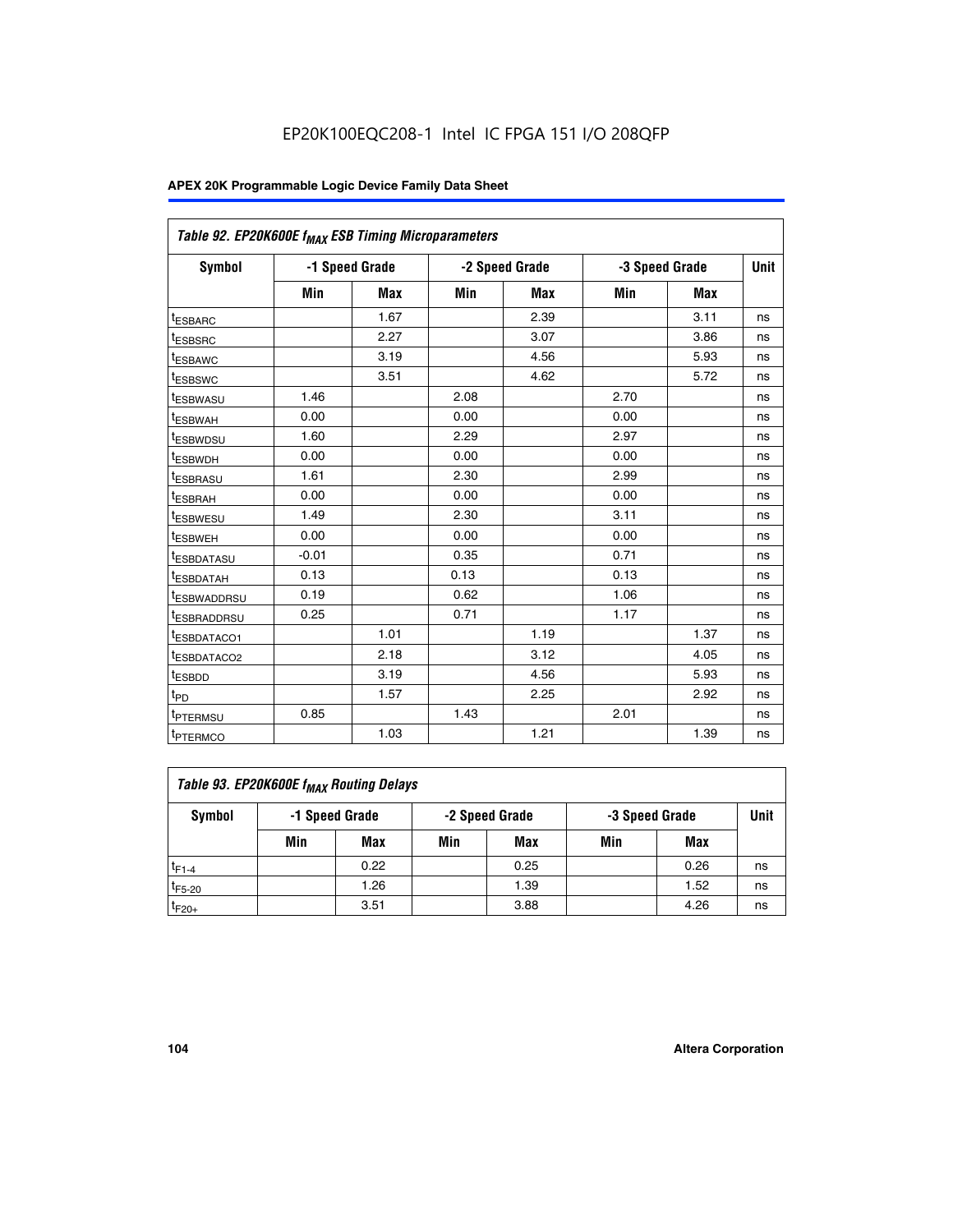| Table 94. EP20K600E Minimum Pulse Width Timing Parameters |      |                |      |                |      |                |    |  |  |  |
|-----------------------------------------------------------|------|----------------|------|----------------|------|----------------|----|--|--|--|
| <b>Symbol</b>                                             |      | -1 Speed Grade |      | -2 Speed Grade |      | -3 Speed Grade |    |  |  |  |
|                                                           | Min  | Max            | Min  | Max            | Min  | <b>Max</b>     |    |  |  |  |
| $t_{CH}$                                                  | 2.00 |                | 2.50 |                | 2.75 |                | ns |  |  |  |
| $t_{CL}$                                                  | 2.00 |                | 2.50 |                | 2.75 |                | ns |  |  |  |
| t <sub>CLRP</sub>                                         | 0.18 |                | 0.26 |                | 0.34 |                | ns |  |  |  |
| t <sub>PREP</sub>                                         | 0.18 |                | 0.26 |                | 0.34 |                | ns |  |  |  |
| <sup>t</sup> ESBCH                                        | 2.00 |                | 2.50 |                | 2.75 |                | ns |  |  |  |
| <sup>t</sup> ESBCL                                        | 2.00 |                | 2.50 |                | 2.75 |                | ns |  |  |  |
| t <sub>ESBWP</sub>                                        | 1.17 |                | 1.68 |                | 2.18 |                | ns |  |  |  |
| <sup>t</sup> ESBRP                                        | 0.95 |                | 1.35 |                | 1.76 |                | ns |  |  |  |

| Table 95. EP20K600E External Timing Parameters |      |                |      |                |                          |             |    |  |  |
|------------------------------------------------|------|----------------|------|----------------|--------------------------|-------------|----|--|--|
| <b>Symbol</b>                                  |      | -1 Speed Grade |      | -2 Speed Grade | -3 Speed Grade           | <b>Unit</b> |    |  |  |
|                                                | Min  | Max            | Min  | <b>Max</b>     | Min                      | <b>Max</b>  |    |  |  |
| t <sub>insu</sub>                              | 2.74 |                | 2.74 |                | 2.87                     |             | ns |  |  |
| $t_{INH}$                                      | 0.00 |                | 0.00 |                | 0.00                     |             | ns |  |  |
| toutco                                         | 2.00 | 5.51           | 2.00 | 6.06           | 2.00                     | 6.61        | ns |  |  |
| <sup>t</sup> INSUPLL                           | 1.86 |                | 1.96 |                |                          |             | ns |  |  |
| <sup>t</sup> INHPLL                            | 0.00 |                | 0.00 |                | $\overline{\phantom{a}}$ |             | ns |  |  |
| <b>LOUTCOPLL</b>                               | 0.50 | 2.62           | 0.50 | 2.91           |                          |             | ns |  |  |

| <b>Table 96. EP20K600E External Bidirectional Timing Parameters</b> |                |            |      |                |      |                |             |  |  |
|---------------------------------------------------------------------|----------------|------------|------|----------------|------|----------------|-------------|--|--|
| <b>Symbol</b>                                                       | -1 Speed Grade |            |      | -2 Speed Grade |      | -3 Speed Grade | <b>Unit</b> |  |  |
|                                                                     | Min            | <b>Max</b> | Min  | <b>Max</b>     | Min  | <b>Max</b>     |             |  |  |
| t <sub>insubidir</sub>                                              | 0.64           |            | 0.98 |                | 1.08 |                | ns          |  |  |
| $t_{\rm INHBIDIR}$                                                  | 0.00           |            | 0.00 |                | 0.00 |                | ns          |  |  |
| <sup>t</sup> OUTCOBIDIR                                             | 2.00           | 5.51       | 2.00 | 6.06           | 2.00 | 6.61           | ns          |  |  |
| <sup>t</sup> xzbidir                                                |                | 6.10       |      | 6.74           |      | 7.10           | ns          |  |  |
| $t_{Z}$ <i>x</i> BIDIR                                              |                | 6.10       |      | 6.74           |      | 7.10           | ns          |  |  |
| <sup>t</sup> INSUBIDIRPLL                                           | 2.26           |            | 2.68 |                |      |                | ns          |  |  |
| <sup>t</sup> INHBIDIRPLL                                            | 0.00           |            | 0.00 |                |      |                | ns          |  |  |
| <b><i>LOUTCOBIDIRPLL</i></b>                                        | 0.50           | 2.62       | 0.50 | 2.91           |      |                | ns          |  |  |
| <sup>t</sup> xzbidirpll                                             |                | 3.21       |      | 3.59           |      |                | ns          |  |  |
| <i>t</i> zxbidirpll                                                 |                | 3.21       |      | 3.59           |      |                | ns          |  |  |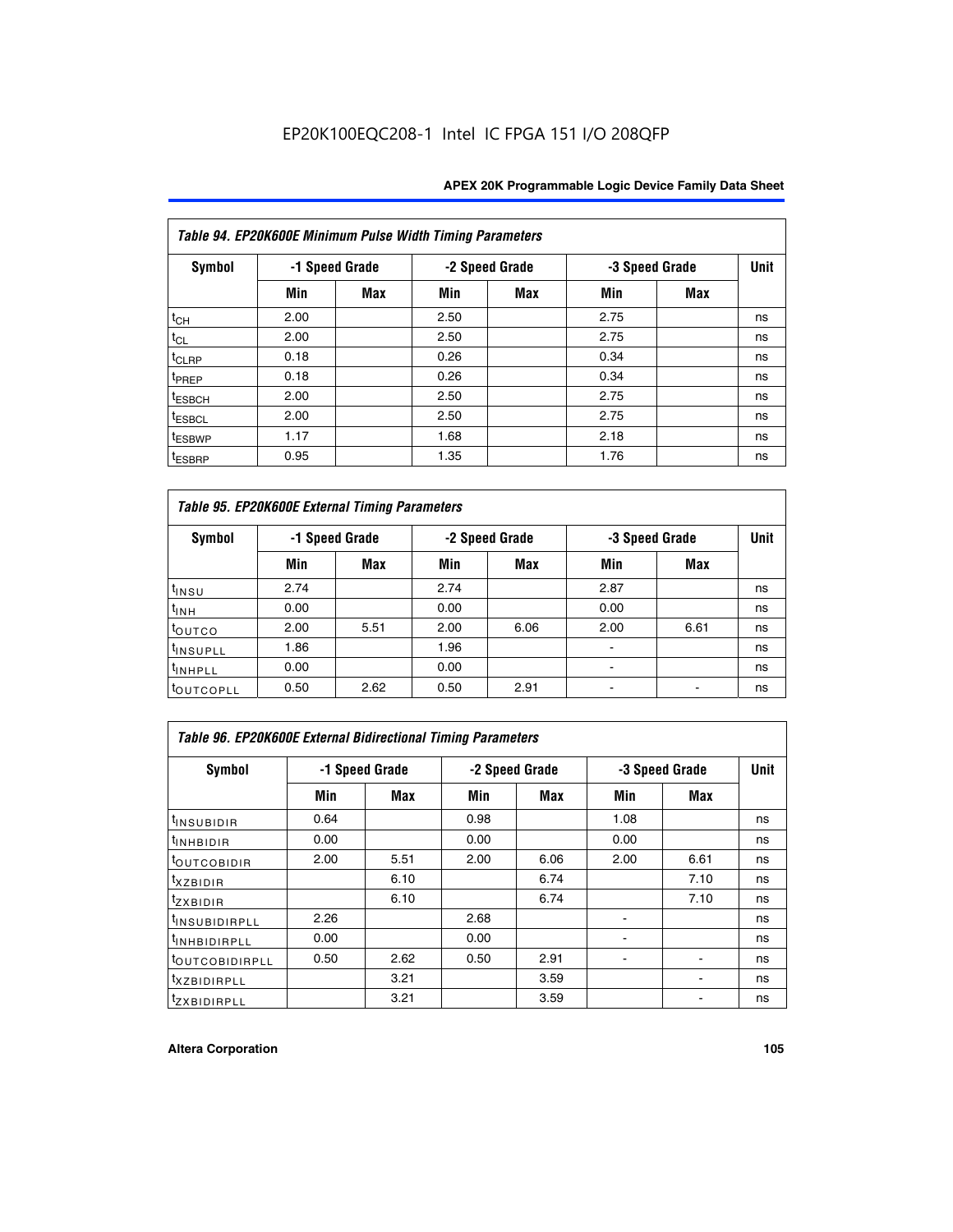Tables 97 through 102 describe  $f_{MAX}$  LE Timing Microparameters,  $f_{MAX}$ ESB Timing Microparameters, *f<sub>MAX</sub>* Routing Delays, Minimum Pulse Width Timing Parameters, External Timing Parameters, and External Bidirectional Timing Parameters for EP20K1000E APEX 20KE devices.

| Table 97. EP20K1000E f <sub>MAX</sub> LE Timing Microparameters |                                                    |            |      |            |      |      |    |  |  |
|-----------------------------------------------------------------|----------------------------------------------------|------------|------|------------|------|------|----|--|--|
| Symbol                                                          | -1 Speed Grade<br>-2 Speed Grade<br>-3 Speed Grade |            |      | Unit       |      |      |    |  |  |
|                                                                 | Min                                                | <b>Max</b> | Min  | <b>Max</b> | Min  | Max  |    |  |  |
| $t_{\text{SU}}$                                                 | 0.25                                               |            | 0.25 |            | 0.25 |      | ns |  |  |
| $t_H$                                                           | 0.25                                               |            | 0.25 |            | 0.25 |      | ns |  |  |
| $t_{CO}$                                                        |                                                    | 0.28       |      | 0.32       |      | 0.33 | ns |  |  |
| t <sub>LUT</sub>                                                |                                                    | 0.80       |      | 0.95       |      | 1.13 | ns |  |  |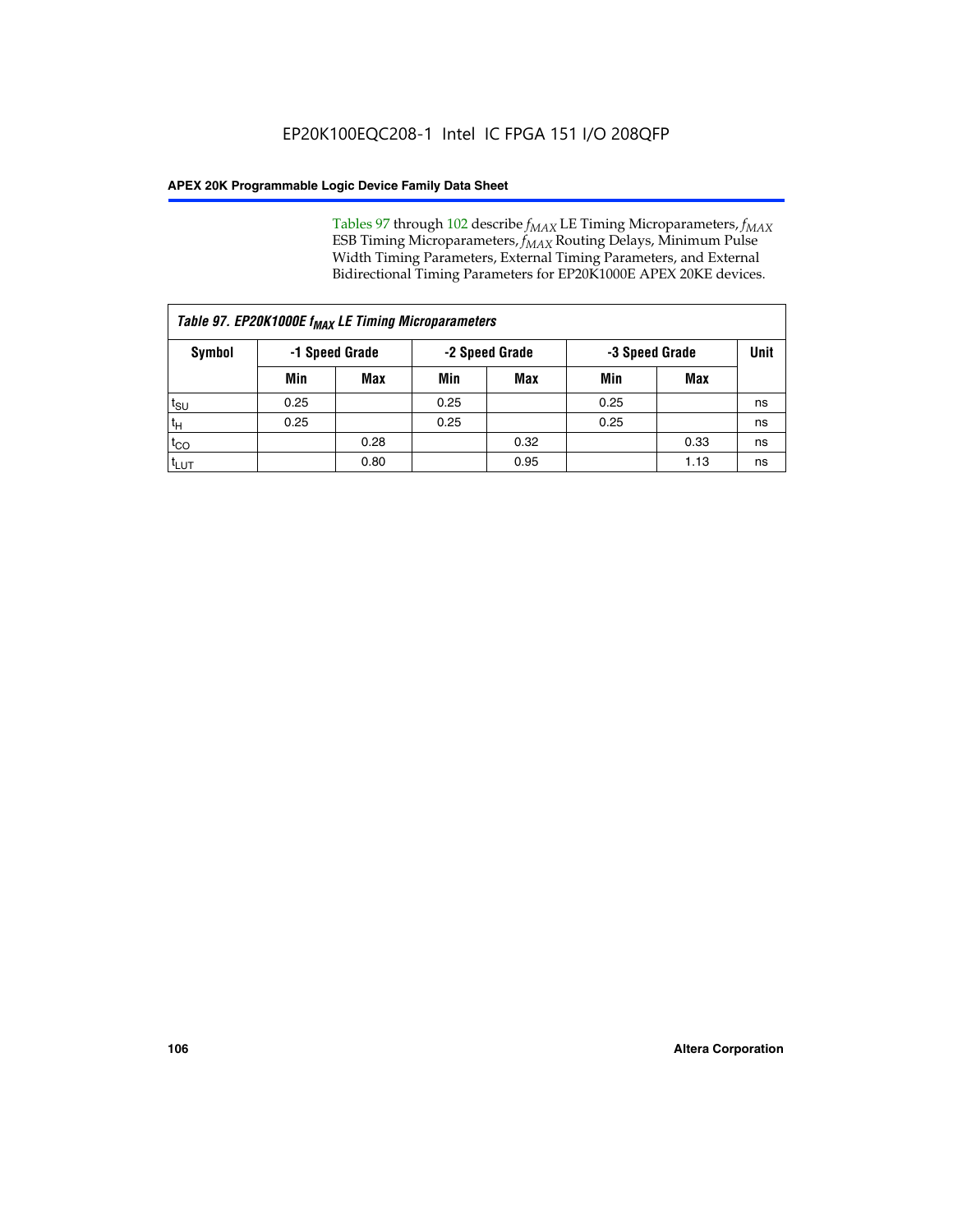|                         | Table 98. EP20K1000E f <sub>MAX</sub> ESB Timing Microparameters |            |      |                |                |             |    |  |  |  |  |
|-------------------------|------------------------------------------------------------------|------------|------|----------------|----------------|-------------|----|--|--|--|--|
| Symbol                  | -1 Speed Grade                                                   |            |      | -2 Speed Grade | -3 Speed Grade | <b>Unit</b> |    |  |  |  |  |
|                         | Min                                                              | <b>Max</b> | Min  | <b>Max</b>     | Min            | <b>Max</b>  |    |  |  |  |  |
| <sup>t</sup> ESBARC     |                                                                  | 1.78       |      | 2.02           |                | 1.95        | ns |  |  |  |  |
| <sup>t</sup> ESBSRC     |                                                                  | 2.52       |      | 2.91           |                | 3.14        | ns |  |  |  |  |
| <sup>t</sup> ESBAWC     |                                                                  | 3.52       |      | 4.11           |                | 4.40        | ns |  |  |  |  |
| <sup>t</sup> ESBSWC     |                                                                  | 3.23       |      | 3.84           |                | 4.16        | ns |  |  |  |  |
| <sup>t</sup> ESBWASU    | 0.62                                                             |            | 0.67 |                | 0.61           |             | ns |  |  |  |  |
| t <sub>ESBWAH</sub>     | 0.41                                                             |            | 0.55 |                | 0.55           |             | ns |  |  |  |  |
| <sup>t</sup> ESBWDSU    | 0.77                                                             |            | 0.79 |                | 0.81           |             | ns |  |  |  |  |
| <sup>t</sup> ESBWDH     | 0.41                                                             |            | 0.55 |                | 0.55           |             | ns |  |  |  |  |
| <i><b>LESBRASU</b></i>  | 1.74                                                             |            | 1.92 |                | 1.85           |             | ns |  |  |  |  |
| <sup>t</sup> ESBRAH     | 0.00                                                             |            | 0.01 |                | 0.23           |             | ns |  |  |  |  |
| <sup>t</sup> ESBWESU    | 2.07                                                             |            | 2.28 |                | 2.41           |             | ns |  |  |  |  |
| <sup>t</sup> ESBWEH     | 0.00                                                             |            | 0.00 |                | 0.00           |             | ns |  |  |  |  |
| <sup>t</sup> ESBDATASU  | 0.25                                                             |            | 0.27 |                | 0.29           |             | ns |  |  |  |  |
| <sup>t</sup> ESBDATAH   | 0.13                                                             |            | 0.13 |                | 0.13           |             | ns |  |  |  |  |
| <sup>T</sup> ESBWADDRSU | 0.11                                                             |            | 0.04 |                | 0.11           |             | ns |  |  |  |  |
| <sup>t</sup> ESBRADDRSU | 0.14                                                             |            | 0.11 |                | 0.16           |             | ns |  |  |  |  |
| <sup>t</sup> ESBDATACO1 |                                                                  | 1.29       |      | 1.50           |                | 1.63        | ns |  |  |  |  |
| <sup>t</sup> ESBDATACO2 |                                                                  | 2.55       |      | 2.99           |                | 3.22        | ns |  |  |  |  |
| <sup>t</sup> ESBDD      |                                                                  | 3.12       |      | 3.57           |                | 3.85        | ns |  |  |  |  |
| t <sub>PD</sub>         |                                                                  | 1.84       |      | 2.13           |                | 2.32        | ns |  |  |  |  |
| <sup>t</sup> PTERMSU    | 1.08                                                             |            | 1.19 |                | 1.32           |             | ns |  |  |  |  |
| <sup>t</sup> PTERMCO    |                                                                  | 1.31       |      | 1.53           |                | 1.66        | ns |  |  |  |  |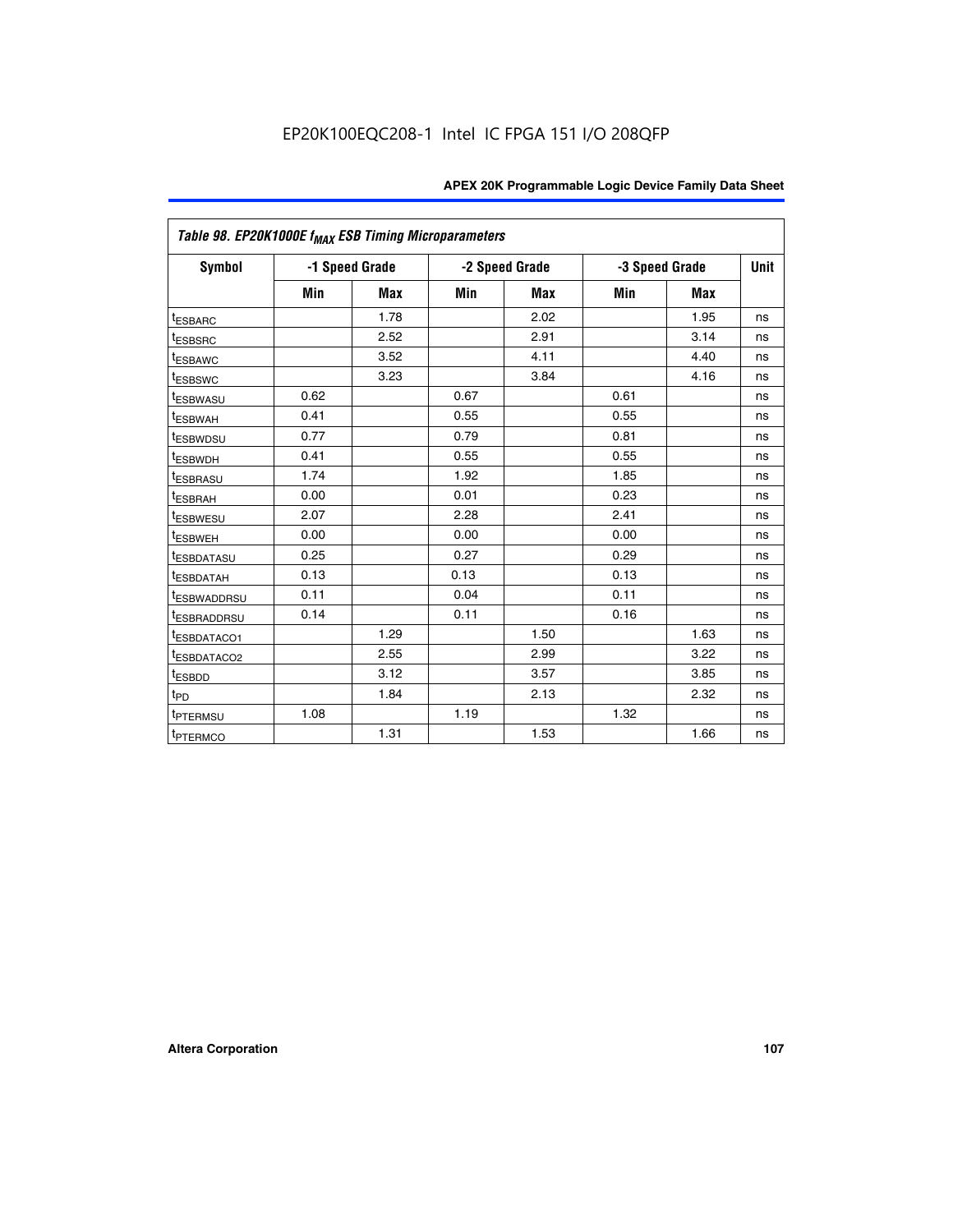## EP20K100EQC208-1 Intel IC FPGA 151 I/O 208QFP

### **APEX 20K Programmable Logic Device Family Data Sheet**

| Table 99. EP20K1000E f <sub>MAX</sub> Routing Delays |     |                |                |      |                |      |      |  |  |
|------------------------------------------------------|-----|----------------|----------------|------|----------------|------|------|--|--|
| Symbol                                               |     | -1 Speed Grade | -2 Speed Grade |      | -3 Speed Grade |      | Unit |  |  |
|                                                      | Min | <b>Max</b>     | Min            | Max  | Min            | Max  |      |  |  |
| $t_{F1-4}$                                           |     | 0.27           |                | 0.27 |                | 0.27 | ns   |  |  |
| $t_{F5-20}$                                          |     | 1.45           |                | 1.63 |                | 1.75 | ns   |  |  |
| $t_{F20+}$                                           |     | 4.15           |                | 4.33 |                | 4.97 | ns   |  |  |

| Table 100. EP20K1000E Minimum Pulse Width Timing Parameters |                |            |      |                |      |                |    |  |  |
|-------------------------------------------------------------|----------------|------------|------|----------------|------|----------------|----|--|--|
| Symbol                                                      | -1 Speed Grade |            |      | -2 Speed Grade |      | -3 Speed Grade |    |  |  |
|                                                             | Min            | <b>Max</b> | Min  | <b>Max</b>     | Min  | <b>Max</b>     |    |  |  |
| $t_{CH}$                                                    | 1.25           |            | 1.43 |                | 1.67 |                | ns |  |  |
| $t_{CL}$                                                    | 1.25           |            | 1.43 |                | 1.67 |                | ns |  |  |
| t <sub>CLRP</sub>                                           | 0.20           |            | 0.20 |                | 0.20 |                | ns |  |  |
| <sup>t</sup> PREP                                           | 0.20           |            | 0.20 |                | 0.20 |                | ns |  |  |
| <sup>t</sup> ESBCH                                          | 1.25           |            | 1.43 |                | 1.67 |                | ns |  |  |
| <sup>t</sup> ESBCL                                          | 1.25           |            | 1.43 |                | 1.67 |                | ns |  |  |
| <sup>t</sup> ESBWP                                          | 1.28           |            | 1.51 |                | 1.65 |                | ns |  |  |
| <sup>t</sup> ESBRP                                          | 1.11           |            | 1.29 |                | 1.41 |                | ns |  |  |

| Table 101. EP20K1000E External Timing Parameters |                |      |      |                |      |                |    |  |  |
|--------------------------------------------------|----------------|------|------|----------------|------|----------------|----|--|--|
| Symbol                                           | -1 Speed Grade |      |      | -2 Speed Grade |      | -3 Speed Grade |    |  |  |
|                                                  | Min            | Max  | Min  | <b>Max</b>     | Min  | Max            |    |  |  |
| $t_{INSU}$                                       | 2.70           |      | 2.84 |                | 2.97 |                | ns |  |  |
| $t_{INH}$                                        | 0.00           |      | 0.00 |                | 0.00 |                | ns |  |  |
| t <sub>outco</sub>                               | 2.00           | 5.75 | 2.00 | 6.33           | 2.00 | 6.90           | ns |  |  |
| <sup>t</sup> INSUPLL                             | 1.64           |      | 2.09 |                |      |                | ns |  |  |
| tINHPLL                                          | 0.00           |      | 0.00 |                |      |                | ns |  |  |
| <b>COUTCOPLL</b>                                 | 0.50           | 2.25 | 0.50 | 2.99           |      |                | ns |  |  |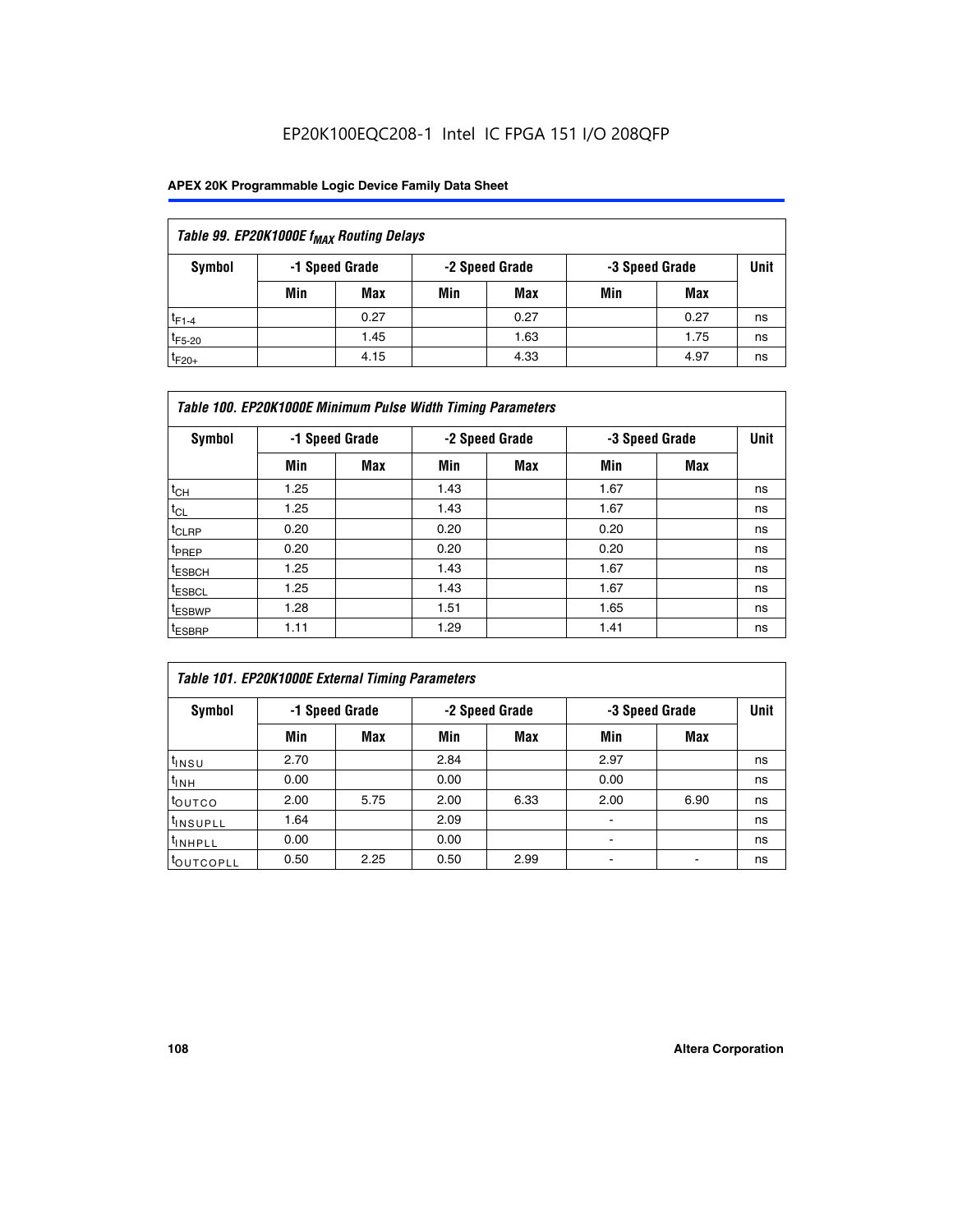| Table 102. EP20K1000E External Bidirectional Timing Parameters |                |      |      |                |      |                |    |  |
|----------------------------------------------------------------|----------------|------|------|----------------|------|----------------|----|--|
| Symbol                                                         | -1 Speed Grade |      |      | -2 Speed Grade |      | -3 Speed Grade |    |  |
|                                                                | Min            | Max  | Min  | Max            | Min  | Max            |    |  |
| $t_{INSUBIDIR}$                                                | 3.22           |      | 3.33 |                | 3.51 |                | ns |  |
| tINHBIDIR                                                      | 0.00           |      | 0.00 |                | 0.00 |                | ns |  |
| t <sub>OUTCOBIDIR</sub>                                        | 2.00           | 5.75 | 2.00 | 6.33           | 2.00 | 6.90           | ns |  |
| <i>txzbidir</i>                                                |                | 6.31 |      | 7.09           |      | 7.76           | ns |  |
| tzxbidir                                                       |                | 6.31 |      | 7.09           |      | 7.76           | ns |  |
| tINSUBIDIRPLL                                                  | 3.25           |      | 3.26 |                |      |                | ns |  |
| t <sub>INHBIDIRPLL</sub>                                       | 0.00           |      | 0.00 |                |      |                | ns |  |
| toutco <u>bidirpll</u>                                         | 0.50           | 2.25 | 0.50 | 2.99           |      |                | ns |  |
| <sup>t</sup> xzbidirpll                                        |                | 2.81 |      | 3.80           |      |                | ns |  |
| tzxBIDIRPLL                                                    |                | 2.81 |      | 3.80           |      |                | ns |  |

Tables 103 through 108 describe  $f_{MAX}$  LE Timing Microparameters,  $f_{MAX}$ ESB Timing Microparameters, *f<sub>MAX</sub>* Routing Delays, Minimum Pulse Width Timing Parameters, External Timing Parameters, and External Bidirectional Timing Parameters for EP20K1500E APEX 20KE devices.

| Table 103. EP20K1500E f <sub>MAX</sub> LE Timing Microparameters |      |                |                |            |                |      |             |  |  |
|------------------------------------------------------------------|------|----------------|----------------|------------|----------------|------|-------------|--|--|
| Symbol                                                           |      | -1 Speed Grade | -2 Speed Grade |            | -3 Speed Grade |      | <b>Unit</b> |  |  |
|                                                                  | Min  | <b>Max</b>     | Min            | <b>Max</b> | Min            | Max  |             |  |  |
| $t_{\text{SU}}$                                                  | 0.25 |                | 0.25           |            | 0.25           |      | ns          |  |  |
| $t_H$                                                            | 0.25 |                | 0.25           |            | 0.25           |      | ns          |  |  |
| $t_{CO}$                                                         |      | 0.28           |                | 0.32       |                | 0.33 | ns          |  |  |
| t <sub>lut</sub>                                                 |      | 0.80           |                | 0.95       |                | 1.13 | ns          |  |  |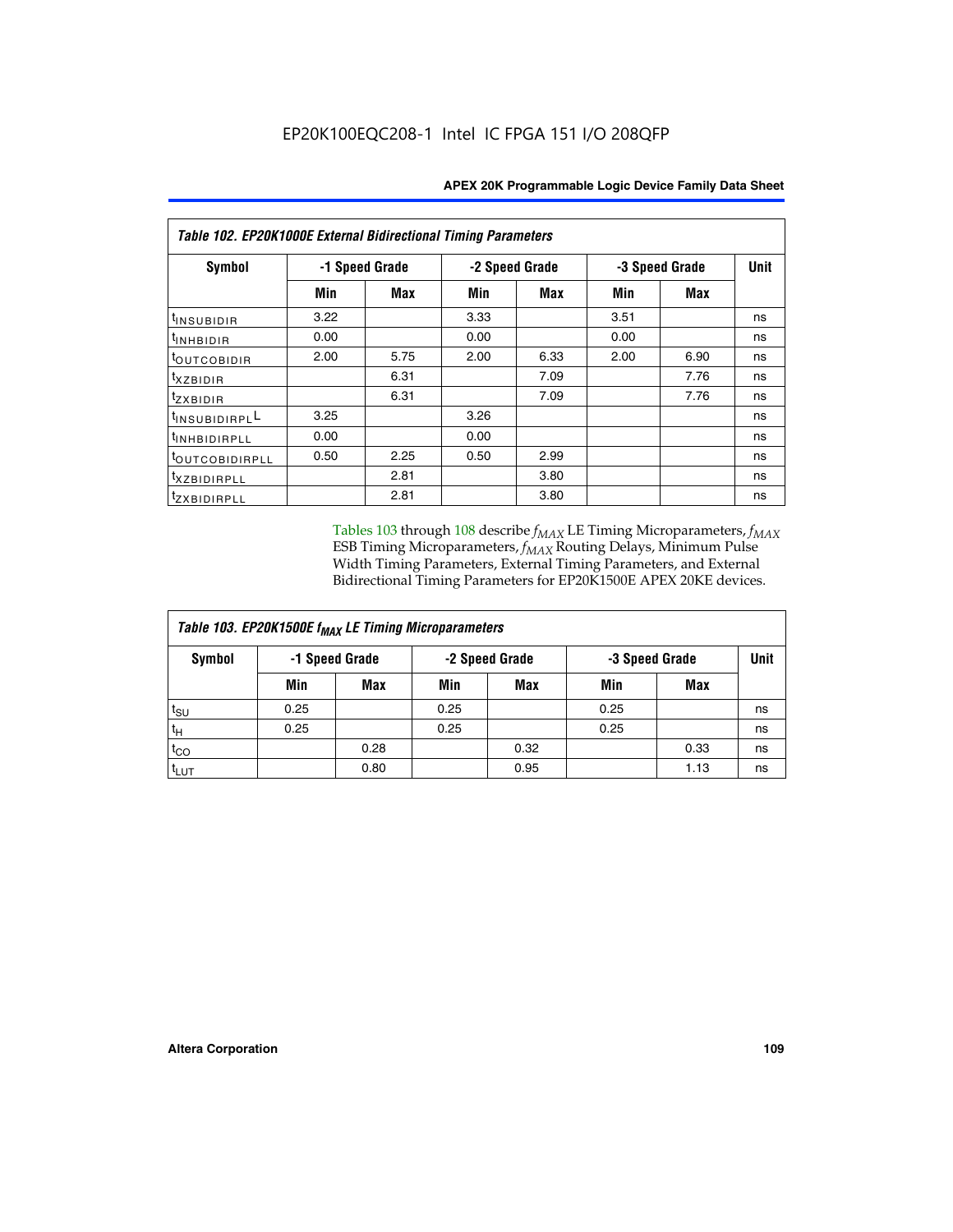| Table 104. EP20K1500E f <sub>MAX</sub> ESB Timing Microparameters |      |                |            |                |      |                |             |  |
|-------------------------------------------------------------------|------|----------------|------------|----------------|------|----------------|-------------|--|
| <b>Symbol</b>                                                     |      | -1 Speed Grade |            | -2 Speed Grade |      | -3 Speed Grade | <b>Unit</b> |  |
|                                                                   | Min  | <b>Max</b>     | <b>Min</b> | Max            | Min  | Max            |             |  |
| <sup>t</sup> ESBARC                                               |      | 1.78           |            | 2.02           |      | 1.95           | ns          |  |
| t <sub>ESBSRC</sub>                                               |      | 2.52           |            | 2.91           |      | 3.14           | ns          |  |
| <sup>t</sup> ESBAWC                                               |      | 3.52           |            | 4.11           |      | 4.40           | ns          |  |
| t <sub>ESBSWC</sub>                                               |      | 3.23           |            | 3.84           |      | 4.16           | ns          |  |
| t <sub>ESBWASU</sub>                                              | 0.62 |                | 0.67       |                | 0.61 |                | ns          |  |
| t <sub>ESBWAH</sub>                                               | 0.41 |                | 0.55       |                | 0.55 |                | ns          |  |
| <sup>t</sup> ESBWDSU                                              | 0.77 |                | 0.79       |                | 0.81 |                | ns          |  |
| t <sub>ESBWDH</sub>                                               | 0.41 |                | 0.55       |                | 0.55 |                | ns          |  |
| <sup>t</sup> ESBRASU                                              | 1.74 |                | 1.92       |                | 1.85 |                | ns          |  |
| <sup>t</sup> ESBRAH                                               | 0.00 |                | 0.01       |                | 0.23 |                | ns          |  |
| <sup>t</sup> ESBWESU                                              | 2.07 |                | 2.28       |                | 2.41 |                | ns          |  |
| <sup>t</sup> ESBWEH                                               | 0.00 |                | 0.00       |                | 0.00 |                | ns          |  |
| <sup>t</sup> ESBDATASU                                            | 0.25 |                | 0.27       |                | 0.29 |                | ns          |  |
| <sup>t</sup> ESBDATAH                                             | 0.13 |                | 0.13       |                | 0.13 |                | ns          |  |
| <sup>t</sup> ESBWADDRSU                                           | 0.11 |                | 0.04       |                | 0.11 |                | ns          |  |
| t <sub>ESBRADDRSU</sub>                                           | 0.14 |                | 0.11       |                | 0.16 |                | ns          |  |
| <sup>I</sup> ESBDATACO1                                           |      | 1.29           |            | 1.50           |      | 1.63           | ns          |  |
| <sup>t</sup> ESBDATACO2                                           |      | 2.55           |            | 2.99           |      | 3.22           | ns          |  |
| <sup>t</sup> ESBDD                                                |      | 3.12           |            | 3.57           |      | 3.85           | ns          |  |
| t <sub>PD</sub>                                                   |      | 1.84           |            | 2.13           |      | 2.32           | ns          |  |
| t <sub>PTERMSU</sub>                                              | 1.08 |                | 1.19       |                | 1.32 |                | ns          |  |
| t <sub>PTERMCO</sub>                                              |      | 1.31           |            | 1.53           |      | 1.66           | ns          |  |

| Table 105. EP20K1500E f <sub>MAX</sub> Routing Delays |     |                |                |      |                |      |      |  |  |
|-------------------------------------------------------|-----|----------------|----------------|------|----------------|------|------|--|--|
| Symbol                                                |     | -1 Speed Grade | -2 Speed Grade |      | -3 Speed Grade |      | Unit |  |  |
|                                                       | Min | Max            | Min            | Max  | Min            | Max  |      |  |  |
| $t_{F1-4}$                                            |     | 0.28           |                | 0.28 |                | 0.28 | ns   |  |  |
| $t_{F5-20}$                                           |     | 1.36           |                | 1.50 |                | 1.62 | ns   |  |  |
| $t_{F20+}$                                            |     | 4.43           |                | 4.48 |                | 5.07 | ns   |  |  |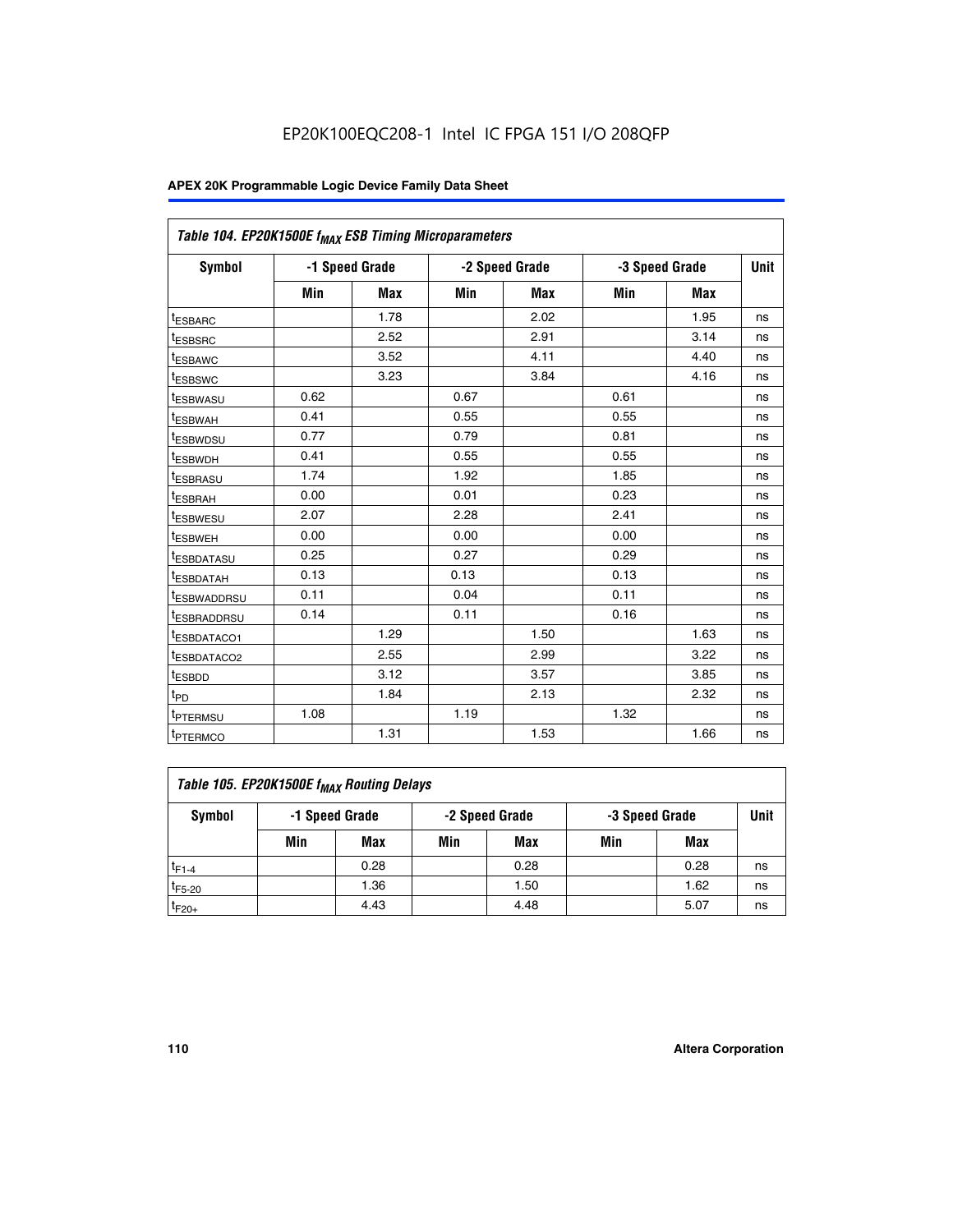| Table 106. EP20K1500E Minimum Pulse Width Timing Parameters |                |            |      |                |      |                |             |  |  |
|-------------------------------------------------------------|----------------|------------|------|----------------|------|----------------|-------------|--|--|
| Symbol                                                      | -1 Speed Grade |            |      | -2 Speed Grade |      | -3 Speed Grade | <b>Unit</b> |  |  |
|                                                             | Min            | <b>Max</b> | Min  | Max            | Min  | <b>Max</b>     |             |  |  |
| $t_{CH}$                                                    | 1.25           |            | 1.43 |                | 1.67 |                | ns          |  |  |
| $t_{CL}$                                                    | 1.25           |            | 1.43 |                | 1.67 |                | ns          |  |  |
| $t_{CLRP}$                                                  | 0.20           |            | 0.20 |                | 0.20 |                | ns          |  |  |
| t <sub>PREP</sub>                                           | 0.20           |            | 0.20 |                | 0.20 |                | ns          |  |  |
| <sup>t</sup> ESBCH                                          | 1.25           |            | 1.43 |                | 1.67 |                | ns          |  |  |
| <sup>t</sup> ESBCL                                          | 1.25           |            | 1.43 |                | 1.67 |                | ns          |  |  |
| <sup>t</sup> ESBWP                                          | 1.28           |            | 1.51 |                | 1.65 |                | ns          |  |  |
| <sup>t</sup> ESBRP                                          | 1.11           |            | 1.29 |                | 1.41 |                | ns          |  |  |

| Table 107. EP20K1500E External Timing Parameters |      |                |      |                |      |                |    |  |  |
|--------------------------------------------------|------|----------------|------|----------------|------|----------------|----|--|--|
| Symbol                                           |      | -1 Speed Grade |      | -2 Speed Grade |      | -3 Speed Grade |    |  |  |
|                                                  | Min  | <b>Max</b>     | Min  | <b>Max</b>     | Min  | Max            |    |  |  |
| t <sub>insu</sub>                                | 3.09 |                | 3.30 |                | 3.58 |                | ns |  |  |
| $t_{INH}$                                        | 0.00 |                | 0.00 |                | 0.00 |                | ns |  |  |
| toutco                                           | 2.00 | 6.18           | 2.00 | 6.81           | 2.00 | 7.36           | ns |  |  |
| <sup>t</sup> INSUPLL                             | 1.94 |                | 2.08 |                |      |                | ns |  |  |
| <sup>t</sup> INHPLL                              | 0.00 |                | 0.00 |                |      |                | ns |  |  |
| <sup>t</sup> OUTCOPLL                            | 0.50 | 2.67           | 0.50 | 2.99           |      |                | ns |  |  |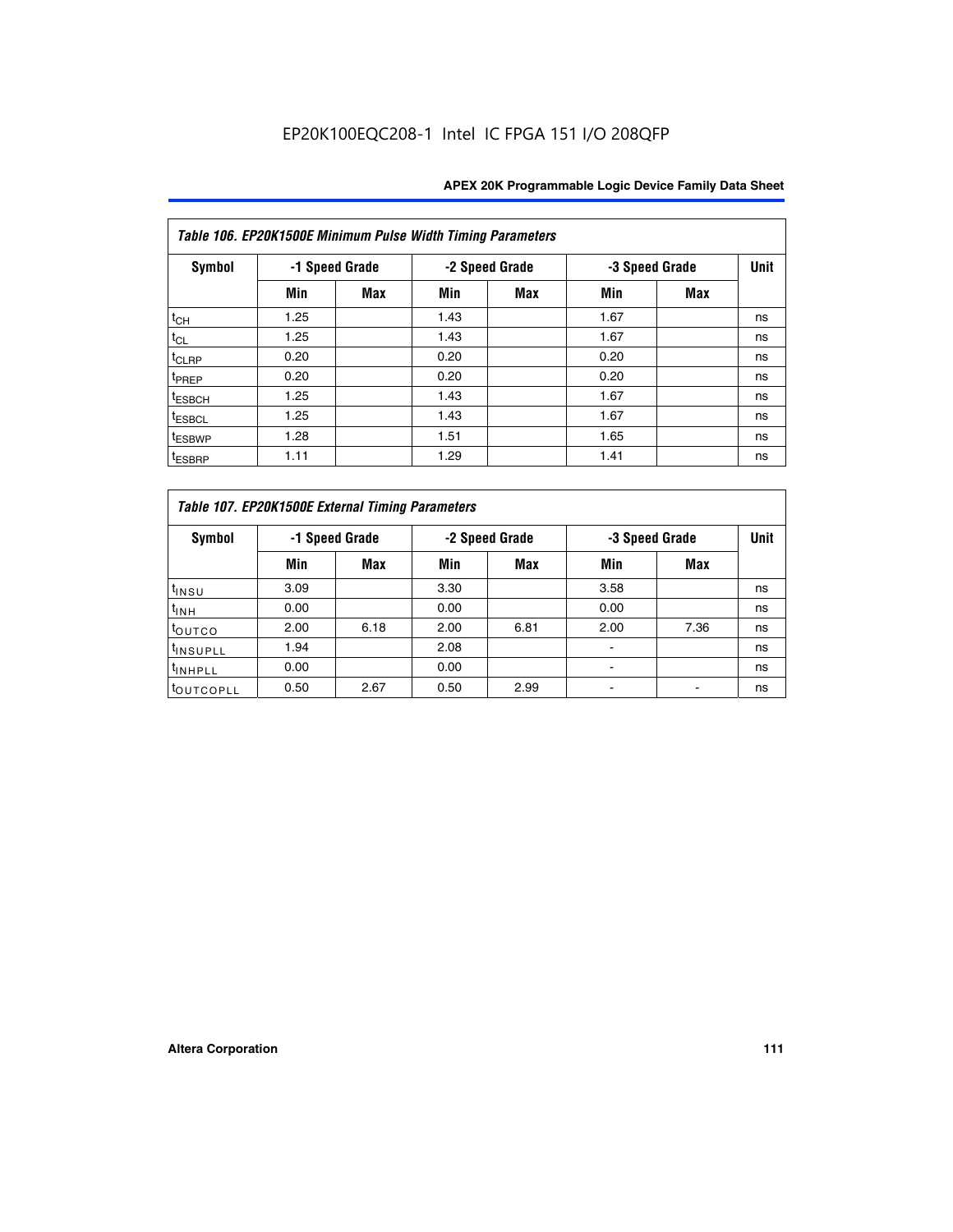| Table 108. EP20K1500E External Bidirectional Timing Parameters |      |                |                |      |                |      |      |  |
|----------------------------------------------------------------|------|----------------|----------------|------|----------------|------|------|--|
| Symbol                                                         |      | -1 Speed Grade | -2 Speed Grade |      | -3 Speed Grade |      | Unit |  |
|                                                                | Min  | Max            | Min            | Max  | Min            | Max  |      |  |
| <sup>t</sup> INSUBIDIR                                         | 3.47 |                | 3.68           |      | 3.99           |      | ns   |  |
| <sup>t</sup> INHBIDIR                                          | 0.00 |                | 0.00           |      | 0.00           |      | ns   |  |
| <sup>t</sup> OUTCOBIDIR                                        | 2.00 | 6.18           | 2.00           | 6.81 | 2.00           | 7.36 | ns   |  |
| txzBIDIR                                                       |      | 6.91           |                | 7.62 |                | 8.38 | ns   |  |
| $t_{Z}$ <i>x</i> BIDIR                                         |      | 6.91           |                | 7.62 |                | 8.38 | ns   |  |
| <sup>t</sup> INSUBIDIRPLL                                      | 3.05 |                | 3.26           |      |                |      | ns   |  |
| <sup>t</sup> INHBIDIRPLL                                       | 0.00 |                | 0.00           |      |                |      | ns   |  |
| <sup>t</sup> OUTCOBIDIRPLL                                     | 0.50 | 2.67           | 0.50           | 2.99 |                |      | ns   |  |
| <sup>t</sup> XZBIDIRPLL                                        |      | 3.41           |                | 3.80 |                |      | ns   |  |
| <sup>t</sup> zxbidirpll                                        |      | 3.41           |                | 3.80 |                |      | ns   |  |

Tables 109 and 110 show selectable I/O standard input and output delays for APEX 20KE devices. If you select an I/O standard input or output delay other than LVCMOS, add or subtract the selected speed grade to or from the LVCMOS value.

| Table 109. Selectable I/O Standard Input Delays |     |                |     |                |     |                |     |  |
|-------------------------------------------------|-----|----------------|-----|----------------|-----|----------------|-----|--|
| <b>Symbol</b>                                   |     | -1 Speed Grade |     | -2 Speed Grade |     | -3 Speed Grade |     |  |
|                                                 | Min | Max            | Min | Max            | Min | Max            | Min |  |
| <b>LVCMOS</b>                                   |     | 0.00           |     | 0.00           |     | 0.00           | ns  |  |
| <b>LVTTL</b>                                    |     | 0.00           |     | 0.00           |     | 0.00           | ns  |  |
| 2.5V                                            |     | 0.00           |     | 0.04           |     | 0.05           | ns  |  |
| 1.8V                                            |     | $-0.11$        |     | 0.03           |     | 0.04           | ns  |  |
| PCI                                             |     | 0.01           |     | 0.09           |     | 0.10           | ns  |  |
| $GTL+$                                          |     | $-0.24$        |     | $-0.23$        |     | $-0.19$        | ns  |  |
| SSTL-3 Class I                                  |     | $-0.32$        |     | $-0.21$        |     | $-0.47$        | ns  |  |
| SSTL-3 Class II                                 |     | $-0.08$        |     | 0.03           |     | $-0.23$        | ns  |  |
| SSTL-2 Class I                                  |     | $-0.17$        |     | $-0.06$        |     | $-0.32$        | ns  |  |
| SSTL-2 Class II                                 |     | $-0.16$        |     | $-0.05$        |     | $-0.31$        | ns  |  |
| <b>LVDS</b>                                     |     | $-0.12$        |     | $-0.12$        |     | $-0.12$        | ns  |  |
| <b>CTT</b>                                      |     | 0.00           |     | 0.00           |     | 0.00           | ns  |  |
| <b>AGP</b>                                      |     | 0.00           |     | 0.00           |     | 0.00           | ns  |  |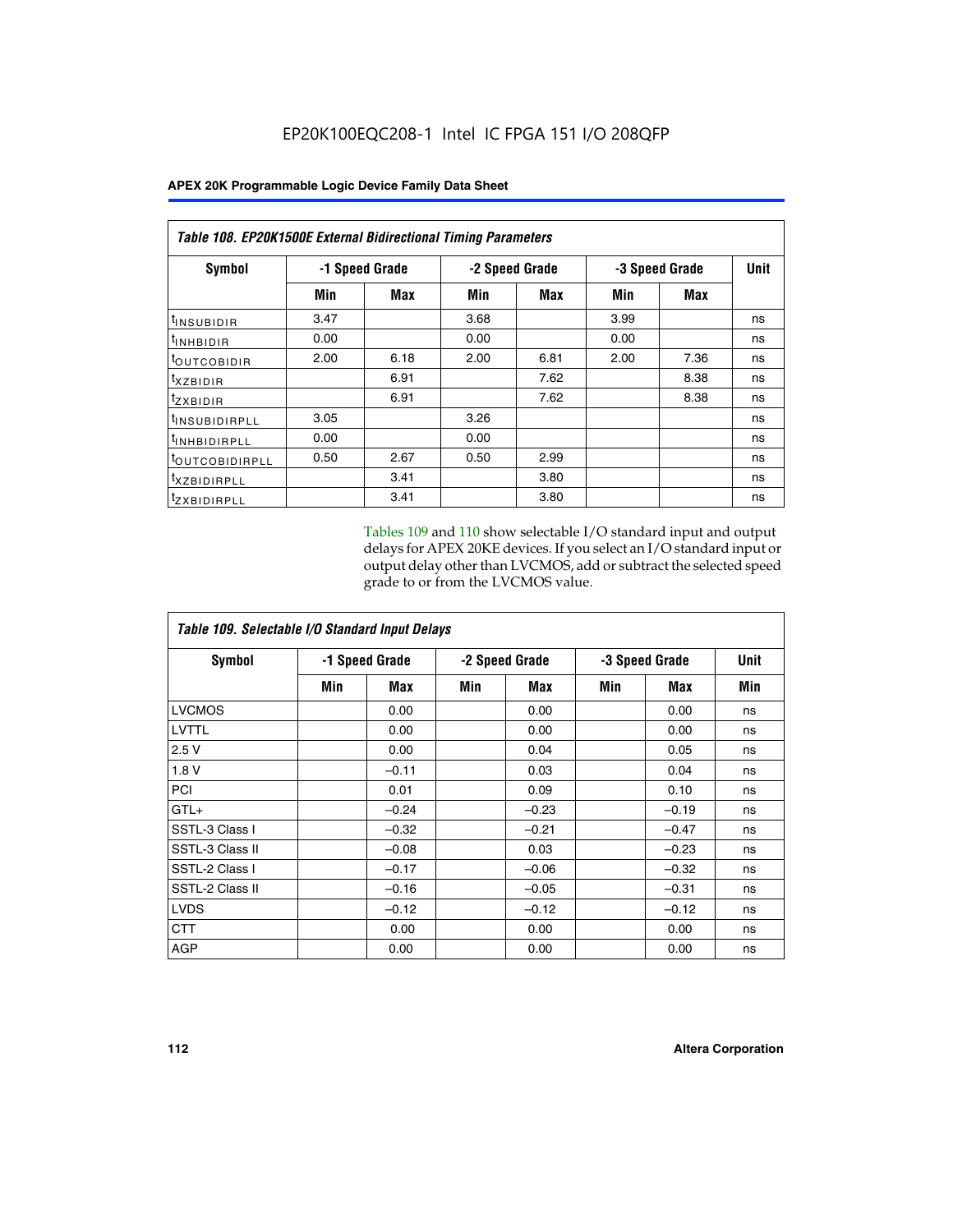| <b>APEX 20K Programmable Logic Device Family Data Sheet</b> |  |  |
|-------------------------------------------------------------|--|--|
|-------------------------------------------------------------|--|--|

| Table 110. Selectable I/O Standard Output Delays |                |         |                |         |                |         |             |  |
|--------------------------------------------------|----------------|---------|----------------|---------|----------------|---------|-------------|--|
| Symbol                                           | -1 Speed Grade |         | -2 Speed Grade |         | -3 Speed Grade |         | <b>Unit</b> |  |
|                                                  | Min            | Max     | Min            | Max     | Min            | Max     | Min         |  |
| <b>LVCMOS</b>                                    |                | 0.00    |                | 0.00    |                | 0.00    | ns          |  |
| <b>LVTTL</b>                                     |                | 0.00    |                | 0.00    |                | 0.00    | ns          |  |
| 2.5V                                             |                | 0.00    |                | 0.09    |                | 0.10    | ns          |  |
| 1.8V                                             |                | 2.49    |                | 2.98    |                | 3.03    | ns          |  |
| PCI                                              |                | $-0.03$ |                | 0.17    |                | 0.16    | ns          |  |
| $GTL+$                                           |                | 0.75    |                | 0.75    |                | 0.76    | ns          |  |
| SSTL-3 Class I                                   |                | 1.39    |                | 1.51    |                | 1.50    | ns          |  |
| SSTL-3 Class II                                  |                | 1.11    |                | 1.23    |                | 1.23    | ns          |  |
| SSTL-2 Class I                                   |                | 1.35    |                | 1.48    |                | 1.47    | ns          |  |
| SSTL-2 Class II                                  |                | 1.00    |                | 1.12    |                | 1.12    | ns          |  |
| <b>LVDS</b>                                      |                | $-0.48$ |                | $-0.48$ |                | $-0.48$ | ns          |  |
| <b>CTT</b>                                       |                | 0.00    |                | 0.00    |                | 0.00    | ns          |  |
| <b>AGP</b>                                       |                | 0.00    |                | 0.00    |                | 0.00    | ns          |  |

# **Power Consumption**

To estimate device power consumption, use the interactive power calculator on the Altera web site at **http://www.altera.com**.

# **Configuration & Operation**

The APEX 20K architecture supports several configuration schemes. This section summarizes the device operating modes and available device configuration schemes.

## **Operating Modes**

The APEX architecture uses SRAM configuration elements that require configuration data to be loaded each time the circuit powers up. The process of physically loading the SRAM data into the device is called configuration. During initialization, which occurs immediately after configuration, the device resets registers, enables I/O pins, and begins to operate as a logic device. The I/O pins are tri-stated during power-up, and before and during configuration. Together, the configuration and initialization processes are called *command mode*; normal device operation is called *user mode*.

Before and during device configuration, all I/O pins are pulled to  $V<sub>CCIO</sub>$ by a built-in weak pull-up resistor.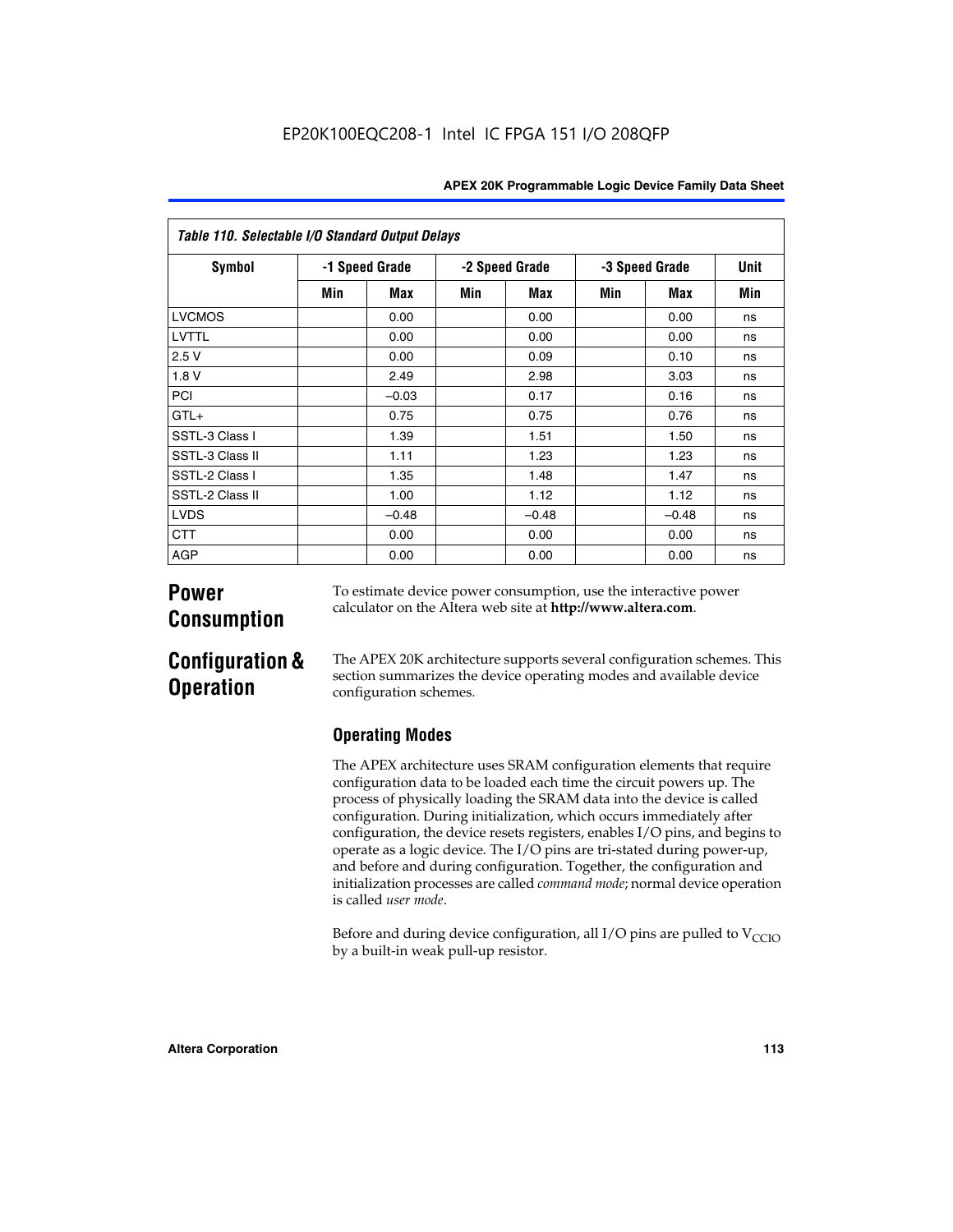SRAM configuration elements allow APEX 20K devices to be reconfigured in-circuit by loading new configuration data into the device. Real-time reconfiguration is performed by forcing the device into command mode with a device pin, loading different configuration data, reinitializing the device, and resuming usermode operation. In-field upgrades can be performed by distributing new configuration files.

## **Configuration Schemes**

The configuration data for an APEX 20K device can be loaded with one of five configuration schemes (see Table 111), chosen on the basis of the target application. An EPC2 or EPC16 configuration device, intelligent controller, or the JTAG port can be used to control the configuration of an APEX 20K device. When a configuration device is used, the system can configure automatically at system power-up.

Multiple APEX 20K devices can be configured in any of five configuration schemes by connecting the configuration enable (nCE) and configuration enable output (nCEO) pins on each device.

| <b>Table 111. Data Sources for Configuration</b> |                                                                                             |  |  |  |
|--------------------------------------------------|---------------------------------------------------------------------------------------------|--|--|--|
| <b>Configuration Scheme</b>                      | Data Source                                                                                 |  |  |  |
| Configuration device                             | EPC1, EPC2, EPC16 configuration devices                                                     |  |  |  |
| Passive serial (PS)                              | MasterBlaster or ByteBlasterMV download cable or serial data source                         |  |  |  |
| Passive parallel asynchronous (PPA)              | Parallel data source                                                                        |  |  |  |
| Passive parallel synchronous (PPS)               | Parallel data source                                                                        |  |  |  |
| <b>JTAG</b>                                      | MasterBlaster or ByteBlasterMV download cable or a microprocessor<br>with a Jam or JBC File |  |  |  |



**For more information on configuration, see Application Note 116** *(Configuring APEX 20K, FLEX 10K, & FLEX 6000 Devices.)*

**Device Pin-Outs** See the Altera web site **(http://www.altera.com)** or the *Altera Digital Library* for pin-out information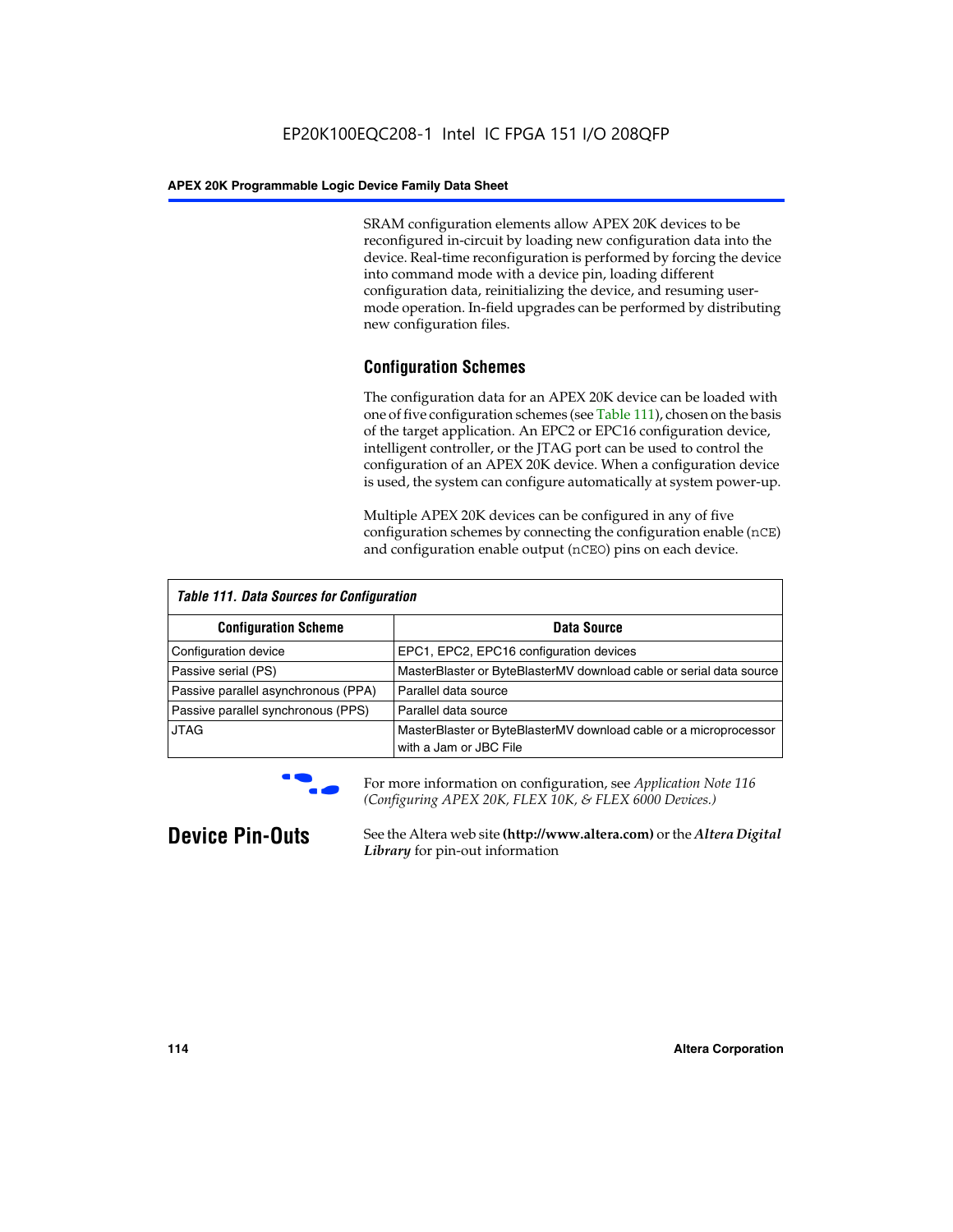### **Revision History** The information contained in the *APEX 20K Programmable Logic Device Family Data Sheet* version 5.1 supersedes information published in previous versions.

## **Version 5.1**

*APEX 20K Programmable Logic Device Family Data Sheet* version 5.1 contains the following changes:

- In version 5.0, the VI input voltage spec was updated in Table 28 on page 63.
- In version 5.0, *Note* (5) to Tables 27 through 30 was revised.
- Added *Note* (2) to Figure 21 on page 33.

## **Version 5.0**

*APEX 20K Programmable Logic Device Family Data Sheet* version 5.0 contains the following changes:

- Updated Tables 23 through 26. Removed 2.5-V operating condition tables because all APEX 20K devices are now 5.0-V tolerant.
- Updated conditions in Tables 33, 38 and 39.
- Updated data for t<sub>ESBDATAH</sub> parameter.

## **Version 4.3**

*APEX 20K Programmable Logic Device Family Data Sheet* version 4.3 contains the following changes:

- Updated Figure 20.
- Updated *Note (2)* to Table 13.
- Updated notes to Tables 27 through 30.

### **Version 4.2**

*APEX 20K Programmable Logic Device Family Data Sheet* version 4.2 contains the following changes:

- Updated Figure 29.
- Updated *Note (1)* to Figure 29.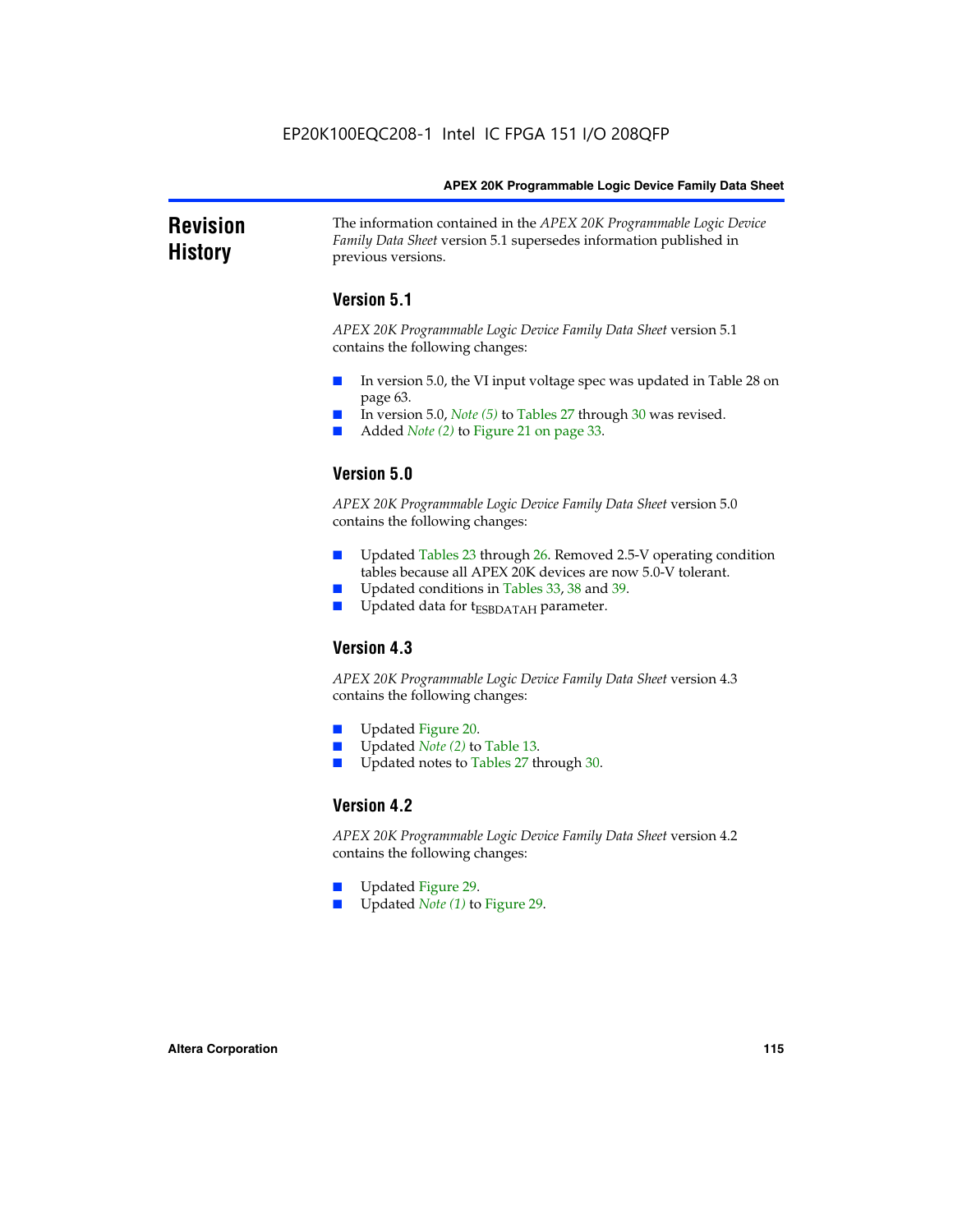## **Version 4.1**

*APEX 20K Programmable Logic Device Family Data Sheet* version 4.1 contains the following changes:

- *t<sub>ESBWEH</sub>* added to Figure 37 and Tables 35, 50, 56, 62, 68, 74, 86, 92, 97, and 104.
- Updated EP20K300E device internal and external timing numbers in Tables 79 through 84.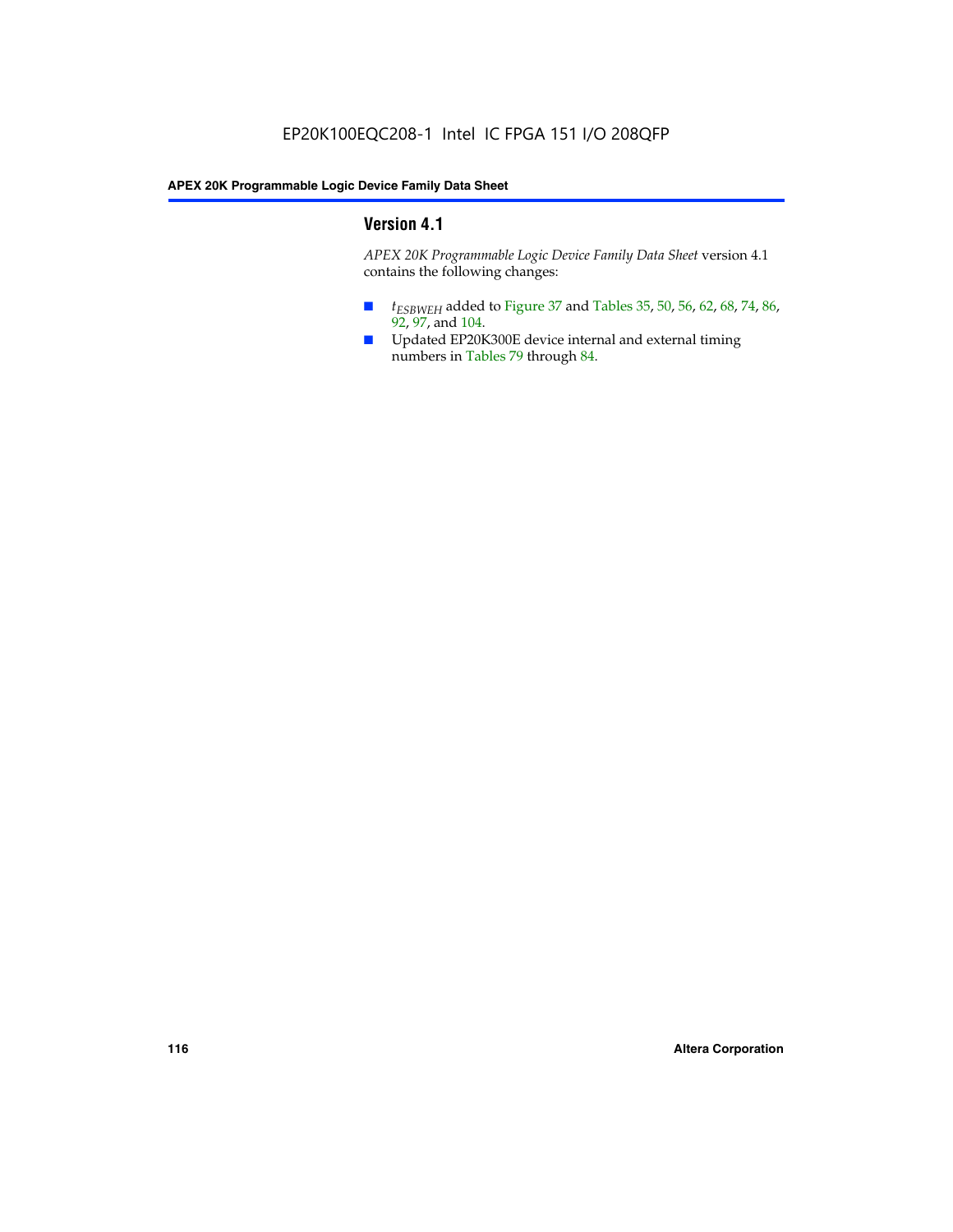

101 Innovation Drive San Jose, CA 95134 (408) 544-7000 http://www.altera.com Applications Hotline: (800) 800-EPLD Customer Marketing: (408) 544-7104 Literature Services: lit\_req@altera.com

Copyright © 2004 Altera Corporation. All rights reserved. Altera, The Programmable Solutions Company, the stylized Altera logo, specific device designations, and all other words and logos that are identified as trademarks and/or service marks are, unless noted otherwise, the trademarks and service marks of Altera Corporation in the U.S. and other countries. All other product or service names are the property of their respective holders. Altera products are protected under numerous U.S. and foreign patents and pending applications, mask work rights, and copyrights. Altera warrants performance of its semiconductor products to current specifications in accordance with Altera's standard warranty, but reserves the right to make changes

to any products and services at any time without notice. Altera assumes no responsibility or liability arising out of the application or use of any information, product, or service described herein except as expressly agreed to in writing by Altera Corporation. Altera customers are advised to obtain the latest version of device specifications before relying on any published information and before placing orders for products or services.



**117 Altera Corporation**